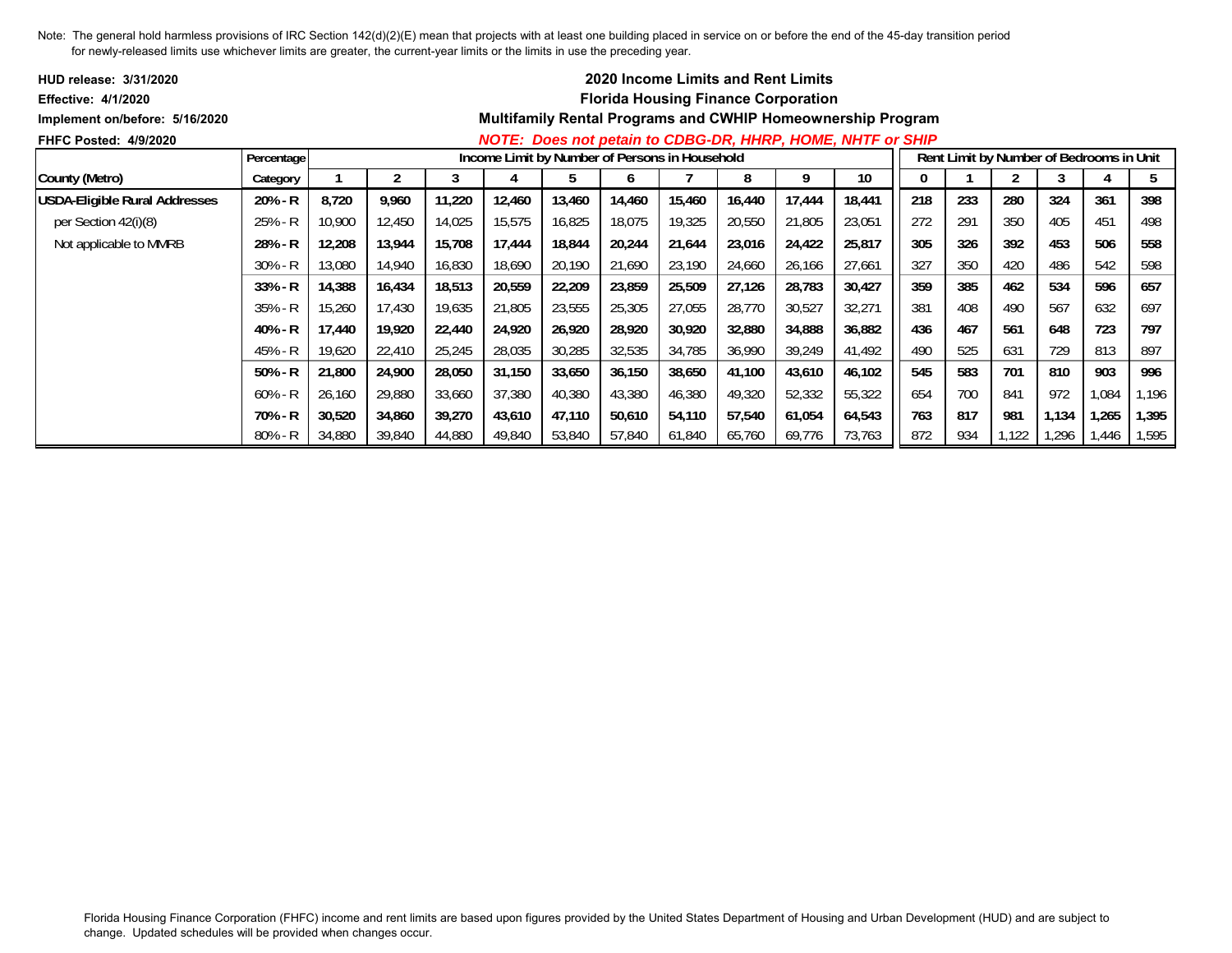| HUD release: 3/31/2020<br><b>Effective: 4/1/2020</b><br>Implement on/before: 5/16/2020 |             |        |                |        |        |         |         |                                                | 2020 Income Limits and Rent Limits<br><b>Florida Housing Finance Corporation</b> |         | Multifamily Rental Programs and CWHIP Homeownership Program |          |       |                         |                                          |       |       |
|----------------------------------------------------------------------------------------|-------------|--------|----------------|--------|--------|---------|---------|------------------------------------------------|----------------------------------------------------------------------------------|---------|-------------------------------------------------------------|----------|-------|-------------------------|------------------------------------------|-------|-------|
| FHFC Posted: 4/9/2020                                                                  |             |        |                |        |        |         |         |                                                |                                                                                  |         | NOTE: Does not petain to CDBG-DR, HHRP, HOME, NHTF or SHIP  |          |       |                         |                                          |       |       |
|                                                                                        | Percentage  |        |                |        |        |         |         | Income Limit by Number of Persons in Household |                                                                                  |         |                                                             |          |       |                         | Rent Limit by Number of Bedrooms in Unit |       |       |
| County (Metro)                                                                         | Category    |        | $\overline{c}$ | 3      | 4      | 5       | 6       |                                                | 8                                                                                | 9       | 10                                                          | $\bf{0}$ |       | $\overline{\mathbf{c}}$ | 3                                        | 4     | 5     |
| Alachua County                                                                         | 20%         | 9,780  | 11,180         | 12,580 | 13,960 | 15,080  | 16,200  | 17,320                                         | 18,440                                                                           | 19,544  | 20,661                                                      | 244      | 262   | 314                     | 363                                      | 405   | 447   |
| (Gainesville MSA)                                                                      | 25%         | 12,225 | 13,975         | 15,725 | 17,450 | 18,850  | 20,250  | 21,650                                         | 23,050                                                                           | 24,430  | 25,826                                                      | 305      | 327   | 393                     | 453                                      | 506   | 558   |
|                                                                                        | 28%         | 13,692 | 15,652         | 17,612 | 19,544 | 21,112  | 22,680  | 24,248                                         | 25,816                                                                           | 27,362  | 28,925                                                      | 342      | 366   | 440                     | 508                                      | 567   | 625   |
|                                                                                        | 30%         | 14.670 | 16,770         | 18,870 | 20,940 | 22,620  | 24,300  | 25,980                                         | 27,660                                                                           | 29,316  | 30,991                                                      | 366      | 393   | 471                     | 544                                      | 607   | 670   |
|                                                                                        | 33%         | 16.137 | 18.447         | 20,757 | 23,034 | 24,882  | 26,730  | 28,578                                         | 30,426                                                                           | 32,248  | 34,090                                                      | 403      | 432   | 518                     | 598                                      | 668   | 737   |
|                                                                                        | 35%         | 17,115 | 19,565         | 22,015 | 24,430 | 26,390  | 28,350  | 30,310                                         | 32,270                                                                           | 34,202  | 36,156                                                      | 427      | 458   | 550                     | 635                                      | 708   | 782   |
|                                                                                        | 40%         | 19,560 | 22,360         | 25,160 | 27,920 | 30,160  | 32,400  | 34,640                                         | 36,880                                                                           | 39,088  | 41,322                                                      | 489      | 524   | 629                     | 726                                      | 810   | 894   |
|                                                                                        | 45%         | 22,005 | 25,155         | 28,305 | 31,410 | 33,930  | 36,450  | 38,970                                         | 41,490                                                                           | 43,974  | 46,487                                                      | 550      | 589   | 707                     | 816                                      | 911   | 1,005 |
|                                                                                        | 50%         | 24,450 | 27,950         | 31,450 | 34,900 | 37,700  | 40,500  | 43,300                                         | 46,100                                                                           | 48,860  | 51,652                                                      | 611      | 655   | 786                     | 907                                      | 1,012 | 1,117 |
|                                                                                        | 60%         | 29,340 | 33,540         | 37,740 | 41,880 | 45,240  | 48,600  | 51,960                                         | 55,320                                                                           | 58,632  | 61,982                                                      | 733      | 786   | 943                     | 1,089                                    | 1,215 | 1,341 |
|                                                                                        | 70%         | 34,230 | 39,130         | 44,030 | 48,860 | 52,780  | 56,700  | 60,620                                         | 64,540                                                                           | 68,404  | 72,313                                                      | 855      | 917   | 1,100                   | 1,270                                    | 1,417 | 1,564 |
| Median: 69,800                                                                         | 80%         | 39,120 | 44,720         | 50,320 | 55,840 | 60,320  | 64,800  | 69,280                                         | 73,760                                                                           | 78,176  | 82,643                                                      | 978      | 1,048 | 1,258                   | 1,452                                    | 1,620 | 1,788 |
|                                                                                        | 120%        | 58,680 | 67,080         | 75,480 | 83,760 | 90,480  | 97,200  | 103,920                                        | 110,640                                                                          | 117,264 | 123,965                                                     | 1,467    | 1,572 | 1,887                   | 2,178                                    | 2,430 | 2,682 |
|                                                                                        | 140%        | 68,460 | 78,260         | 88,060 | 97,720 | 105,560 | 113,400 | 121,240                                        | 129,080                                                                          | 136,808 | 144,626                                                     | 1,711    | 1,834 | 2,201                   | 2,541                                    | 2,835 | 3,129 |
| <b>HERA Special Limits</b>                                                             | 25% - HS    | 12,500 | 14,275         | 16,050 | 17,825 | 19,275  | 20,700  | 22,125                                         | 23,550                                                                           | 24,955  | 26,381                                                      | 312      | 334   | 401                     | 463                                      | 517   | 570   |
| per Section 142(d)(2)(E)                                                               | 28% - HS    | 14,000 | 15,988         | 17,976 | 19,964 | 21,588  | 23,184  | 24,780                                         | 26,376                                                                           | 27,950  | 29,547                                                      | 350      | 374   | 449                     | 519                                      | 579   | 639   |
| (est. 2019)                                                                            | 30% - HS    | 15,000 | 17,130         | 19,260 | 21,390 | 23,130  | 24,840  | 26,550                                         | 28,260                                                                           | 29,946  | 31,657                                                      | 375      | 401   | 481                     | 556                                      | 621   | 685   |
| For use by projects that                                                               | 33% - HS    | 16,500 | 18,843         | 21,186 | 23,529 | 25,443  | 27,324  | 29,205                                         | 31,086                                                                           | 32,941  | 34,823                                                      | 412      | 441   | 529                     | 612                                      | 683   | 753   |
| placed in service at least                                                             | 35% - HS    | 17,500 | 19,985         | 22,470 | 24,955 | 26,985  | 28,980  | 30,975                                         | 32,970                                                                           | 34,937  | 36,933                                                      | 437      | 468   | 561                     | 649                                      | 724   | 799   |
| one building on or                                                                     | 40% - HS    | 20,000 | 22,840         | 25,680 | 28,520 | 30,840  | 33,120  | 35,400                                         | 37,680                                                                           | 39,928  | 42,210                                                      | 500      | 535   | 642                     | 742                                      | 828   | 913   |
| before 12/31/2008                                                                      | 45% - HS    | 22,500 | 25,695         | 28,890 | 32,085 | 34,695  | 37,260  | 39,825                                         | 42,390                                                                           | 44,919  | 47,486                                                      | 562      | 602   | 722                     | 834                                      | 931   | 1,027 |
|                                                                                        | $50\% - HS$ | 25,000 | 28,550         | 32,100 | 35,650 | 38,550  | 41,400  | 44,250                                         | 47,100                                                                           | 49.910  | 52,762                                                      | 625      | 669   | 802                     | 927                                      | 1,035 | 1,141 |
|                                                                                        | 60% - HS    | 30,000 | 34,260         | 38,520 | 42,780 | 46,260  | 49,680  | 53,100                                         | 56,520                                                                           | 59,892  | 63,314                                                      | 750      | 803   | 963                     | 1,113                                    | 1,242 | 1,370 |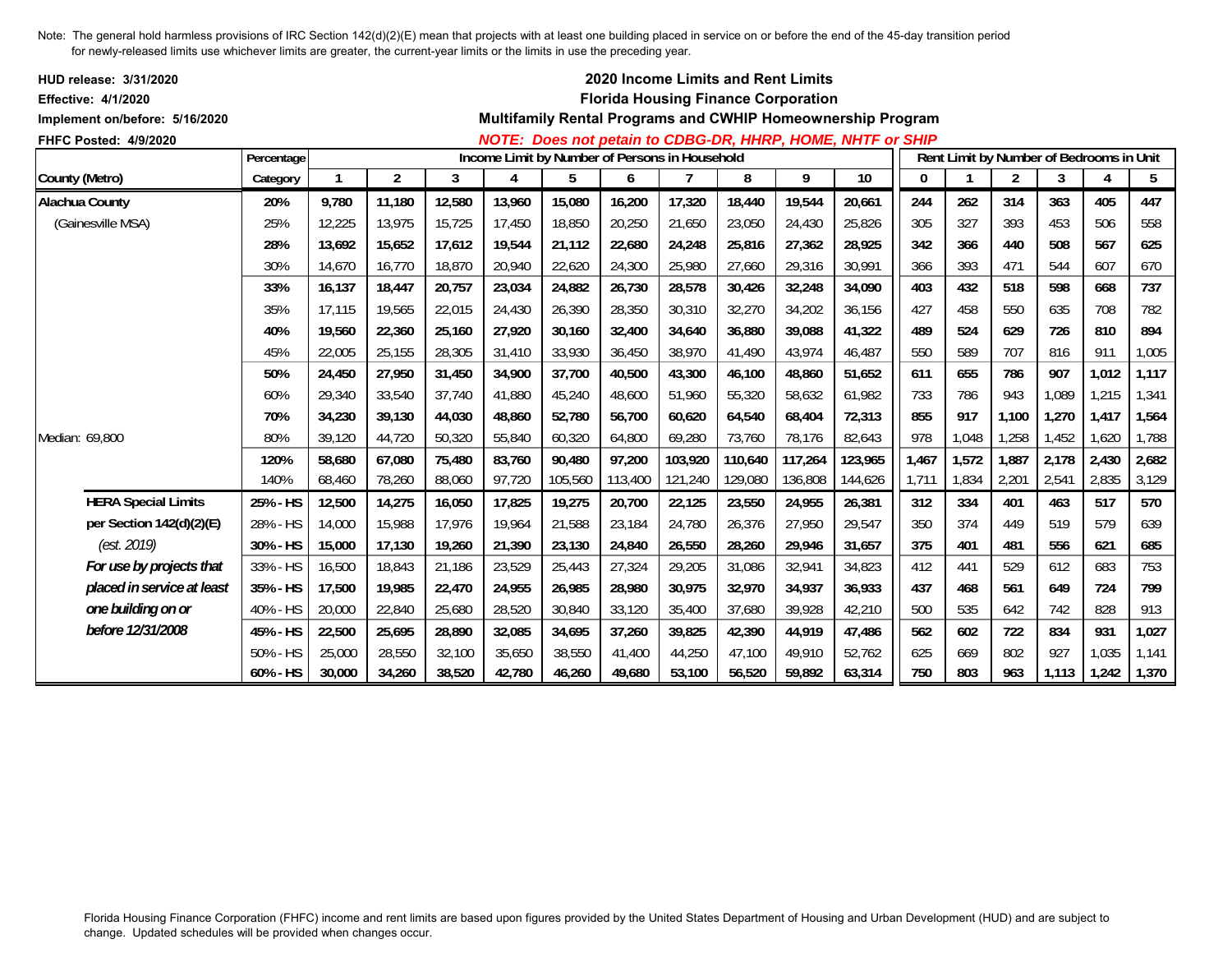| <b>HUD release: 3/31/2020</b><br><b>Effective: 4/1/2020</b> |             |        |                |        |        |         |         | 2020 Income Limits and Rent Limits<br><b>Florida Housing Finance Corporation</b> |         |         |                                                             |          |                                          |                |       |       |       |
|-------------------------------------------------------------|-------------|--------|----------------|--------|--------|---------|---------|----------------------------------------------------------------------------------|---------|---------|-------------------------------------------------------------|----------|------------------------------------------|----------------|-------|-------|-------|
| Implement on/before: 5/16/2020                              |             |        |                |        |        |         |         |                                                                                  |         |         | Multifamily Rental Programs and CWHIP Homeownership Program |          |                                          |                |       |       |       |
| FHFC Posted: 4/9/2020                                       |             |        |                |        |        |         |         |                                                                                  |         |         | NOTE: Does not petain to CDBG-DR, HHRP, HOME, NHTF or SHIP  |          |                                          |                |       |       |       |
|                                                             | Percentage  |        |                |        |        |         |         | Income Limit by Number of Persons in Household                                   |         |         |                                                             |          | Rent Limit by Number of Bedrooms in Unit |                |       |       |       |
| County (Metro)                                              | Category    |        | $\overline{2}$ | 3      | 4      | 5       | 6       |                                                                                  | 8       | 9       | 10                                                          | $\bf{0}$ |                                          | $\overline{2}$ | 3     | 4     | 5     |
| <b>Baker County</b>                                         | 20%         | 9,960  | 11,380         | 12,800 | 14,220 | 15,360  | 16,500  | 17,640                                                                           | 18,780  | 19,908  | 21,046                                                      | 249      | 266                                      | 320            | 369   | 412   | 455   |
| (Baker County HMFA;                                         | 25%         | 12,450 | 14,225         | 16,000 | 17,775 | 19,200  | 20,625  | 22,050                                                                           | 23,475  | 24,885  | 26,307                                                      | 311      | 333                                      | 400            | 462   | 515   | 569   |
| Jacksonville MSA)                                           | 28%         | 13,944 | 15,932         | 17,920 | 19,908 | 21,504  | 23,100  | 24,696                                                                           | 26,292  | 27,871  | 29,464                                                      | 348      | 373                                      | 448            | 517   | 577   | 637   |
|                                                             | 30%         | 14,940 | 17,070         | 19,200 | 21,330 | 23,040  | 24,750  | 26,460                                                                           | 28,170  | 29,862  | 31,568                                                      | 373      | 400                                      | 480            | 554   | 618   | 682   |
|                                                             | 33%         | 16,434 | 18,777         | 21,120 | 23,463 | 25,344  | 27,225  | 29,106                                                                           | 30.987  | 32,848  | 34,725                                                      | 410      | 440                                      | 528            | 610   | 680   | 751   |
|                                                             | 35%         | 17,430 | 19,915         | 22,400 | 24,885 | 26,880  | 28,875  | 30,870                                                                           | 32,865  | 34,839  | 36,830                                                      | 435      | 466                                      | 560            | 647   | 721   | 796   |
|                                                             | 40%         | 19,920 | 22,760         | 25,600 | 28,440 | 30,720  | 33,000  | 35,280                                                                           | 37,560  | 39,816  | 42,091                                                      | 498      | 533                                      | 640            | 739   | 825   | 910   |
|                                                             | 45%         | 22,410 | 25,605         | 28,800 | 31,995 | 34,560  | 37,125  | 39.690                                                                           | 42,255  | 44,793  | 47,353                                                      | 560      | 600                                      | 720            | 831   | 928   | 1,024 |
|                                                             | 50%         | 24,900 | 28,450         | 32,000 | 35,550 | 38,400  | 41,250  | 44,100                                                                           | 46,950  | 49,770  | 52,614                                                      | 622      | 666                                      | 800            | 924   | 1,031 | 1,138 |
|                                                             | 60%         | 29,880 | 34,140         | 38,400 | 42,660 | 46,080  | 49,500  | 52,920                                                                           | 56,340  | 59,724  | 63,137                                                      | 747      | 800                                      | 960            | 1,109 | 1,237 | 1,365 |
|                                                             | 70%         | 34,860 | 39,830         | 44,800 | 49,770 | 53,760  | 57,750  | 61,740                                                                           | 65,730  | 69,678  | 73,660                                                      | 871      | 933                                      | 1,120          | 1,294 | 1,443 | 1,593 |
| Median: 71.600                                              | 80%         | 39,840 | 45,520         | 51,200 | 56,880 | 61,440  | 66,000  | 70,560                                                                           | 75,120  | 79,632  | 84,182                                                      | 996      | 1,067                                    | 1,280          | 1,479 | 1,650 | 1,821 |
|                                                             | 120%        | 59,760 | 68,280         | 76,800 | 85,320 | 92,160  | 99,000  | 105,840                                                                          | 112,680 | 119,448 | 126,274                                                     | 1,494    | 1,600                                    | 1,920          | 2,218 | 2,475 | 2,731 |
|                                                             | 140%        | 69,720 | 79,660         | 89,600 | 99,540 | 107,520 | 115,500 | 123,480                                                                          | 131,460 | 139,356 | 147,319                                                     | 1,743    | 1,867                                    | 2,240          | 2,588 | 2,887 | 3,186 |
| <b>HERA Special Limits</b>                                  | 25% - HS    | 12,550 | 14,325         | 16,125 | 17,900 | 19,350  | 20,775  | 22,200                                                                           | 23,650  | 25,060  | 26,492                                                      | 313      | 335                                      | 403            | 465   | 519   | 573   |
| per Section 142(d)(2)(E)                                    | 28% - HS    | 14,056 | 16,044         | 18,060 | 20,048 | 21,672  | 23,268  | 24,864                                                                           | 26,488  | 28,067  | 29,671                                                      | 351      | 376                                      | 451            | 521   | 581   | 641   |
| (Re-est. 2020)                                              | 30% - HS    | 15,060 | 17,190         | 19,350 | 21,480 | 23,220  | 24,930  | 26,640                                                                           | 28,380  | 30,072  | 31,790                                                      | 376      | 403                                      | 483            | 558   | 623   | 687   |
| For use by projects that                                    | 33% - HS    | 16,566 | 18,909         | 21,285 | 23,628 | 25,542  | 27,423  | 29,304                                                                           | 31,218  | 33,079  | 34,969                                                      | 414      | 443                                      | 532            | 614   | 685   | 756   |
| placed in service at least                                  | 35% - HS    | 17,570 | 20,055         | 22,575 | 25,060 | 27,090  | 29,085  | 31.080                                                                           | 33,110  | 35,084  | 37,089                                                      | 439      | 470                                      | 564            | 651   | 727   | 802   |
| one building on or                                          | 40% - HS    | 20,080 | 22,920         | 25,800 | 28,640 | 30,960  | 33,240  | 35,520                                                                           | 37,840  | 40,096  | 42,387                                                      | 502      | 537                                      | 645            | 745   | 831   | 917   |
| before 12/31/2008                                           | 45% - HS    | 22,590 | 25,785         | 29,025 | 32,220 | 34,830  | 37,395  | 39,960                                                                           | 42,570  | 45,108  | 47,686                                                      | 564      | 604                                      | 725            | 838   | 934   | 1,031 |
|                                                             | $50\% - HS$ | 25,100 | 28,650         | 32,250 | 35,800 | 38,700  | 41,550  | 44,400                                                                           | 47,300  | 50,120  | 52,984                                                      | 627      | 671                                      | 806            | 931   | 1,038 | 1,146 |
|                                                             | 60% - HS    | 30,120 | 34,380         | 38,700 | 42,960 | 46,440  | 49,860  | 53,280                                                                           | 56,760  | 60,144  | 63,581                                                      | 753      | 806                                      | 967            | 1,117 | 1,246 | 1,375 |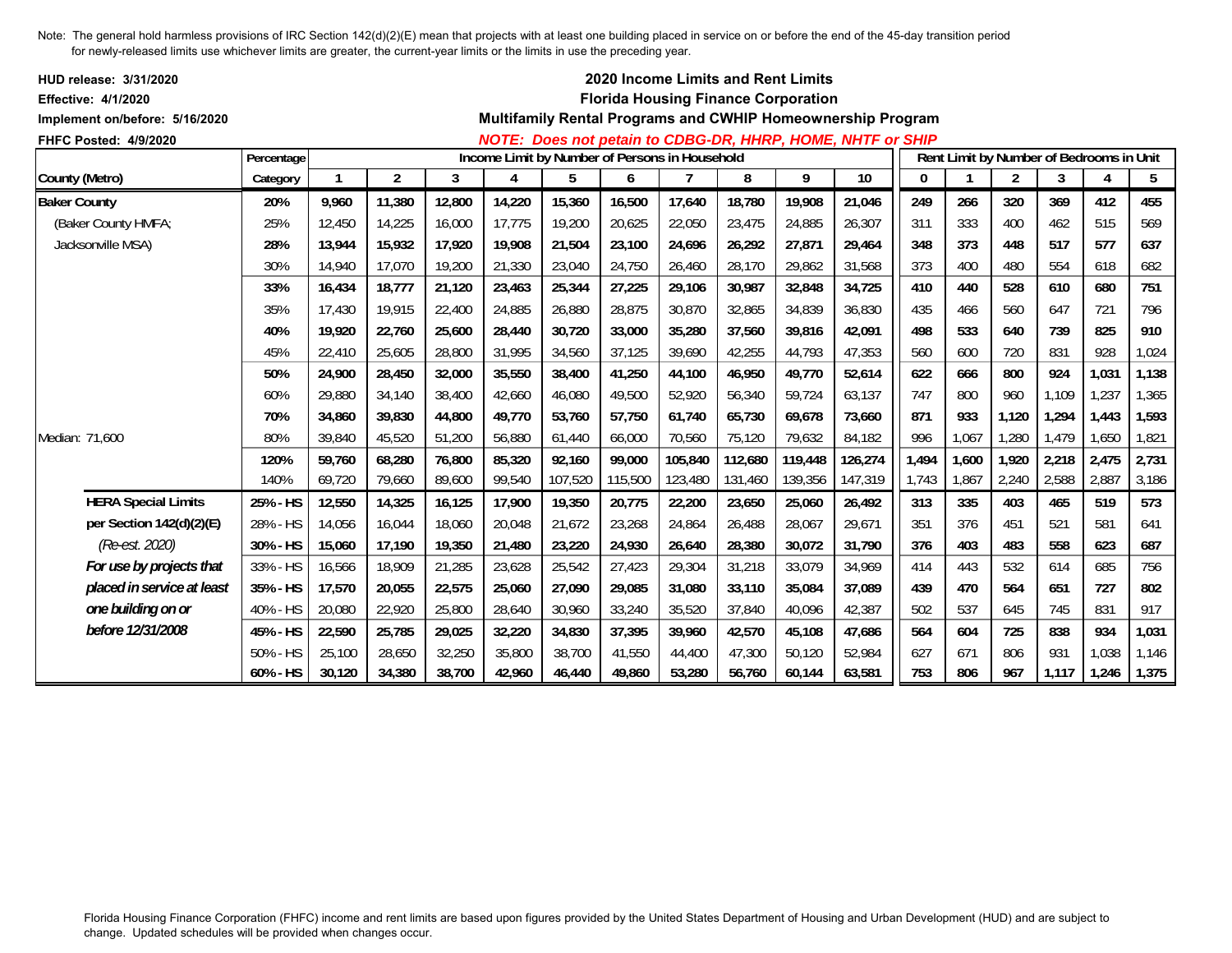| HUD release: 3/31/2020<br><b>Effective: 4/1/2020</b> |            |        |        |        |        |         |         | 2020 Income Limits and Rent Limits<br><b>Florida Housing Finance Corporation</b> |         |         |                                                             |       |                                          |                |       |       |       |
|------------------------------------------------------|------------|--------|--------|--------|--------|---------|---------|----------------------------------------------------------------------------------|---------|---------|-------------------------------------------------------------|-------|------------------------------------------|----------------|-------|-------|-------|
| Implement on/before: 5/16/2020                       |            |        |        |        |        |         |         |                                                                                  |         |         | Multifamily Rental Programs and CWHIP Homeownership Program |       |                                          |                |       |       |       |
| <b>FHFC Posted: 4/9/2020</b>                         | Percentage |        |        |        |        |         |         | Income Limit by Number of Persons in Household                                   |         |         | NOTE: Does not petain to CDBG-DR, HHRP, HOME, NHTF or SHIP  |       | Rent Limit by Number of Bedrooms in Unit |                |       |       |       |
| County (Metro)                                       | Category   |        | 2      | 3      | 4      | 5       | 6       |                                                                                  | 8       | 9       | 10                                                          | 0     |                                          | $\overline{2}$ | 3     | 4     | 5     |
| <b>Bay County</b>                                    | 20%        | 9,720  | 11,120 | 12,500 | 13,880 | 15,000  | 16,120  | 17,220                                                                           | 18,340  | 19,432  | 20,542                                                      | 243   | 260                                      | 312            | 361   | 403   | 444   |
| (Panama City-Lynn Haven-                             | 25%        | 12,150 | 13,900 | 15,625 | 17,350 | 18,750  | 20,150  | 21,525                                                                           | 22,925  | 24,290  | 25,678                                                      | 303   | 325                                      | 390            | 451   | 503   | 555   |
| Panama City Beach HMFA:                              | 28%        | 13.608 | 15,568 | 17,500 | 19,432 | 21,000  | 22,568  | 24,108                                                                           | 25.676  | 27,205  | 28,759                                                      | 340   | 364                                      | 437            | 505   | 564   | 622   |
| Panama City MSA)                                     | 30%        | 14,580 | 16,680 | 18,750 | 20,820 | 22,500  | 24,180  | 25,830                                                                           | 27,510  | 29,148  | 30,814                                                      | 364   | 390                                      | 468            | 541   | 604   | 666   |
|                                                      | 33%        | 16,038 | 18,348 | 20,625 | 22,902 | 24,750  | 26,598  | 28,413                                                                           | 30,261  | 32,063  | 33,895                                                      | 400   | 429                                      | 515            | 595   | 664   | 733   |
|                                                      | 35%        | 17.010 | 19.460 | 21,875 | 24,290 | 26,250  | 28,210  | 30,135                                                                           | 32.095  | 34,006  | 35,949                                                      | 425   | 455                                      | 546            | 631   | 705   | 777   |
|                                                      | 40%        | 19,440 | 22,240 | 25,000 | 27,760 | 30,000  | 32,240  | 34,440                                                                           | 36,680  | 38,864  | 41,085                                                      | 486   | 521                                      | 625            | 722   | 806   | 889   |
|                                                      | 45%        | 21,870 | 25,020 | 28,125 | 31,230 | 33,750  | 36,270  | 38,745                                                                           | 41,265  | 43,722  | 46,220                                                      | 546   | 586                                      | 703            | 812   | 906   | 1,000 |
|                                                      | 50%        | 24,300 | 27,800 | 31,250 | 34,700 | 37,500  | 40,300  | 43,050                                                                           | 45,850  | 48,580  | 51,356                                                      | 607   | 651                                      | 781            | 902   | 1,007 | 1,111 |
|                                                      | 60%        | 29,160 | 33,360 | 37,500 | 41,640 | 45,000  | 48,360  | 51,660                                                                           | 55,020  | 58,296  | 61,627                                                      | 729   | 781                                      | 937            | 1,083 | 1,209 | 1,333 |
|                                                      | 70%        | 34,020 | 38,920 | 43,750 | 48,580 | 52,500  | 56,420  | 60,270                                                                           | 64,190  | 68,012  | 71,898                                                      | 850   | 911                                      | 1,093          | 1,263 | 1,410 | 1,555 |
| Median: 72,000                                       | 80%        | 38,880 | 44,480 | 50,000 | 55,520 | 60,000  | 64,480  | 68,880                                                                           | 73,360  | 77,728  | 82,170                                                      | 972   | 1,042                                    | 1,250          | 1,444 | 1,612 | 1,778 |
|                                                      | 120%       | 58,320 | 66,720 | 75,000 | 83,280 | 90,000  | 96,720  | 103,320                                                                          | 110,040 | 116,592 | 123,254                                                     | 1,458 | 1,563                                    | 1,875          | 2,166 | 2,418 | 2,667 |
|                                                      | 140%       | 68,040 | 77,840 | 87,500 | 97,160 | 105,000 | 112,840 | 120,540                                                                          | 128,380 | 136,024 | 143,797                                                     | 1,701 | 1,823                                    | 2,187          | 2,527 | 2,821 | 3,111 |
| <b>HERA Special Limits</b>                           | 25% - HS   | 12,600 | 14,400 | 16,200 | 18,000 | 19,450  | 20,900  | 22,325                                                                           | 23,775  | 25,200  | 26,640                                                      | 315   | 337                                      | 405            | 468   | 522   | 576   |
| per Section 142(d)(2)(E)                             | 28% - HS   | 14,112 | 16,128 | 18,144 | 20,160 | 21,784  | 23,408  | 25,004                                                                           | 26,628  | 28,224  | 29,837                                                      | 352   | 378                                      | 453            | 524   | 585   | 645   |
| (est. 2015)                                          | 30% - HS   | 15,120 | 17,280 | 19,440 | 21,600 | 23,340  | 25,080  | 26,790                                                                           | 28,530  | 30,240  | 31,968                                                      | 378   | 405                                      | 486            | 561   | 627   | 691   |
| For use by projects that                             | 33% - HS   | 16,632 | 19,008 | 21,384 | 23,760 | 25,674  | 27,588  | 29,469                                                                           | 31,383  | 33,264  | 35,165                                                      | 415   | 445                                      | 534            | 617   | 689   | 760   |
| placed in service at least                           | 35% - HS   | 17,640 | 20,160 | 22,680 | 25,200 | 27,230  | 29,260  | 31,255                                                                           | 33,285  | 35,280  | 37,296                                                      | 441   | 472                                      | 567            | 655   | 731   | 806   |
| one building on or                                   | 40% - HS   | 20,160 | 23,040 | 25,920 | 28,800 | 31,120  | 33,440  | 35,720                                                                           | 38,040  | 40,320  | 42,624                                                      | 504   | 540                                      | 648            | 749   | 836   | 922   |
| before 12/31/2008                                    | 45% - HS   | 22,680 | 25,920 | 29,160 | 32,400 | 35,010  | 37,620  | 40,185                                                                           | 42,795  | 45,360  | 47,952                                                      | 567   | 607                                      | 729            | 842   | 940   | 1,037 |
|                                                      | 50% - HS   | 25,200 | 28,800 | 32,400 | 36,000 | 38,900  | 41,800  | 44,650                                                                           | 47,550  | 50,400  | 53,280                                                      | 630   | 675                                      | 810            | 936   | 1,045 | 1,152 |
|                                                      | 60% - HS   | 30,240 | 34,560 | 38,880 | 43,200 | 46,680  | 50,160  | 53,580                                                                           | 57,060  | 60,480  | 63,936                                                      | 756   | 810                                      | 972            | 1,123 | 1,254 | 1,383 |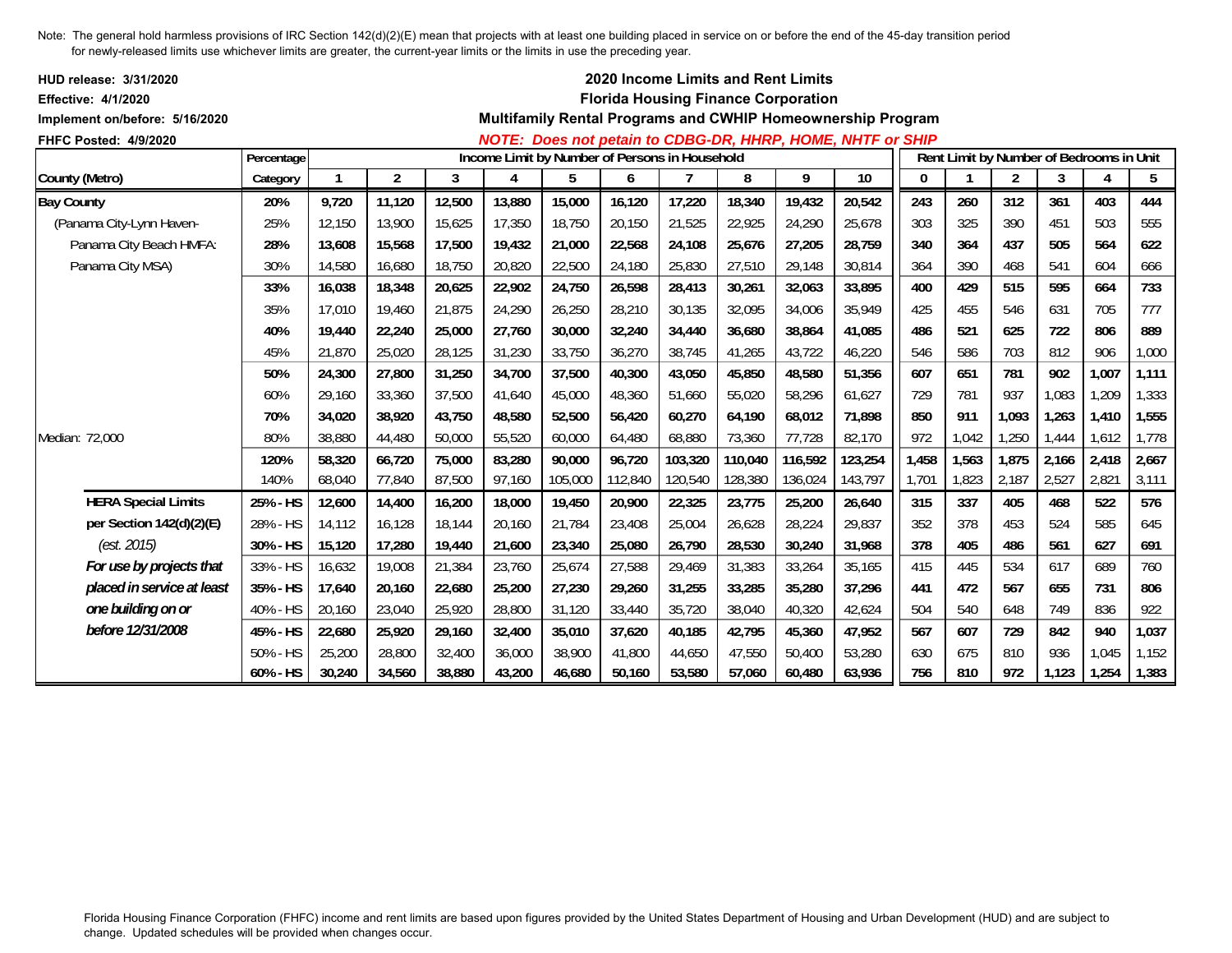| HUD release: 3/31/2020<br><b>Effective: 4/1/2020</b><br>Implement on/before: 5/16/2020 |            |        |                |        |        |                                                |        |         |         | 2020 Income Limits and Rent Limits<br><b>Florida Housing Finance Corporation</b> | Multifamily Rental Programs and CWHIP Homeownership Program |          |       |       |                                          |       |       |
|----------------------------------------------------------------------------------------|------------|--------|----------------|--------|--------|------------------------------------------------|--------|---------|---------|----------------------------------------------------------------------------------|-------------------------------------------------------------|----------|-------|-------|------------------------------------------|-------|-------|
| FHFC Posted: 4/9/2020                                                                  |            |        |                |        |        |                                                |        |         |         |                                                                                  | NOTE: Does not petain to CDBG-DR, HHRP, HOME, NHTF or SHIP  |          |       |       |                                          |       |       |
|                                                                                        | Percentage |        |                |        |        | Income Limit by Number of Persons in Household |        |         |         |                                                                                  |                                                             |          |       |       | Rent Limit by Number of Bedrooms in Unit |       |       |
| County (Metro)                                                                         | Category   |        | $\overline{2}$ | 3      | 4      | 5                                              | 6      |         | 8       | 9                                                                                | 10                                                          | $\bf{0}$ |       | 2     | 3                                        | 4     | 5     |
| <b>Bradford County</b>                                                                 | 20%        | 8,340  | 9,520          | 10,720 | 11,900 | 12,860                                         | 13,820 | 14,760  | 15,720  | 16,660                                                                           | 17,612                                                      | 208      | 223   | 268   | 309                                      | 345   | 381   |
|                                                                                        | 25%        | 10,425 | 11,900         | 13,400 | 14,875 | 16,075                                         | 17,275 | 18,450  | 19.650  | 20,825                                                                           | 22,015                                                      | 260      | 279   | 335   | 386                                      | 431   | 476   |
|                                                                                        | 28%        | 11,676 | 13,328         | 15,008 | 16,660 | 18,004                                         | 19,348 | 20,664  | 22,008  | 23,324                                                                           | 24,657                                                      | 291      | 312   | 375   | 433                                      | 483   | 533   |
|                                                                                        | 30%        | 12,510 | 14,280         | 16,080 | 17,850 | 19,290                                         | 20,730 | 22,140  | 23,580  | 24,990                                                                           | 26,418                                                      | 312      | 334   | 402   | 464                                      | 518   | 571   |
|                                                                                        | 33%        | 13,761 | 15,708         | 17,688 | 19,635 | 21,219                                         | 22,803 | 24,354  | 25,938  | 27,489                                                                           | 29,060                                                      | 344      | 368   | 442   | 510                                      | 570   | 628   |
|                                                                                        | 35%        | 14.595 | 16,660         | 18,760 | 20,825 | 22,505                                         | 24,185 | 25,830  | 27.510  | 29,155                                                                           | 30,821                                                      | 364      | 390   | 469   | 541                                      | 604   | 666   |
|                                                                                        | 40%        | 16.680 | 19,040         | 21,440 | 23,800 | 25,720                                         | 27,640 | 29,520  | 31,440  | 33,320                                                                           | 35,224                                                      | 417      | 446   | 536   | 619                                      | 691   | 762   |
|                                                                                        | 45%        | 18.765 | 21,420         | 24,120 | 26,775 | 28,935                                         | 31,095 | 33,210  | 35,370  | 37,485                                                                           | 39,627                                                      | 469      | 502   | 603   | 696                                      | 777   | 857   |
|                                                                                        | 50%        | 20,850 | 23,800         | 26,800 | 29,750 | 32,150                                         | 34,550 | 36,900  | 39,300  | 41,650                                                                           | 44,030                                                      | 521      | 558   | 670   | 773                                      | 863   | 952   |
|                                                                                        | 60%        | 25,020 | 28,560         | 32,160 | 35,700 | 38,580                                         | 41,460 | 44,280  | 47,160  | 49,980                                                                           | 52,836                                                      | 625      | 669   | 804   | 928                                      | 1,036 | 1,143 |
|                                                                                        | 70%        | 29,190 | 33,320         | 37,520 | 41,650 | 45,010                                         | 48,370 | 51,660  | 55,020  | 58,310                                                                           | 61,642                                                      | 729      | 781   | 938   | 1,083                                    | 1,209 | 1,333 |
| Median: 59,500                                                                         | 80%        | 33,360 | 38,080         | 42,880 | 47,600 | 51,440                                         | 55,280 | 59,040  | 62,880  | 66,640                                                                           | 70,448                                                      | 834      | 893   | 1,072 | 1,238                                    | 1,382 | 1,524 |
|                                                                                        | 120%       | 50,040 | 57,120         | 64,320 | 71,400 | 77,160                                         | 82,920 | 88,560  | 94,320  | 99,960                                                                           | 105,672                                                     | 1,251    | 1,339 | 1,608 | 1,857                                    | 2,073 | 2,286 |
|                                                                                        | 140%       | 58,380 | 66,640         | 75,040 | 83,300 | 90,020                                         | 96,740 | 103,320 | 110,040 | 116,620                                                                          | 123,284                                                     | 1,459    | 1,562 | 1,876 | 2,166                                    | 2,418 | 2,667 |
| <b>HERA Special Limits</b>                                                             | 25% - HS   | 10,475 | 11,975         | 13,475 | 14,950 | 16,150                                         | 17,350 | 18,550  | 19,750  | 20,930                                                                           | 22,126                                                      | 261      | 280   | 336   | 388                                      | 433   | 478   |
| per Section 142(d)(2)(E)                                                               | 28% - HS   | 11,732 | 13,412         | 15,092 | 16,744 | 18,088                                         | 19,432 | 20,776  | 22,120  | 23,442                                                                           | 24,781                                                      | 293      | 314   | 377   | 435                                      | 485   | 536   |
| (Re-est. 2020)                                                                         | 30% - HS   | 12,570 | 14,370         | 16,170 | 17,940 | 19,380                                         | 20,820 | 22,260  | 23,700  | 25,116                                                                           | 26,551                                                      | 314      | 336   | 404   | 466                                      | 520   | 574   |
| For use by projects that                                                               | 33% - HS   | 13,827 | 15,807         | 17,787 | 19,734 | 21,318                                         | 22,902 | 24,486  | 26,070  | 27,628                                                                           | 29,206                                                      | 345      | 370   | 444   | 513                                      | 572   | 631   |
| placed in service at least                                                             | 35% - HS   | 14,665 | 16,765         | 18,865 | 20,930 | 22,610                                         | 24,290 | 25,970  | 27,650  | 29,302                                                                           | 30,976                                                      | 366      | 392   | 471   | 544                                      | 607   | 670   |
| one building on or                                                                     | 40% - HS   | 16,760 | 19,160         | 21,560 | 23,920 | 25,840                                         | 27,760 | 29,680  | 31,600  | 33,488                                                                           | 35,402                                                      | 419      | 449   | 539   | 622                                      | 694   | 766   |
| before 12/31/2008                                                                      | 45% - HS   | 18,855 | 21,555         | 24,255 | 26,910 | 29,070                                         | 31,230 | 33,390  | 35,550  | 37,674                                                                           | 39,827                                                      | 471      | 505   | 606   | 699                                      | 780   | 861   |
|                                                                                        | 50% - HS   | 20,950 | 23,950         | 26,950 | 29,900 | 32,300                                         | 34,700 | 37,100  | 39,500  | 41,860                                                                           | 44,252                                                      | 523      | 561   | 673   | 777                                      | 867   | 957   |
|                                                                                        | 60% - HS   | 25,140 | 28,740         | 32,340 | 35,880 | 38,760                                         | 41,640 | 44,520  | 47,400  | 50,232                                                                           | 53,102                                                      | 628      | 673   | 808   | 933                                      | 1,041 | 1,149 |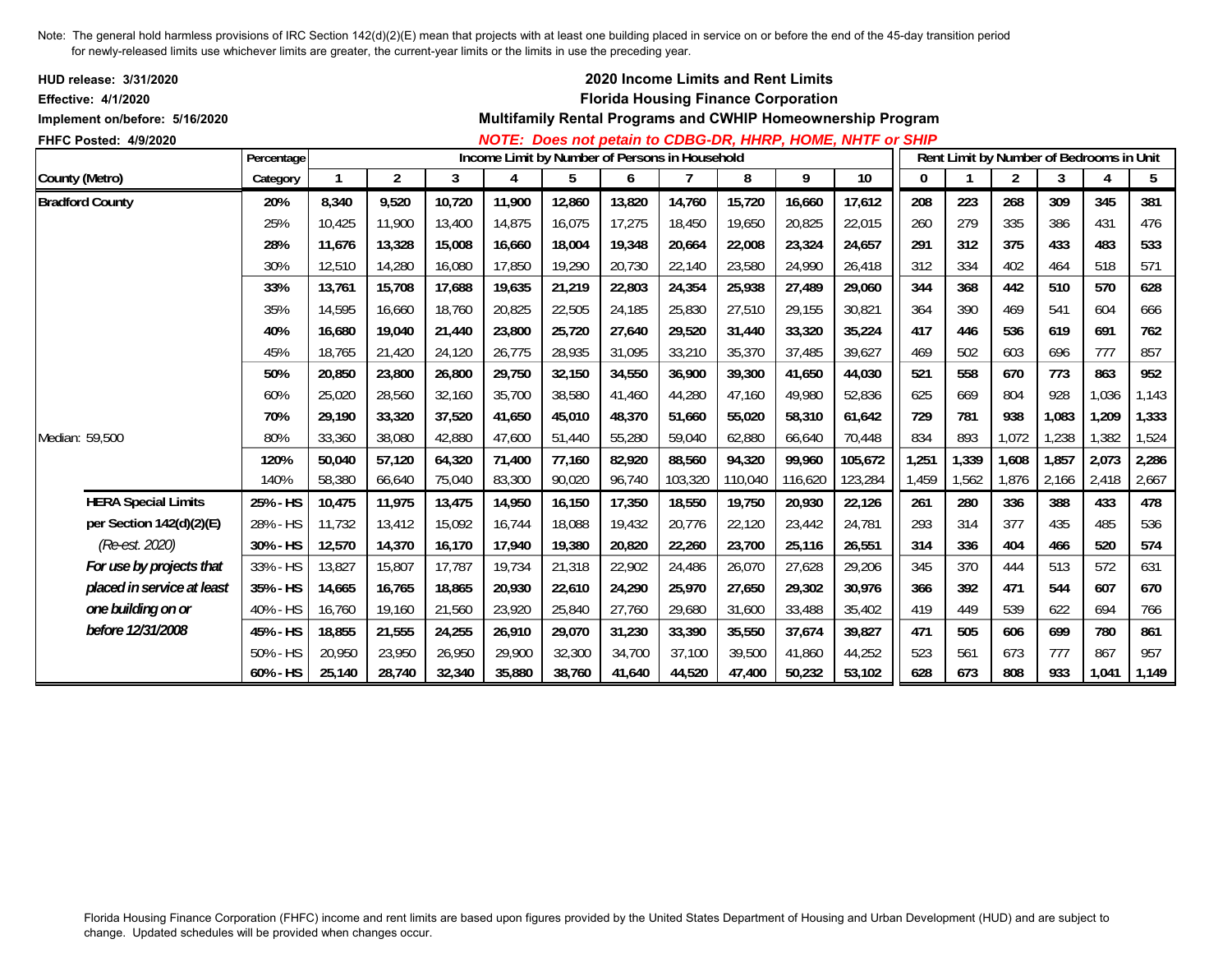| <b>HUD release: 3/31/2020</b><br><b>Effective: 4/1/2020</b><br>Implement on/before: 5/16/2020 |            |              |                |         |         |                                                |         |         | 2020 Income Limits and Rent Limits<br><b>Florida Housing Finance Corporation</b> |         | Multifamily Rental Programs and CWHIP Homeownership Program<br>NOTE: Does not petain to CDBG-DR, HHRP, HOME, NHTF or SHIP |              |              |                |                                          |                |       |
|-----------------------------------------------------------------------------------------------|------------|--------------|----------------|---------|---------|------------------------------------------------|---------|---------|----------------------------------------------------------------------------------|---------|---------------------------------------------------------------------------------------------------------------------------|--------------|--------------|----------------|------------------------------------------|----------------|-------|
| FHFC Posted: 4/9/2020                                                                         | Percentage |              |                |         |         | Income Limit by Number of Persons in Household |         |         |                                                                                  |         |                                                                                                                           |              |              |                | Rent Limit by Number of Bedrooms in Unit |                |       |
| County (Metro)                                                                                | Category   | $\mathbf{1}$ | $\overline{2}$ | 3       | 4       | 5                                              | 6       | 7       | 8                                                                                | 9       | $\overline{10}$                                                                                                           | $\mathbf{0}$ | $\mathbf{1}$ | $\overline{2}$ | 3                                        | $\overline{4}$ | 5     |
| <b>Brevard County</b>                                                                         | 20%        | 9,700        | 11,080         | 12,460  | 13,840  | 14,960                                         | 16,060  | 17,180  | 18,280                                                                           | 19,376  | 20,483                                                                                                                    | 242          | 259          | 311            | 360                                      | 401            | 443   |
| (Palm Bay-Melbourne-                                                                          | 25%        | 12,125       | 13,850         | 15,575  | 17,300  | 18,700                                         | 20,075  | 21,475  | 22,850                                                                           | 24,220  | 25,604                                                                                                                    | 303          | 324          | 389            | 450                                      | 501            | 554   |
| Titusville MSA)                                                                               | 28%        | 13,580       | 15,512         | 17,444  | 19,376  | 20,944                                         | 22,484  | 24,052  | 25,592                                                                           | 27,126  | 28,676                                                                                                                    | 339          | 363          | 436            | 504                                      | 562            | 620   |
|                                                                                               | 30%        | 14,550       | 16,620         | 18,690  | 20,760  | 22,440                                         | 24,090  | 25,770  | 27,420                                                                           | 29,064  | 30,725                                                                                                                    | 363          | 389          | 467            | 540                                      | 602            | 664   |
|                                                                                               | 33%        | 16,005       | 18,282         | 20,559  | 22,836  | 24,684                                         | 26,499  | 28,347  | 30.162                                                                           | 31,970  | 33,797                                                                                                                    | 400          | 428          | 513            | 594                                      | 662            | 731   |
|                                                                                               | 35%        | 16,975       | 19,390         | 21,805  | 24,220  | 26,180                                         | 28,105  | 30,065  | 31,990                                                                           | 33,908  | 35,846                                                                                                                    | 424          | 454          | 545            | 630                                      | 702            | 775   |
|                                                                                               | 40%        | 19,400       | 22,160         | 24,920  | 27,680  | 29,920                                         | 32,120  | 34,360  | 36,560                                                                           | 38,752  | 40,966                                                                                                                    | 485          | 519          | 623            | 720                                      | 803            | 886   |
|                                                                                               | 45%        | 21,825       | 24,930         | 28,035  | 31,140  | 33,660                                         | 36,135  | 38,655  | 41,130                                                                           | 43,596  | 46,087                                                                                                                    | 545          | 584          | 700            | 810                                      | 903            | 997   |
|                                                                                               | 50%        | 24,250       | 27,700         | 31,150  | 34,600  | 37,400                                         | 40,150  | 42,950  | 45,700                                                                           | 48,440  | 51,208                                                                                                                    | 606          | 649          | 778            | 900                                      | 1,003          | 1,108 |
|                                                                                               | 60%        | 29,100       | 33,240         | 37,380  | 41,520  | 44,880                                         | 48,180  | 51,540  | 54,840                                                                           | 58,128  | 61,450                                                                                                                    | 727          | 779          | 934            | 1,080                                    | 1,204          | 1,329 |
|                                                                                               | 70%        | 33,950       | 38,780         | 43,610  | 48,440  | 52,360                                         | 56,210  | 60,130  | 63,980                                                                           | 67,816  | 71,691                                                                                                                    | 848          | 909          | 1,090          | 1,260                                    | 1,405          | 1,551 |
| Median: 69,200                                                                                | 80%        | 38,800       | 44,320         | 49,840  | 55,360  | 59,840                                         | 64,240  | 68,720  | 73,120                                                                           | 77,504  | 81,933                                                                                                                    | 970          | 1,039        | 1,246          | 1,440                                    | 1,606          | 1,773 |
|                                                                                               | 120%       | 58,200       | 66,480         | 74,760  | 83,040  | 89,760                                         | 96,360  | 103,080 | 109,680                                                                          | 116,256 | 122,899                                                                                                                   | 1,455        | 1,558        | 1,869          | 2,160                                    | 2,409          | 2,659 |
|                                                                                               | 140%       | 67,900       | 77,560         | 87,220  | 96,880  | 104,720                                        | 112,420 | 120,260 | 127,960                                                                          | 135,632 | 143,382                                                                                                                   | 1,697        | 1,818        | 2,180          | 2,520                                    | 2,810          | 3,102 |
| <b>Broward County</b>                                                                         | 20%        | 12,480       | 14,260         | 16,040  | 17,820  | 19,260                                         | 20,680  | 22,100  | 23,540                                                                           | 24,948  | 26,374                                                                                                                    | 312          | 334          | 401            | 463                                      | 517            | 570   |
| (Fort Lauderdale HMFA;                                                                        | 25%        | 15,600       | 17,825         | 20,050  | 22,275  | 24,075                                         | 25,850  | 27,625  | 29,425                                                                           | 31,185  | 32,967                                                                                                                    | 390          | 417          | 501            | 579                                      | 646            | 713   |
| Miami-Fort Lauderdale-                                                                        | 28%        | 17,472       | 19,964         | 22,456  | 24,948  | 26,964                                         | 28,952  | 30,940  | 32,956                                                                           | 34,927  | 36,923                                                                                                                    | 436          | 467          | 561            | 648                                      | 723            | 798   |
| West Palm Beach MSA)                                                                          | 30%        | 18,720       | 21,390         | 24,060  | 26,730  | 28,890                                         | 31,020  | 33,150  | 35,310                                                                           | 37,422  | 39,560                                                                                                                    | 468          | 501          | 601            | 695                                      | 775            | 855   |
|                                                                                               | 33%        | 20,592       | 23,529         | 26,466  | 29,403  | 31,779                                         | 34,122  | 36,465  | 38,841                                                                           | 41,164  | 43,516                                                                                                                    | 514          | 551          | 661            | 764                                      | 853            | 941   |
|                                                                                               | 35%        | 21,840       | 24,955         | 28,070  | 31,185  | 33,705                                         | 36,190  | 38,675  | 41,195                                                                           | 43,659  | 46,154                                                                                                                    | 546          | 584          | 701            | 811                                      | 904            | 998   |
|                                                                                               | 40%        | 24,960       | 28,520         | 32,080  | 35,640  | 38,520                                         | 41,360  | 44,200  | 47,080                                                                           | 49,896  | 52,747                                                                                                                    | 624          | 668          | 802            | 927                                      | 1,034          | 1,141 |
|                                                                                               | 45%        | 28,080       | 32,085         | 36,090  | 40,095  | 43,335                                         | 46,530  | 49,725  | 52,965                                                                           | 56,133  | 59,341                                                                                                                    | 702          | 752          | 902            | 1,042                                    | 1,163          | 1,283 |
|                                                                                               | 50%        | 31,200       | 35,650         | 40,100  | 44,550  | 48,150                                         | 51,700  | 55,250  | 58,850                                                                           | 62,370  | 65,934                                                                                                                    | 780          | 835          | 1,002          | 1,158                                    | 1,292          | 1,426 |
|                                                                                               | 60%        | 37,440       | 42,780         | 48,120  | 53,460  | 57,780                                         | 62,040  | 66,300  | 70,620                                                                           | 74,844  | 79,121                                                                                                                    | 936          | 1,002        | 1,203          | 1,390                                    | 1,551          | 1,711 |
|                                                                                               | 70%        | 43,680       | 49,910         | 56,140  | 62,370  | 67,410                                         | 72,380  | 77,350  | 82,390                                                                           | 87,318  | 92,308                                                                                                                    | 1,092        | 1,169        | 1,403          | 1,622                                    | 1,809          | 1,996 |
| Median: 74,800                                                                                | 80%        | 49.920       | 57,040         | 64,160  | 71,280  | 77,040                                         | 82,720  | 88,400  | 94,160                                                                           | 99,792  | 105,494                                                                                                                   | 1,248        | 1,337        | 1,604          | 1,854                                    | 2,068          | 2,282 |
|                                                                                               | 120%       | 74,880       | 85,560         | 96,240  | 106,920 | 115,560                                        | 124,080 | 132,600 | 141,240                                                                          | 149,688 | 158,242                                                                                                                   | 1,872        | 2,005        | 2,406          | 2,781                                    | 3,102          | 3,423 |
|                                                                                               | 140%       | 87,360       | 99,820         | 112,280 | 124,740 | 134,820                                        | 144,760 | 154,700 | 164,780                                                                          | 174,636 | 184,615                                                                                                                   | 2,184        | 2,339        | 2,807          | 3,244                                    | 3,619          | 3,993 |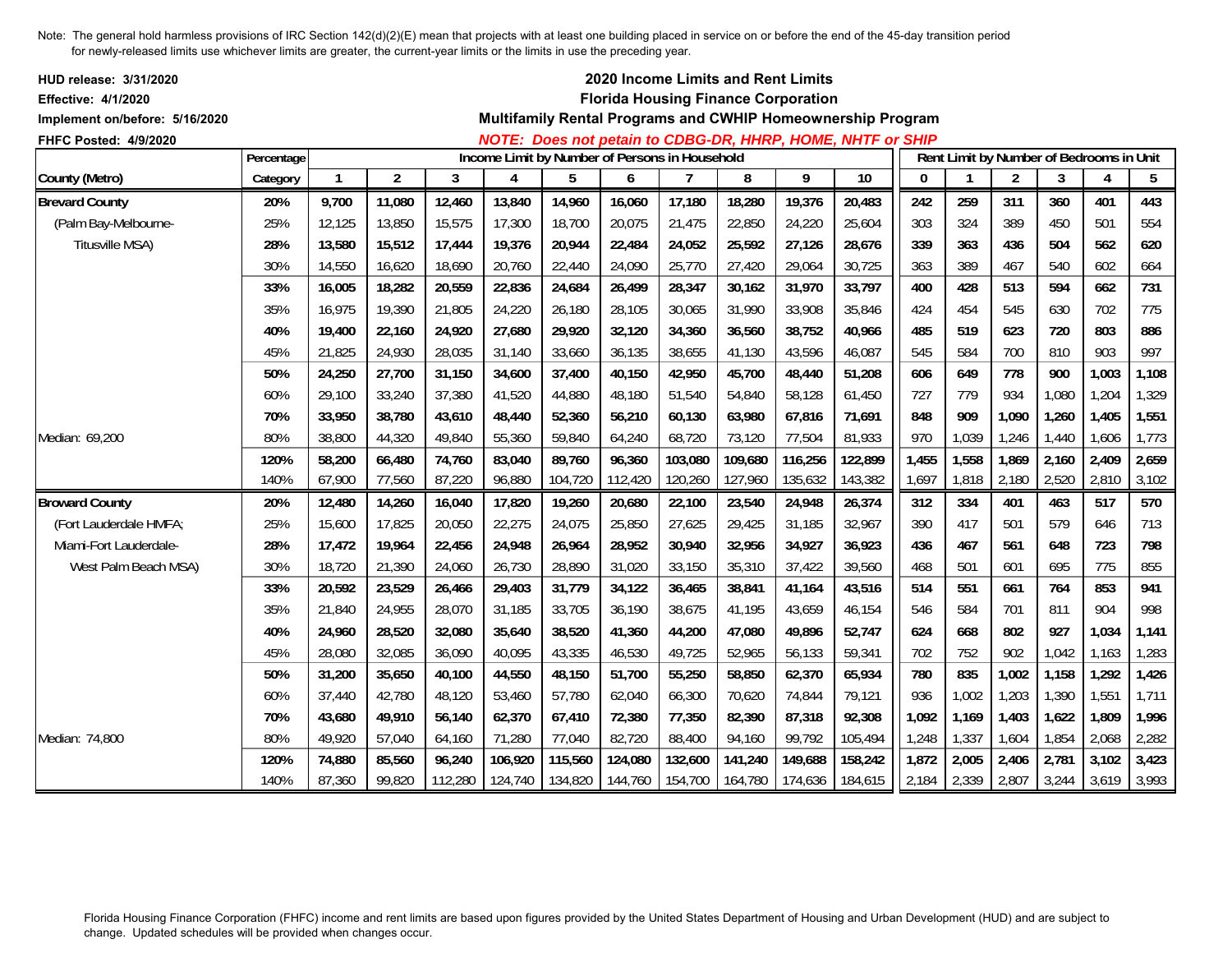| <b>HUD release: 3/31/2020</b>  |            |             |        |        |        |        |                                                |        |        | <b>2020 Income Limits and Rent Limits</b>  |                                                             |          |                                          |                |       |       |       |
|--------------------------------|------------|-------------|--------|--------|--------|--------|------------------------------------------------|--------|--------|--------------------------------------------|-------------------------------------------------------------|----------|------------------------------------------|----------------|-------|-------|-------|
| <b>Effective: 4/1/2020</b>     |            |             |        |        |        |        |                                                |        |        | <b>Florida Housing Finance Corporation</b> |                                                             |          |                                          |                |       |       |       |
| Implement on/before: 5/16/2020 |            |             |        |        |        |        |                                                |        |        |                                            | Multifamily Rental Programs and CWHIP Homeownership Program |          |                                          |                |       |       |       |
| <b>FHFC Posted: 4/9/2020</b>   | Percentage |             |        |        |        |        | Income Limit by Number of Persons in Household |        |        |                                            | NOTE: Does not petain to CDBG-DR, HHRP, HOME, NHTF or SHIP  |          | Rent Limit by Number of Bedrooms in Unit |                |       |       |       |
| County (Metro)                 | Category   | $\mathbf 1$ | 2      | 3      | 4      | 5      | 6                                              |        | 8      | 9                                          | 10                                                          | $\bf{0}$ | -1                                       | $\overline{2}$ | 3     | 4     | 5     |
| <b>Calhoun County</b>          | 20%        | 7,400       | 8,460  | 9,520  | 10,560 | 11,420 | 12,260                                         | 13,100 | 13,940 | 14,784                                     | 15,629                                                      | 185      | 198                                      | 238            | 274   | 306   | 338   |
|                                | 25%        | 9,250       | 10,575 | 11,900 | 13,200 | 14,275 | 15,325                                         | 16,375 | 17,425 | 18,480                                     | 19,536                                                      | 231      | 247                                      | 297            | 343   | 383   | 422   |
|                                | 28%        | 10.360      | 11,844 | 13,328 | 14,784 | 15,988 | 17,164                                         | 18,340 | 19,516 | 20,698                                     | 21,880                                                      | 259      | 277                                      | 333            | 384   | 429   | 473   |
|                                | 30%        | 11.100      | 12,690 | 14,280 | 15,840 | 17,130 | 18,390                                         | 19.650 | 20.910 | 22.176                                     | 23,443                                                      | 277      | 297                                      | 357            | 412   | 459   | 507   |
|                                | 33%        | 12,210      | 13,959 | 15,708 | 17,424 | 18,843 | 20,229                                         | 21,615 | 23,001 | 24,394                                     | 25,788                                                      | 305      | 327                                      | 392            | 453   | 505   | 557   |
|                                | 35%        | 12,950      | 14,805 | 16,660 | 18,480 | 19,985 | 21,455                                         | 22,925 | 24,395 | 25,872                                     | 27,350                                                      | 323      | 346                                      | 416            | 480   | 536   | 591   |
|                                | 40%        | 14,800      | 16,920 | 19,040 | 21,120 | 22,840 | 24,520                                         | 26,200 | 27,880 | 29,568                                     | 31,258                                                      | 370      | 396                                      | 476            | 549   | 613   | 676   |
|                                | 45%        | 16,650      | 19,035 | 21,420 | 23,760 | 25,695 | 27,585                                         | 29,475 | 31,365 | 33,264                                     | 35,165                                                      | 416      | 446                                      | 535            | 618   | 689   | 760   |
|                                | 50%        | 18.500      | 21.150 | 23,800 | 26,400 | 28,550 | 30,650                                         | 32,750 | 34.850 | 36,960                                     | 39,072                                                      | 462      | 495                                      | 595            | 686   | 766   | 845   |
|                                | 60%        | 22,200      | 25,380 | 28,560 | 31,680 | 34,260 | 36,780                                         | 39,300 | 41.820 | 44,352                                     | 46,886                                                      | 555      | 594                                      | 714            | 824   | 919   | 1,014 |
|                                | 70%        | 25,900      | 29,610 | 33,320 | 36,960 | 39,970 | 42,910                                         | 45,850 | 48,790 | 51,744                                     | 54,701                                                      | 647      | 693                                      | 833            | 961   | 1,072 | 1,183 |
| Median: 47,900                 | 80%        | 29,600      | 33,840 | 38,080 | 42,240 | 45,680 | 49,040                                         | 52,400 | 55,760 | 59,136                                     | 62,515                                                      | 740      | 793                                      | 952            | 1,099 | 1,226 | 1,352 |
|                                | 120%       | 44,400      | 50,760 | 57,120 | 63,360 | 68,520 | 73,560                                         | 78,600 | 83,640 | 88,704                                     | 93,773                                                      | 1,110    | 1,189                                    | 1,428          | 1,648 | 1,839 | 2,028 |
|                                | 140%       | 51,800      | 59,220 | 66,640 | 73,920 | 79,940 | 85,820                                         | 91,700 | 97,580 | 103,488                                    | 109,402                                                     | 1,295    | 1,387                                    | 1,666          | 1,923 | 2,145 | 2,366 |
| <b>HERA Special Limits</b>     | 25% - HS   | 9,650       | 11,025 | 12,400 | 13,775 | 14,900 | 16,000                                         | 17,100 | 18,200 | 19,285                                     | 20,387                                                      | 241      | 258                                      | 310            | 358   | 400   | 441   |
| per Section 142(d)(2)(E)       | 28% - HS   | 10,808      | 12,348 | 13,888 | 15,428 | 16,688 | 17,920                                         | 19,152 | 20,384 | 21,599                                     | 22,833                                                      | 270      | 289                                      | 347            | 401   | 448   | 494   |
| (est. 2019)                    | 30% - HS   | 11,580      | 13,230 | 14,880 | 16,530 | 17,880 | 19,200                                         | 20,520 | 21,840 | 23,142                                     | 24,464                                                      | 289      | 310                                      | 372            | 430   | 480   | 529   |
| For use by projects that       | 33% - HS   | 12,738      | 14,553 | 16,368 | 18,183 | 19,668 | 21,120                                         | 22,572 | 24,024 | 25,456                                     | 26,911                                                      | 318      | 341                                      | 409            | 473   | 528   | 582   |
| placed in service at least     | 35% - HS   | 13,510      | 15,435 | 17,360 | 19,285 | 20,860 | 22,400                                         | 23,940 | 25,480 | 26,999                                     | 28,542                                                      | 337      | 361                                      | 434            | 501   | 560   | 617   |
| one building on or             | 40% - HS   | 15,440      | 17,640 | 19,840 | 22,040 | 23,840 | 25,600                                         | 27,360 | 29,120 | 30,856                                     | 32,619                                                      | 386      | 413                                      | 496            | 573   | 640   | 706   |
| before 12/31/2008              | 45% - HS   | 17,370      | 19,845 | 22,320 | 24,795 | 26,820 | 28,800                                         | 30,780 | 32.760 | 34,713                                     | 36,697                                                      | 434      | 465                                      | 558            | 645   | 720   | 794   |
|                                | 50% - HS   | 19,300      | 22,050 | 24,800 | 27,550 | 29,800 | 32,000                                         | 34,200 | 36,400 | 38,570                                     | 40,774                                                      | 482      | 516                                      | 620            | 716   | 800   | 882   |
|                                | 60% - HS   | 23,160      | 26,460 | 29,760 | 33,060 | 35,760 | 38,400                                         | 41,040 | 43,680 | 46,284                                     | 48,929                                                      | 579      | 620                                      | 744            | 860   | 960   | 1,059 |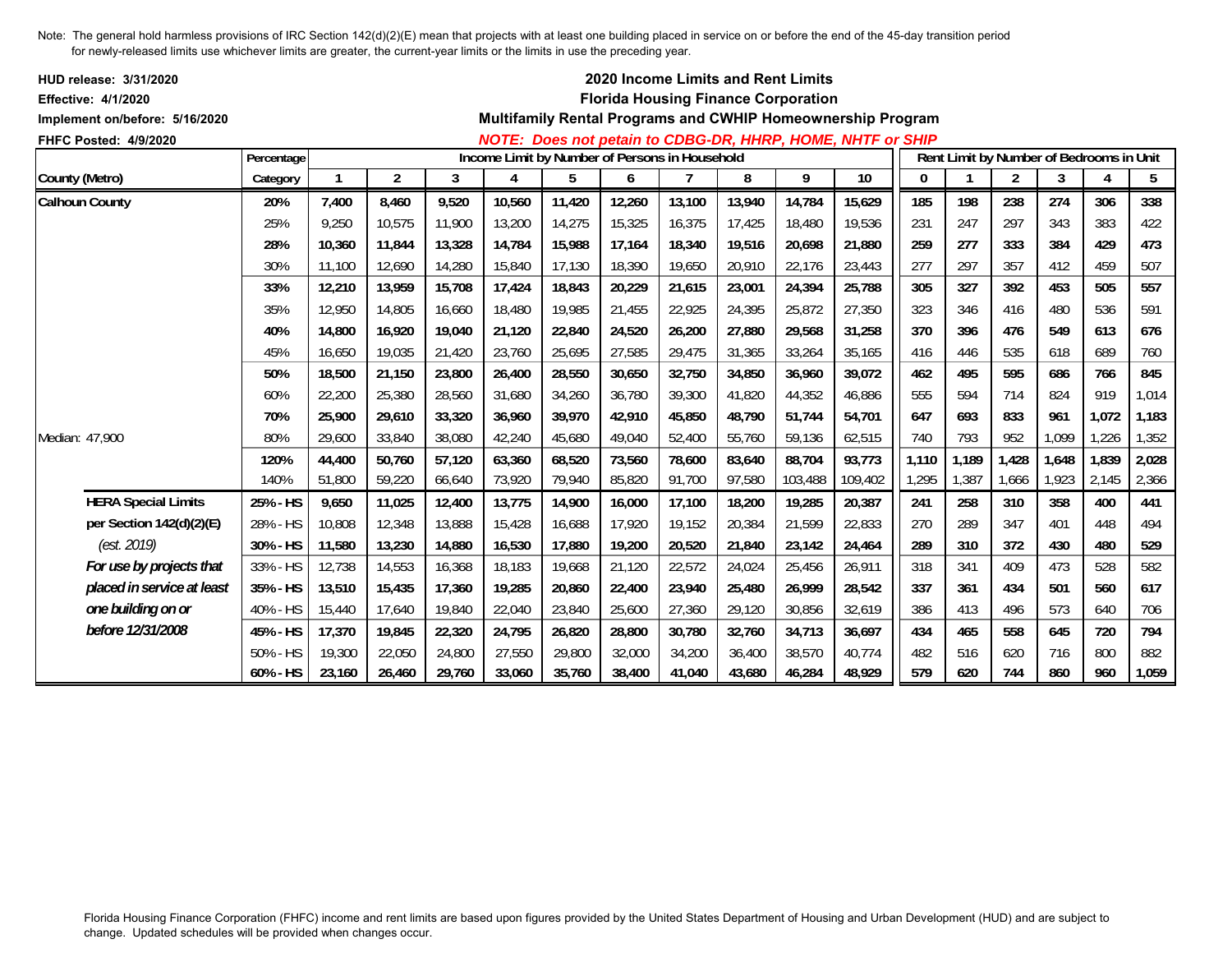| HUD release: 3/31/2020<br><b>Effective: 4/1/2020</b> |            |        |                |        |        |                                                |         |         |         | 2020 Income Limits and Rent Limits<br><b>Florida Housing Finance Corporation</b> |                                                             |          |       |                |                                          |       |       |
|------------------------------------------------------|------------|--------|----------------|--------|--------|------------------------------------------------|---------|---------|---------|----------------------------------------------------------------------------------|-------------------------------------------------------------|----------|-------|----------------|------------------------------------------|-------|-------|
| Implement on/before: 5/16/2020                       |            |        |                |        |        |                                                |         |         |         |                                                                                  | Multifamily Rental Programs and CWHIP Homeownership Program |          |       |                |                                          |       |       |
| FHFC Posted: 4/9/2020                                | Percentage |        |                |        |        | Income Limit by Number of Persons in Household |         |         |         |                                                                                  | NOTE: Does not petain to CDBG-DR, HHRP, HOME, NHTF or SHIP  |          |       |                | Rent Limit by Number of Bedrooms in Unit |       |       |
| County (Metro)                                       | Category   |        | $\overline{2}$ | 3      | 4      | 5                                              | 6       |         | 8       | 9                                                                                | 10                                                          | $\bf{0}$ |       | $\overline{2}$ | 3                                        | 4     | 5     |
| <b>Charlotte County</b>                              | 20%        | 8,660  | 9,900          | 11,140 | 12,360 | 13,360                                         | 14,340  | 15,340  | 16,320  | 17,304                                                                           | 18,293                                                      | 216      | 232   | 278            | 321                                      | 358   | 395   |
| (Punta Gorda MSA)                                    | 25%        | 10,825 | 12,375         | 13,925 | 15,450 | 16,700                                         | 17,925  | 19,175  | 20,400  | 21,630                                                                           | 22,866                                                      | 270      | 290   | 348            | 401                                      | 448   | 494   |
|                                                      | 28%        | 12,124 | 13,860         | 15,596 | 17,304 | 18,704                                         | 20,076  | 21,476  | 22,848  | 24,226                                                                           | 25,610                                                      | 303      | 324   | 389            | 450                                      | 501   | 554   |
|                                                      | 30%        | 12.990 | 14,850         | 16,710 | 18,540 | 20,040                                         | 21,510  | 23,010  | 24,480  | 25,956                                                                           | 27,439                                                      | 324      | 348   | 417            | 482                                      | 537   | 593   |
|                                                      | 33%        | 14,289 | 16,335         | 18,381 | 20,394 | 22,044                                         | 23,661  | 25,311  | 26.928  | 28,552                                                                           | 30,183                                                      | 357      | 382   | 459            | 530                                      | 591   | 652   |
|                                                      | 35%        | 15,155 | 17,325         | 19,495 | 21,630 | 23,380                                         | 25,095  | 26,845  | 28,560  | 30,282                                                                           | 32,012                                                      | 378      | 406   | 487            | 562                                      | 627   | 692   |
|                                                      | 40%        | 17,320 | 19,800         | 22,280 | 24,720 | 26,720                                         | 28,680  | 30,680  | 32,640  | 34,608                                                                           | 36,586                                                      | 433      | 464   | 557            | 643                                      | 717   | 791   |
|                                                      | 45%        | 19,485 | 22,275         | 25,065 | 27,810 | 30,060                                         | 32,265  | 34,515  | 36,720  | 38,934                                                                           | 41,159                                                      | 487      | 522   | 626            | 723                                      | 806   | 890   |
|                                                      | 50%        | 21,650 | 24,750         | 27,850 | 30,900 | 33,400                                         | 35,850  | 38,350  | 40,800  | 43,260                                                                           | 45,732                                                      | 541      | 580   | 696            | 803                                      | 896   | 989   |
|                                                      | 60%        | 25,980 | 29,700         | 33,420 | 37,080 | 40,080                                         | 43,020  | 46,020  | 48,960  | 51,912                                                                           | 54,878                                                      | 649      | 696   | 835            | 964                                      | 1,075 | 1,187 |
|                                                      | 70%        | 30,310 | 34,650         | 38,990 | 43,260 | 46,760                                         | 50,190  | 53,690  | 57,120  | 60,564                                                                           | 64,025                                                      | 757      | 812   | 974            | 1,125                                    | 1,254 | 1,385 |
| Median: 64,100                                       | 80%        | 34,640 | 39,600         | 44,560 | 49,440 | 53,440                                         | 57,360  | 61,360  | 65,280  | 69,216                                                                           | 73,171                                                      | 866      | 928   | 1,114          | 1,286                                    | 1,434 | 1,583 |
|                                                      | 120%       | 51,960 | 59,400         | 66,840 | 74,160 | 80,160                                         | 86,040  | 92,040  | 97,920  | 103,824                                                                          | 109,757                                                     | 1,299    | 1,392 | 1,671          | 1,929                                    | 2,151 | 2,374 |
|                                                      | 140%       | 60,620 | 69,300         | 77,980 | 86,520 | 93,520                                         | 100,380 | 107,380 | 114,240 | 121,128                                                                          | 128,050                                                     | 1,515    | 1,624 | 1,949          | 2,250                                    | 2,509 | 2,770 |
| <b>HERA Special Limits</b>                           | 25% - HS   | 11,225 | 12,825         | 14,425 | 16,025 | 17,325                                         | 18,600  | 19,875  | 21,175  | 22,435                                                                           | 23,717                                                      | 280      | 300   | 360            | 416                                      | 465   | 513   |
| per Section 142(d)(2)(E)                             | 28% - HS   | 12,572 | 14,364         | 16,156 | 17,948 | 19,404                                         | 20,832  | 22,260  | 23,716  | 25,127                                                                           | 26,563                                                      | 314      | 336   | 403            | 466                                      | 520   | 574   |
| (est. 2016)                                          | 30% - HS   | 13,470 | 15,390         | 17,310 | 19,230 | 20,790                                         | 22,320  | 23,850  | 25,410  | 26,922                                                                           | 28,460                                                      | 336      | 360   | 432            | 500                                      | 558   | 615   |
| For use by projects that                             | 33% - HS   | 14,817 | 16,929         | 19,041 | 21,153 | 22,869                                         | 24,552  | 26,235  | 27,951  | 29,614                                                                           | 31,306                                                      | 370      | 396   | 476            | 550                                      | 613   | 677   |
| placed in service at least                           | 35% - HS   | 15,715 | 17,955         | 20,195 | 22,435 | 24,255                                         | 26,040  | 27,825  | 29,645  | 31,409                                                                           | 33,204                                                      | 392      | 420   | 504            | 583                                      | 651   | 718   |
| one building on or                                   | 40% - HS   | 17,960 | 20,520         | 23,080 | 25,640 | 27,720                                         | 29,760  | 31,800  | 33,880  | 35,896                                                                           | 37,947                                                      | 449      | 481   | 577            | 667                                      | 744   | 821   |
| before 12/31/2008                                    | 45% - HS   | 20,205 | 23,085         | 25,965 | 28,845 | 31,185                                         | 33,480  | 35,775  | 38,115  | 40,383                                                                           | 42,691                                                      | 505      | 541   | 649            | 750                                      | 837   | 923   |
|                                                      | 50% - HS   | 22,450 | 25,650         | 28,850 | 32,050 | 34,650                                         | 37,200  | 39,750  | 42,350  | 44,870                                                                           | 47,434                                                      | 561      | 601   | 721            | 833                                      | 930   | 1,026 |
|                                                      | 60% - HS   | 26,940 | 30,780         | 34,620 | 38,460 | 41,580                                         | 44,640  | 47,700  | 50,820  | 53,844                                                                           | 56,921                                                      | 673      | 721   | 865            | 1,000                                    | 1,116 | 1,231 |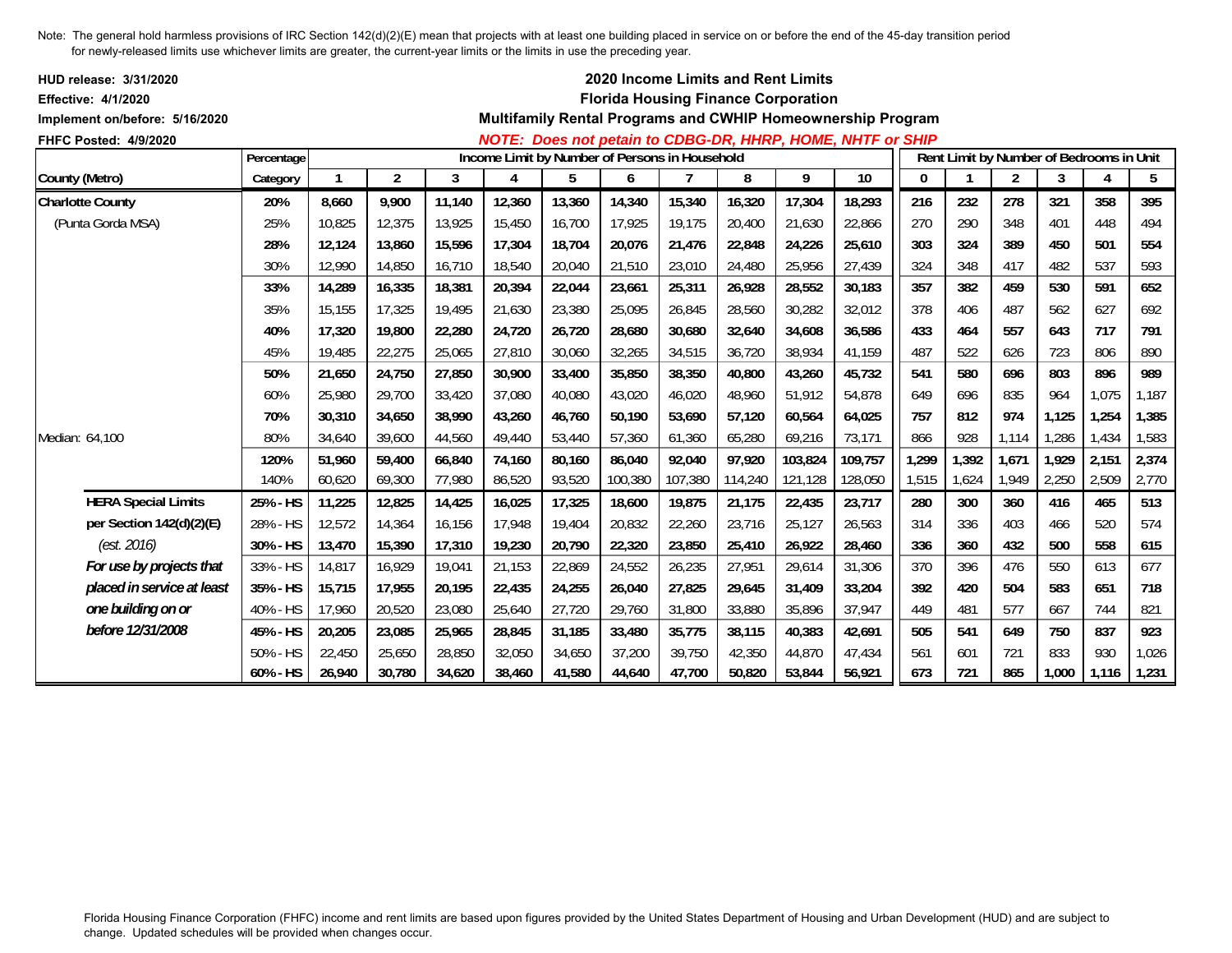| <b>HUD release: 3/31/2020</b><br><b>Effective: 4/1/2020</b> |            |        |                |        |                                                |         |         |                | 2020 Income Limits and Rent Limits<br><b>Florida Housing Finance Corporation</b> |         | Multifamily Rental Programs and CWHIP Homeownership Program |              |              |                |       |                                          |                 |
|-------------------------------------------------------------|------------|--------|----------------|--------|------------------------------------------------|---------|---------|----------------|----------------------------------------------------------------------------------|---------|-------------------------------------------------------------|--------------|--------------|----------------|-------|------------------------------------------|-----------------|
| Implement on/before: 5/16/2020                              |            |        |                |        |                                                |         |         |                |                                                                                  |         |                                                             |              |              |                |       |                                          |                 |
| FHFC Posted: 4/9/2020                                       | Percentage |        |                |        | Income Limit by Number of Persons in Household |         |         |                |                                                                                  |         | NOTE: Does not petain to CDBG-DR, HHRP, HOME, NHTF or SHIP  |              |              |                |       | Rent Limit by Number of Bedrooms in Unit |                 |
| County (Metro)                                              | Category   |        | $\overline{2}$ | 3      | 4                                              | 5       | 6       | $\overline{1}$ | 8                                                                                | 9       | $\overline{10}$                                             | $\mathbf{0}$ | $\mathbf{1}$ | $\overline{2}$ | 3     | $\boldsymbol{4}$                         | $5\phantom{.0}$ |
| <b>Citrus County</b>                                        | 20%        | 7,840  | 8,960          | 10,080 | 11,180                                         | 12,080  | 12,980  | 13,880         | 14,760                                                                           | 15,652  | 16,546                                                      | 196          | 210          | 252            | 290   | 324                                      | 358             |
| (Homossassa Springs MSA)                                    | 25%        | 9,800  | 11,200         | 12,600 | 13,975                                         | 15,100  | 16,225  | 17,350         | 18,450                                                                           | 19,565  | 20,683                                                      | 245          | 262          | 315            | 363   | 405                                      | 447             |
|                                                             | 28%        | 10,976 | 12,544         | 14,112 | 15,652                                         | 16,912  | 18,172  | 19,432         | 20,664                                                                           | 21,913  | 23,165                                                      | 274          | 294          | 352            | 407   | 454                                      | 501             |
|                                                             | 30%        | 11,760 | 13,440         | 15,120 | 16,770                                         | 18,120  | 19,470  | 20,820         | 22,140                                                                           | 23,478  | 24,820                                                      | 294          | 315          | 378            | 436   | 486                                      | 537             |
|                                                             | 33%        | 12,936 | 14,784         | 16,632 | 18,447                                         | 19,932  | 21,417  | 22,902         | 24,354                                                                           | 25,826  | 27,302                                                      | 323          | 346          | 415            | 479   | 535                                      | 590             |
|                                                             | 35%        | 13,720 | 15,680         | 17,640 | 19,565                                         | 21,140  | 22,715  | 24,290         | 25,830                                                                           | 27,391  | 28,956                                                      | 343          | 367          | 441            | 508   | 567                                      | 626             |
|                                                             | 40%        | 15,680 | 17,920         | 20,160 | 22,360                                         | 24,160  | 25,960  | 27,760         | 29,520                                                                           | 31,304  | 33,093                                                      | 392          | 420          | 504            | 581   | 649                                      | 716             |
|                                                             | 45%        | 17.640 | 20,160         | 22,680 | 25,155                                         | 27,180  | 29,205  | 31,230         | 33,210                                                                           | 35,217  | 37,229                                                      | 441          | 472          | 567            | 654   | 730                                      | 805             |
|                                                             | 50%        | 19.600 | 22,400         | 25,200 | 27,950                                         | 30,200  | 32,450  | 34,700         | 36,900                                                                           | 39.130  | 41,366                                                      | 490          | 525          | 630            | 726   | 811                                      | 895             |
|                                                             | 60%        | 23,520 | 26,880         | 30,240 | 33,540                                         | 36,240  | 38,940  | 41,640         | 44,280                                                                           | 46,956  | 49,639                                                      | 588          | 630          | 756            | 872   | 973                                      | 1,074           |
|                                                             | 70%        | 27.440 | 31,360         | 35,280 | 39,130                                         | 42,280  | 45,430  | 48,580         | 51.660                                                                           | 54,782  | 57,912                                                      | 686          | 735          | 882            | 1,017 | 1,135                                    | 1,253           |
| Median: 55,900                                              | 80%        | 31,360 | 35,840         | 40,320 | 44,720                                         | 48,320  | 51,920  | 55,520         | 59,040                                                                           | 62,608  | 66,186                                                      | 784          | 840          | 1,008          | 1,163 | 1,298                                    | 1,432           |
|                                                             | 120%       | 47,040 | 53,760         | 60,480 | 67,080                                         | 72,480  | 77,880  | 83,280         | 88,560                                                                           | 93,912  | 99,278                                                      | 1,176        | 1,260        | 1,512          | 1,744 | 1,947                                    | 2,148           |
|                                                             | 140%       | 54,880 | 62,720         | 70,560 | 78,260                                         | 84,560  | 90,860  | 97,160         | 103,320                                                                          | 109,564 | 115,825                                                     | 1,372        | 1,470        | 1,764          | 2,035 | 2,271                                    | 2,506           |
| <b>Clay County</b>                                          | 20%        | 10,500 | 12,000         | 13,500 | 15,000                                         | 16,200  | 17,400  | 18,600         | 19,800                                                                           | 21,000  | 22,200                                                      | 262          | 281          | 337            | 390   | 435                                      | 480             |
| (Jacksonville HMFA;                                         | 25%        | 13,125 | 15,000         | 16,875 | 18,750                                         | 20,250  | 21,750  | 23,250         | 24,750                                                                           | 26,250  | 27,750                                                      | 328          | 351          | 421            | 487   | 543                                      | 600             |
| Jacksonville MSA)                                           | 28%        | 14,700 | 16,800         | 18,900 | 21,000                                         | 22,680  | 24,360  | 26,040         | 27,720                                                                           | 29,400  | 31,080                                                      | 367          | 393          | 472            | 546   | 609                                      | 672             |
|                                                             | 30%        | 15,750 | 18,000         | 20,250 | 22,500                                         | 24,300  | 26,100  | 27,900         | 29,700                                                                           | 31,500  | 33,300                                                      | 393          | 421          | 506            | 585   | 652                                      | 720             |
|                                                             | 33%        | 17,325 | 19,800         | 22,275 | 24,750                                         | 26,730  | 28,710  | 30,690         | 32,670                                                                           | 34,650  | 36,630                                                      | 433          | 464          | 556            | 643   | 717                                      | 792             |
|                                                             | 35%        | 18,375 | 21,000         | 23,625 | 26,250                                         | 28,350  | 30,450  | 32,550         | 34,650                                                                           | 36,750  | 38,850                                                      | 459          | 492          | 590            | 682   | 761                                      | 840             |
|                                                             | 40%        | 21,000 | 24,000         | 27,000 | 30,000                                         | 32,400  | 34,800  | 37,200         | 39,600                                                                           | 42,000  | 44,400                                                      | 525          | 562          | 675            | 780   | 870                                      | 960             |
|                                                             | 45%        | 23,625 | 27,000         | 30,375 | 33,750                                         | 36,450  | 39,150  | 41,850         | 44,550                                                                           | 47,250  | 49,950                                                      | 590          | 632          | 759            | 877   | 978                                      | 1,080           |
|                                                             | 50%        | 26,250 | 30,000         | 33,750 | 37,500                                         | 40,500  | 43,500  | 46,500         | 49,500                                                                           | 52,500  | 55,500                                                      | 656          | 703          | 843            | 975   | 1,087                                    | 1,200           |
|                                                             | 60%        | 31,500 | 36,000         | 40,500 | 45,000                                         | 48,600  | 52,200  | 55,800         | 59,400                                                                           | 63,000  | 66,600                                                      | 787          | 843          | 1,012          | 1,170 | 1,305                                    | 1,440           |
|                                                             | 70%        | 36,750 | 42,000         | 47,250 | 52,500                                         | 56,700  | 60,900  | 65,100         | 69,300                                                                           | 73,500  | 77,700                                                      | 918          | 984          | 1,181          | 1,365 | 1,522                                    | 1,680           |
| Median: 75,000                                              | 80%        | 42,000 | 48,000         | 54,000 | 60,000                                         | 64,800  | 69,600  | 74,400         | 79,200                                                                           | 84,000  | 88,800                                                      | 1,050        | 1,125        | 1,350          | 1,560 | 1,740                                    | 1,920           |
|                                                             | 120%       | 63,000 | 72,000         | 81,000 | 90,000                                         | 97,200  | 104,400 | 111,600        | 118,800                                                                          | 126,000 | 133,200                                                     | 1,575        | 1,687        | 2,025          | 2,340 | 2,610                                    | 2,880           |
|                                                             | 140%       | 73,500 | 84,000         | 94,500 | 105,000                                        | 113,400 | 121,800 | 130,200        | 138,600                                                                          | 147,000 | 155,400                                                     | 1,837        | 1,968        | 2,362          | 2,730 | 3,045                                    | 3,360           |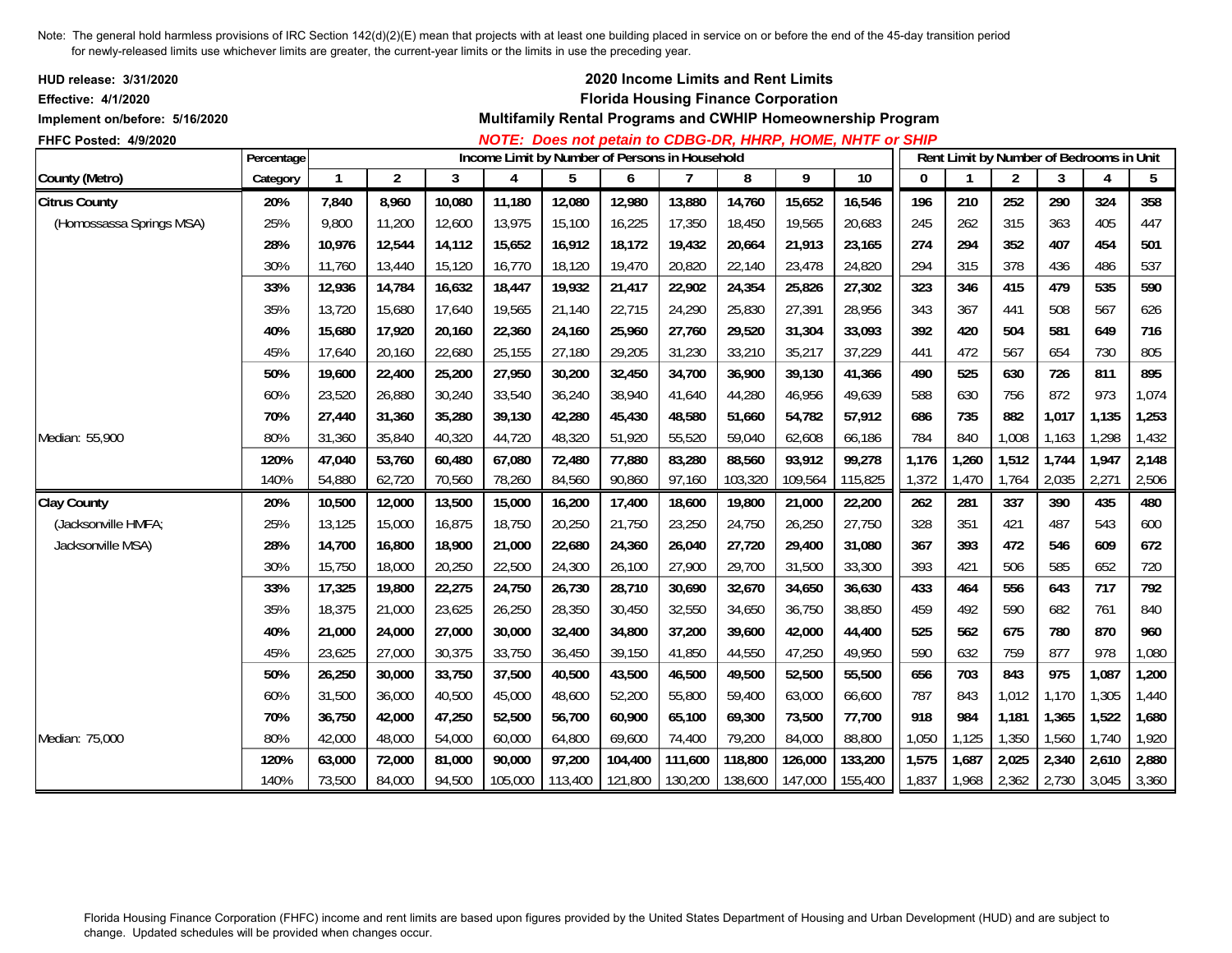| HUD release: 3/31/2020<br><b>Effective: 4/1/2020</b><br>Implement on/before: 5/16/2020 |            |              |                |         |                                                |         |         |         |         | 2020 Income Limits and Rent Limits<br><b>Florida Housing Finance Corporation</b> | Multifamily Rental Programs and CWHIP Homeownership Program |       |                                          |                |       |       |       |
|----------------------------------------------------------------------------------------|------------|--------------|----------------|---------|------------------------------------------------|---------|---------|---------|---------|----------------------------------------------------------------------------------|-------------------------------------------------------------|-------|------------------------------------------|----------------|-------|-------|-------|
| FHFC Posted: 4/9/2020                                                                  |            |              |                |         |                                                |         |         |         |         |                                                                                  | NOTE: Does not petain to CDBG-DR, HHRP, HOME, NHTF or SHIP  |       |                                          |                |       |       |       |
|                                                                                        | Percentage |              |                |         | Income Limit by Number of Persons in Household |         |         |         |         |                                                                                  |                                                             |       | Rent Limit by Number of Bedrooms in Unit |                |       |       |       |
| County (Metro)                                                                         | Category   | $\mathbf{1}$ | $\overline{2}$ | 3       | 4                                              | 5       | 6       |         | 8       | 9                                                                                | 10                                                          | 0     |                                          | $\overline{2}$ | 3     | 4     | 5     |
| <b>Collier County</b>                                                                  | 20%        | 11,540       | 13,180         | 14,820  | 16,460                                         | 17,780  | 19,100  | 20,420  | 21,740  | 23,044                                                                           | 24,361                                                      | 288   | 309                                      | 370            | 428   | 477   | 527   |
| (Naples-Immokalee-                                                                     | 25%        | 14,425       | 16,475         | 18,525  | 20,575                                         | 22,225  | 23,875  | 25,525  | 27,175  | 28,805                                                                           | 30,451                                                      | 360   | 386                                      | 463            | 535   | 596   | 658   |
| Marco Island MSA)                                                                      | 28%        | 16,156       | 18,452         | 20,748  | 23,044                                         | 24,892  | 26,740  | 28,588  | 30,436  | 32,262                                                                           | 34,105                                                      | 403   | 432                                      | 518            | 599   | 668   | 737   |
|                                                                                        | 30%        | 17,310       | 19,770         | 22,230  | 24,690                                         | 26,670  | 28,650  | 30,630  | 32,610  | 34,566                                                                           | 36,541                                                      | 432   | 463                                      | 555            | 642   | 716   | 790   |
|                                                                                        | 33%        | 19,041       | 21,747         | 24,453  | 27,159                                         | 29,337  | 31,515  | 33,693  | 35,871  | 38,023                                                                           | 40,195                                                      | 476   | 509                                      | 611            | 706   | 787   | 869   |
|                                                                                        | 35%        | 20,195       | 23,065         | 25,935  | 28,805                                         | 31,115  | 33,425  | 35,735  | 38,045  | 40,327                                                                           | 42,631                                                      | 504   | 540                                      | 648            | 749   | 835   | 922   |
|                                                                                        | 40%        | 23,080       | 26,360         | 29,640  | 32,920                                         | 35,560  | 38,200  | 40,840  | 43,480  | 46,088                                                                           | 48,722                                                      | 577   | 618                                      | 741            | 856   | 955   | 1,054 |
|                                                                                        | 45%        | 25,965       | 29,655         | 33,345  | 37,035                                         | 40,005  | 42,975  | 45,945  | 48,915  | 51,849                                                                           | 54,812                                                      | 649   | 695                                      | 833            | 963   | 1,074 | 1,185 |
|                                                                                        | 50%        | 28,850       | 32,950         | 37.050  | 41,150                                         | 44,450  | 47,750  | 51,050  | 54,350  | 57,610                                                                           | 60,902                                                      | 721   | 772                                      | 926            | 1,070 | 1,193 | 1,317 |
|                                                                                        | 60%        | 34,620       | 39,540         | 44,460  | 49,380                                         | 53,340  | 57,300  | 61,260  | 65,220  | 69,132                                                                           | 73,082                                                      | 865   | 927                                      | 1,111          | 1,284 | 1,432 | 1,581 |
|                                                                                        | 70%        | 40,390       | 46,130         | 51.870  | 57,610                                         | 62,230  | 66,850  | 71,470  | 76.090  | 80,654                                                                           | 85,263                                                      | 1,009 | 1,081                                    | 1,296          | 1,498 | 1,671 | 1,844 |
| Median: 82,300                                                                         | 80%        | 46,160       | 52,720         | 59,280  | 65,840                                         | 71,120  | 76,400  | 81,680  | 86,960  | 92,176                                                                           | 97,443                                                      | 1,154 | 1,236                                    | 1,482          | 1,712 | 1,910 | 2,108 |
|                                                                                        | 120%       | 69,240       | 79,080         | 88,920  | 98,760                                         | 106,680 | 114,600 | 122,520 | 130,440 | 138,264                                                                          | 146,165                                                     | 1,731 | 1,854                                    | 2,223          | 2,568 | 2,865 | 3,162 |
|                                                                                        | 140%       | 80,780       | 92,260         | 103,740 | 115,220                                        | 124,460 | 133,700 | 142,940 | 152,180 | 161,308                                                                          | 170,526                                                     | 2,019 | 2,163                                    | 2,593          | 2,996 | 3,342 | 3,689 |
| <b>HERA Special Limits</b>                                                             | 25% - HS   | 14,525       | 16,600         | 18,675  | 20,750                                         | 22,425  | 24,075  | 25,750  | 27,400  | 29,050                                                                           | 30,710                                                      | 363   | 389                                      | 466            | 539   | 601   | 664   |
| per Section 142(d)(2)(E)                                                               | 28% - HS   | 16,268       | 18,592         | 20,916  | 23,240                                         | 25,116  | 26,964  | 28,840  | 30.688  | 32,536                                                                           | 34,395                                                      | 406   | 435                                      | 522            | 604   | 674   | 744   |
| (est. 2009)                                                                            | 30% - HS   | 17,430       | 19,920         | 22,410  | 24,900                                         | 26,910  | 28,890  | 30,900  | 32,880  | 34,860                                                                           | 36,852                                                      | 435   | 466                                      | 560            | 647   | 722   | 797   |
| For use by projects that                                                               | 33% - HS   | 19,173       | 21,912         | 24,651  | 27,390                                         | 29,601  | 31,779  | 33,990  | 36.168  | 38,346                                                                           | 40,537                                                      | 479   | 513                                      | 616            | 712   | 794   | 876   |
| placed in service at least                                                             | 35% - HS   | 20,335       | 23,240         | 26,145  | 29,050                                         | 31,395  | 33,705  | 36,050  | 38,360  | 40.670                                                                           | 42,994                                                      | 508   | 544                                      | 653            | 755   | 842   | 930   |
| one building on or                                                                     | 40% - HS   | 23,240       | 26,560         | 29,880  | 33,200                                         | 35,880  | 38,520  | 41,200  | 43,840  | 46,480                                                                           | 49,136                                                      | 581   | 622                                      | 747            | 863   | 963   | 1,063 |
| before 12/31/2008                                                                      | 45% - HS   | 26,145       | 29,880         | 33,615  | 37,350                                         | 40,365  | 43,335  | 46,350  | 49,320  | 52,290                                                                           | 55,278                                                      | 653   | 700                                      | 840            | 971   | 1,083 | 1,195 |
|                                                                                        | 50% - HS   | 29,050       | 33,200         | 37,350  | 41,500                                         | 44,850  | 48,150  | 51,500  | 54,800  | 58,100                                                                           | 61,420                                                      | 726   | 778                                      | 933            | 1,079 | ,203  | 1,328 |
|                                                                                        | 60% - HS   | 34,860       | 39,840         | 44,820  | 49,800                                         | 53,820  | 57,780  | 61,800  | 65,760  | 69,720                                                                           | 73,704                                                      | 871   | 933                                      | 1,120          | 1,295 | 1,444 | 1,594 |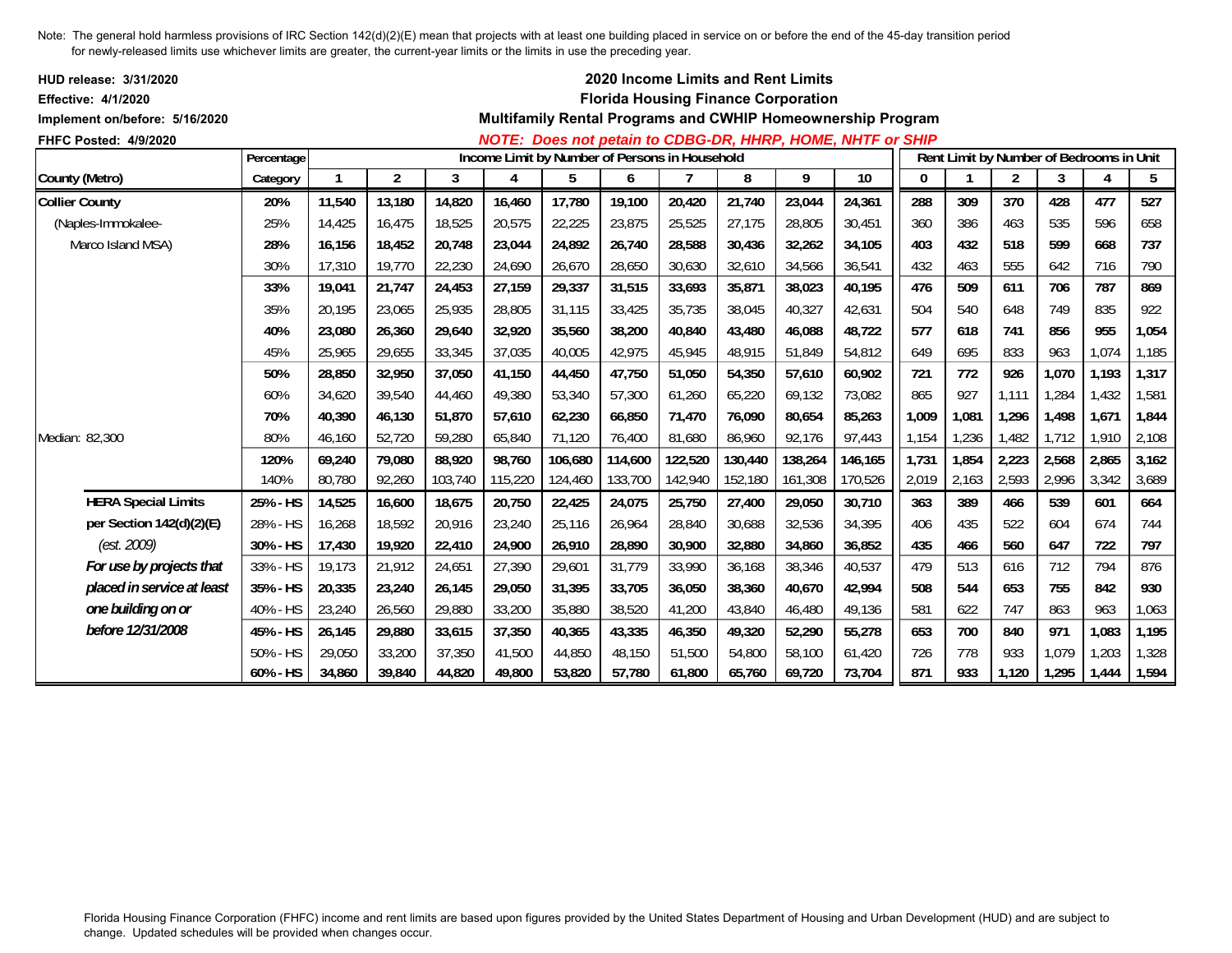| <b>HUD release: 3/31/2020</b>  |            |        |        |        |        |                                                |        |        | 2020 Income Limits and Rent Limits         |         |                                                             |       |       |       |       |                                          |       |
|--------------------------------|------------|--------|--------|--------|--------|------------------------------------------------|--------|--------|--------------------------------------------|---------|-------------------------------------------------------------|-------|-------|-------|-------|------------------------------------------|-------|
| <b>Effective: 4/1/2020</b>     |            |        |        |        |        |                                                |        |        | <b>Florida Housing Finance Corporation</b> |         |                                                             |       |       |       |       |                                          |       |
| Implement on/before: 5/16/2020 |            |        |        |        |        |                                                |        |        |                                            |         | Multifamily Rental Programs and CWHIP Homeownership Program |       |       |       |       |                                          |       |
| FHFC Posted: 4/9/2020          |            |        |        |        |        |                                                |        |        |                                            |         | NOTE: Does not petain to CDBG-DR, HHRP, HOME, NHTF or SHIP  |       |       |       |       |                                          |       |
|                                | Percentage |        |        |        |        | Income Limit by Number of Persons in Household |        |        |                                            |         |                                                             |       |       |       |       | Rent Limit by Number of Bedrooms in Unit |       |
| County (Metro)                 | Category   |        | 2      | 3      | 4      | 5                                              | 6      |        | 8                                          | 9       | 10                                                          | 0     |       | 2     | 3     | 4                                        | 5     |
| Columbia County                | 20%        | 7,840  | 8,960  | 10,080 | 11,200 | 12,100                                         | 13,000 | 13,900 | 14,800                                     | 15,680  | 16,576                                                      | 196   | 210   | 252   | 291   | 325                                      | 358   |
|                                | 25%        | 9,800  | 11,200 | 12,600 | 14,000 | 15,125                                         | 16,250 | 17,375 | 18,500                                     | 19,600  | 20,720                                                      | 245   | 262   | 315   | 364   | 406                                      | 448   |
|                                | 28%        | 10.976 | 12,544 | 14,112 | 15,680 | 16,940                                         | 18,200 | 19,460 | 20,720                                     | 21,952  | 23,206                                                      | 274   | 294   | 352   | 407   | 455                                      | 502   |
|                                | 30%        | 11.760 | 13,440 | 15,120 | 16,800 | 18,150                                         | 19,500 | 20,850 | 22,200                                     | 23,520  | 24.864                                                      | 294   | 315   | 378   | 436   | 487                                      | 538   |
|                                | 33%        | 12,936 | 14,784 | 16,632 | 18,480 | 19,965                                         | 21,450 | 22,935 | 24,420                                     | 25,872  | 27,350                                                      | 323   | 346   | 415   | 480   | 536                                      | 591   |
|                                | 35%        | 13,720 | 15,680 | 17,640 | 19,600 | 21,175                                         | 22,750 | 24,325 | 25,900                                     | 27,440  | 29,008                                                      | 343   | 367   | 441   | 509   | 568                                      | 627   |
|                                | 40%        | 15.680 | 17.920 | 20,160 | 22,400 | 24,200                                         | 26,000 | 27,800 | 29,600                                     | 31,360  | 33,152                                                      | 392   | 420   | 504   | 582   | 650                                      | 717   |
|                                | 45%        | 17.640 | 20,160 | 22,680 | 25,200 | 27,225                                         | 29,250 | 31,275 | 33,300                                     | 35,280  | 37,296                                                      | 441   | 472   | 567   | 655   | 731                                      | 807   |
|                                | 50%        | 19,600 | 22,400 | 25,200 | 28,000 | 30,250                                         | 32,500 | 34,750 | 37,000                                     | 39,200  | 41,440                                                      | 490   | 525   | 630   | 728   | 812                                      | 896   |
|                                | 60%        | 23,520 | 26,880 | 30,240 | 33,600 | 36,300                                         | 39,000 | 41,700 | 44,400                                     | 47,040  | 49,728                                                      | 588   | 630   | 756   | 873   | 975                                      | 1,076 |
|                                | 70%        | 27.440 | 31,360 | 35,280 | 39,200 | 42,350                                         | 45,500 | 48,650 | 51,800                                     | 54,880  | 58.016                                                      | 686   | 735   | 882   | 1,019 | 1,137                                    | 1,255 |
| Median: 55,200                 | 80%        | 31,360 | 35,840 | 40,320 | 44,800 | 48,400                                         | 52,000 | 55,600 | 59,200                                     | 62,720  | 66,304                                                      | 784   | 840   | 1,008 | 1,165 | 1,300                                    | 1,435 |
|                                | 120%       | 47,040 | 53,760 | 60,480 | 67,200 | 72,600                                         | 78,000 | 83,400 | 88,800                                     | 94,080  | 99,456                                                      | 1,176 | 1,260 | 1,512 | 1,747 | 1,950                                    | 2,152 |
|                                | 140%       | 54,880 | 62,720 | 70,560 | 78,400 | 84,700                                         | 91,000 | 97,300 | 103,600                                    | 109,760 | 116,032                                                     | 1,372 | 1,470 | 1,764 | 2,038 | 2,275                                    | 2,511 |
| <b>HERA Special Limits</b>     | 25% - HS   | 11,300 | 12,900 | 14,525 | 16,125 | 17,425                                         | 18,725 | 20,000 | 21,300                                     | 22,575  | 23,865                                                      | 282   | 302   | 363   | 419   | 468                                      | 516   |
| per Section 142(d)(2)(E)       | 28% - HS   | 12,656 | 14,448 | 16,268 | 18,060 | 19,516                                         | 20,972 | 22,400 | 23,856                                     | 25,284  | 26,729                                                      | 316   | 338   | 406   | 469   | 524                                      | 578   |
| (est. 2009)                    | 30% - HS   | 13,560 | 15,480 | 17,430 | 19,350 | 20,910                                         | 22,470 | 24,000 | 25,560                                     | 27,090  | 28,638                                                      | 339   | 363   | 435   | 503   | 561                                      | 619   |
| For use by projects that       | 33% - HS   | 14,916 | 17,028 | 19,173 | 21,285 | 23,001                                         | 24,717 | 26,400 | 28,116                                     | 29,799  | 31,502                                                      | 372   | 399   | 479   | 553   | 617                                      | 681   |
| placed in service at least     | 35% - HS   | 15,820 | 18,060 | 20,335 | 22,575 | 24,395                                         | 26,215 | 28,000 | 29,820                                     | 31,605  | 33,411                                                      | 395   | 423   | 508   | 587   | 655                                      | 722   |
| one building on or             | 40% - HS   | 18,080 | 20,640 | 23,240 | 25,800 | 27,880                                         | 29,960 | 32,000 | 34,080                                     | 36,120  | 38,184                                                      | 452   | 484   | 581   | 671   | 749                                      | 826   |
| before 12/31/2008              | 45% - HS   | 20,340 | 23,220 | 26,145 | 29,025 | 31,365                                         | 33,705 | 36,000 | 38,340                                     | 40,635  | 42,957                                                      | 508   | 544   | 653   | 754   | 842                                      | 929   |
|                                | 50% - HS   | 22,600 | 25,800 | 29,050 | 32,250 | 34,850                                         | 37,450 | 40,000 | 42,600                                     | 45,150  | 47,730                                                      | 565   | 605   | 726   | 838   | 936                                      | 1,032 |
|                                | 60% - HS   | 27,120 | 30,960 | 34,860 | 38,700 | 41,820                                         | 44,940 | 48,000 | 51,120                                     | 54,180  | 57,276                                                      | 678   | 726   | 871   | 1,006 | 1,123                                    | 1,239 |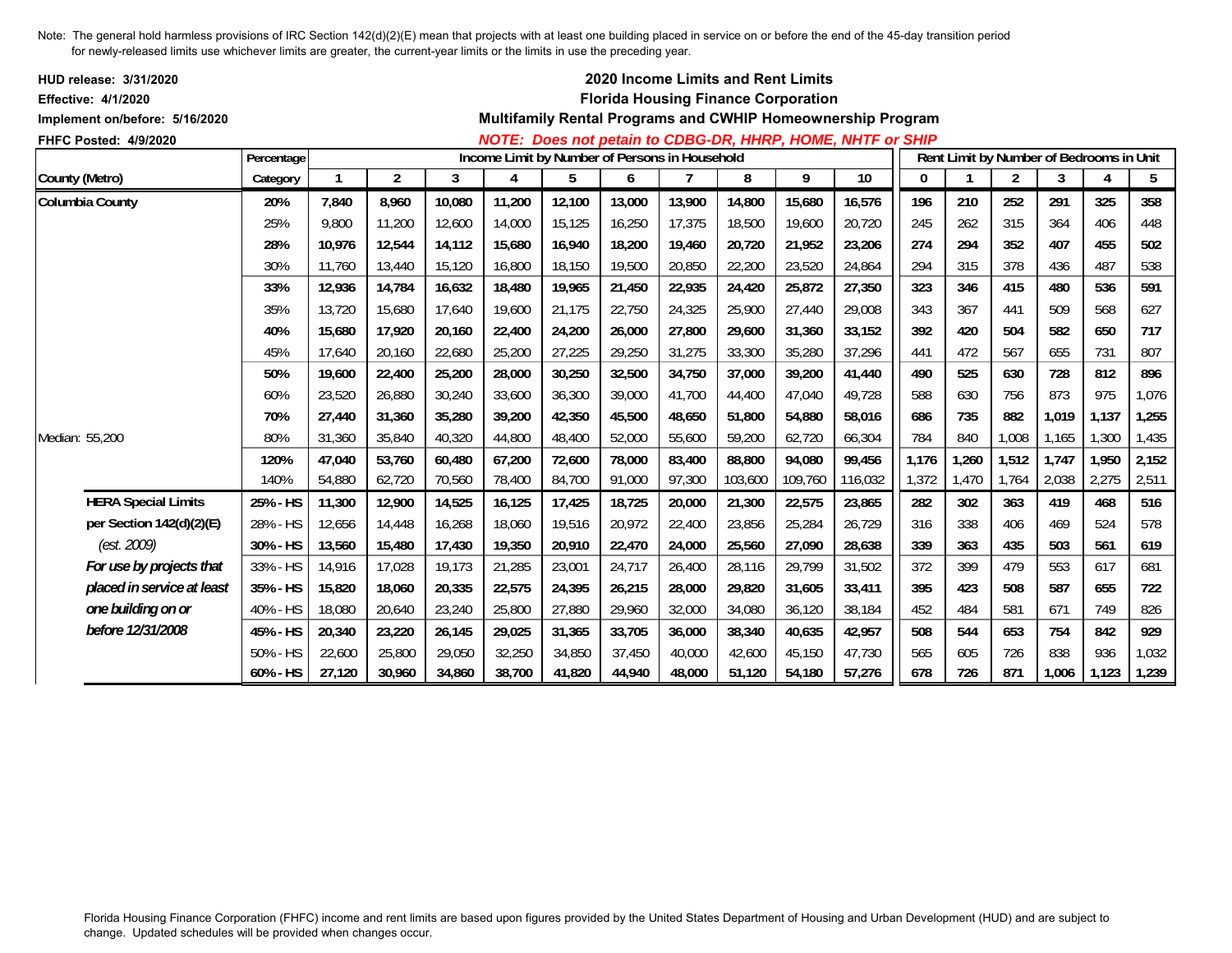| <b>HUD release: 3/31/2020</b>  |            |        |        |        |        |                                                |        |        | <b>2020 Income Limits and Rent Limits</b>  |         |                                                                    |       |       |        |       |                                          |       |
|--------------------------------|------------|--------|--------|--------|--------|------------------------------------------------|--------|--------|--------------------------------------------|---------|--------------------------------------------------------------------|-------|-------|--------|-------|------------------------------------------|-------|
| <b>Effective: 4/1/2020</b>     |            |        |        |        |        |                                                |        |        | <b>Florida Housing Finance Corporation</b> |         |                                                                    |       |       |        |       |                                          |       |
| Implement on/before: 5/16/2020 |            |        |        |        |        |                                                |        |        |                                            |         | <b>Multifamily Rental Programs and CWHIP Homeownership Program</b> |       |       |        |       |                                          |       |
| <b>FHFC Posted: 4/9/2020</b>   |            |        |        |        |        |                                                |        |        |                                            |         | NOTE: Does not petain to CDBG-DR, HHRP, HOME, NHTF or SHIP         |       |       |        |       |                                          |       |
|                                | Percentage |        |        |        |        | Income Limit by Number of Persons in Household |        |        |                                            |         |                                                                    |       |       |        |       | Rent Limit by Number of Bedrooms in Unit |       |
| County (Metro)                 | Category   |        | 2      | 3      | 4      | b                                              | 6      |        | 8                                          | 9       | 10                                                                 | 0     |       |        | 3     | 4                                        | 5     |
| <b>DeSoto County</b>           | 20%        | 7,400  | 8,460  | 9,520  | 10,560 | 11,420                                         | 12,260 | 13,100 | 13,940                                     | 14,784  | 15,629                                                             | 185   | 198   | 238    | 274   | 306                                      | 338   |
|                                | 25%        | 9,250  | 10,575 | 11,900 | 13,200 | 14,275                                         | 15,325 | 16,375 | 17,425                                     | 18,480  | 19,536                                                             | 231   | 247   | 297    | 343   | 383                                      | 422   |
|                                | 28%        | 10,360 | 11,844 | 13,328 | 14,784 | 15,988                                         | 17,164 | 18,340 | 19,516                                     | 20,698  | 21,880                                                             | 259   | 277   | 333    | 384   | 429                                      | 473   |
|                                | 30%        | 11,100 | 12,690 | 14,280 | 15,840 | 17,130                                         | 18,390 | 19,650 | 20,910                                     | 22,176  | 23,443                                                             | 277   | 297   | 357    | 412   | 459                                      | 507   |
|                                | 33%        | 12,210 | 13,959 | 15,708 | 17,424 | 18,843                                         | 20,229 | 21,615 | 23,001                                     | 24,394  | 25,788                                                             | 305   | 327   | 392    | 453   | 505                                      | 557   |
|                                | 35%        | 12,950 | 14,805 | 16,660 | 18,480 | 19,985                                         | 21,455 | 22,925 | 24,395                                     | 25,872  | 27,350                                                             | 323   | 346   | 416    | 480   | 536                                      | 591   |
|                                | 40%        | 14,800 | 16,920 | 19,040 | 21,120 | 22,840                                         | 24,520 | 26,200 | 27,880                                     | 29,568  | 31,258                                                             | 370   | 396   | 476    | 549   | 613                                      | 676   |
|                                | 45%        | 16,650 | 19,035 | 21,420 | 23,760 | 25,695                                         | 27,585 | 29,475 | 31,365                                     | 33,264  | 35,165                                                             | 416   | 446   | 535    | 618   | 689                                      | 760   |
|                                | 50%        | 18,500 | 21,150 | 23,800 | 26,400 | 28,550                                         | 30,650 | 32,750 | 34,850                                     | 36,960  | 39,072                                                             | 462   | 495   | 595    | 686   | 766                                      | 845   |
|                                | 60%        | 22,200 | 25,380 | 28,560 | 31,680 | 34,260                                         | 36,780 | 39,300 | 41,820                                     | 44,352  | 46,886                                                             | 555   | 594   | 714    | 824   | 919                                      | 1,014 |
|                                | 70%        | 25,900 | 29,610 | 33,320 | 36,960 | 39,970                                         | 42,910 | 45,850 | 48,790                                     | 51,744  | 54,701                                                             | 647   | 693   | 833    | 961   | 1,072                                    | 1,183 |
| Median: 42,700                 | 80%        | 29,600 | 33,840 | 38,080 | 42,240 | 45,680                                         | 49,040 | 52,400 | 55,760                                     | 59,136  | 62,515                                                             | 740   | 793   | 952    | 1,099 | 1,226                                    | 1,352 |
|                                | 120%       | 44,400 | 50,760 | 57,120 | 63,360 | 68,520                                         | 73,560 | 78,600 | 83,640                                     | 88,704  | 93,773                                                             | 1,110 | 1,189 | 1,428  | 1,648 | 1,839                                    | 2,028 |
|                                | 140%       | 51,800 | 59,220 | 66,640 | 73,920 | 79,940                                         | 85,820 | 91.700 | 97,580                                     | 103,488 | 109,402                                                            | 1,295 | .387  | 666, ا | 1,923 | 2,145                                    | 2,366 |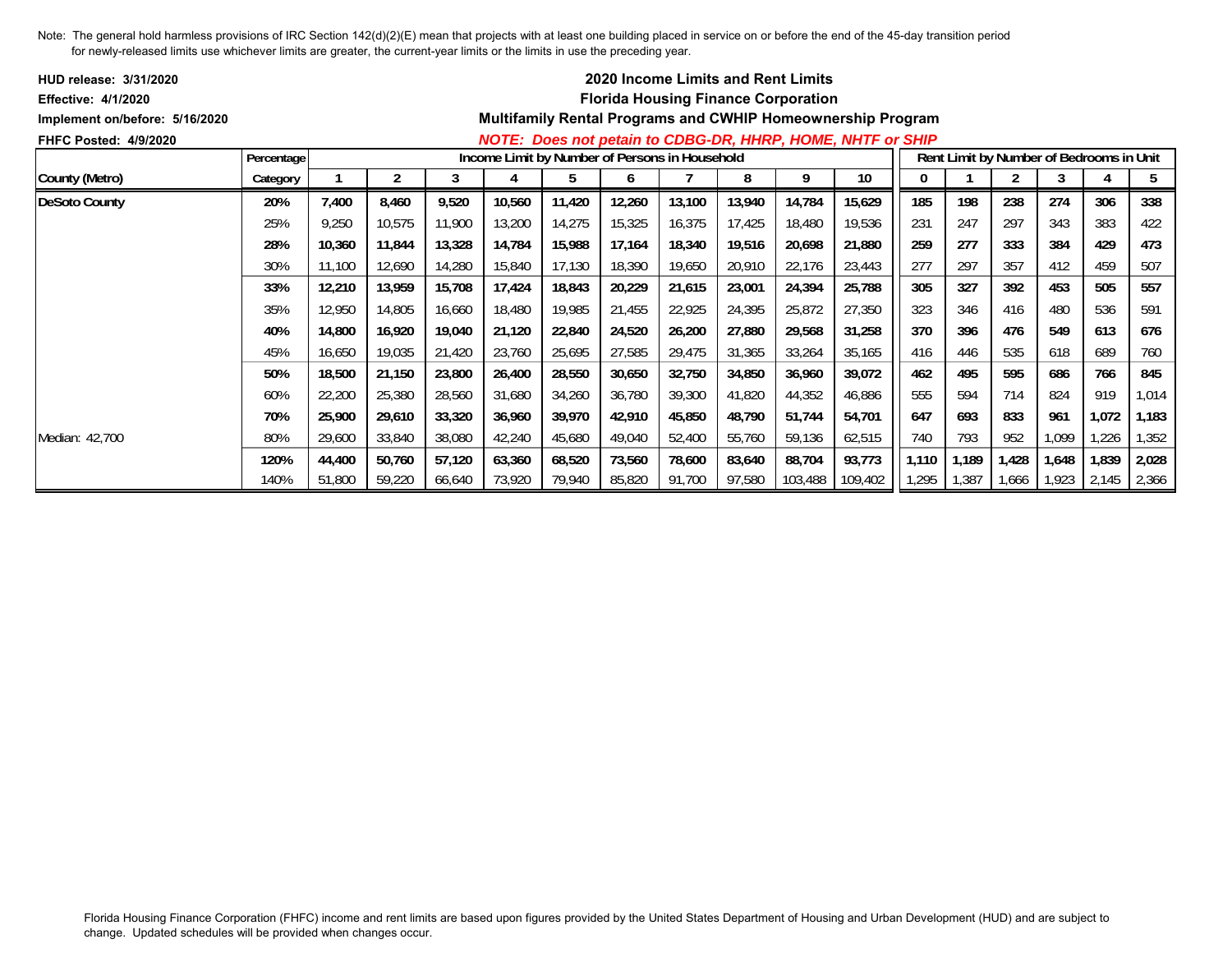| <b>HUD release: 3/31/2020</b><br><b>Effective: 4/1/2020</b> |            |        |        |        |                                                |        |        |        |        | 2020 Income Limits and Rent Limits<br><b>Florida Housing Finance Corporation</b> |                                                             |          |                                          |                |       |       |       |
|-------------------------------------------------------------|------------|--------|--------|--------|------------------------------------------------|--------|--------|--------|--------|----------------------------------------------------------------------------------|-------------------------------------------------------------|----------|------------------------------------------|----------------|-------|-------|-------|
| Implement on/before: 5/16/2020                              |            |        |        |        |                                                |        |        |        |        |                                                                                  | Multifamily Rental Programs and CWHIP Homeownership Program |          |                                          |                |       |       |       |
| FHFC Posted: 4/9/2020                                       |            |        |        |        |                                                |        |        |        |        |                                                                                  | NOTE: Does not petain to CDBG-DR, HHRP, HOME, NHTF or SHIP  |          |                                          |                |       |       |       |
|                                                             | Percentage |        |        |        | Income Limit by Number of Persons in Household |        |        |        |        |                                                                                  |                                                             |          | Rent Limit by Number of Bedrooms in Unit |                |       |       |       |
| County (Metro)                                              | Category   |        | 2      | 3      | 4                                              | 5      | 6      |        | 8      | 9                                                                                | 10                                                          | $\bf{0}$ |                                          | $\overline{2}$ | 3     | 4     | 5     |
| <b>Dixie County</b>                                         | 20%        | 7,400  | 8,460  | 9,520  | 10,560                                         | 11,420 | 12,260 | 13,100 | 13,940 | 14,784                                                                           | 15,629                                                      | 185      | 198                                      | 238            | 274   | 306   | 338   |
|                                                             | 25%        | 9.250  | 10,575 | 11,900 | 13,200                                         | 14,275 | 15,325 | 16,375 | 17,425 | 18,480                                                                           | 19,536                                                      | 231      | 247                                      | 297            | 343   | 383   | 422   |
|                                                             | 28%        | 10.360 | 11,844 | 13,328 | 14,784                                         | 15,988 | 17,164 | 18,340 | 19,516 | 20,698                                                                           | 21,880                                                      | 259      | 277                                      | 333            | 384   | 429   | 473   |
|                                                             | 30%        | 11,100 | 12,690 | 14,280 | 15,840                                         | 17,130 | 18,390 | 19,650 | 20,910 | 22,176                                                                           | 23,443                                                      | 277      | 297                                      | 357            | 412   | 459   | 507   |
|                                                             | 33%        | 12,210 | 13,959 | 15,708 | 17,424                                         | 18,843 | 20,229 | 21,615 | 23,001 | 24,394                                                                           | 25,788                                                      | 305      | 327                                      | 392            | 453   | 505   | 557   |
|                                                             | 35%        | 12,950 | 14,805 | 16,660 | 18,480                                         | 19,985 | 21,455 | 22,925 | 24,395 | 25,872                                                                           | 27,350                                                      | 323      | 346                                      | 416            | 480   | 536   | 591   |
|                                                             | 40%        | 14.800 | 16,920 | 19,040 | 21,120                                         | 22,840 | 24,520 | 26,200 | 27,880 | 29,568                                                                           | 31,258                                                      | 370      | 396                                      | 476            | 549   | 613   | 676   |
|                                                             | 45%        | 16,650 | 19,035 | 21,420 | 23,760                                         | 25,695 | 27,585 | 29,475 | 31,365 | 33,264                                                                           | 35,165                                                      | 416      | 446                                      | 535            | 618   | 689   | 760   |
|                                                             | 50%        | 18,500 | 21,150 | 23,800 | 26,400                                         | 28,550 | 30,650 | 32,750 | 34,850 | 36,960                                                                           | 39,072                                                      | 462      | 495                                      | 595            | 686   | 766   | 845   |
|                                                             | 60%        | 22,200 | 25,380 | 28,560 | 31,680                                         | 34,260 | 36,780 | 39,300 | 41,820 | 44,352                                                                           | 46,886                                                      | 555      | 594                                      | 714            | 824   | 919   | 1,014 |
|                                                             | 70%        | 25,900 | 29,610 | 33,320 | 36,960                                         | 39,970 | 42,910 | 45,850 | 48,790 | 51.744                                                                           | 54.701                                                      | 647      | 693                                      | 833            | 961   | 1,072 | 1,183 |
| Median: 44,600                                              | 80%        | 29,600 | 33,840 | 38,080 | 42,240                                         | 45,680 | 49,040 | 52,400 | 55,760 | 59,136                                                                           | 62,515                                                      | 740      | 793                                      | 952            | 1,099 | 1,226 | 1,352 |
|                                                             | 120%       | 44,400 | 50,760 | 57,120 | 63,360                                         | 68,520 | 73,560 | 78,600 | 83,640 | 88,704                                                                           | 93,773                                                      | 1,110    | 1,189                                    | 1,428          | 1,648 | 1,839 | 2,028 |
|                                                             | 140%       | 51,800 | 59,220 | 66,640 | 73,920                                         | 79,940 | 85,820 | 91,700 | 97,580 | 103,488                                                                          | 109,402                                                     | 1,295    | 1,387                                    | 1,666          | 1,923 | 2,145 | 2,366 |
| <b>HERA Special Limits</b>                                  | 25% - HS   | 10,225 | 11,675 | 13,125 | 14,575                                         | 15,750 | 16,925 | 18,075 | 19,250 | 20,405                                                                           | 21,571                                                      | 255      | 273                                      | 328            | 379   | 423   | 466   |
| per Section 142(d)(2)(E)                                    | 28% - HS   | 11,452 | 13,076 | 14.700 | 16,324                                         | 17,640 | 18,956 | 20,244 | 21,560 | 22.854                                                                           | 24.160                                                      | 286      | 306                                      | 367            | 424   | 473   | 522   |
| (est. 2009)                                                 | 30% - HS   | 12,270 | 14,010 | 15,750 | 17,490                                         | 18,900 | 20,310 | 21,690 | 23,100 | 24,486                                                                           | 25,885                                                      | 306      | 328                                      | 393            | 454   | 507   | 559   |
| For use by projects that                                    | 33% - HS   | 13,497 | 15,411 | 17,325 | 19,239                                         | 20,790 | 22,341 | 23,859 | 25,410 | 26,935                                                                           | 28,474                                                      | 337      | 361                                      | 433            | 500   | 558   | 615   |
| placed in service at least                                  | 35% - HS   | 14,315 | 16,345 | 18,375 | 20,405                                         | 22,050 | 23,695 | 25,305 | 26,950 | 28,567                                                                           | 30.199                                                      | 357      | 383                                      | 459            | 530   | 592   | 653   |
| one building on or                                          | 40% - HS   | 16,360 | 18,680 | 21,000 | 23,320                                         | 25,200 | 27,080 | 28,920 | 30,800 | 32,648                                                                           | 34,514                                                      | 409      | 438                                      | 525            | 606   | 677   | 746   |
| before 12/31/2008                                           | 45% - HS   | 18,405 | 21,015 | 23,625 | 26,235                                         | 28,350 | 30,465 | 32,535 | 34,650 | 36,729                                                                           | 38,828                                                      | 460      | 492                                      | 590            | 682   | 761   | 839   |
|                                                             | 50% - HS   | 20,450 | 23,350 | 26,250 | 29,150                                         | 31,500 | 33,850 | 36,150 | 38,500 | 40,810                                                                           | 43,142                                                      | 511      | 547                                      | 656            | 758   | 846   | 933   |
|                                                             | 60% - HS   | 24,540 | 28,020 | 31,500 | 34,980                                         | 37,800 | 40,620 | 43,380 | 46,200 | 48,972                                                                           | 51,770                                                      | 613      | 657                                      | 787            | 909   | 1,015 | 1,119 |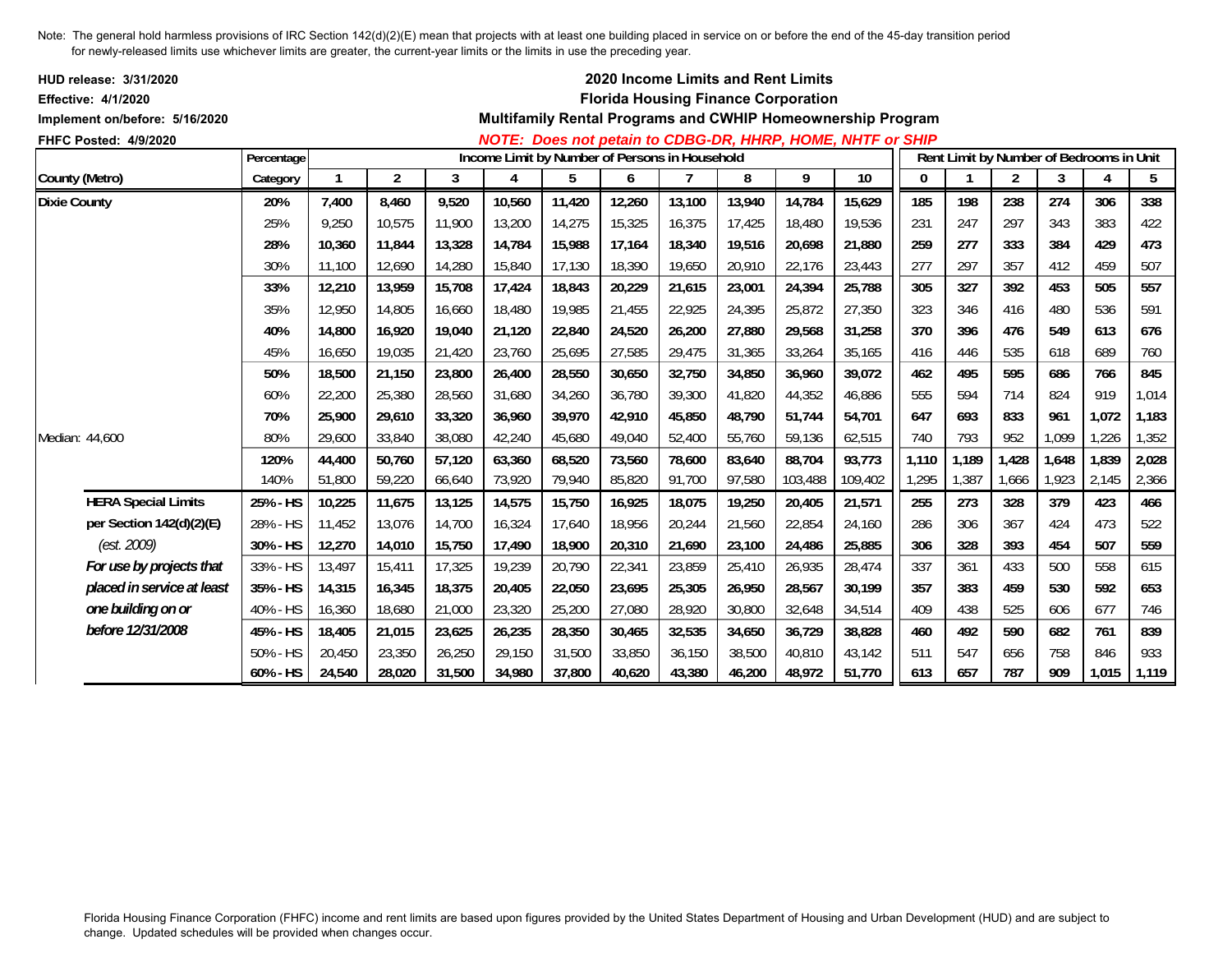| HUD release: 3/31/2020<br><b>Effective: 4/1/2020</b><br>Implement on/before: 5/16/2020 |            |              |                |        |         |                                                |         |         | 2020 Income Limits and Rent Limits<br><b>Florida Housing Finance Corporation</b> |         | Multifamily Rental Programs and CWHIP Homeownership Program |              |              |                |                                          |                |       |
|----------------------------------------------------------------------------------------|------------|--------------|----------------|--------|---------|------------------------------------------------|---------|---------|----------------------------------------------------------------------------------|---------|-------------------------------------------------------------|--------------|--------------|----------------|------------------------------------------|----------------|-------|
| FHFC Posted: 4/9/2020                                                                  | Percentage |              |                |        |         | Income Limit by Number of Persons in Household |         |         |                                                                                  |         | NOTE: Does not petain to CDBG-DR, HHRP, HOME, NHTF or SHIP  |              |              |                | Rent Limit by Number of Bedrooms in Unit |                |       |
| County (Metro)                                                                         | Category   | $\mathbf{1}$ | $\overline{2}$ | 3      | 4       | 5                                              | 6       | 7       | 8                                                                                | 9       | $\overline{10}$                                             | $\mathbf{0}$ | $\mathbf{1}$ | $\overline{2}$ | 3                                        | $\overline{4}$ | 5     |
| <b>Duval County</b>                                                                    | 20%        | 10,500       | 12,000         | 13,500 | 15,000  | 16,200                                         | 17,400  | 18,600  | 19,800                                                                           | 21,000  | 22,200                                                      | 262          | 281          | 337            | 390                                      | 435            | 480   |
| (Jacksonville HMFA;                                                                    | 25%        | 13,125       | 15,000         | 16,875 | 18,750  | 20,250                                         | 21,750  | 23,250  | 24,750                                                                           | 26,250  | 27,750                                                      | 328          | 351          | 421            | 487                                      | 543            | 600   |
| Jacksonville MSA)                                                                      | 28%        | 14,700       | 16,800         | 18,900 | 21,000  | 22,680                                         | 24,360  | 26,040  | 27,720                                                                           | 29,400  | 31,080                                                      | 367          | 393          | 472            | 546                                      | 609            | 672   |
|                                                                                        | 30%        | 15,750       | 18,000         | 20,250 | 22,500  | 24,300                                         | 26,100  | 27,900  | 29,700                                                                           | 31,500  | 33,300                                                      | 393          | 421          | 506            | 585                                      | 652            | 720   |
|                                                                                        | 33%        | 17,325       | 19,800         | 22,275 | 24,750  | 26,730                                         | 28,710  | 30,690  | 32,670                                                                           | 34,650  | 36,630                                                      | 433          | 464          | 556            | 643                                      | 717            | 792   |
|                                                                                        | 35%        | 18,375       | 21,000         | 23,625 | 26,250  | 28,350                                         | 30,450  | 32,550  | 34,650                                                                           | 36,750  | 38,850                                                      | 459          | 492          | 590            | 682                                      | 761            | 840   |
|                                                                                        | 40%        | 21,000       | 24,000         | 27,000 | 30,000  | 32,400                                         | 34,800  | 37,200  | 39,600                                                                           | 42,000  | 44,400                                                      | 525          | 562          | 675            | 780                                      | 870            | 960   |
|                                                                                        | 45%        | 23,625       | 27,000         | 30,375 | 33,750  | 36,450                                         | 39,150  | 41,850  | 44,550                                                                           | 47,250  | 49,950                                                      | 590          | 632          | 759            | 877                                      | 978            | 1,080 |
|                                                                                        | 50%        | 26,250       | 30,000         | 33,750 | 37,500  | 40,500                                         | 43,500  | 46,500  | 49,500                                                                           | 52,500  | 55,500                                                      | 656          | 703          | 843            | 975                                      | 1,087          | 1,200 |
|                                                                                        | 60%        | 31,500       | 36,000         | 40,500 | 45,000  | 48,600                                         | 52,200  | 55,800  | 59,400                                                                           | 63,000  | 66,600                                                      | 787          | 843          | 1,012          | 1,170                                    | 1,305          | 1,440 |
|                                                                                        | 70%        | 36,750       | 42,000         | 47,250 | 52,500  | 56,700                                         | 60,900  | 65,100  | 69,300                                                                           | 73,500  | 77,700                                                      | 918          | 984          | 1,181          | 1,365                                    | 1,522          | 1,680 |
| Median: 75,000                                                                         | 80%        | 42,000       | 48,000         | 54,000 | 60,000  | 64,800                                         | 69,600  | 74,400  | 79,200                                                                           | 84,000  | 88,800                                                      | 1,050        | 1,125        | 1,350          | 1,560                                    | 1,740          | 1,920 |
|                                                                                        | 120%       | 63,000       | 72,000         | 81,000 | 90,000  | 97,200                                         | 104,400 | 111,600 | 118,800                                                                          | 126,000 | 133,200                                                     | 1,575        | 1,687        | 2,025          | 2,340                                    | 2,610          | 2,880 |
|                                                                                        | 140%       | 73,500       | 84,000         | 94,500 | 105,000 | 113,400                                        | 121,800 | 130,200 | 138,600                                                                          | 147,000 | 155,400                                                     | 1,837        | 1,968        | 2,362          | 2,730                                    | 3,045          | 3,360 |
| <b>Escambia County</b>                                                                 | 20%        | 9,240        | 10,560         | 11,880 | 13,180  | 14,240                                         | 15,300  | 16,360  | 17,400                                                                           | 18,452  | 19,506                                                      | 231          | 247          | 297            | 342                                      | 382            | 422   |
| (Pensacola-Ferry Pass-                                                                 | 25%        | 11,550       | 13,200         | 14,850 | 16,475  | 17,800                                         | 19,125  | 20,450  | 21,750                                                                           | 23,065  | 24,383                                                      | 288          | 309          | 371            | 428                                      | 478            | 527   |
| <b>Brent MSA)</b>                                                                      | 28%        | 12,936       | 14,784         | 16,632 | 18,452  | 19,936                                         | 21,420  | 22,904  | 24,360                                                                           | 25,833  | 27,309                                                      | 323          | 346          | 415            | 479                                      | 535            | 590   |
|                                                                                        | 30%        | 13,860       | 15,840         | 17,820 | 19,770  | 21,360                                         | 22,950  | 24,540  | 26,100                                                                           | 27,678  | 29,260                                                      | 346          | 371          | 445            | 514                                      | 573            | 633   |
|                                                                                        | 33%        | 15,246       | 17,424         | 19,602 | 21,747  | 23,496                                         | 25,245  | 26,994  | 28,710                                                                           | 30,446  | 32,186                                                      | 381          | 408          | 490            | 565                                      | 631            | 696   |
|                                                                                        | 35%        | 16,170       | 18,480         | 20,790 | 23,065  | 24,920                                         | 26,775  | 28,630  | 30,450                                                                           | 32,291  | 34,136                                                      | 404          | 433          | 519            | 599                                      | 669            | 738   |
|                                                                                        | 40%        | 18,480       | 21,120         | 23,760 | 26,360  | 28,480                                         | 30,600  | 32,720  | 34,800                                                                           | 36,904  | 39,013                                                      | 462          | 495          | 594            | 685                                      | 765            | 844   |
|                                                                                        | 45%        | 20,790       | 23,760         | 26,730 | 29,655  | 32,040                                         | 34,425  | 36,810  | 39,150                                                                           | 41,517  | 43,889                                                      | 519          | 556          | 668            | 771                                      | 860            | 949   |
|                                                                                        | 50%        | 23,100       | 26,400         | 29,700 | 32,950  | 35,600                                         | 38,250  | 40,900  | 43,500                                                                           | 46,130  | 48,766                                                      | 577          | 618          | 742            | 856                                      | 956            | 1,055 |
|                                                                                        | 60%        | 27,720       | 31,680         | 35,640 | 39,540  | 42,720                                         | 45,900  | 49,080  | 52,200                                                                           | 55,356  | 58,519                                                      | 693          | 742          | 891            | 1,028                                    | 1,147          | 1,266 |
|                                                                                        | 70%        | 32,340       | 36,960         | 41,580 | 46,130  | 49,840                                         | 53,550  | 57,260  | 60,900                                                                           | 64,582  | 68,272                                                      | 808          | 866          | 1,039          | 1,199                                    | 1,338          | 1,477 |
| Median: 65,900                                                                         | 80%        | 36,960       | 42,240         | 47,520 | 52,720  | 56,960                                         | 61,200  | 65,440  | 69,600                                                                           | 73,808  | 78,026                                                      | 924          | 990          | 1,188          | 1,371                                    | 1,530          | 1,688 |
|                                                                                        | 120%       | 55,440       | 63,360         | 71,280 | 79,080  | 85,440                                         | 91,800  | 98,160  | 104,400                                                                          | 110,712 | 117,038                                                     | 1,386        | 1,485        | 1,782          | 2,056                                    | 2,295          | 2,532 |
|                                                                                        | 140%       | 64,680       | 73,920         | 83,160 | 92,260  | 99,680                                         | 107,100 | 114,520 | 121,800                                                                          | 129,164 | 136,545                                                     | 1,617        | 1,732        | 2,079          | 2,399                                    | 2,677          | 2,954 |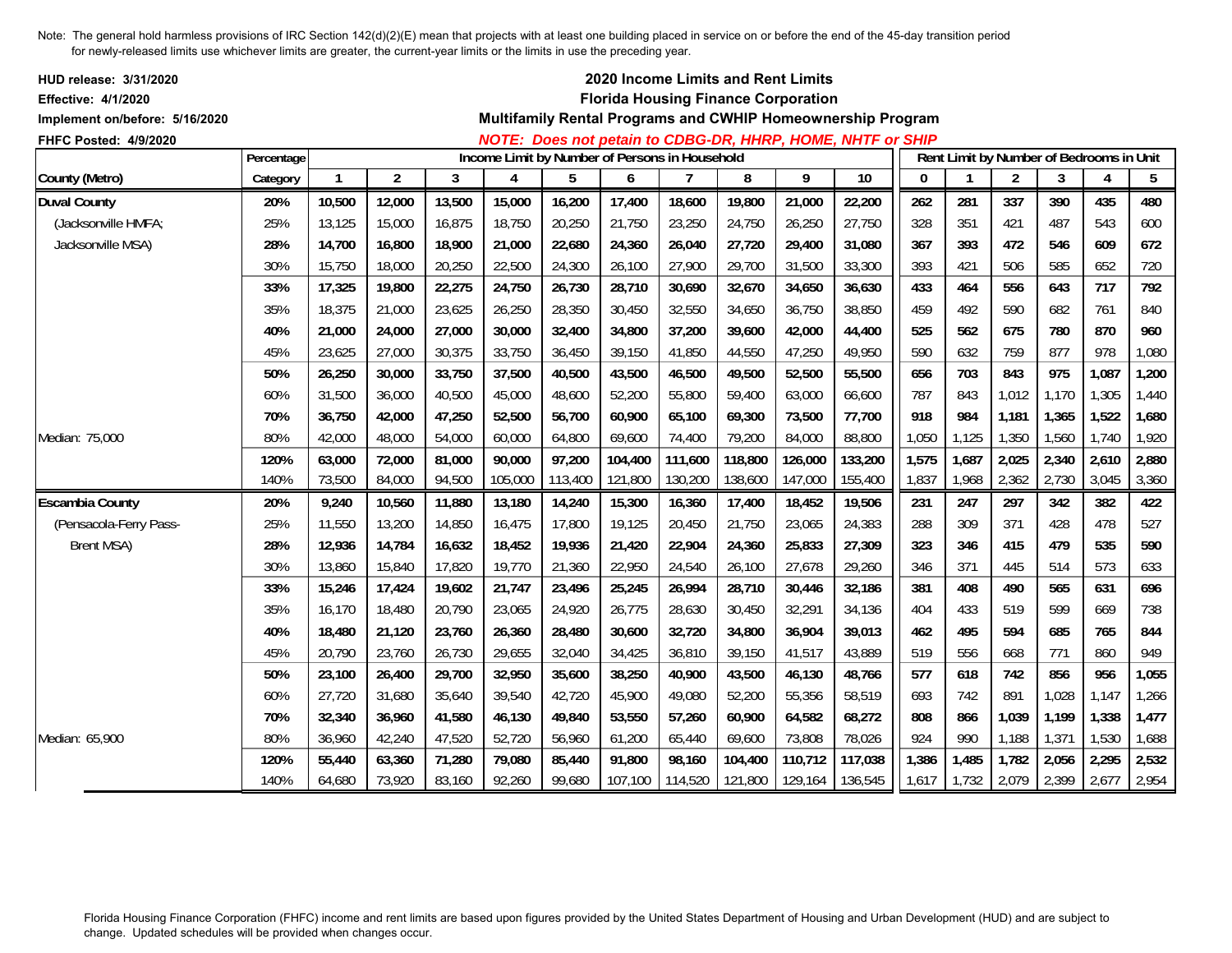| <b>HUD release: 3/31/2020</b>  |            |        |        |        |        |        |                                                |         | <b>2020 Income Limits and Rent Limits</b>  |         |                                                             |       |       |                                          |       |       |       |
|--------------------------------|------------|--------|--------|--------|--------|--------|------------------------------------------------|---------|--------------------------------------------|---------|-------------------------------------------------------------|-------|-------|------------------------------------------|-------|-------|-------|
| <b>Effective: 4/1/2020</b>     |            |        |        |        |        |        |                                                |         | <b>Florida Housing Finance Corporation</b> |         |                                                             |       |       |                                          |       |       |       |
| Implement on/before: 5/16/2020 |            |        |        |        |        |        |                                                |         |                                            |         | Multifamily Rental Programs and CWHIP Homeownership Program |       |       |                                          |       |       |       |
| <b>FHFC Posted: 4/9/2020</b>   |            |        |        |        |        |        |                                                |         |                                            |         | NOTE: Does not petain to CDBG-DR, HHRP, HOME, NHTF or SHIP  |       |       |                                          |       |       |       |
|                                | Percentage |        |        |        |        |        | Income Limit by Number of Persons in Household |         |                                            |         |                                                             |       |       | Rent Limit by Number of Bedrooms in Unit |       |       |       |
| County (Metro)                 | Category   |        |        |        |        | b      | O                                              |         | 8                                          | 9       | 10                                                          |       |       |                                          |       |       | 5     |
| <b>Flagler County</b>          | 20%        | 9,200  | 10,500 | 11,820 | 13,120 | 14,180 | 15,220                                         | 16,280  | 17,320                                     | 18,368  | 19,418                                                      | 230   | 246   | 295                                      | 341   | 380   | 420   |
| (Palm Coast HMFA;              | 25%        | 11,500 | 13,125 | 14,775 | 16,400 | 17,725 | 19,025                                         | 20,350  | 21,650                                     | 22,960  | 24,272                                                      | 287   | 307   | 369                                      | 426   | 475   | 525   |
| Deltona-Daytona Beach-         | 28%        | 12,880 | 14,700 | 16,548 | 18,368 | 19,852 | 21,308                                         | 22,792  | 24,248                                     | 25,715  | 27,185                                                      | 322   | 344   | 413                                      | 477   | 532   | 588   |
| Ormond Beach MSA)              | 30%        | 13,800 | 15,750 | 17,730 | 19,680 | 21,270 | 22,830                                         | 24,420  | 25,980                                     | 27,552  | 29,126                                                      | 345   | 369   | 443                                      | 511   | 570   | 630   |
|                                | 33%        | 15,180 | 17,325 | 19,503 | 21,648 | 23,397 | 25,113                                         | 26,862  | 28,578                                     | 30,307  | 32,039                                                      | 379   | 406   | 487                                      | 563   | 627   | 693   |
|                                | 35%        | 16,100 | 18,375 | 20,685 | 22,960 | 24,815 | 26,635                                         | 28,490  | 30,310                                     | 32,144  | 33,981                                                      | 402   | 430   | 517                                      | 597   | 665   | 735   |
|                                | 40%        | 18,400 | 21,000 | 23,640 | 26,240 | 28,360 | 30,440                                         | 32,560  | 34,640                                     | 36,736  | 38,835                                                      | 460   | 492   | 591                                      | 682   | 761   | 840   |
|                                | 45%        | 20,700 | 23,625 | 26,595 | 29,520 | 31,905 | 34,245                                         | 36,630  | 38,970                                     | 41,328  | 43,690                                                      | 517   | 554   | 664                                      | 767   | 856   | 945   |
|                                | 50%        | 23,000 | 26,250 | 29,550 | 32,800 | 35,450 | 38,050                                         | 40,700  | 43,300                                     | 45,920  | 48,544                                                      | 575   | 615   | 738                                      | 853   | 951   | 1,050 |
|                                | 60%        | 27,600 | 31,500 | 35,460 | 39,360 | 42,540 | 45,660                                         | 48,840  | 51,960                                     | 55,104  | 58,253                                                      | 690   | 738   | 886                                      | 1,023 | 1,141 | 1,260 |
|                                | 70%        | 32,200 | 36,750 | 41,370 | 45,920 | 49,630 | 53,270                                         | 56,980  | 60,620                                     | 64,288  | 67,962                                                      | 805   | 861   | 1,034                                    | 1,194 | 1,331 | 1,470 |
| Median: 65,600                 | 80%        | 36,800 | 42,000 | 47,280 | 52,480 | 56,720 | 60,880                                         | 65,120  | 69,280                                     | 73,472  | 77,670                                                      | 920   | 985   | 1,182                                    | ,365  | 1,522 | 1,680 |
|                                | 120%       | 55,200 | 63,000 | 70,920 | 78,720 | 85,080 | 91,320                                         | 97,680  | 103,920                                    | 110,208 | 116,506                                                     | 1,380 | 1,477 | 1,773                                    | 2,047 | 2,283 | 2,520 |
|                                | 140%       | 64,400 | 73,500 | 82,740 | 91,840 | 99,260 | 106,540                                        | 113,960 | 121,240                                    | 128,576 | 135,923                                                     | 1,610 | 1,723 | 2,068                                    | 2,388 | 2,663 | 2,940 |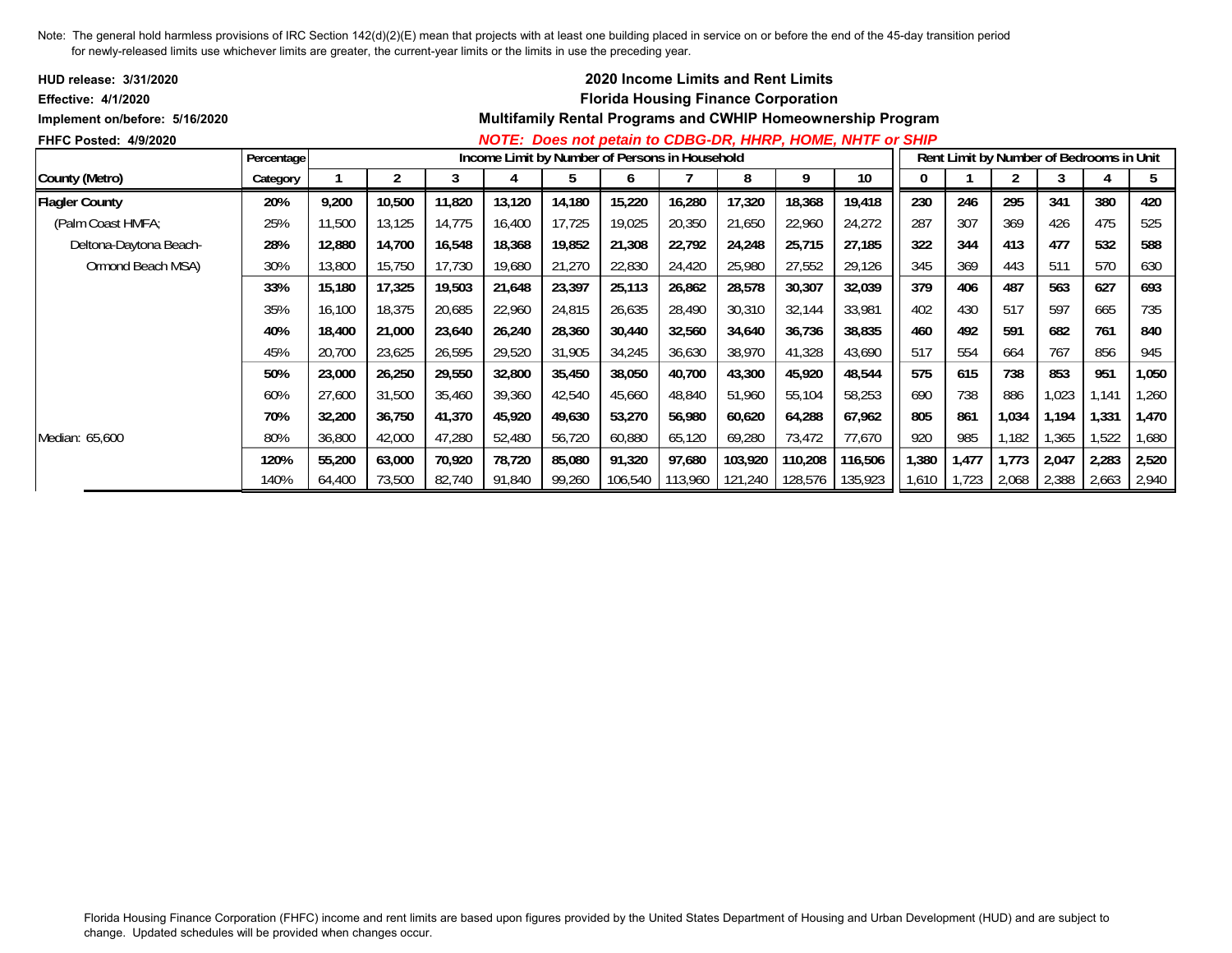| <b>HUD release: 3/31/2020</b><br><b>Effective: 4/1/2020</b> |            |        |        |        |        |                                                |        |        | 2020 Income Limits and Rent Limits<br><b>Florida Housing Finance Corporation</b> |         |                                                             |          |       |                |       |                                          |       |
|-------------------------------------------------------------|------------|--------|--------|--------|--------|------------------------------------------------|--------|--------|----------------------------------------------------------------------------------|---------|-------------------------------------------------------------|----------|-------|----------------|-------|------------------------------------------|-------|
| Implement on/before: 5/16/2020                              |            |        |        |        |        |                                                |        |        |                                                                                  |         | Multifamily Rental Programs and CWHIP Homeownership Program |          |       |                |       |                                          |       |
| FHFC Posted: 4/9/2020                                       |            |        |        |        |        |                                                |        |        |                                                                                  |         | NOTE: Does not petain to CDBG-DR, HHRP, HOME, NHTF or SHIP  |          |       |                |       |                                          |       |
|                                                             | Percentage |        |        |        |        | Income Limit by Number of Persons in Household |        |        |                                                                                  |         |                                                             |          |       |                |       | Rent Limit by Number of Bedrooms in Unit |       |
| County (Metro)                                              | Category   |        | 2      | 3      | 4      | 5                                              | 6      |        | 8                                                                                | 9       | 10                                                          | $\bf{0}$ |       | $\overline{2}$ | 3     | 4                                        | 5     |
| <b>Franklin County</b>                                      | 20%        | 7,760  | 8,880  | 9,980  | 11,080 | 11,980                                         | 12,860 | 13,740 | 14,640                                                                           | 15,512  | 16,398                                                      | 194      | 208   | 249            | 288   | 321                                      | 354   |
|                                                             | 25%        | 9.700  | 11,100 | 12,475 | 13,850 | 14,975                                         | 16,075 | 17,175 | 18,300                                                                           | 19,390  | 20,498                                                      | 242      | 260   | 311            | 360   | 401                                      | 443   |
|                                                             | 28%        | 10.864 | 12,432 | 13,972 | 15,512 | 16,772                                         | 18,004 | 19,236 | 20,496                                                                           | 21,717  | 22,958                                                      | 271      | 291   | 349            | 403   | 450                                      | 496   |
|                                                             | 30%        | 11,640 | 13,320 | 14,970 | 16,620 | 17,970                                         | 19,290 | 20,610 | 21,960                                                                           | 23,268  | 24,598                                                      | 291      | 312   | 374            | 432   | 482                                      | 532   |
|                                                             | 33%        | 12,804 | 14,652 | 16,467 | 18,282 | 19,767                                         | 21,219 | 22,671 | 24,156                                                                           | 25,595  | 27,057                                                      | 320      | 343   | 411            | 475   | 530                                      | 585   |
|                                                             | 35%        | 13,580 | 15,540 | 17,465 | 19,390 | 20,965                                         | 22,505 | 24,045 | 25,620                                                                           | 27,146  | 28,697                                                      | 339      | 364   | 436            | 504   | 562                                      | 620   |
|                                                             | 40%        | 15,520 | 17.760 | 19.960 | 22,160 | 23,960                                         | 25,720 | 27,480 | 29,280                                                                           | 31,024  | 32,797                                                      | 388      | 416   | 499            | 576   | 643                                      | 709   |
|                                                             | 45%        | 17.460 | 19,980 | 22,455 | 24,930 | 26,955                                         | 28,935 | 30,915 | 32,940                                                                           | 34,902  | 36,896                                                      | 436      | 468   | 561            | 648   | 723                                      | 798   |
|                                                             | 50%        | 19,400 | 22,200 | 24,950 | 27,700 | 29,950                                         | 32,150 | 34,350 | 36,600                                                                           | 38,780  | 40,996                                                      | 485      | 520   | 623            | 720   | 803                                      | 886   |
|                                                             | 60%        | 23,280 | 26,640 | 29,940 | 33,240 | 35,940                                         | 38,580 | 41,220 | 43,920                                                                           | 46,536  | 49,195                                                      | 582      | 624   | 748            | 864   | 964                                      | 1,064 |
|                                                             | 70%        | 27.160 | 31,080 | 34,930 | 38,780 | 41,930                                         | 45,010 | 48,090 | 51.240                                                                           | 54,292  | 57,394                                                      | 679      | 728   | 873            | 1,008 | 1,125                                    | 1,241 |
| Median: 55,400                                              | 80%        | 31.040 | 35,520 | 39,920 | 44,320 | 47,920                                         | 51,440 | 54.960 | 58,560                                                                           | 62,048  | 65,594                                                      | 776      | 832   | 998            | 1,153 | 1,286                                    | 1,419 |
|                                                             | 120%       | 46,560 | 53,280 | 59,880 | 66,480 | 71,880                                         | 77,160 | 82,440 | 87,840                                                                           | 93,072  | 98,390                                                      | 1,164    | 1,248 | 1,497          | 1,729 | 1,929                                    | 2,128 |
|                                                             | 140%       | 54,320 | 62,160 | 69,860 | 77,560 | 83,860                                         | 90,020 | 96,180 | 102,480                                                                          | 108,584 | 114,789                                                     | 1,358    | 1,456 | 1,746          | 2,017 | 2,250                                    | 2,483 |
| <b>HERA Special Limits</b>                                  | 25% - HS   | 11,200 | 12,800 | 14,400 | 16,000 | 17,300                                         | 18,575 | 19,850 | 21,125                                                                           | 22,400  | 23,680                                                      | 280      | 300   | 360            | 416   | 464                                      | 512   |
| per Section 142(d)(2)(E)                                    | 28% - HS   | 12,544 | 14,336 | 16,128 | 17,920 | 19,376                                         | 20,804 | 22,232 | 23,660                                                                           | 25,088  | 26,522                                                      | 313      | 336   | 403            | 466   | 520                                      | 573   |
| (est. 2011)                                                 | 30% - HS   | 13,440 | 15,360 | 17,280 | 19,200 | 20,760                                         | 22,290 | 23,820 | 25,350                                                                           | 26,880  | 28,416                                                      | 336      | 360   | 432            | 499   | 557                                      | 614   |
| For use by projects that                                    | 33% - HS   | 14,784 | 16,896 | 19,008 | 21,120 | 22,836                                         | 24,519 | 26,202 | 27,885                                                                           | 29,568  | 31,258                                                      | 369      | 396   | 475            | 549   | 612                                      | 676   |
| placed in service at least                                  | 35% - HS   | 15,680 | 17,920 | 20,160 | 22,400 | 24,220                                         | 26,005 | 27,790 | 29,575                                                                           | 31,360  | 33,152                                                      | 392      | 420   | 504            | 582   | 650                                      | 717   |
| one building on or                                          | 40% - HS   | 17,920 | 20,480 | 23,040 | 25,600 | 27,680                                         | 29,720 | 31,760 | 33,800                                                                           | 35,840  | 37,888                                                      | 448      | 480   | 576            | 666   | 743                                      | 819   |
| before 12/31/2008                                           | 45% - HS   | 20,160 | 23,040 | 25,920 | 28,800 | 31,140                                         | 33,435 | 35,730 | 38,025                                                                           | 40,320  | 42,624                                                      | 504      | 540   | 648            | 749   | 835                                      | 921   |
|                                                             | 50% - HS   | 22,400 | 25,600 | 28,800 | 32,000 | 34,600                                         | 37,150 | 39,700 | 42,250                                                                           | 44,800  | 47,360                                                      | 560      | 600   | 720            | 832   | 928                                      | 1,024 |
|                                                             | 60% - HS   | 26,880 | 30,720 | 34,560 | 38,400 | 41,520                                         | 44,580 | 47,640 | 50,700                                                                           | 53,760  | 56,832                                                      | 672      | 720   | 864            | 999   | 1,114                                    | 1,229 |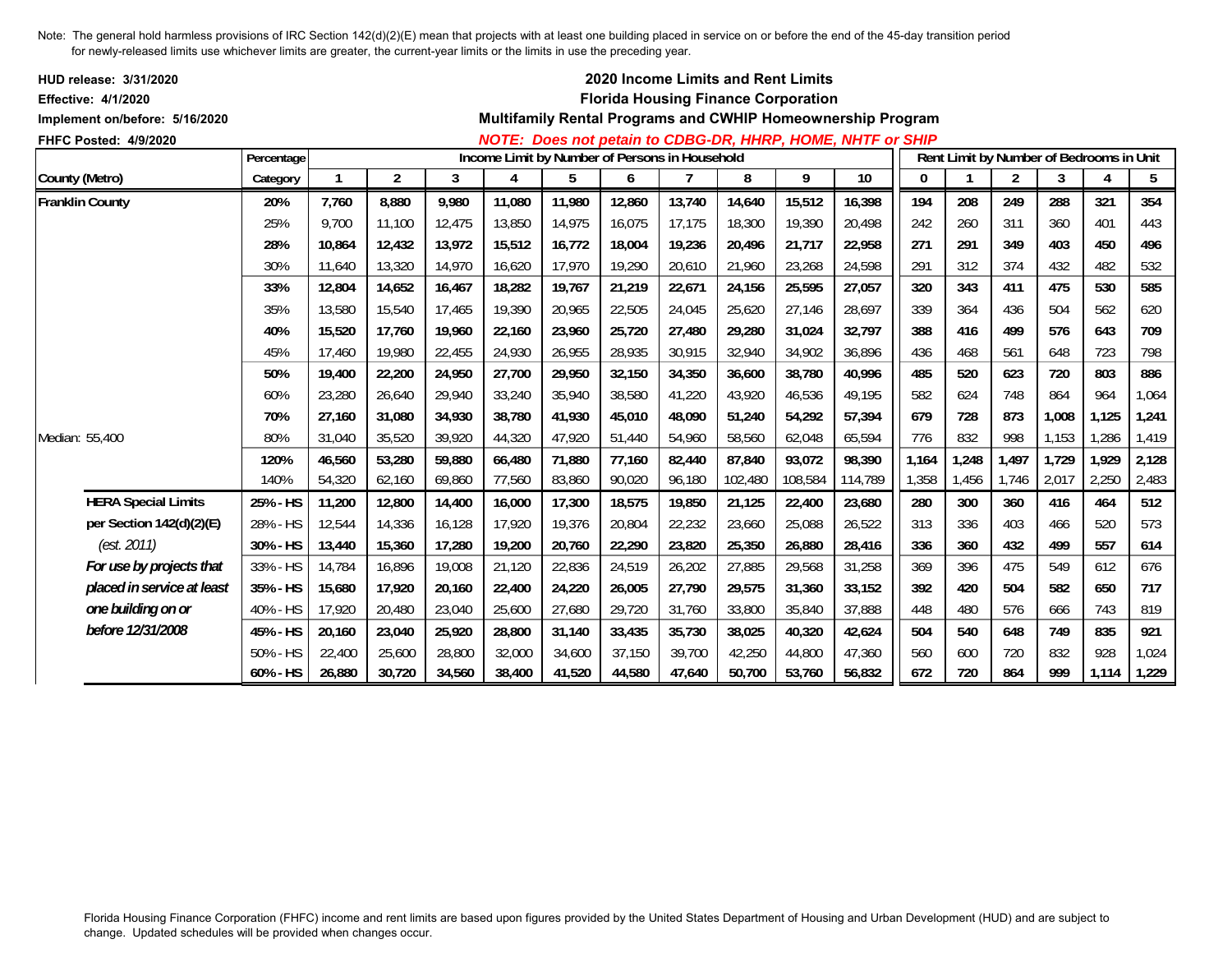| <b>HUD release: 3/31/2020</b>  |            |        |        |        |        |                                                |         |                 | <b>2020 Income Limits and Rent Limits</b>  |         |                                                                    |       |       |                                          |       |       |       |
|--------------------------------|------------|--------|--------|--------|--------|------------------------------------------------|---------|-----------------|--------------------------------------------|---------|--------------------------------------------------------------------|-------|-------|------------------------------------------|-------|-------|-------|
| Effective: 4/1/2020            |            |        |        |        |        |                                                |         |                 | <b>Florida Housing Finance Corporation</b> |         |                                                                    |       |       |                                          |       |       |       |
| Implement on/before: 5/16/2020 |            |        |        |        |        |                                                |         |                 |                                            |         | <b>Multifamily Rental Programs and CWHIP Homeownership Program</b> |       |       |                                          |       |       |       |
| <b>FHFC Posted: 4/9/2020</b>   |            |        |        |        |        |                                                |         |                 |                                            |         | NOTE: Does not petain to CDBG-DR, HHRP, HOME, NHTF or SHIP         |       |       |                                          |       |       |       |
|                                | Percentage |        |        |        |        | Income Limit by Number of Persons in Household |         |                 |                                            |         |                                                                    |       |       | Rent Limit by Number of Bedrooms in Unit |       |       |       |
| County (Metro)                 | Category   |        | 2      |        |        | b.                                             | O       |                 | 8                                          | 9       | 10                                                                 |       |       |                                          |       | 4     | 5     |
| <b>Gadsden County</b>          | 20%        | 10,180 | 11,640 | 13,100 | 14,540 | 15,720                                         | 16,880  | 18,040          | 19,200                                     | 20,356  | 21,519                                                             | 254   | 272   | 327                                      | 378   | 422   | 465   |
| (Tallahassee MSA)              | 25%        | 12,725 | 14,550 | 16,375 | 18,175 | 19,650                                         | 21,100  | 22,550          | 24,000                                     | 25,445  | 26,899                                                             | 318   | 340   | 409                                      | 472   | 527   | 581   |
| (Tallahassee MSA)              | 28%        | 14,252 | 16,296 | 18,340 | 20,356 | 22,008                                         | 23,632  | 25,256          | 26,880                                     | 28,498  | 30,127                                                             | 356   | 381   | 458                                      | 529   | 590   | 651   |
|                                | 30%        | 15,270 | 17,460 | 19,650 | 21,810 | 23,580                                         | 25,320  | 27,060          | 28,800                                     | 30,534  | 32,279                                                             | 381   | 409   | 491                                      | 567   | 633   | 698   |
|                                | 33%        | 16,797 | 19,206 | 21,615 | 23,991 | 25,938                                         | 27,852  | 29,766          | 31,680                                     | 33,587  | 35,507                                                             | 419   | 450   | 540                                      | 624   | 696   | 768   |
|                                | 35%        | 17,815 | 20,370 | 22,925 | 25,445 | 27,510                                         | 29,540  | 31,570          | 33,600                                     | 35,623  | 37,659                                                             | 445   | 477   | 573                                      | 661   | 738   | 814   |
|                                | 40%        | 20,360 | 23,280 | 26,200 | 29,080 | 31,440                                         | 33,760  | 36,080          | 38,400                                     | 40,712  | 43,038                                                             | 509   | 545   | 655                                      | 756   | 844   | 931   |
|                                | 45%        | 22,905 | 26,190 | 29,475 | 32,715 | 35,370                                         | 37,980  | 40,590          | 43,200                                     | 45,801  | 48,418                                                             | 572   | 613   | 736                                      | 851   | 949   | 1,047 |
|                                | 50%        | 25,450 | 29,100 | 32,750 | 36,350 | 39,300                                         | 42,200  | 45,100          | 48,000                                     | 50,890  | 53,798                                                             | 636   | 681   | 818                                      | 945   | 1,055 | 1,163 |
|                                | 60%        | 30,540 | 34,920 | 39,300 | 43,620 | 47,160                                         | 50,640  | 54,120          | 57,600                                     | 61,068  | 64,558                                                             | 763   | 818   | 982                                      | 1,134 | ,266  | 1,396 |
|                                | 70%        | 35,630 | 40,740 | 45,850 | 50,890 | 55,020                                         | 59,080  | 63,140          | 67,200                                     | 71,246  | 75,317                                                             | 890   | 954   | 1,146                                    | 1,323 | 1,477 | 1,629 |
| Median: 72,700                 | 80%        | 40,720 | 46,560 | 52,400 | 58,160 | 62,880                                         | 67,520  | 72,160          | 76,800                                     | 81,424  | 86,077                                                             | 1,018 | 1,091 | 1,310                                    | 1,513 | 1,688 | 1,862 |
|                                | 120%       | 61,080 | 69,840 | 78,600 | 87,240 | 94,320                                         | 101,280 | 108,240         | 115,200                                    | 122,136 | 129,115                                                            | 1,527 | 1,636 | 1,965                                    | 2,269 | 2,532 | 2,793 |
|                                | 140%       | 71,260 | 81,480 | 91,700 |        | 101,780 110,040                                | 118,160 | 126,280 134,400 |                                            | 142,492 | 150,634                                                            | 1,781 | 1,909 | 2,292                                    | 2,647 | 2,954 | 3,258 |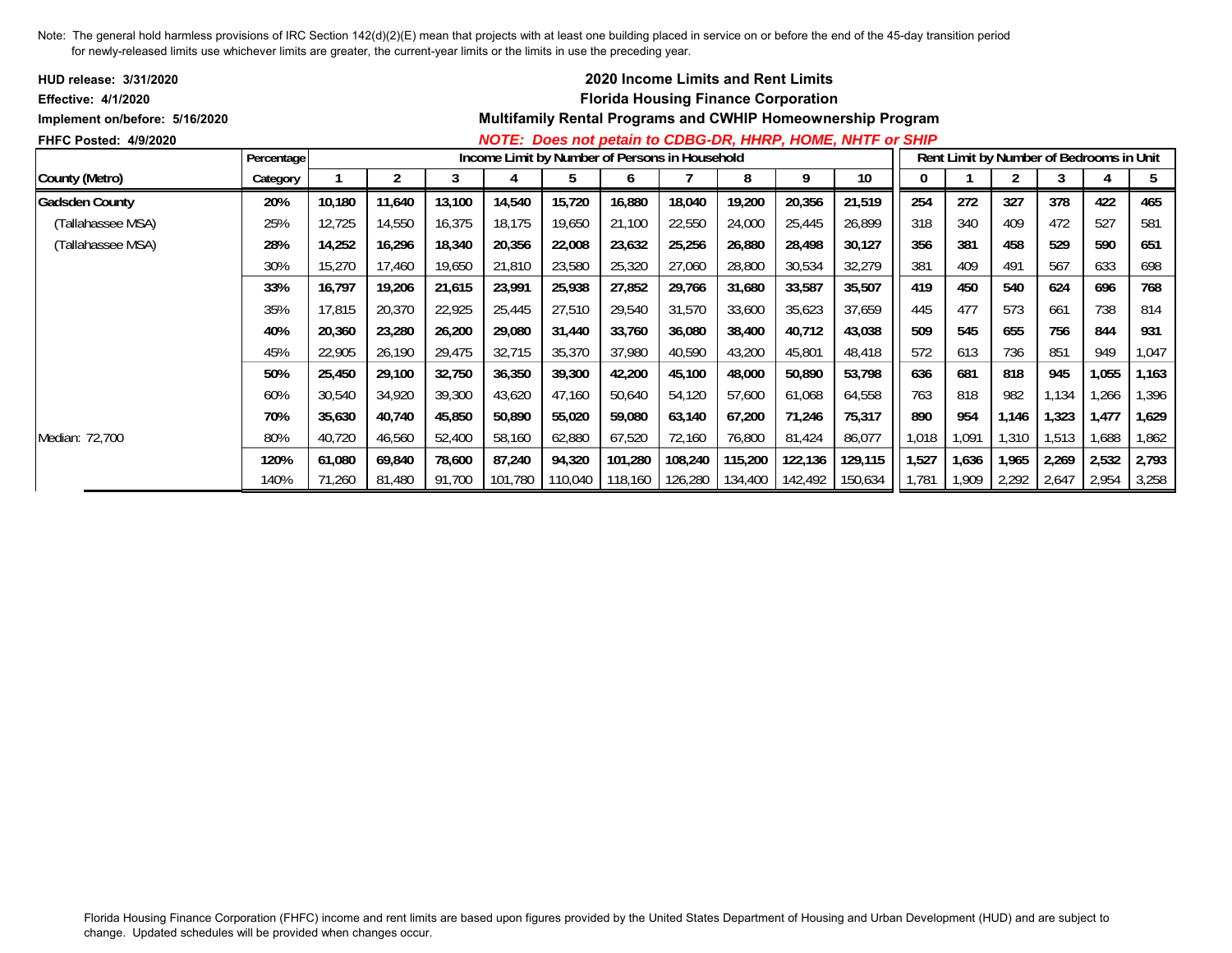| HUD release: 3/31/2020<br><b>Effective: 4/1/2020</b><br>Implement on/before: 5/16/2020 |            |        |                |        |        |                                                |         |         | 2020 Income Limits and Rent Limits<br><b>Florida Housing Finance Corporation</b> |         | Multifamily Rental Programs and CWHIP Homeownership Program       |          |       |                |                                          |       |       |
|----------------------------------------------------------------------------------------|------------|--------|----------------|--------|--------|------------------------------------------------|---------|---------|----------------------------------------------------------------------------------|---------|-------------------------------------------------------------------|----------|-------|----------------|------------------------------------------|-------|-------|
| FHFC Posted: 4/9/2020                                                                  |            |        |                |        |        |                                                |         |         |                                                                                  |         | <b>NOTE: Does not petain to CDBG-DR, HHRP, HOME, NHTF or SHIP</b> |          |       |                |                                          |       |       |
|                                                                                        | Percentage |        |                |        |        | Income Limit by Number of Persons in Household |         |         |                                                                                  |         |                                                                   |          |       |                | Rent Limit by Number of Bedrooms in Unit |       |       |
| County (Metro)                                                                         | Category   |        | $\overline{2}$ | 3      | 4      | 5                                              | 6       |         | 8                                                                                | 9       | 10                                                                | $\bf{0}$ |       | $\overline{2}$ | 3                                        | 4     | 5     |
| <b>Gilchrist County</b>                                                                | 20%        | 9,780  | 11,180         | 12,580 | 13,960 | 15,080                                         | 16,200  | 17,320  | 18,440                                                                           | 19,544  | 20,661                                                            | 244      | 262   | 314            | 363                                      | 405   | 447   |
| (Gainesville MSA)                                                                      | 25%        | 12,225 | 13,975         | 15,725 | 17,450 | 18,850                                         | 20,250  | 21,650  | 23,050                                                                           | 24,430  | 25,826                                                            | 305      | 327   | 393            | 453                                      | 506   | 558   |
|                                                                                        | 28%        | 13,692 | 15,652         | 17,612 | 19,544 | 21,112                                         | 22,680  | 24,248  | 25,816                                                                           | 27,362  | 28,925                                                            | 342      | 366   | 440            | 508                                      | 567   | 625   |
|                                                                                        | 30%        | 14,670 | 16,770         | 18,870 | 20,940 | 22,620                                         | 24,300  | 25,980  | 27,660                                                                           | 29,316  | 30,991                                                            | 366      | 393   | 471            | 544                                      | 607   | 670   |
|                                                                                        | 33%        | 16.137 | 18,447         | 20,757 | 23,034 | 24,882                                         | 26,730  | 28,578  | 30,426                                                                           | 32,248  | 34,090                                                            | 403      | 432   | 518            | 598                                      | 668   | 737   |
|                                                                                        | 35%        | 17,115 | 19,565         | 22,015 | 24,430 | 26,390                                         | 28,350  | 30,310  | 32,270                                                                           | 34,202  | 36,156                                                            | 427      | 458   | 550            | 635                                      | 708   | 782   |
|                                                                                        | 40%        | 19,560 | 22,360         | 25,160 | 27,920 | 30,160                                         | 32,400  | 34,640  | 36,880                                                                           | 39,088  | 41,322                                                            | 489      | 524   | 629            | 726                                      | 810   | 894   |
|                                                                                        | 45%        | 22,005 | 25,155         | 28,305 | 31,410 | 33,930                                         | 36,450  | 38,970  | 41,490                                                                           | 43,974  | 46,487                                                            | 550      | 589   | 707            | 816                                      | 911   | 1,005 |
|                                                                                        | 50%        | 24,450 | 27,950         | 31,450 | 34,900 | 37,700                                         | 40,500  | 43,300  | 46,100                                                                           | 48,860  | 51,652                                                            | 611      | 655   | 786            | 907                                      | 1,012 | 1,117 |
|                                                                                        | 60%        | 29,340 | 33,540         | 37,740 | 41,880 | 45,240                                         | 48,600  | 51,960  | 55,320                                                                           | 58,632  | 61,982                                                            | 733      | 786   | 943            | 1,089                                    | 1,215 | 1,341 |
|                                                                                        | 70%        | 34,230 | 39,130         | 44,030 | 48,860 | 52,780                                         | 56,700  | 60,620  | 64,540                                                                           | 68,404  | 72,313                                                            | 855      | 917   | 1,100          | 1,270                                    | 1,417 | 1,564 |
| Median: 69,800                                                                         | 80%        | 39,120 | 44,720         | 50,320 | 55,840 | 60,320                                         | 64,800  | 69,280  | 73,760                                                                           | 78,176  | 82,643                                                            | 978      | 1,048 | 1,258          | 1,452                                    | 1,620 | 1,788 |
|                                                                                        | 120%       | 58,680 | 67,080         | 75,480 | 83,760 | 90,480                                         | 97,200  | 103,920 | 110,640                                                                          | 117,264 | 123,965                                                           | 1,467    | 1,572 | 1,887          | 2,178                                    | 2,430 | 2,682 |
|                                                                                        | 140%       | 68,460 | 78,260         | 88,060 | 97,720 | 105,560                                        | 113,400 | 121,240 | 129,080                                                                          | 136,808 | 144,626                                                           | 1,711    | 1,834 | 2,201          | 2,541                                    | 2,835 | 3,129 |
| <b>HERA Special Limits</b>                                                             | 25% - HS   | 12,500 | 14,275         | 16,050 | 17,825 | 19,275                                         | 20,700  | 22,125  | 23,550                                                                           | 24,955  | 26,381                                                            | 312      | 334   | 401            | 463                                      | 517   | 570   |
| per Section 142(d)(2)(E)                                                               | 28% - HS   | 14,000 | 15,988         | 17,976 | 19,964 | 21,588                                         | 23,184  | 24,780  | 26,376                                                                           | 27,950  | 29,547                                                            | 350      | 374   | 449            | 519                                      | 579   | 639   |
| (est. 2019)                                                                            | 30% - HS   | 15,000 | 17,130         | 19,260 | 21,390 | 23,130                                         | 24,840  | 26,550  | 28,260                                                                           | 29,946  | 31,657                                                            | 375      | 401   | 481            | 556                                      | 621   | 685   |
| For use by projects that                                                               | 33% - HS   | 16,500 | 18,843         | 21,186 | 23,529 | 25,443                                         | 27,324  | 29,205  | 31,086                                                                           | 32,941  | 34,823                                                            | 412      | 441   | 529            | 612                                      | 683   | 753   |
| placed in service at least                                                             | 35% - HS   | 17,500 | 19,985         | 22,470 | 24,955 | 26,985                                         | 28,980  | 30,975  | 32,970                                                                           | 34,937  | 36,933                                                            | 437      | 468   | 561            | 649                                      | 724   | 799   |
| one building on or                                                                     | 40% - HS   | 20,000 | 22,840         | 25,680 | 28,520 | 30,840                                         | 33,120  | 35,400  | 37,680                                                                           | 39,928  | 42,210                                                            | 500      | 535   | 642            | 742                                      | 828   | 913   |
| before 12/31/2008                                                                      | 45% - HS   | 22,500 | 25,695         | 28,890 | 32,085 | 34,695                                         | 37,260  | 39,825  | 42,390                                                                           | 44,919  | 47,486                                                            | 562      | 602   | 722            | 834                                      | 931   | 1,027 |
|                                                                                        | 50% - HS   | 25,000 | 28,550         | 32,100 | 35,650 | 38,550                                         | 41,400  | 44,250  | 47,100                                                                           | 49,910  | 52,762                                                            | 625      | 669   | 802            | 927                                      | 1,035 | 1,141 |
|                                                                                        | 60% - HS   | 30,000 | 34,260         | 38,520 | 42,780 | 46,260                                         | 49,680  | 53,100  | 56,520                                                                           | 59,892  | 63,314                                                            | 750      | 803   | 963            | 1,113                                    | 1,242 | 1,370 |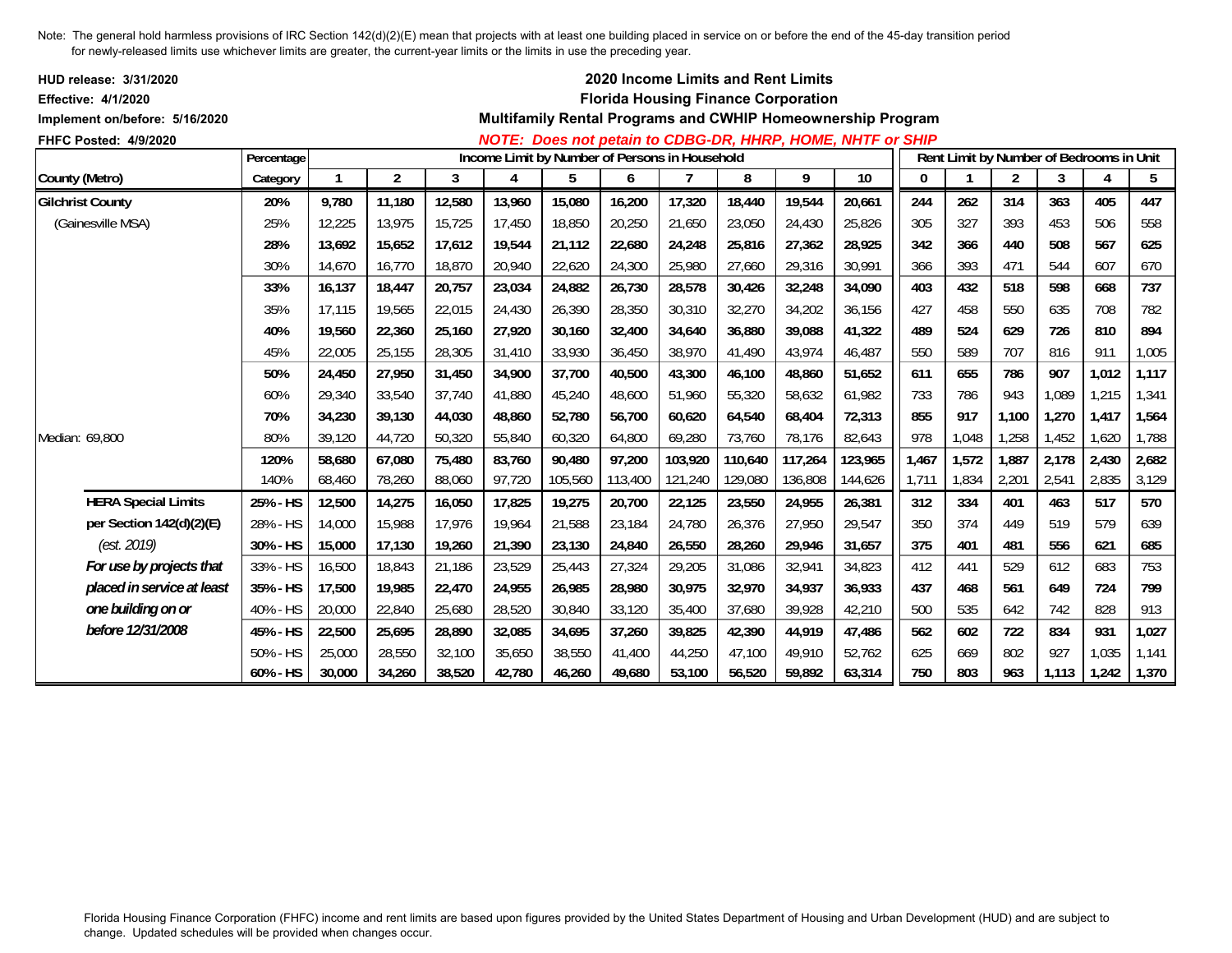| <b>HUD release: 3/31/2020</b>  |            |        |        |        |                                                |        |        |        | <b>2020 Income Limits and Rent Limits</b>  |         |                                                                    |       |       |       |       |                                          |       |
|--------------------------------|------------|--------|--------|--------|------------------------------------------------|--------|--------|--------|--------------------------------------------|---------|--------------------------------------------------------------------|-------|-------|-------|-------|------------------------------------------|-------|
| <b>Effective: 4/1/2020</b>     |            |        |        |        |                                                |        |        |        | <b>Florida Housing Finance Corporation</b> |         |                                                                    |       |       |       |       |                                          |       |
| Implement on/before: 5/16/2020 |            |        |        |        |                                                |        |        |        |                                            |         | <b>Multifamily Rental Programs and CWHIP Homeownership Program</b> |       |       |       |       |                                          |       |
| <b>FHFC Posted: 4/9/2020</b>   |            |        |        |        |                                                |        |        |        |                                            |         | NOTE: Does not petain to CDBG-DR, HHRP, HOME, NHTF or SHIP         |       |       |       |       |                                          |       |
|                                | Percentage |        |        |        | Income Limit by Number of Persons in Household |        |        |        |                                            |         |                                                                    |       |       |       |       | Rent Limit by Number of Bedrooms in Unit |       |
| County (Metro)                 | Category   |        | 2      | 3      | 4                                              | 5      | b      |        | 8                                          | 9       | 10                                                                 | 0     |       |       | 3     |                                          | 5     |
| <b>Glades County</b>           | 20%        | 7,400  | 8,460  | 9,520  | 10,560                                         | 11,420 | 12,260 | 13,100 | 13,940                                     | 14,784  | 15,629                                                             | 185   | 198   | 238   | 274   | 306                                      | 338   |
|                                | 25%        | 9,250  | 10,575 | 11,900 | 13,200                                         | 14,275 | 15,325 | 16,375 | 17.425                                     | 18,480  | 19,536                                                             | 231   | 247   | 297   | 343   | 383                                      | 422   |
|                                | 28%        | 10,360 | 11,844 | 13,328 | 14,784                                         | 15,988 | 17,164 | 18,340 | 19,516                                     | 20,698  | 21,880                                                             | 259   | 277   | 333   | 384   | 429                                      | 473   |
|                                | 30%        | 11,100 | 12,690 | 14,280 | 15,840                                         | 17.130 | 18,390 | 19,650 | 20,910                                     | 22,176  | 23,443                                                             | 277   | 297   | 357   | 412   | 459                                      | 507   |
|                                | 33%        | 12,210 | 13,959 | 15,708 | 17,424                                         | 18,843 | 20,229 | 21,615 | 23,001                                     | 24,394  | 25,788                                                             | 305   | 327   | 392   | 453   | 505                                      | 557   |
|                                | 35%        | 12,950 | 14,805 | 16,660 | 18,480                                         | 19,985 | 21,455 | 22,925 | 24,395                                     | 25,872  | 27,350                                                             | 323   | 346   | 416   | 480   | 536                                      | 591   |
|                                | 40%        | 14,800 | 16,920 | 19,040 | 21,120                                         | 22,840 | 24,520 | 26,200 | 27,880                                     | 29,568  | 31,258                                                             | 370   | 396   | 476   | 549   | 613                                      | 676   |
|                                | 45%        | 16,650 | 19,035 | 21,420 | 23,760                                         | 25,695 | 27,585 | 29,475 | 31,365                                     | 33,264  | 35,165                                                             | 416   | 446   | 535   | 618   | 689                                      | 760   |
|                                | 50%        | 18,500 | 21,150 | 23,800 | 26,400                                         | 28,550 | 30,650 | 32,750 | 34,850                                     | 36,960  | 39,072                                                             | 462   | 495   | 595   | 686   | 766                                      | 845   |
|                                | 60%        | 22,200 | 25,380 | 28,560 | 31,680                                         | 34,260 | 36,780 | 39,300 | 41,820                                     | 44,352  | 46,886                                                             | 555   | 594   | 714   | 824   | 919                                      | 1,014 |
|                                | 70%        | 25,900 | 29,610 | 33,320 | 36,960                                         | 39,970 | 42,910 | 45,850 | 48,790                                     | 51,744  | 54,701                                                             | 647   | 693   | 833   | 961   | 1,072                                    | 1,183 |
| Median: 45,900                 | 80%        | 29,600 | 33,840 | 38,080 | 42,240                                         | 45,680 | 49,040 | 52,400 | 55,760                                     | 59,136  | 62,515                                                             | 740   | 793   | 952   | 1,099 | 1,226                                    | 1,352 |
|                                | 120%       | 44,400 | 50,760 | 57,120 | 63,360                                         | 68,520 | 73,560 | 78,600 | 83,640                                     | 88,704  | 93,773                                                             | 1,110 | 1,189 | 1,428 | 1,648 | 1,839                                    | 2,028 |
|                                | 140%       | 51,800 | 59,220 | 66,640 | 73,920                                         | 79,940 | 85,820 | 91,700 | 97,580                                     | 103,488 | 109,402                                                            | 1,295 | 1,387 | 1,666 | 1,923 | 2,145                                    | 2,366 |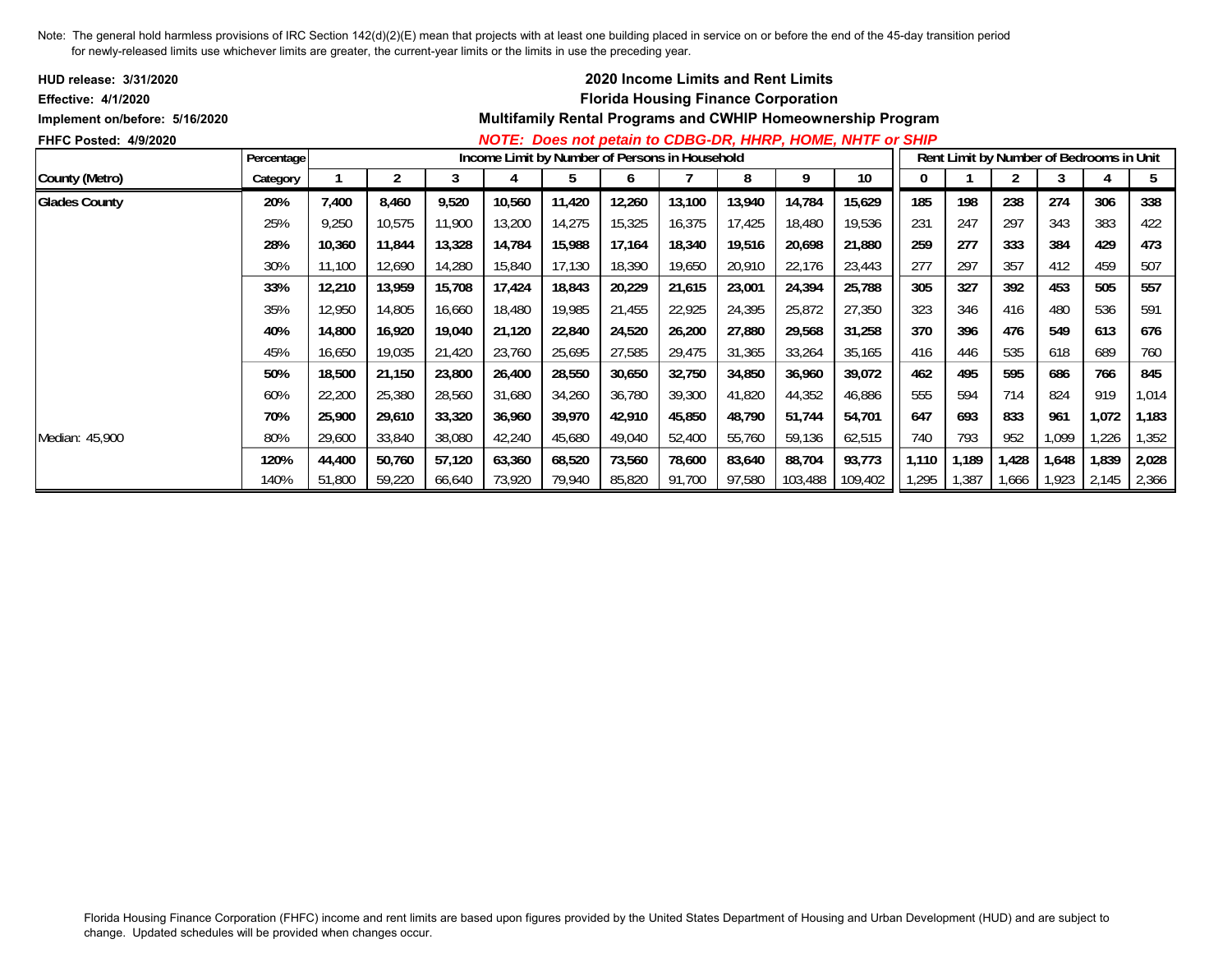| HUD release: 3/31/2020<br><b>Effective: 4/1/2020</b><br>Implement on/before: 5/16/2020 |            |        |                |        |                                                |        |        |         |         | 2020 Income Limits and Rent Limits<br><b>Florida Housing Finance Corporation</b> | Multifamily Rental Programs and CWHIP Homeownership Program |       |       |                                          |       |       |       |
|----------------------------------------------------------------------------------------|------------|--------|----------------|--------|------------------------------------------------|--------|--------|---------|---------|----------------------------------------------------------------------------------|-------------------------------------------------------------|-------|-------|------------------------------------------|-------|-------|-------|
| FHFC Posted: 4/9/2020                                                                  |            |        |                |        |                                                |        |        |         |         |                                                                                  | NOTE: Does not petain to CDBG-DR, HHRP, HOME, NHTF or SHIP  |       |       |                                          |       |       |       |
|                                                                                        | Percentage |        |                |        | Income Limit by Number of Persons in Household |        |        |         |         |                                                                                  |                                                             |       |       | Rent Limit by Number of Bedrooms in Unit |       |       |       |
| County (Metro)                                                                         | Category   |        | $\overline{c}$ | 3      | 4                                              | 5      | 6      |         | 8       | 9                                                                                | 10                                                          | 0     |       | $\overline{2}$                           | 3     | 4     | 5     |
| <b>Gulf County</b>                                                                     | 20%        | 8,220  | 9,400          | 10,580 | 11,740                                         | 12,680 | 13,620 | 14,560  | 15,500  | 16,436                                                                           | 17,375                                                      | 205   | 220   | 264                                      | 305   | 340   | 375   |
| (Gulf County HMFA;                                                                     | 25%        | 10,275 | 11,750         | 13,225 | 14,675                                         | 15,850 | 17,025 | 18,200  | 19,375  | 20,545                                                                           | 21,719                                                      | 256   | 275   | 330                                      | 381   | 425   | 469   |
| Panama City MSA)                                                                       | 28%        | 11,508 | 13,160         | 14,812 | 16,436                                         | 17,752 | 19,068 | 20,384  | 21,700  | 23,010                                                                           | 24,325                                                      | 287   | 308   | 370                                      | 427   | 476   | 526   |
|                                                                                        | 30%        | 12,330 | 14,100         | 15,870 | 17,610                                         | 19,020 | 20,430 | 21,840  | 23,250  | 24,654                                                                           | 26,063                                                      | 308   | 330   | 396                                      | 457   | 510   | 563   |
|                                                                                        | 33%        | 13,563 | 15,510         | 17,457 | 19,371                                         | 20,922 | 22,473 | 24,024  | 25,575  | 27,119                                                                           | 28,669                                                      | 339   | 363   | 436                                      | 503   | 561   | 619   |
|                                                                                        | 35%        | 14,385 | 16,450         | 18,515 | 20,545                                         | 22,190 | 23,835 | 25,480  | 27,125  | 28,763                                                                           | 30,407                                                      | 359   | 385   | 462                                      | 534   | 595   | 657   |
|                                                                                        | 40%        | 16,440 | 18,800         | 21,160 | 23,480                                         | 25,360 | 27,240 | 29,120  | 31,000  | 32,872                                                                           | 34,750                                                      | 411   | 440   | 529                                      | 610   | 681   | 751   |
|                                                                                        | 45%        | 18.495 | 21,150         | 23,805 | 26,415                                         | 28,530 | 30,645 | 32,760  | 34,875  | 36,981                                                                           | 39,094                                                      | 462   | 495   | 595                                      | 686   | 766   | 845   |
|                                                                                        | 50%        | 20,550 | 23,500         | 26,450 | 29,350                                         | 31,700 | 34,050 | 36,400  | 38,750  | 41,090                                                                           | 43,438                                                      | 513   | 550   | 661                                      | 763   | 851   | 939   |
|                                                                                        | 60%        | 24.660 | 28,200         | 31,740 | 35,220                                         | 38,040 | 40,860 | 43,680  | 46,500  | 49,308                                                                           | 52,126                                                      | 616   | 660   | 793                                      | 915   | 1,021 | 1,127 |
|                                                                                        | 70%        | 28,770 | 32,900         | 37,030 | 41,090                                         | 44,380 | 47,670 | 50,960  | 54,250  | 57,526                                                                           | 60,813                                                      | 719   | 770   | 925                                      | 1,068 | 1,191 | 1,315 |
| Median: 59,300                                                                         | 80%        | 32,880 | 37,600         | 42,320 | 46,960                                         | 50,720 | 54,480 | 58,240  | 62,000  | 65,744                                                                           | 69,501                                                      | 822   | 881   | 1,058                                    | 1,221 | 1,362 | 1,503 |
|                                                                                        | 120%       | 49,320 | 56,400         | 63,480 | 70,440                                         | 76,080 | 81,720 | 87,360  | 93,000  | 98,616                                                                           | 104,251                                                     | 1,233 | 1,321 | 1,587                                    | 1,831 | 2,043 | 2,254 |
|                                                                                        | 140%       | 57,540 | 65,800         | 74,060 | 82,180                                         | 88,760 | 95,340 | 101,920 | 108,500 | 115,052                                                                          | 121,626                                                     | 1,438 | 1,541 | 1,851                                    | 2,136 | 2,383 | 2,630 |
| <b>HERA Special Limits</b>                                                             | 25% - HS   | 10,450 | 11,925         | 13,425 | 14,900                                         | 16,100 | 17,300 | 18,500  | 19,675  | 20,860                                                                           | 22,052                                                      | 261   | 279   | 335                                      | 387   | 432   | 477   |
| per Section 142(d)(2)(E)                                                               | 28% - HS   | 11,704 | 13,356         | 15,036 | 16,688                                         | 18,032 | 19,376 | 20,720  | 22,036  | 23,363                                                                           | 24,698                                                      | 292   | 313   | 375                                      | 434   | 484   | 534   |
| (est. 2009)                                                                            | 30% - HS   | 12,540 | 14,310         | 16,110 | 17,880                                         | 19,320 | 20,760 | 22,200  | 23,610  | 25,032                                                                           | 26,462                                                      | 313   | 335   | 402                                      | 465   | 519   | 572   |
| For use by projects that                                                               | 33% - HS   | 13,794 | 15,741         | 17,721 | 19,668                                         | 21,252 | 22,836 | 24,420  | 25,971  | 27,535                                                                           | 29,109                                                      | 344   | 369   | 443                                      | 511   | 570   | 629   |
| placed in service at least                                                             | 35% - HS   | 14,630 | 16,695         | 18,795 | 20,860                                         | 22,540 | 24,220 | 25,900  | 27,545  | 29,204                                                                           | 30,873                                                      | 365   | 391   | 469                                      | 542   | 605   | 668   |
| one building on or                                                                     | 40% - HS   | 16,720 | 19,080         | 21,480 | 23,840                                         | 25,760 | 27,680 | 29,600  | 31,480  | 33,376                                                                           | 35,283                                                      | 418   | 447   | 537                                      | 620   | 692   | 763   |
| before 12/31/2008                                                                      | 45% - HS   | 18,810 | 21,465         | 24,165 | 26,820                                         | 28,980 | 31,140 | 33,300  | 35,415  | 37,548                                                                           | 39,694                                                      | 470   | 503   | 604                                      | 697   | 778   | 858   |
|                                                                                        | 50% - HS   | 20,900 | 23,850         | 26,850 | 29,800                                         | 32,200 | 34,600 | 37,000  | 39,350  | 41,720                                                                           | 44,104                                                      | 522   | 559   | 671                                      | 775   | 865   | 954   |
|                                                                                        | 60% - HS   | 25,080 | 28,620         | 32,220 | 35,760                                         | 38,640 | 41,520 | 44,400  | 47,220  | 50,064                                                                           | 52,925                                                      | 627   | 671   | 805                                      | 930   | 1,038 | 1,145 |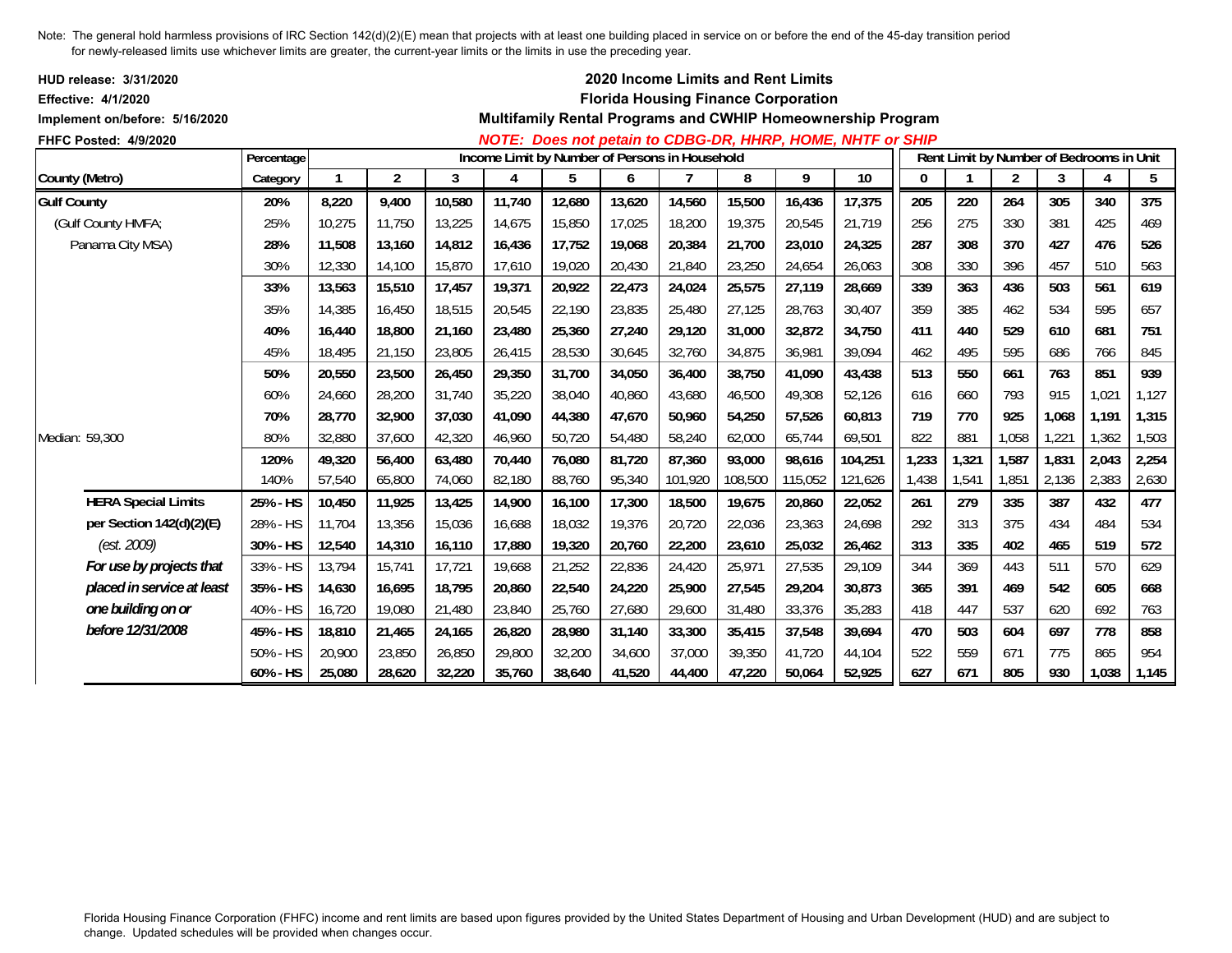| <b>HUD release: 3/31/2020</b><br><b>Effective: 4/1/2020</b> |            |        |        |        |        |                                                |        |        | 2020 Income Limits and Rent Limits<br><b>Florida Housing Finance Corporation</b> |         |                                                             |       |                                          |       |       |       |       |
|-------------------------------------------------------------|------------|--------|--------|--------|--------|------------------------------------------------|--------|--------|----------------------------------------------------------------------------------|---------|-------------------------------------------------------------|-------|------------------------------------------|-------|-------|-------|-------|
| Implement on/before: 5/16/2020                              |            |        |        |        |        |                                                |        |        |                                                                                  |         | Multifamily Rental Programs and CWHIP Homeownership Program |       |                                          |       |       |       |       |
| FHFC Posted: 4/9/2020                                       |            |        |        |        |        |                                                |        |        |                                                                                  |         | NOTE: Does not petain to CDBG-DR, HHRP, HOME, NHTF or SHIP  |       |                                          |       |       |       |       |
|                                                             | Percentage |        |        |        |        | Income Limit by Number of Persons in Household |        |        |                                                                                  |         |                                                             |       | Rent Limit by Number of Bedrooms in Unit |       |       |       |       |
| County (Metro)                                              | Category   |        | 2      | 3      | 4      | 5                                              | 6      |        | 8                                                                                | 9       | 10                                                          | 0     |                                          | 2     | 3     | 4     | 5     |
| <b>Hamilton County</b>                                      | 20%        | 7,400  | 8,460  | 9,520  | 10,560 | 11,420                                         | 12,260 | 13,100 | 13,940                                                                           | 14,784  | 15,629                                                      | 185   | 198                                      | 238   | 274   | 306   | 338   |
|                                                             | 25%        | 9,250  | 10,575 | 11,900 | 13,200 | 14,275                                         | 15,325 | 16,375 | 17,425                                                                           | 18,480  | 19,536                                                      | 231   | 247                                      | 297   | 343   | 383   | 422   |
|                                                             | 28%        | 10,360 | 11,844 | 13,328 | 14,784 | 15,988                                         | 17,164 | 18,340 | 19,516                                                                           | 20,698  | 21,880                                                      | 259   | 277                                      | 333   | 384   | 429   | 473   |
|                                                             | 30%        | 11,100 | 12,690 | 14,280 | 15,840 | 17,130                                         | 18,390 | 19,650 | 20,910                                                                           | 22,176  | 23,443                                                      | 277   | 297                                      | 357   | 412   | 459   | 507   |
|                                                             | 33%        | 12,210 | 13,959 | 15,708 | 17,424 | 18,843                                         | 20,229 | 21,615 | 23,001                                                                           | 24,394  | 25,788                                                      | 305   | 327                                      | 392   | 453   | 505   | 557   |
|                                                             | 35%        | 12,950 | 14.805 | 16.660 | 18,480 | 19,985                                         | 21,455 | 22,925 | 24,395                                                                           | 25,872  | 27,350                                                      | 323   | 346                                      | 416   | 480   | 536   | 591   |
|                                                             | 40%        | 14,800 | 16,920 | 19,040 | 21,120 | 22,840                                         | 24,520 | 26,200 | 27,880                                                                           | 29,568  | 31,258                                                      | 370   | 396                                      | 476   | 549   | 613   | 676   |
|                                                             | 45%        | 16,650 | 19,035 | 21,420 | 23,760 | 25,695                                         | 27,585 | 29,475 | 31,365                                                                           | 33,264  | 35,165                                                      | 416   | 446                                      | 535   | 618   | 689   | 760   |
|                                                             | 50%        | 18,500 | 21,150 | 23,800 | 26,400 | 28,550                                         | 30,650 | 32,750 | 34,850                                                                           | 36.960  | 39,072                                                      | 462   | 495                                      | 595   | 686   | 766   | 845   |
|                                                             | 60%        | 22,200 | 25,380 | 28,560 | 31,680 | 34,260                                         | 36,780 | 39,300 | 41.820                                                                           | 44,352  | 46,886                                                      | 555   | 594                                      | 714   | 824   | 919   | 1,014 |
|                                                             | 70%        | 25,900 | 29,610 | 33,320 | 36,960 | 39,970                                         | 42,910 | 45,850 | 48,790                                                                           | 51,744  | 54,701                                                      | 647   | 693                                      | 833   | 961   | 1,072 | 1,183 |
| Median: 44,600                                              | 80%        | 29,600 | 33,840 | 38,080 | 42,240 | 45,680                                         | 49,040 | 52,400 | 55,760                                                                           | 59,136  | 62,515                                                      | 740   | 793                                      | 952   | 1,099 | 1,226 | 1,352 |
|                                                             | 120%       | 44.400 | 50,760 | 57,120 | 63,360 | 68,520                                         | 73,560 | 78,600 | 83.640                                                                           | 88,704  | 93,773                                                      | 1,110 | 1,189                                    | 1,428 | 1,648 | 1,839 | 2,028 |
|                                                             | 140%       | 51,800 | 59,220 | 66,640 | 73,920 | 79,940                                         | 85,820 | 91,700 | 97,580                                                                           | 103,488 | 109,402                                                     | 1,295 | 1,387                                    | 1,666 | 1,923 | 2,145 | 2,366 |
| <b>HERA Special Limits</b>                                  | 25% - HS   | 10,675 | 12,200 | 13,725 | 15,225 | 16,450                                         | 17,675 | 18,900 | 20,100                                                                           | 21,315  | 22,533                                                      | 266   | 285                                      | 343   | 395   | 441   | 487   |
| per Section 142(d)(2)(E)                                    | 28% - HS   | 11,956 | 13,664 | 15,372 | 17,052 | 18,424                                         | 19,796 | 21,168 | 22,512                                                                           | 23,873  | 25,237                                                      | 298   | 320                                      | 384   | 443   | 494   | 546   |
| (est. 2009)                                                 | 30% - HS   | 12,810 | 14,640 | 16,470 | 18,270 | 19,740                                         | 21,210 | 22,680 | 24,120                                                                           | 25,578  | 27,040                                                      | 320   | 343                                      | 411   | 475   | 530   | 585   |
| For use by projects that                                    | 33% - HS   | 14,091 | 16,104 | 18,117 | 20,097 | 21,714                                         | 23,331 | 24,948 | 26,532                                                                           | 28,136  | 29,744                                                      | 352   | 377                                      | 452   | 522   | 583   | 643   |
| placed in service at least                                  | 35% - HS   | 14,945 | 17,080 | 19,215 | 21,315 | 23,030                                         | 24,745 | 26,460 | 28,140                                                                           | 29.841  | 31,546                                                      | 373   | 400                                      | 480   | 554   | 618   | 682   |
| one building on or                                          | 40% - HS   | 17,080 | 19,520 | 21,960 | 24,360 | 26,320                                         | 28,280 | 30,240 | 32,160                                                                           | 34,104  | 36,053                                                      | 427   | 457                                      | 549   | 633   | 707   | 780   |
| before 12/31/2008                                           | 45% - HS   | 19,215 | 21,960 | 24,705 | 27,405 | 29,610                                         | 31,815 | 34,020 | 36,180                                                                           | 38,367  | 40,559                                                      | 480   | 514                                      | 617   | 712   | 795   | 877   |
|                                                             | 50% - HS   | 21,350 | 24,400 | 27,450 | 30,450 | 32,900                                         | 35,350 | 37,800 | 40,200                                                                           | 42,630  | 45,066                                                      | 533   | 571                                      | 686   | 791   | 883   | 975   |
|                                                             | 60% - HS   | 25,620 | 29,280 | 32,940 | 36,540 | 39,480                                         | 42,420 | 45,360 | 48,240                                                                           | 51,156  | 54,079                                                      | 640   | 686                                      | 823   | 950   | 1.060 | 1,170 |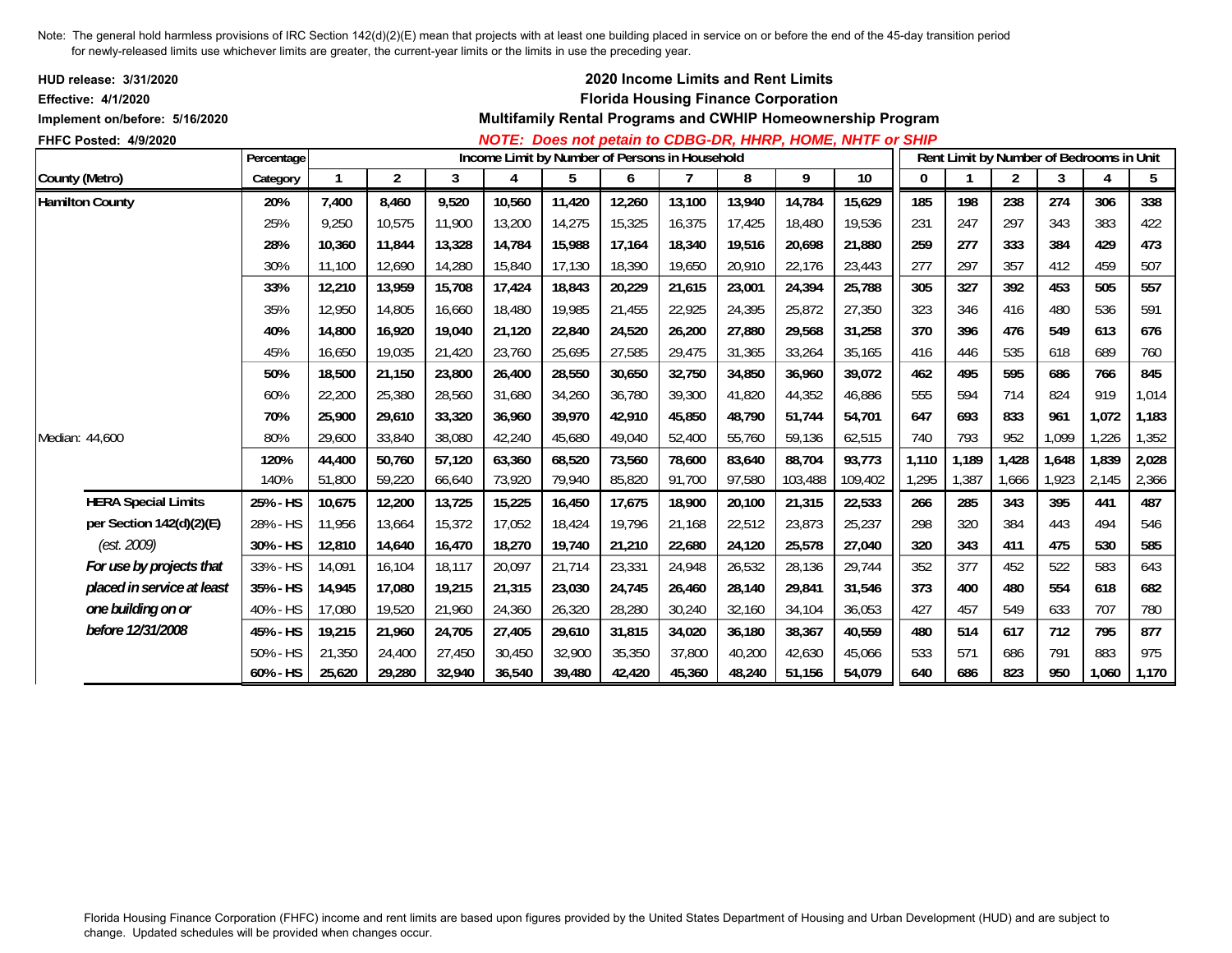| HUD release: 3/31/2020                                       |            |        |                |        |                                                |        |        |        |        | 2020 Income Limits and Rent Limits         |                                                             |          |                                          |       |       |       |       |
|--------------------------------------------------------------|------------|--------|----------------|--------|------------------------------------------------|--------|--------|--------|--------|--------------------------------------------|-------------------------------------------------------------|----------|------------------------------------------|-------|-------|-------|-------|
| <b>Effective: 4/1/2020</b><br>Implement on/before: 5/16/2020 |            |        |                |        |                                                |        |        |        |        | <b>Florida Housing Finance Corporation</b> | Multifamily Rental Programs and CWHIP Homeownership Program |          |                                          |       |       |       |       |
|                                                              |            |        |                |        |                                                |        |        |        |        |                                            |                                                             |          |                                          |       |       |       |       |
| FHFC Posted: 4/9/2020                                        | Percentage |        |                |        | Income Limit by Number of Persons in Household |        |        |        |        |                                            | NOTE: Does not petain to CDBG-DR, HHRP, HOME, NHTF or SHIP  |          | Rent Limit by Number of Bedrooms in Unit |       |       |       |       |
| County (Metro)                                               | Category   |        | $\overline{2}$ | 3      | 4                                              | 5      | 6      |        | 8      | 9                                          | 10                                                          | $\bf{0}$ |                                          | 2     | 3     | 4     | 5     |
| <b>Hardee County</b>                                         | 20%        | 7,400  | 8,460          | 9,520  | 10,560                                         | 11,420 | 12,260 | 13,100 | 13,940 | 14,784                                     | 15,629                                                      | 185      | 198                                      | 238   | 274   | 306   | 338   |
|                                                              | 25%        | 9,250  | 10,575         | 11,900 | 13,200                                         | 14,275 | 15,325 | 16,375 | 17,425 | 18,480                                     | 19,536                                                      | 231      | 247                                      | 297   | 343   | 383   | 422   |
|                                                              | 28%        | 10,360 | 11,844         | 13,328 | 14,784                                         | 15,988 | 17,164 | 18,340 | 19,516 | 20,698                                     | 21,880                                                      | 259      | 277                                      | 333   | 384   | 429   | 473   |
|                                                              | 30%        | 11,100 | 12,690         | 14,280 | 15,840                                         | 17,130 | 18,390 | 19,650 | 20,910 | 22,176                                     | 23,443                                                      | 277      | 297                                      | 357   | 412   | 459   | 507   |
|                                                              | 33%        | 12,210 | 13,959         | 15,708 | 17,424                                         | 18,843 | 20,229 | 21,615 | 23,001 | 24,394                                     | 25,788                                                      | 305      | 327                                      | 392   | 453   | 505   | 557   |
|                                                              | 35%        | 12,950 | 14,805         | 16,660 | 18,480                                         | 19,985 | 21,455 | 22,925 | 24,395 | 25,872                                     | 27,350                                                      | 323      | 346                                      | 416   | 480   | 536   | 591   |
|                                                              | 40%        | 14,800 | 16,920         | 19,040 | 21,120                                         | 22,840 | 24,520 | 26,200 | 27,880 | 29,568                                     | 31,258                                                      | 370      | 396                                      | 476   | 549   | 613   | 676   |
|                                                              | 45%        | 16,650 | 19,035         | 21,420 | 23,760                                         | 25,695 | 27,585 | 29,475 | 31,365 | 33,264                                     | 35,165                                                      | 416      | 446                                      | 535   | 618   | 689   | 760   |
|                                                              | 50%        | 18,500 | 21,150         | 23,800 | 26,400                                         | 28,550 | 30,650 | 32,750 | 34,850 | 36,960                                     | 39,072                                                      | 462      | 495                                      | 595   | 686   | 766   | 845   |
|                                                              | 60%        | 22,200 | 25,380         | 28,560 | 31,680                                         | 34,260 | 36,780 | 39,300 | 41,820 | 44,352                                     | 46,886                                                      | 555      | 594                                      | 714   | 824   | 919   | 1,014 |
|                                                              | 70%        | 25,900 | 29,610         | 33,320 | 36,960                                         | 39,970 | 42.910 | 45.850 | 48.790 | 51.744                                     | 54.701                                                      | 647      | 693                                      | 833   | 961   | 1,072 | 1,183 |
| Median: 49,000                                               | 80%        | 29,600 | 33,840         | 38,080 | 42,240                                         | 45,680 | 49,040 | 52,400 | 55,760 | 59,136                                     | 62,515                                                      | 740      | 793                                      | 952   | 1,099 | 1,226 | 1,352 |
|                                                              | 120%       | 44,400 | 50,760         | 57,120 | 63,360                                         | 68,520 | 73,560 | 78,600 | 83,640 | 88,704                                     | 93,773                                                      | 1,110    | 1,189                                    | 1,428 | 1,648 | 1,839 | 2,028 |
|                                                              | 140%       | 51,800 | 59,220         | 66,640 | 73,920                                         | 79,940 | 85,820 | 91,700 | 97,580 | 103,488                                    | 109,402                                                     | 1,295    | 1,387                                    | 1,666 | 1,923 | 2,145 | 2,366 |
| <b>HERA Special Limits</b>                                   | 25% - HS   | 9,675  | 11,050         | 12,425 | 13,800                                         | 14,925 | 16,025 | 17,125 | 18,225 | 19,320                                     | 20,424                                                      | 241      | 259                                      | 310   | 359   | 400   | 441   |
| per Section 142(d)(2)(E)                                     | 28% - HS   | 10,836 | 12,376         | 13,916 | 15,456                                         | 16,716 | 17,948 | 19,180 | 20,412 | 21,638                                     | 22,875                                                      | 270      | 290                                      | 347   | 402   | 448   | 494   |
| (est. 2009)                                                  | 30% - HS   | 11,610 | 13,260         | 14,910 | 16,560                                         | 17,910 | 19,230 | 20,550 | 21,870 | 23,184                                     | 24,509                                                      | 290      | 310                                      | 372   | 430   | 480   | 530   |
| For use by projects that                                     | 33% - HS   | 12,771 | 14,586         | 16,401 | 18,216                                         | 19,701 | 21,153 | 22,605 | 24,057 | 25,502                                     | 26,960                                                      | 319      | 341                                      | 410   | 473   | 528   | 583   |
| placed in service at least                                   | 35% - HS   | 13,545 | 15,470         | 17,395 | 19,320                                         | 20,895 | 22,435 | 23,975 | 25,515 | 27,048                                     | 28,594                                                      | 338      | 362                                      | 434   | 502   | 560   | 618   |
| one building on or                                           | 40% - HS   | 15,480 | 17.680         | 19,880 | 22,080                                         | 23,880 | 25,640 | 27,400 | 29,160 | 30,912                                     | 32,678                                                      | 387      | 414                                      | 497   | 574   | 641   | 707   |
| before 12/31/2008                                            | 45% - HS   | 17,415 | 19,890         | 22,365 | 24,840                                         | 26,865 | 28,845 | 30,825 | 32,805 | 34,776                                     | 36,763                                                      | 435      | 466                                      | 559   | 646   | 721   | 795   |
|                                                              | 50% - HS   | 19,350 | 22,100         | 24,850 | 27,600                                         | 29,850 | 32,050 | 34,250 | 36,450 | 38,640                                     | 40,848                                                      | 483      | 518                                      | 621   | 718   | 801   | 883   |
|                                                              | 60% - HS   | 23,220 | 26,520         | 29,820 | 33,120                                         | 35,820 | 38,460 | 41,100 | 43,740 | 46,368                                     | 49,018                                                      | 580      | 621                                      | 745   | 861   | 961   | 1,060 |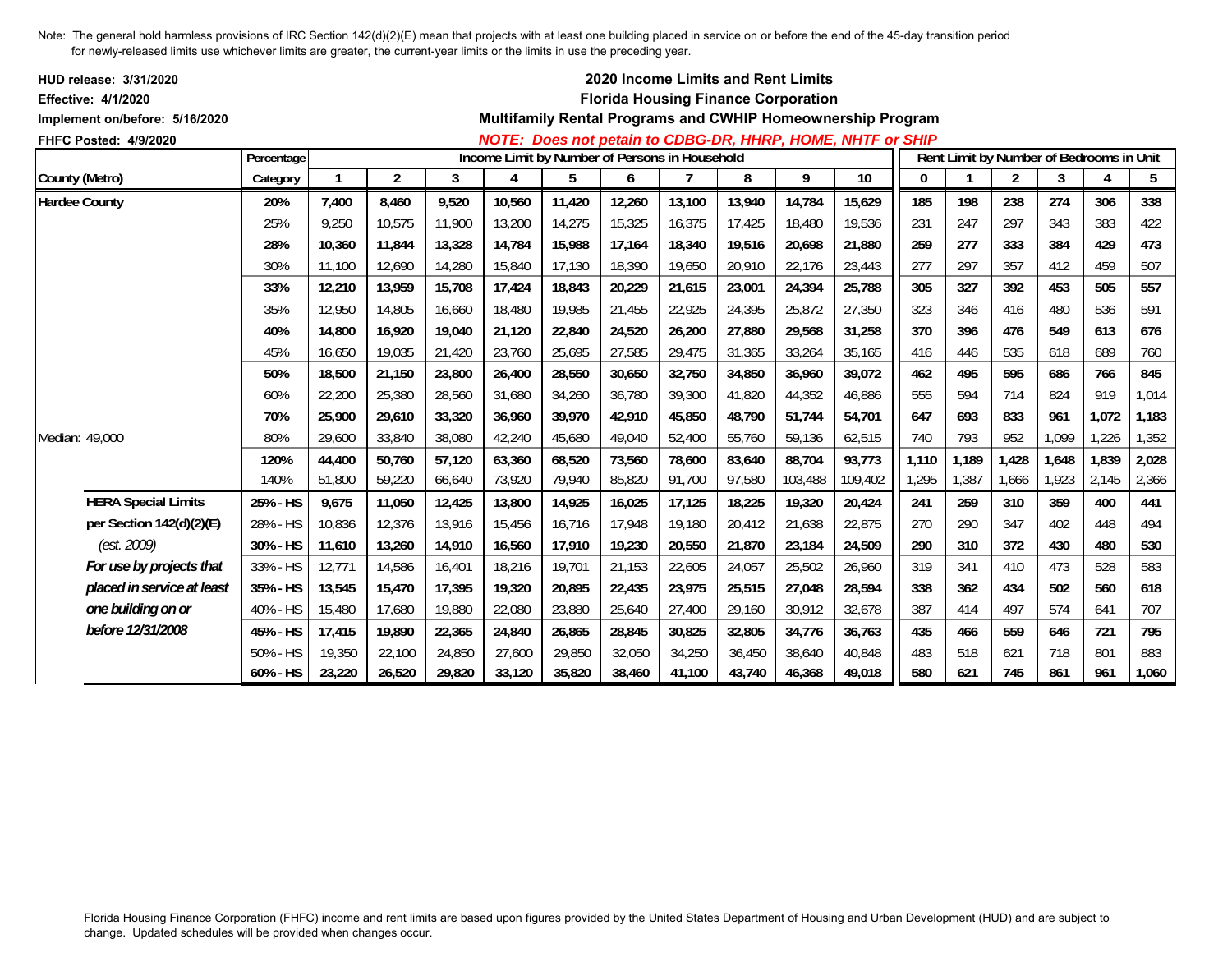| <b>HUD release: 3/31/2020</b><br>Effective: 4/1/2020 |            |        |                |        |                                                |         |         |                | 2020 Income Limits and Rent Limits<br><b>Florida Housing Finance Corporation</b> |         |                                                             |              |              |                |                                          |       |                 |
|------------------------------------------------------|------------|--------|----------------|--------|------------------------------------------------|---------|---------|----------------|----------------------------------------------------------------------------------|---------|-------------------------------------------------------------|--------------|--------------|----------------|------------------------------------------|-------|-----------------|
| Implement on/before: 5/16/2020                       |            |        |                |        |                                                |         |         |                |                                                                                  |         | Multifamily Rental Programs and CWHIP Homeownership Program |              |              |                |                                          |       |                 |
| FHFC Posted: 4/9/2020                                |            |        |                |        |                                                |         |         |                |                                                                                  |         | NOTE: Does not petain to CDBG-DR, HHRP, HOME, NHTF or SHIP  |              |              |                |                                          |       |                 |
|                                                      | Percentage |        |                |        | Income Limit by Number of Persons in Household |         |         |                |                                                                                  |         |                                                             |              |              |                | Rent Limit by Number of Bedrooms in Unit |       |                 |
| County (Metro)                                       | Category   |        | $\overline{2}$ | 3      | 4                                              | 5       | 6       | $\overline{7}$ | 8                                                                                | 9       | 10                                                          | $\mathbf{0}$ | $\mathbf{1}$ | $\overline{2}$ | 3                                        | 4     | $5\phantom{.0}$ |
| <b>Hendry County</b>                                 | 20%        | 7,400  | 8,460          | 9,520  | 10,560                                         | 11,420  | 12,260  | 13,100         | 13,940                                                                           | 14,784  | 15,629                                                      | 185          | 198          | 238            | 274                                      | 306   | 338             |
|                                                      | 25%        | 9,250  | 10,575         | 11,900 | 13,200                                         | 14,275  | 15,325  | 16,375         | 17,425                                                                           | 18,480  | 19,536                                                      | 231          | 247          | 297            | 343                                      | 383   | 422             |
|                                                      | 28%        | 10,360 | 11,844         | 13,328 | 14,784                                         | 15,988  | 17,164  | 18,340         | 19,516                                                                           | 20,698  | 21,880                                                      | 259          | 277          | 333            | 384                                      | 429   | 473             |
|                                                      | 30%        | 11,100 | 12,690         | 14,280 | 15,840                                         | 17,130  | 18,390  | 19,650         | 20,910                                                                           | 22,176  | 23,443                                                      | 277          | 297          | 357            | 412                                      | 459   | 507             |
|                                                      | 33%        | 12,210 | 13,959         | 15,708 | 17,424                                         | 18,843  | 20,229  | 21,615         | 23,001                                                                           | 24,394  | 25,788                                                      | 305          | 327          | 392            | 453                                      | 505   | 557             |
|                                                      | 35%        | 12,950 | 14,805         | 16,660 | 18,480                                         | 19,985  | 21,455  | 22,925         | 24,395                                                                           | 25,872  | 27,350                                                      | 323          | 346          | 416            | 480                                      | 536   | 591             |
|                                                      | 40%        | 14,800 | 16,920         | 19,040 | 21,120                                         | 22,840  | 24,520  | 26,200         | 27,880                                                                           | 29,568  | 31,258                                                      | 370          | 396          | 476            | 549                                      | 613   | 676             |
|                                                      | 45%        | 16,650 | 19,035         | 21,420 | 23,760                                         | 25,695  | 27,585  | 29,475         | 31,365                                                                           | 33,264  | 35,165                                                      | 416          | 446          | 535            | 618                                      | 689   | 760             |
|                                                      | 50%        | 18,500 | 21,150         | 23,800 | 26,400                                         | 28,550  | 30,650  | 32,750         | 34,850                                                                           | 36,960  | 39,072                                                      | 462          | 495          | 595            | 686                                      | 766   | 845             |
|                                                      | 60%        | 22,200 | 25,380         | 28,560 | 31,680                                         | 34,260  | 36,780  | 39,300         | 41,820                                                                           | 44,352  | 46,886                                                      | 555          | 594          | 714            | 824                                      | 919   | 1,014           |
|                                                      | 70%        | 25.900 | 29,610         | 33,320 | 36,960                                         | 39,970  | 42,910  | 45,850         | 48,790                                                                           | 51.744  | 54,701                                                      | 647          | 693          | 833            | 961                                      | 1,072 | 1,183           |
| Median: 47,400                                       | 80%        | 29,600 | 33,840         | 38,080 | 42,240                                         | 45,680  | 49,040  | 52,400         | 55,760                                                                           | 59,136  | 62,515                                                      | 740          | 793          | 952            | 1,099                                    | 1,226 | 1,352           |
|                                                      | 120%       | 44,400 | 50,760         | 57,120 | 63,360                                         | 68,520  | 73,560  | 78,600         | 83,640                                                                           | 88,704  | 93,773                                                      | 1,110        | 1,189        | 1,428          | 1,648                                    | 1,839 | 2,028           |
|                                                      | 140%       | 51,800 | 59,220         | 66,640 | 73,920                                         | 79,940  | 85,820  | 91,700         | 97,580                                                                           | 103,488 | 109,402                                                     | 1,295        | 1,387        | 1,666          | 1,923                                    | 2,145 | 2,366           |
| <b>Hernando County</b>                               | 20%        | 9,860  | 11,260         | 12,660 | 14,060                                         | 15,200  | 16,320  | 17,440         | 18,560                                                                           | 19,684  | 20,809                                                      | 246          | 264          | 316            | 365                                      | 408   | 450             |
| (Tampa-St.Petersburg-                                | 25%        | 12,325 | 14,075         | 15,825 | 17,575                                         | 19,000  | 20,400  | 21,800         | 23,200                                                                           | 24,605  | 26,011                                                      | 308          | 330          | 395            | 457                                      | 510   | 562             |
| Clearwater MSA)                                      | 28%        | 13,804 | 15,764         | 17,724 | 19,684                                         | 21,280  | 22,848  | 24,416         | 25,984                                                                           | 27,558  | 29,132                                                      | 345          | 369          | 443            | 512                                      | 571   | 630             |
|                                                      | 30%        | 14,790 | 16,890         | 18,990 | 21,090                                         | 22,800  | 24,480  | 26,160         | 27,840                                                                           | 29,526  | 31,213                                                      | 369          | 396          | 474            | 548                                      | 612   | 675             |
|                                                      | 33%        | 16,269 | 18,579         | 20,889 | 23,199                                         | 25,080  | 26,928  | 28,776         | 30,624                                                                           | 32,479  | 34,335                                                      | 406          | 435          | 522            | 603                                      | 673   | 742             |
|                                                      | 35%        | 17,255 | 19,705         | 22,155 | 24,605                                         | 26,600  | 28,560  | 30,520         | 32,480                                                                           | 34,447  | 36,415                                                      | 431          | 462          | 553            | 640                                      | 714   | 787             |
|                                                      | 40%        | 19,720 | 22,520         | 25,320 | 28,120                                         | 30,400  | 32,640  | 34,880         | 37,120                                                                           | 39,368  | 41,618                                                      | 493          | 528          | 633            | 731                                      | 816   | 900             |
|                                                      | 45%        | 22,185 | 25,335         | 28,485 | 31,635                                         | 34,200  | 36,720  | 39,240         | 41,760                                                                           | 44,289  | 46,820                                                      | 554          | 594          | 712            | 822                                      | 918   | 1,012           |
|                                                      | 50%        | 24,650 | 28,150         | 31,650 | 35,150                                         | 38,000  | 40,800  | 43,600         | 46,400                                                                           | 49,210  | 52,022                                                      | 616          | 660          | 791            | 914                                      | 1,020 | 1,125           |
|                                                      | 60%        | 29,580 | 33,780         | 37,980 | 42,180                                         | 45,600  | 48,960  | 52,320         | 55,680                                                                           | 59,052  | 62,426                                                      | 739          | 792          | 949            | 1,097                                    | 1,224 | 1,350           |
|                                                      | 70%        | 34,510 | 39,410         | 44,310 | 49,210                                         | 53,200  | 57,120  | 61,040         | 64,960                                                                           | 68,894  | 72,831                                                      | 862          | 924          | 1,107          | 1,280                                    | 1,428 | 1,575           |
| Median: 69,200                                       | 80%        | 39,440 | 45,040         | 50,640 | 56,240                                         | 60,800  | 65,280  | 69,760         | 74,240                                                                           | 78,736  | 83,235                                                      | 986          | 1,056        | 1,266          | 1,463                                    | 1,632 | 1,800           |
|                                                      | 120%       | 59,160 | 67,560         | 75,960 | 84,360                                         | 91,200  | 97,920  | 104,640        | 111,360                                                                          | 118,104 | 124,853                                                     | 1,479        | 1,584        | 1,899          | 2,194                                    | 2,448 | 2,700           |
|                                                      | 140%       | 69,020 | 78,820         | 88,620 | 98.420                                         | 106,400 | 114,240 | 122,080        | 129,920                                                                          | 137,788 | 145,662                                                     | 1,725        | 1,848        | 2,215          | 2,560                                    | 2,856 | 3,150           |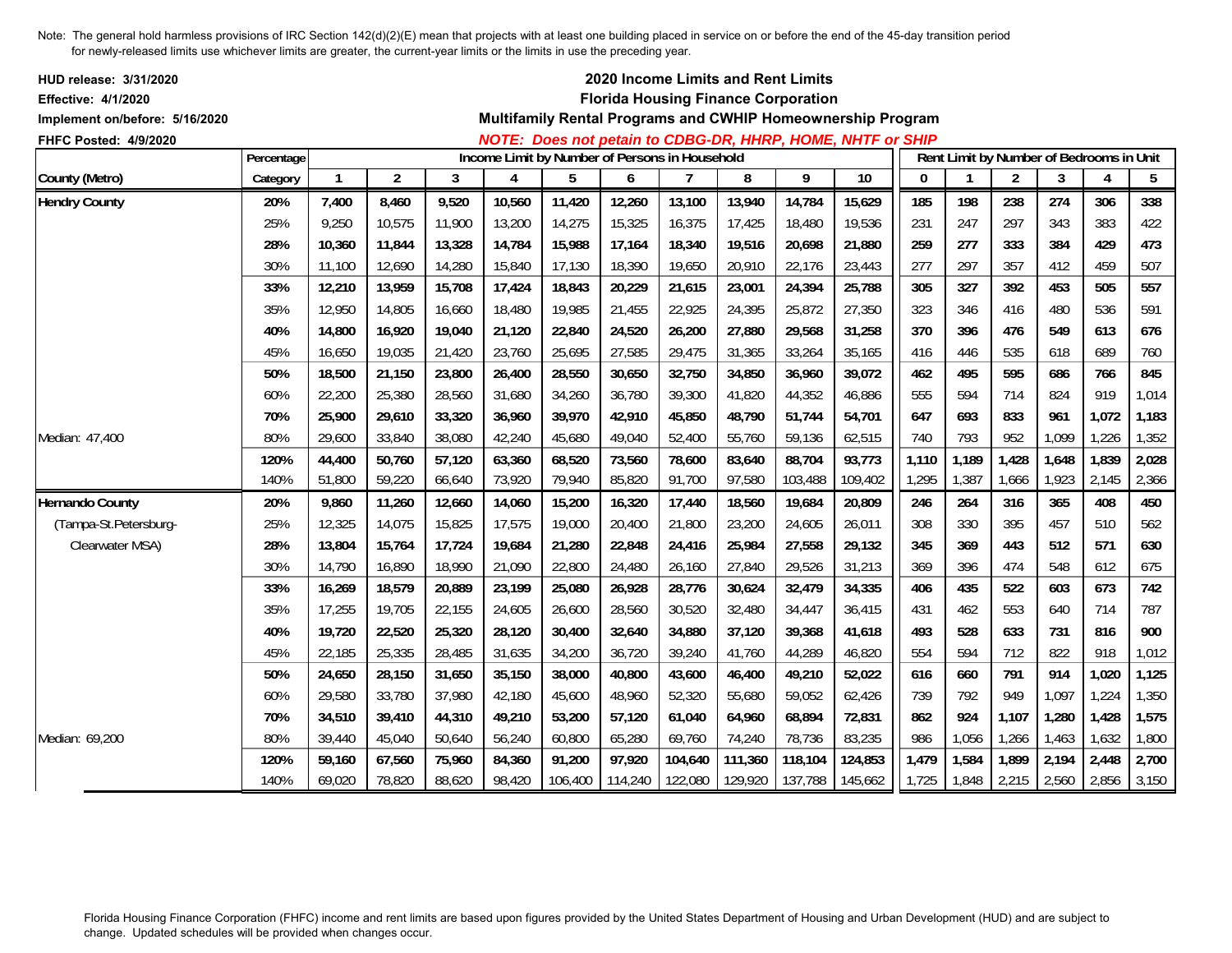| HUD release: 3/31/2020<br><b>Effective: 4/1/2020</b><br>Implement on/before: 5/16/2020 |             |        |                |        |                                                |        |        |        |        | 2020 Income Limits and Rent Limits<br><b>Florida Housing Finance Corporation</b> | Multifamily Rental Programs and CWHIP Homeownership Program       |       |                                          |                |       |       |       |
|----------------------------------------------------------------------------------------|-------------|--------|----------------|--------|------------------------------------------------|--------|--------|--------|--------|----------------------------------------------------------------------------------|-------------------------------------------------------------------|-------|------------------------------------------|----------------|-------|-------|-------|
| <b>FHFC Posted: 4/9/2020</b>                                                           |             |        |                |        |                                                |        |        |        |        |                                                                                  | <b>NOTE: Does not petain to CDBG-DR, HHRP, HOME, NHTF or SHIP</b> |       |                                          |                |       |       |       |
|                                                                                        | Percentage  |        |                |        | Income Limit by Number of Persons in Household |        |        |        |        |                                                                                  |                                                                   |       | Rent Limit by Number of Bedrooms in Unit |                |       |       |       |
| County (Metro)                                                                         | Category    |        | $\overline{c}$ | 3      | 4                                              | 5      | 6      |        | 8      | 9                                                                                | 10                                                                | 0     |                                          | $\overline{2}$ | 3     | 4     | 5     |
| <b>Highlands County</b>                                                                | 20%         | 7,400  | 8,460          | 9,520  | 10,560                                         | 11,420 | 12,260 | 13,100 | 13,940 | 14,784                                                                           | 15,629                                                            | 185   | 198                                      | 238            | 274   | 306   | 338   |
| (Sebring MSA)                                                                          | 25%         | 9,250  | 10,575         | 11,900 | 13,200                                         | 14,275 | 15,325 | 16,375 | 17,425 | 18,480                                                                           | 19,536                                                            | 231   | 247                                      | 297            | 343   | 383   | 422   |
|                                                                                        | 28%         | 10.360 | 11.844         | 13,328 | 14,784                                         | 15,988 | 17,164 | 18,340 | 19,516 | 20,698                                                                           | 21,880                                                            | 259   | 277                                      | 333            | 384   | 429   | 473   |
|                                                                                        | 30%         | 11.100 | 12,690         | 14,280 | 15,840                                         | 17,130 | 18,390 | 19,650 | 20,910 | 22,176                                                                           | 23,443                                                            | 277   | 297                                      | 357            | 412   | 459   | 507   |
|                                                                                        | 33%         | 12,210 | 13,959         | 15,708 | 17,424                                         | 18,843 | 20,229 | 21,615 | 23,001 | 24,394                                                                           | 25,788                                                            | 305   | 327                                      | 392            | 453   | 505   | 557   |
|                                                                                        | 35%         | 12.950 | 14,805         | 16,660 | 18,480                                         | 19,985 | 21,455 | 22,925 | 24,395 | 25,872                                                                           | 27,350                                                            | 323   | 346                                      | 416            | 480   | 536   | 591   |
|                                                                                        | 40%         | 14.800 | 16,920         | 19,040 | 21,120                                         | 22,840 | 24,520 | 26,200 | 27,880 | 29,568                                                                           | 31,258                                                            | 370   | 396                                      | 476            | 549   | 613   | 676   |
|                                                                                        | 45%         | 16.650 | 19,035         | 21,420 | 23,760                                         | 25,695 | 27,585 | 29,475 | 31,365 | 33,264                                                                           | 35,165                                                            | 416   | 446                                      | 535            | 618   | 689   | 760   |
|                                                                                        | 50%         | 18,500 | 21,150         | 23,800 | 26,400                                         | 28,550 | 30,650 | 32,750 | 34,850 | 36,960                                                                           | 39,072                                                            | 462   | 495                                      | 595            | 686   | 766   | 845   |
|                                                                                        | 60%         | 22,200 | 25,380         | 28,560 | 31,680                                         | 34,260 | 36,780 | 39,300 | 41.820 | 44,352                                                                           | 46,886                                                            | 555   | 594                                      | 714            | 824   | 919   | 1,014 |
|                                                                                        | 70%         | 25,900 | 29,610         | 33,320 | 36,960                                         | 39,970 | 42,910 | 45,850 | 48,790 | 51.744                                                                           | 54,701                                                            | 647   | 693                                      | 833            | 961   | 1,072 | 1,183 |
| Median: 49,600                                                                         | 80%         | 29,600 | 33,840         | 38,080 | 42,240                                         | 45,680 | 49,040 | 52,400 | 55,760 | 59,136                                                                           | 62,515                                                            | 740   | 793                                      | 952            | 1,099 | 1,226 | 1,352 |
|                                                                                        | 120%        | 44,400 | 50,760         | 57,120 | 63,360                                         | 68,520 | 73,560 | 78,600 | 83,640 | 88,704                                                                           | 93,773                                                            | 1,110 | 1,189                                    | 1,428          | 1,648 | 1,839 | 2,028 |
|                                                                                        | 140%        | 51,800 | 59,220         | 66,640 | 73,920                                         | 79,940 | 85,820 | 91,700 | 97,580 | 103,488                                                                          | 109,402                                                           | 1,295 | 1,387                                    | 1,666          | 1,923 | 2,145 | 2,366 |
| <b>HERA Special Limits</b>                                                             | 25% - HS    | 9,675  | 11,050         | 12,425 | 13,800                                         | 14,925 | 16,025 | 17,125 | 18,225 | 19,320                                                                           | 20,424                                                            | 241   | 259                                      | 310            | 359   | 400   | 441   |
| per Section 142(d)(2)(E)                                                               | 28% - HS    | 10,836 | 12,376         | 13,916 | 15,456                                         | 16,716 | 17,948 | 19,180 | 20,412 | 21,638                                                                           | 22,875                                                            | 270   | 290                                      | 347            | 402   | 448   | 494   |
| (est. 2019)                                                                            | 30% - HS    | 11,610 | 13,260         | 14,910 | 16,560                                         | 17,910 | 19,230 | 20,550 | 21,870 | 23,184                                                                           | 24,509                                                            | 290   | 310                                      | 372            | 430   | 480   | 530   |
| For use by projects that                                                               | 33% - HS    | 12,771 | 14,586         | 16,401 | 18,216                                         | 19,701 | 21,153 | 22,605 | 24,057 | 25,502                                                                           | 26,960                                                            | 319   | 341                                      | 410            | 473   | 528   | 583   |
| placed in service at least                                                             | 35% - HS    | 13,545 | 15,470         | 17,395 | 19,320                                         | 20,895 | 22,435 | 23,975 | 25,515 | 27,048                                                                           | 28,594                                                            | 338   | 362                                      | 434            | 502   | 560   | 618   |
| one building on or                                                                     | 40% - HS    | 15,480 | 17,680         | 19,880 | 22,080                                         | 23,880 | 25,640 | 27,400 | 29,160 | 30,912                                                                           | 32,678                                                            | 387   | 414                                      | 497            | 574   | 641   | 707   |
| before 12/31/2008                                                                      | 45% - HS    | 17,415 | 19,890         | 22,365 | 24,840                                         | 26,865 | 28,845 | 30,825 | 32,805 | 34,776                                                                           | 36,763                                                            | 435   | 466                                      | 559            | 646   | 721   | 795   |
|                                                                                        | $50\% - HS$ | 19,350 | 22,100         | 24,850 | 27,600                                         | 29,850 | 32,050 | 34,250 | 36,450 | 38,640                                                                           | 40,848                                                            | 483   | 518                                      | 621            | 718   | 801   | 883   |
|                                                                                        | 60% - HS    | 23,220 | 26,520         | 29,820 | 33,120                                         | 35,820 | 38,460 | 41,100 | 43,740 | 46,368                                                                           | 49,018                                                            | 580   | 621                                      | 745            | 861   | 961   | 1,060 |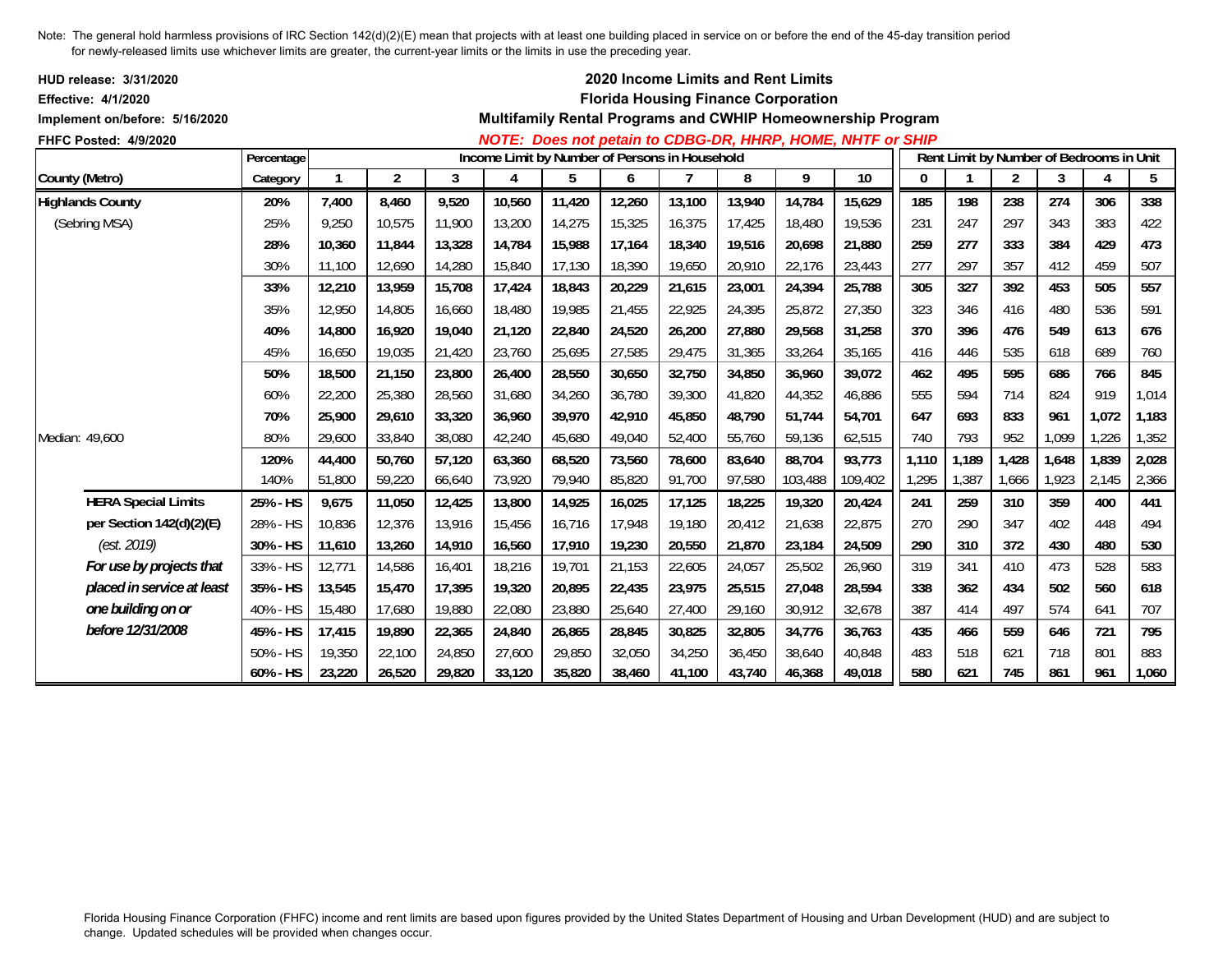| <b>HUD release: 3/31/2020</b>  |            |        |        |        |        |                                                |         |                 | <b>2020 Income Limits and Rent Limits</b>  |         |                                                                    |       |       |       |                                          |             |       |
|--------------------------------|------------|--------|--------|--------|--------|------------------------------------------------|---------|-----------------|--------------------------------------------|---------|--------------------------------------------------------------------|-------|-------|-------|------------------------------------------|-------------|-------|
| <b>Effective: 4/1/2020</b>     |            |        |        |        |        |                                                |         |                 | <b>Florida Housing Finance Corporation</b> |         |                                                                    |       |       |       |                                          |             |       |
| Implement on/before: 5/16/2020 |            |        |        |        |        |                                                |         |                 |                                            |         | <b>Multifamily Rental Programs and CWHIP Homeownership Program</b> |       |       |       |                                          |             |       |
| <b>FHFC Posted: 4/9/2020</b>   |            |        |        |        |        |                                                |         |                 |                                            |         | NOTE: Does not petain to CDBG-DR, HHRP, HOME, NHTF or SHIP         |       |       |       |                                          |             |       |
|                                | Percentage |        |        |        |        | Income Limit by Number of Persons in Household |         |                 |                                            |         |                                                                    |       |       |       | Rent Limit by Number of Bedrooms in Unit |             |       |
| County (Metro)                 | Category   |        |        | 3      |        | b.                                             | O       |                 | 8                                          | 9       | 10                                                                 | 0     |       | 2     |                                          |             | 5     |
| <b>Hillsborough County</b>     | 20%        | 9,860  | 11,260 | 12,660 | 14,060 | 15,200                                         | 16,320  | 17,440          | 18,560                                     | 19,684  | 20,809                                                             | 246   | 264   | 316   | 365                                      | 408         | 450   |
| (Tampa-St.Petersburg-          | 25%        | 12,325 | 14,075 | 15,825 | 17,575 | 19,000                                         | 20,400  | 21,800          | 23,200                                     | 24,605  | 26,011                                                             | 308   | 330   | 395   | 457                                      | 510         | 562   |
| Clearwater MSA)                | 28%        | 13,804 | 15,764 | 17,724 | 19,684 | 21,280                                         | 22,848  | 24,416          | 25,984                                     | 27,558  | 29,132                                                             | 345   | 369   | 443   | 512                                      | 571         | 630   |
|                                | 30%        | 14,790 | 16,890 | 18,990 | 21,090 | 22,800                                         | 24,480  | 26,160          | 27,840                                     | 29,526  | 31,213                                                             | 369   | 396   | 474   | 548                                      | 612         | 675   |
|                                | 33%        | 16,269 | 18,579 | 20,889 | 23,199 | 25,080                                         | 26,928  | 28,776          | 30,624                                     | 32,479  | 34,335                                                             | 406   | 435   | 522   | 603                                      | 673         | 742   |
|                                | 35%        | 17,255 | 19,705 | 22,155 | 24,605 | 26,600                                         | 28,560  | 30,520          | 32,480                                     | 34,447  | 36,415                                                             | 431   | 462   | 553   | 640                                      | 714         | 787   |
|                                | 40%        | 19,720 | 22,520 | 25,320 | 28,120 | 30,400                                         | 32,640  | 34,880          | 37,120                                     | 39,368  | 41,618                                                             | 493   | 528   | 633   | 731                                      | 816         | 900   |
|                                | 45%        | 22,185 | 25,335 | 28,485 | 31,635 | 34,200                                         | 36,720  | 39,240          | 41,760                                     | 44,289  | 46,820                                                             | 554   | 594   | 712   | 822                                      | 918         | 1,012 |
|                                | 50%        | 24,650 | 28,150 | 31,650 | 35,150 | 38,000                                         | 40,800  | 43,600          | 46,400                                     | 49,210  | 52,022                                                             | 616   | 660   | 791   | 914                                      | 1,020       | 1,125 |
|                                | 60%        | 29,580 | 33,780 | 37,980 | 42,180 | 45,600                                         | 48,960  | 52,320          | 55,680                                     | 59,052  | 62,426                                                             | 739   | 792   | 949   | 1,097                                    | 224         | 1,350 |
|                                | 70%        | 34,510 | 39,410 | 44,310 | 49,210 | 53,200                                         | 57,120  | 61,040          | 64,960                                     | 68,894  | 72,831                                                             | 862   | 924   | 1,107 | 1,280                                    | 1,428       | 1,575 |
| Median: 69,200                 | 80%        | 39,440 | 45,040 | 50,640 | 56,240 | 60,800                                         | 65,280  | 69,760          | 74,240                                     | 78,736  | 83,235                                                             | 986   | 1,056 | 1,266 | 1,463                                    | 1,632       | 1,800 |
|                                | 120%       | 59,160 | 67,560 | 75,960 | 84,360 | 91,200                                         | 97,920  | 104,640         | 111,360                                    | 118,104 | 124,853                                                            | 1,479 | 1,584 | 1,899 | 2,194                                    | 2,448       | 2,700 |
|                                | 140%       | 69,020 | 78,820 | 88,620 | 98,420 | 106,400                                        | 114,240 | 122,080 129,920 |                                            | 137,788 | 145,662                                                            | 1,725 | 1,848 | 2,215 | 2,560                                    | 2,856 3,150 |       |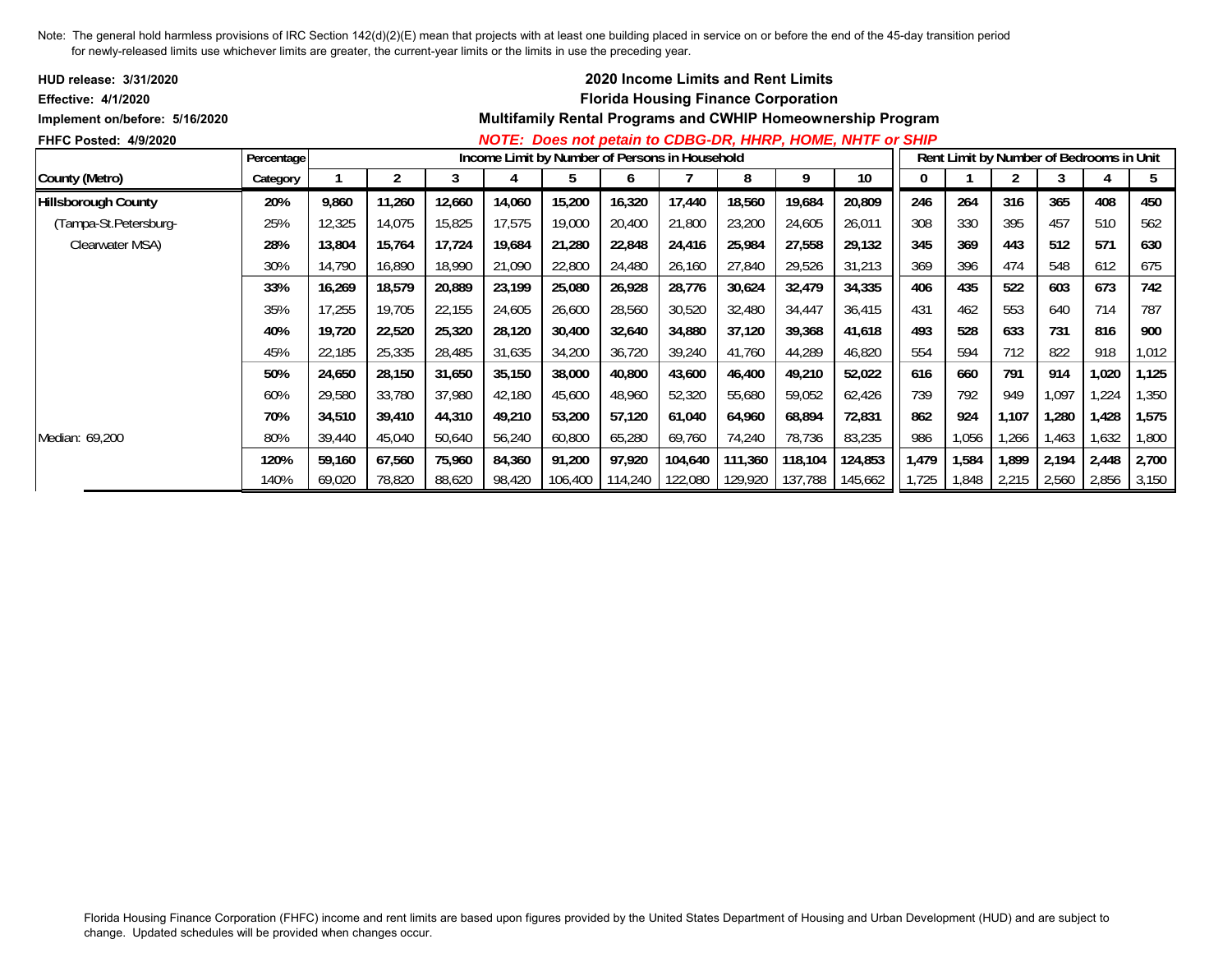| <b>HUD release: 3/31/2020</b><br><b>Effective: 4/1/2020</b> |            |              |        |        |        |                                                |        |        |        | 2020 Income Limits and Rent Limits<br><b>Florida Housing Finance Corporation</b> |                                                             |          |                                          |       |       |       |       |
|-------------------------------------------------------------|------------|--------------|--------|--------|--------|------------------------------------------------|--------|--------|--------|----------------------------------------------------------------------------------|-------------------------------------------------------------|----------|------------------------------------------|-------|-------|-------|-------|
| Implement on/before: 5/16/2020                              |            |              |        |        |        |                                                |        |        |        |                                                                                  | Multifamily Rental Programs and CWHIP Homeownership Program |          |                                          |       |       |       |       |
| FHFC Posted: 4/9/2020                                       |            |              |        |        |        |                                                |        |        |        |                                                                                  | NOTE: Does not petain to CDBG-DR, HHRP, HOME, NHTF or SHIP  |          |                                          |       |       |       |       |
|                                                             | Percentage |              |        |        |        | Income Limit by Number of Persons in Household |        |        |        |                                                                                  |                                                             |          | Rent Limit by Number of Bedrooms in Unit |       |       |       |       |
| County (Metro)                                              | Category   | $\mathbf{1}$ | 2      | 3      | 4      | 5                                              | 6      |        | 8      | 9                                                                                | 10                                                          | $\bf{0}$ |                                          | 2     | 3     | 4     | 5     |
| <b>Holmes County</b>                                        | 20%        | 7,400        | 8,460  | 9,520  | 10,560 | 11,420                                         | 12,260 | 13,100 | 13,940 | 14,784                                                                           | 15,629                                                      | 185      | 198                                      | 238   | 274   | 306   | 338   |
|                                                             | 25%        | 9,250        | 10,575 | 11,900 | 13,200 | 14,275                                         | 15,325 | 16,375 | 17,425 | 18,480                                                                           | 19,536                                                      | 231      | 247                                      | 297   | 343   | 383   | 422   |
|                                                             | 28%        | 10.360       | 11,844 | 13,328 | 14,784 | 15,988                                         | 17,164 | 18,340 | 19,516 | 20,698                                                                           | 21,880                                                      | 259      | 277                                      | 333   | 384   | 429   | 473   |
|                                                             | 30%        | 11,100       | 12,690 | 14,280 | 15,840 | 17,130                                         | 18,390 | 19,650 | 20,910 | 22,176                                                                           | 23,443                                                      | 277      | 297                                      | 357   | 412   | 459   | 507   |
|                                                             | 33%        | 12,210       | 13,959 | 15,708 | 17,424 | 18,843                                         | 20,229 | 21,615 | 23,001 | 24,394                                                                           | 25,788                                                      | 305      | 327                                      | 392   | 453   | 505   | 557   |
|                                                             | 35%        | 12,950       | 14,805 | 16,660 | 18,480 | 19,985                                         | 21,455 | 22,925 | 24,395 | 25,872                                                                           | 27,350                                                      | 323      | 346                                      | 416   | 480   | 536   | 591   |
|                                                             | 40%        | 14.800       | 16,920 | 19,040 | 21,120 | 22,840                                         | 24,520 | 26,200 | 27,880 | 29,568                                                                           | 31,258                                                      | 370      | 396                                      | 476   | 549   | 613   | 676   |
|                                                             | 45%        | 16,650       | 19,035 | 21,420 | 23,760 | 25,695                                         | 27,585 | 29,475 | 31,365 | 33,264                                                                           | 35,165                                                      | 416      | 446                                      | 535   | 618   | 689   | 760   |
|                                                             | 50%        | 18,500       | 21,150 | 23,800 | 26,400 | 28,550                                         | 30,650 | 32,750 | 34,850 | 36,960                                                                           | 39,072                                                      | 462      | 495                                      | 595   | 686   | 766   | 845   |
|                                                             | 60%        | 22,200       | 25,380 | 28,560 | 31,680 | 34,260                                         | 36,780 | 39,300 | 41,820 | 44,352                                                                           | 46,886                                                      | 555      | 594                                      | 714   | 824   | 919   | 1,014 |
|                                                             | 70%        | 25,900       | 29,610 | 33,320 | 36,960 | 39,970                                         | 42,910 | 45,850 | 48,790 | 51.744                                                                           | 54,701                                                      | 647      | 693                                      | 833   | 961   | 1,072 | 1,183 |
| Median: 51,600                                              | 80%        | 29,600       | 33,840 | 38,080 | 42,240 | 45,680                                         | 49,040 | 52,400 | 55,760 | 59.136                                                                           | 62,515                                                      | 740      | 793                                      | 952   | 1,099 | 1,226 | 1,352 |
|                                                             | 120%       | 44,400       | 50,760 | 57,120 | 63,360 | 68,520                                         | 73,560 | 78,600 | 83,640 | 88,704                                                                           | 93,773                                                      | 1,110    | 1,189                                    | 1,428 | 1,648 | 1,839 | 2,028 |
|                                                             | 140%       | 51.800       | 59,220 | 66,640 | 73,920 | 79,940                                         | 85,820 | 91,700 | 97,580 | 103,488                                                                          | 109,402                                                     | 1,295    | 1,387                                    | 1,666 | 1,923 | 2,145 | 2,366 |
| <b>HERA Special Limits</b>                                  | 25% - HS   | 9,575        | 10,925 | 12,300 | 13,650 | 14,750                                         | 15,850 | 16,950 | 18,025 | 19,110                                                                           | 20,202                                                      | 239      | 256                                      | 307   | 355   | 396   | 437   |
| per Section 142(d)(2)(E)                                    | 28% - HS   | 10,724       | 12,236 | 13,776 | 15,288 | 16,520                                         | 17,752 | 18,984 | 20,188 | 21.403                                                                           | 22,626                                                      | 268      | 287                                      | 344   | 397   | 443   | 489   |
| (est. 2019)                                                 | 30% - HS   | 11,490       | 13,110 | 14,760 | 16,380 | 17,700                                         | 19,020 | 20,340 | 21.630 | 22,932                                                                           | 24,242                                                      | 287      | 307                                      | 369   | 426   | 475   | 524   |
| For use by projects that                                    | 33% - HS   | 12,639       | 14,421 | 16,236 | 18,018 | 19,470                                         | 20,922 | 22,374 | 23,793 | 25,225                                                                           | 26,667                                                      | 315      | 338                                      | 405   | 468   | 523   | 577   |
| placed in service at least                                  | 35% - HS   | 13,405       | 15,295 | 17,220 | 19,110 | 20,650                                         | 22,190 | 23,730 | 25,235 | 26,754                                                                           | 28,283                                                      | 335      | 358                                      | 430   | 497   | 554   | 612   |
| one building on or                                          | 40% - HS   | 15,320       | 17,480 | 19,680 | 21,840 | 23,600                                         | 25,360 | 27,120 | 28,840 | 30,576                                                                           | 32,323                                                      | 383      | 410                                      | 492   | 568   | 634   | 699   |
| before 12/31/2008                                           | 45% - HS   | 17,235       | 19,665 | 22,140 | 24,570 | 26,550                                         | 28,530 | 30,510 | 32,445 | 34,398                                                                           | 36,364                                                      | 430      | 461                                      | 553   | 639   | 713   | 786   |
|                                                             | 50% - HS   | 19,150       | 21,850 | 24,600 | 27,300 | 29,500                                         | 31,700 | 33,900 | 36,050 | 38,220                                                                           | 40,404                                                      | 478      | 512                                      | 615   | 710   | 792   | 874   |
|                                                             | 60% - HS   | 22,980       | 26,220 | 29,520 | 32,760 | 35,400                                         | 38,040 | 40,680 | 43,260 | 45,864                                                                           | 48,485                                                      | 574      | 615                                      | 738   | 852   | 951   | 1,049 |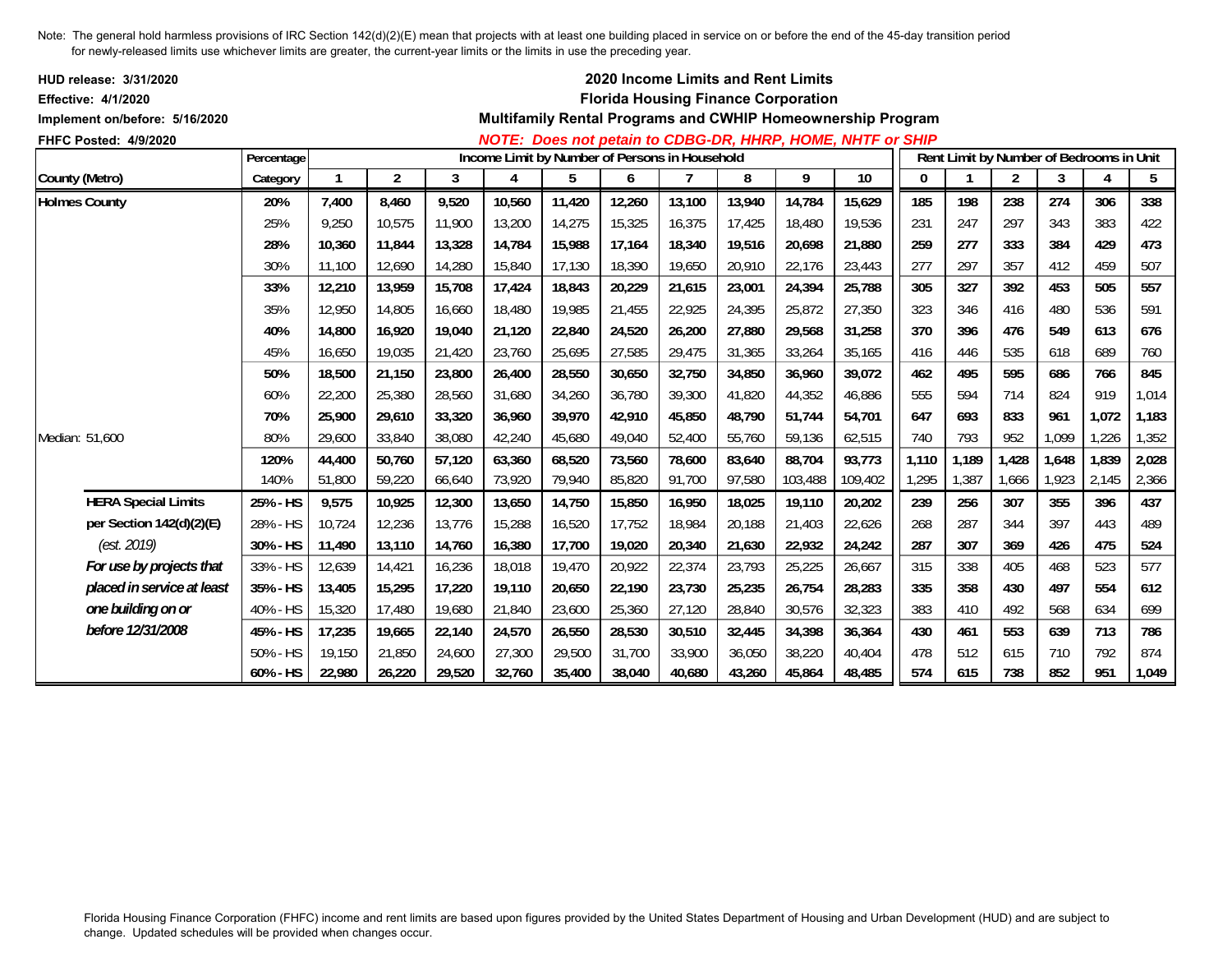| <b>HUD release: 3/31/2020</b>  |            |        |                |        |        |                                                |         | 2020 Income Limits and Rent Limits         |         |         |                                                             |       |       |       |       |                                          |       |
|--------------------------------|------------|--------|----------------|--------|--------|------------------------------------------------|---------|--------------------------------------------|---------|---------|-------------------------------------------------------------|-------|-------|-------|-------|------------------------------------------|-------|
| <b>Effective: 4/1/2020</b>     |            |        |                |        |        |                                                |         | <b>Florida Housing Finance Corporation</b> |         |         |                                                             |       |       |       |       |                                          |       |
| Implement on/before: 5/16/2020 |            |        |                |        |        |                                                |         |                                            |         |         | Multifamily Rental Programs and CWHIP Homeownership Program |       |       |       |       |                                          |       |
| <b>FHFC Posted: 4/9/2020</b>   |            |        |                |        |        |                                                |         |                                            |         |         | NOTE: Does not petain to CDBG-DR, HHRP, HOME, NHTF or SHIP  |       |       |       |       |                                          |       |
|                                | Percentage |        |                |        |        | Income Limit by Number of Persons in Household |         |                                            |         |         |                                                             |       |       |       |       | Rent Limit by Number of Bedrooms in Unit |       |
| County (Metro)                 | Category   |        | $\overline{2}$ |        | 4      | 5                                              | 6       |                                            | 8       | 9       | 10                                                          | 0     |       |       | 3     |                                          | 5     |
| <b>Indian River County</b>     | 20%        | 9,760  | 11,140         | 12,540 | 13,920 | 15,040                                         | 16,160  | 17,280                                     | 18,380  | 19,488  | 20,602                                                      | 244   | 261   | 313   | 362   | 404                                      | 445   |
| (Sebastian-Vero Beach MSA)     | 25%        | 12,200 | 13,925         | 15,675 | 17,400 | 18,800                                         | 20,200  | 21,600                                     | 22,975  | 24,360  | 25,752                                                      | 305   | 326   | 391   | 452   | 505                                      | 557   |
|                                | 28%        | 13,664 | 15,596         | 17,556 | 19,488 | 21,056                                         | 22,624  | 24,192                                     | 25,732  | 27,283  | 28,842                                                      | 341   | 365   | 438   | 506   | 565                                      | 624   |
|                                | 30%        | 14,640 | 16,710         | 18,810 | 20,880 | 22,560                                         | 24,240  | 25,920                                     | 27,570  | 29,232  | 30,902                                                      | 366   | 391   | 470   | 543   | 606                                      | 668   |
|                                | 33%        | 16,104 | 18,381         | 20,691 | 22,968 | 24,816                                         | 26,664  | 28,512                                     | 30,327  | 32,155  | 33,993                                                      | 402   | 431   | 517   | 597   | 666                                      | 735   |
|                                | 35%        | 17,080 | 19,495         | 21,945 | 24,360 | 26,320                                         | 28,280  | 30,240                                     | 32,165  | 34,104  | 36,053                                                      | 427   | 457   | 548   | 633   | 707                                      | 780   |
|                                | 40%        | 19,520 | 22,280         | 25,080 | 27,840 | 30,080                                         | 32,320  | 34,560                                     | 36,760  | 38,976  | 41,203                                                      | 488   | 522   | 627   | 724   | 808                                      | 891   |
|                                | 45%        | 21,960 | 25,065         | 28,215 | 31,320 | 33,840                                         | 36,360  | 38,880                                     | 41,355  | 43,848  | 46,354                                                      | 549   | 587   | 705   | 814   | 909                                      | 1,002 |
|                                | 50%        | 24,400 | 27,850         | 31,350 | 34,800 | 37,600                                         | 40,400  | 43,200                                     | 45,950  | 48,720  | 51,504                                                      | 610   | 653   | 783   | 905   | 1,010                                    | 1,114 |
|                                | 55%        | 26,840 | 30,635         | 34,485 | 38,280 | 41,360                                         | 44,440  | 47,520                                     | 50,545  | 53,592  | 56,654                                                      | 671   | 718   | 862   | 995   | 1,111                                    | 1,225 |
|                                | 60%        | 29,280 | 33,420         | 37,620 | 41,760 | 45,120                                         | 48,480  | 51,840                                     | 55,140  | 58,464  | 61,805                                                      | 732   | 783   | 940   | 1,086 | 1,212                                    | 1,337 |
|                                | 70%        | 34,160 | 38,990         | 43,890 | 48,720 | 52,640                                         | 56,560  | 60,480                                     | 64,330  | 68,208  | 72,106                                                      | 854   | 914   | 1,097 | 1,267 | 1,414                                    | 1,560 |
| Median: 69,600                 | 80%        | 39,040 | 44,560         | 50,160 | 55,680 | 60,160                                         | 64,640  | 69,120                                     | 73,520  | 77,952  | 82,406                                                      | 976   | 1,045 | 1,254 | 1,448 | 1,616                                    | 1,783 |
|                                | 120%       | 58,560 | 66,840         | 75,240 | 83,520 | 90,240                                         | 96,960  | 103,680                                    | 110,280 | 116,928 | 123,610                                                     | 1,464 | 1,567 | 1,881 | 2,172 | 2,424                                    | 2,674 |
|                                | 140%       | 68,320 | 77,980         | 87,780 | 97,440 | 105,280                                        | 113,120 | 120,960                                    | 128,660 | 136,416 | 144,211                                                     | 1,708 | 1,828 | 2,194 | 2,534 | 2,828                                    | 3,120 |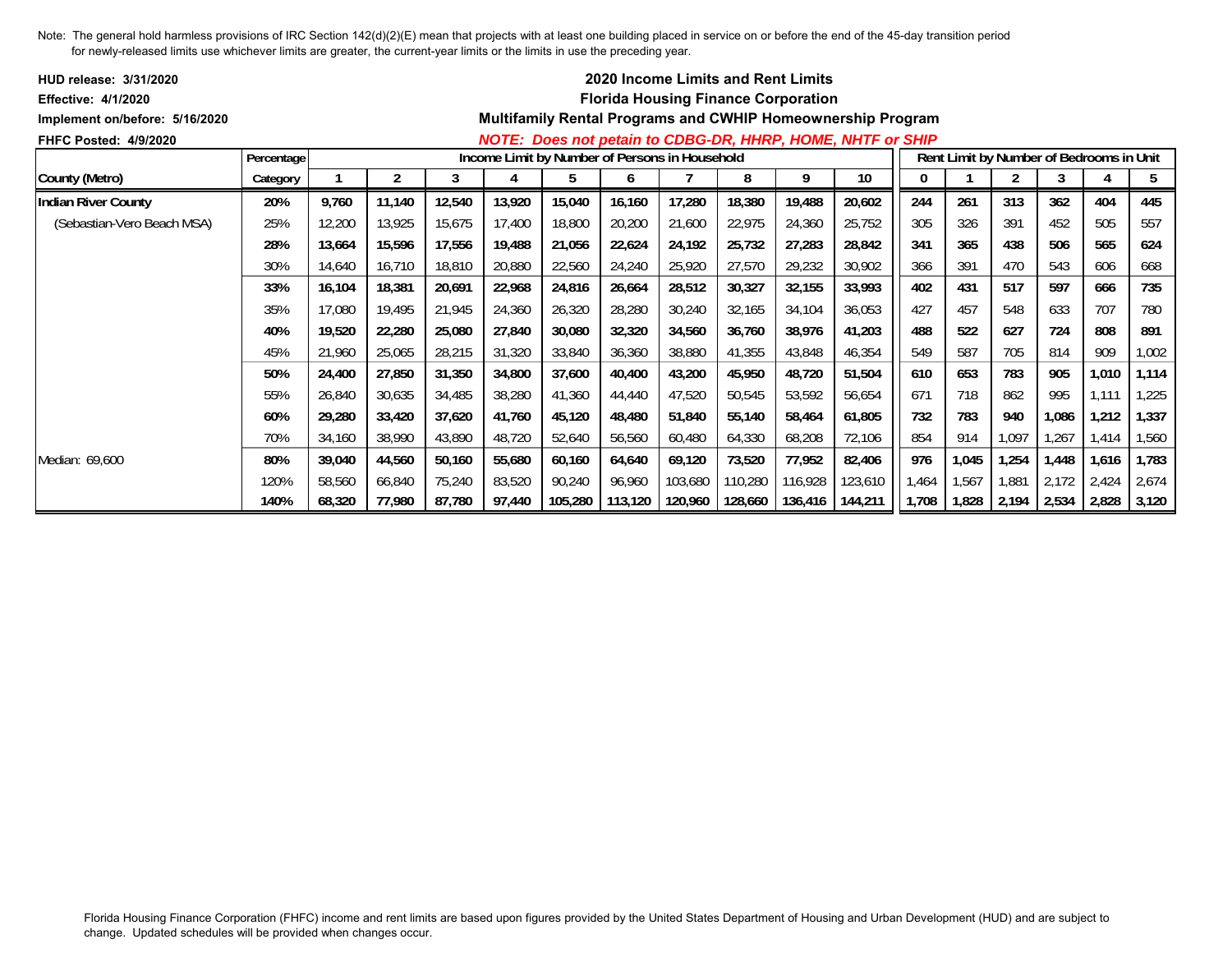| <b>HUD release: 3/31/2020</b><br>Effective: 4/1/2020 |            |        |        |        |        |        |                                                |        | 2020 Income Limits and Rent Limits<br><b>Florida Housing Finance Corporation</b> |         |                                                             |       |                                          |       |       |       |       |
|------------------------------------------------------|------------|--------|--------|--------|--------|--------|------------------------------------------------|--------|----------------------------------------------------------------------------------|---------|-------------------------------------------------------------|-------|------------------------------------------|-------|-------|-------|-------|
| Implement on/before: 5/16/2020                       |            |        |        |        |        |        |                                                |        |                                                                                  |         | Multifamily Rental Programs and CWHIP Homeownership Program |       |                                          |       |       |       |       |
| FHFC Posted: 4/9/2020                                |            |        |        |        |        |        |                                                |        |                                                                                  |         | NOTE: Does not petain to CDBG-DR, HHRP, HOME, NHTF or SHIP  |       |                                          |       |       |       |       |
|                                                      | Percentage |        |        |        |        |        | Income Limit by Number of Persons in Household |        |                                                                                  |         |                                                             |       | Rent Limit by Number of Bedrooms in Unit |       |       |       |       |
| County (Metro)                                       | Category   |        | 2      | 3      | 4      | 5      | 6                                              |        | 8                                                                                | 9       | 10                                                          | 0     |                                          | 2     | 3     | 4     | 5     |
| <b>Jackson County</b>                                | 20%        | 7,400  | 8,460  | 9,520  | 10,560 | 11,420 | 12,260                                         | 13,100 | 13,940                                                                           | 14,784  | 15,629                                                      | 185   | 198                                      | 238   | 274   | 306   | 338   |
|                                                      | 25%        | 9,250  | 10,575 | 11,900 | 13,200 | 14,275 | 15,325                                         | 16,375 | 17,425                                                                           | 18,480  | 19,536                                                      | 231   | 247                                      | 297   | 343   | 383   | 422   |
|                                                      | 28%        | 10.360 | 11,844 | 13,328 | 14,784 | 15,988 | 17,164                                         | 18,340 | 19,516                                                                           | 20.698  | 21,880                                                      | 259   | 277                                      | 333   | 384   | 429   | 473   |
|                                                      | 30%        | 11,100 | 12,690 | 14,280 | 15,840 | 17,130 | 18,390                                         | 19,650 | 20,910                                                                           | 22,176  | 23,443                                                      | 277   | 297                                      | 357   | 412   | 459   | 507   |
|                                                      | 33%        | 12,210 | 13,959 | 15,708 | 17,424 | 18,843 | 20,229                                         | 21,615 | 23,001                                                                           | 24,394  | 25,788                                                      | 305   | 327                                      | 392   | 453   | 505   | 557   |
|                                                      | 35%        | 12.950 | 14,805 | 16,660 | 18,480 | 19,985 | 21,455                                         | 22,925 | 24,395                                                                           | 25,872  | 27,350                                                      | 323   | 346                                      | 416   | 480   | 536   | 591   |
|                                                      | 40%        | 14,800 | 16,920 | 19,040 | 21,120 | 22,840 | 24,520                                         | 26,200 | 27,880                                                                           | 29,568  | 31,258                                                      | 370   | 396                                      | 476   | 549   | 613   | 676   |
|                                                      | 45%        | 16,650 | 19,035 | 21,420 | 23,760 | 25,695 | 27,585                                         | 29,475 | 31,365                                                                           | 33,264  | 35,165                                                      | 416   | 446                                      | 535   | 618   | 689   | 760   |
|                                                      | 50%        | 18.500 | 21.150 | 23,800 | 26,400 | 28,550 | 30,650                                         | 32,750 | 34,850                                                                           | 36.960  | 39,072                                                      | 462   | 495                                      | 595   | 686   | 766   | 845   |
|                                                      | 60%        | 22,200 | 25,380 | 28,560 | 31,680 | 34,260 | 36,780                                         | 39,300 | 41,820                                                                           | 44,352  | 46,886                                                      | 555   | 594                                      | 714   | 824   | 919   | 1,014 |
|                                                      | 70%        | 25,900 | 29,610 | 33,320 | 36,960 | 39,970 | 42,910                                         | 45,850 | 48,790                                                                           | 51.744  | 54,701                                                      | 647   | 693                                      | 833   | 961   | 1,072 | 1,183 |
| Median: 51,000                                       | 80%        | 29,600 | 33,840 | 38,080 | 42,240 | 45,680 | 49,040                                         | 52,400 | 55,760                                                                           | 59,136  | 62,515                                                      | 740   | 793                                      | 952   | 1,099 | 1,226 | 1,352 |
|                                                      | 120%       | 44,400 | 50,760 | 57,120 | 63,360 | 68,520 | 73,560                                         | 78,600 | 83,640                                                                           | 88,704  | 93,773                                                      | 1,110 | 1,189                                    | 1,428 | 1,648 | 1,839 | 2,028 |
|                                                      | 140%       | 51,800 | 59,220 | 66,640 | 73,920 | 79,940 | 85,820                                         | 91,700 | 97,580                                                                           | 103,488 | 109,402                                                     | 1,295 | 1,387                                    | 1,666 | 1,923 | 2,145 | 2,366 |
| <b>HERA Special Limits</b>                           | 25% - HS   | 9,575  | 10,950 | 12,325 | 13,675 | 14,775 | 15,875                                         | 16,975 | 18,075                                                                           | 19,145  | 20,239                                                      | 239   | 256                                      | 308   | 355   | 396   | 438   |
| per Section 142(d)(2)(E)                             | 28% - HS   | 10,724 | 12,264 | 13,804 | 15,316 | 16,548 | 17,780                                         | 19,012 | 20,244                                                                           | 21,442  | 22,668                                                      | 268   | 287                                      | 345   | 398   | 444   | 490   |
| (est. 2016)                                          | 30% - HS   | 11,490 | 13,140 | 14,790 | 16,410 | 17,730 | 19,050                                         | 20,370 | 21,690                                                                           | 22,974  | 24,287                                                      | 287   | 307                                      | 369   | 426   | 476   | 525   |
| For use by projects that                             | 33% - HS   | 12,639 | 14,454 | 16,269 | 18,051 | 19,503 | 20,955                                         | 22,407 | 23,859                                                                           | 25,271  | 26,715                                                      | 315   | 338                                      | 406   | 469   | 523   | 578   |
| placed in service at least                           | 35% - HS   | 13,405 | 15,330 | 17,255 | 19,145 | 20,685 | 22,225                                         | 23,765 | 25,305                                                                           | 26,803  | 28,335                                                      | 335   | 359                                      | 431   | 497   | 555   | 613   |
| one building on or                                   | 40% - HS   | 15,320 | 17,520 | 19,720 | 21,880 | 23,640 | 25,400                                         | 27,160 | 28,920                                                                           | 30,632  | 32,382                                                      | 383   | 410                                      | 493   | 569   | 635   | 701   |
| before 12/31/2008                                    | 45% - HS   | 17,235 | 19,710 | 22,185 | 24,615 | 26,595 | 28,575                                         | 30,555 | 32,535                                                                           | 34,461  | 36,430                                                      | 430   | 461                                      | 554   | 640   | 714   | 788   |
|                                                      | 50% - HS   | 19,150 | 21,900 | 24,650 | 27,350 | 29,550 | 31,750                                         | 33,950 | 36,150                                                                           | 38,290  | 40,478                                                      | 478   | 513                                      | 616   | 711   | 793   | 876   |
|                                                      | 60% - HS   | 22,980 | 26,280 | 29,580 | 32,820 | 35,460 | 38,100                                         | 40,740 | 43,380                                                                           | 45,948  | 48,574                                                      | 574   | 615                                      | 739   | 853   | 952   | 1,051 |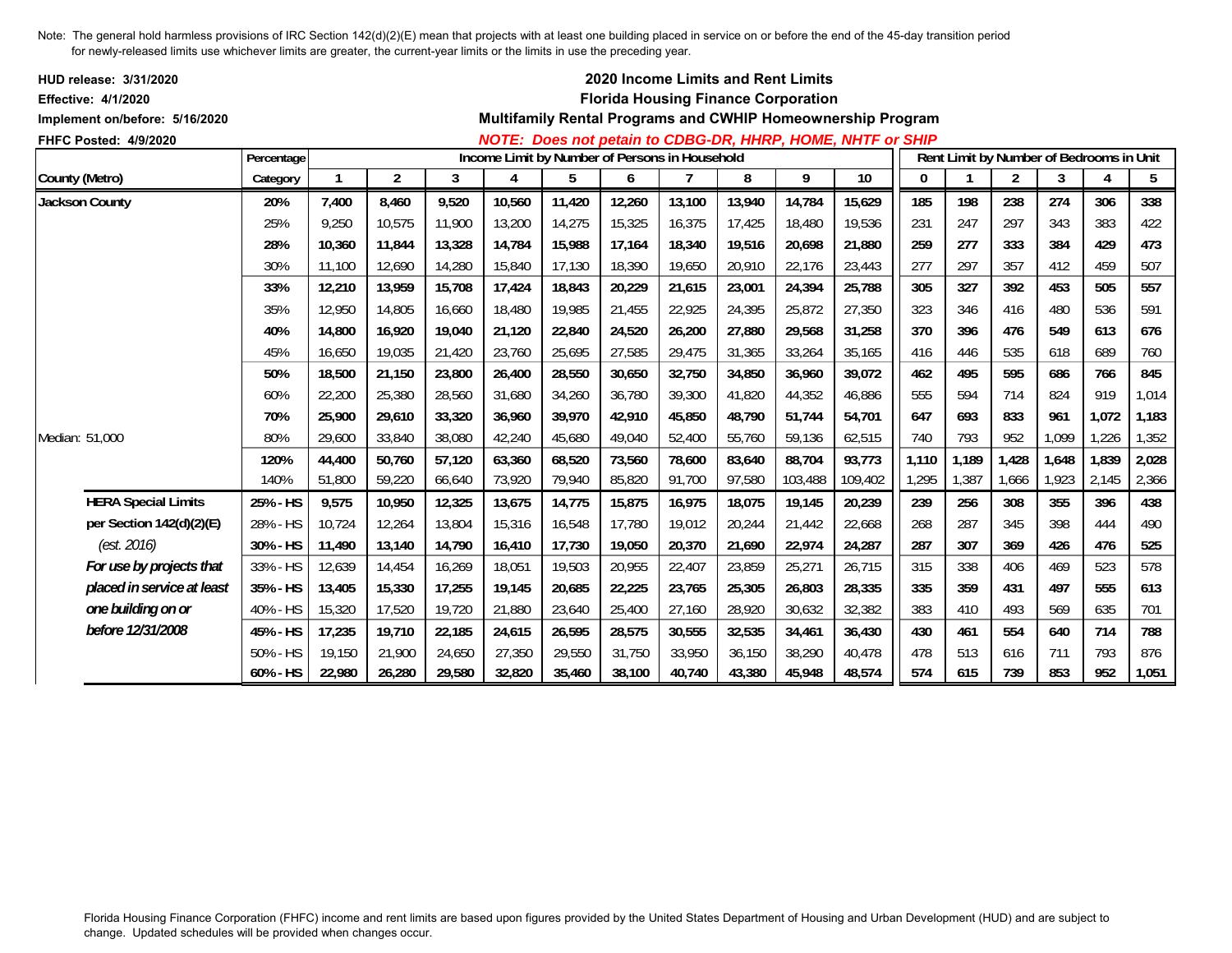| <b>HUD release: 3/31/2020</b>  |            |        |        |        |                                                |                 |         |         | <b>2020 Income Limits and Rent Limits</b>  |         |                                                                    |       |       |                                          |       |       |       |
|--------------------------------|------------|--------|--------|--------|------------------------------------------------|-----------------|---------|---------|--------------------------------------------|---------|--------------------------------------------------------------------|-------|-------|------------------------------------------|-------|-------|-------|
| <b>Effective: 4/1/2020</b>     |            |        |        |        |                                                |                 |         |         | <b>Florida Housing Finance Corporation</b> |         |                                                                    |       |       |                                          |       |       |       |
| Implement on/before: 5/16/2020 |            |        |        |        |                                                |                 |         |         |                                            |         | <b>Multifamily Rental Programs and CWHIP Homeownership Program</b> |       |       |                                          |       |       |       |
| <b>FHFC Posted: 4/9/2020</b>   |            |        |        |        |                                                |                 |         |         |                                            |         | NOTE: Does not petain to CDBG-DR, HHRP, HOME, NHTF or SHIP         |       |       |                                          |       |       |       |
|                                | Percentage |        |        |        | Income Limit by Number of Persons in Household |                 |         |         |                                            |         |                                                                    |       |       | Rent Limit by Number of Bedrooms in Unit |       |       |       |
| County (Metro)                 | Category   |        |        |        |                                                | b               | O       |         | 8                                          | 9       | 10                                                                 |       |       |                                          |       |       | 5     |
| Jefferson County               | 20%        | 10,180 | 11,640 | 13,100 | 14,540                                         | 15,720          | 16,880  | 18,040  | 19,200                                     | 20,356  | 21,519                                                             | 254   | 272   | 327                                      | 378   | 422   | 465   |
| (Tallahassee MSA)              | 25%        | 12,725 | 14,550 | 16,375 | 18,175                                         | 19,650          | 21,100  | 22,550  | 24,000                                     | 25,445  | 26,899                                                             | 318   | 340   | 409                                      | 472   | 527   | 581   |
|                                | 28%        | 14,252 | 16,296 | 18,340 | 20,356                                         | 22,008          | 23,632  | 25,256  | 26,880                                     | 28,498  | 30,127                                                             | 356   | 381   | 458                                      | 529   | 590   | 651   |
|                                | 30%        | 15,270 | 17,460 | 19,650 | 21,810                                         | 23,580          | 25,320  | 27,060  | 28,800                                     | 30,534  | 32,279                                                             | 381   | 409   | 491                                      | 567   | 633   | 698   |
|                                | 33%        | 16,797 | 19,206 | 21,615 | 23,991                                         | 25,938          | 27,852  | 29,766  | 31,680                                     | 33,587  | 35,507                                                             | 419   | 450   | 540                                      | 624   | 696   | 768   |
|                                | 35%        | 17,815 | 20,370 | 22,925 | 25,445                                         | 27,510          | 29,540  | 31,570  | 33,600                                     | 35,623  | 37,659                                                             | 445   | 477   | 573                                      | 661   | 738   | 814   |
|                                | 40%        | 20,360 | 23,280 | 26,200 | 29,080                                         | 31,440          | 33,760  | 36,080  | 38,400                                     | 40,712  | 43,038                                                             | 509   | 545   | 655                                      | 756   | 844   | 931   |
|                                | 45%        | 22,905 | 26,190 | 29,475 | 32,715                                         | 35,370          | 37,980  | 40,590  | 43,200                                     | 45,801  | 48,418                                                             | 572   | 613   | 736                                      | 851   | 949   | 1,047 |
|                                | 50%        | 25,450 | 29,100 | 32,750 | 36,350                                         | 39,300          | 42,200  | 45,100  | 48,000                                     | 50,890  | 53,798                                                             | 636   | 681   | 818                                      | 945   | 1,055 | 1,163 |
|                                | 60%        | 30,540 | 34,920 | 39,300 | 43,620                                         | 47,160          | 50,640  | 54,120  | 57,600                                     | 61,068  | 64,558                                                             | 763   | 818   | 982                                      | 1,134 | ,266  | 1,396 |
|                                | 70%        | 35,630 | 40,740 | 45,850 | 50,890                                         | 55,020          | 59,080  | 63,140  | 67,200                                     | 71,246  | 75,317                                                             | 890   | 954   | 1,146                                    | 1,323 | 1,477 | 1,629 |
| Median: 72,700                 | 80%        | 40,720 | 46,560 | 52,400 | 58,160                                         | 62,880          | 67,520  | 72,160  | 76,800                                     | 81,424  | 86,077                                                             | 1,018 | 1,091 | 1,310                                    | 1,513 | 1,688 | 1,862 |
|                                | 120%       | 61,080 | 69,840 | 78,600 | 87,240                                         | 94,320          | 101,280 | 108,240 | 115,200                                    | 122,136 | 129,115                                                            | 1,527 | 1,636 | 1,965                                    | 2,269 | 2,532 | 2,793 |
|                                | 140%       | 71,260 | 81,480 | 91,700 |                                                | 101,780 110,040 | 118,160 |         | 126,280 134,400                            | 142,492 | 150,634                                                            | 1,781 | 1,909 | 2,292                                    | 2,647 | 2,954 | 3,258 |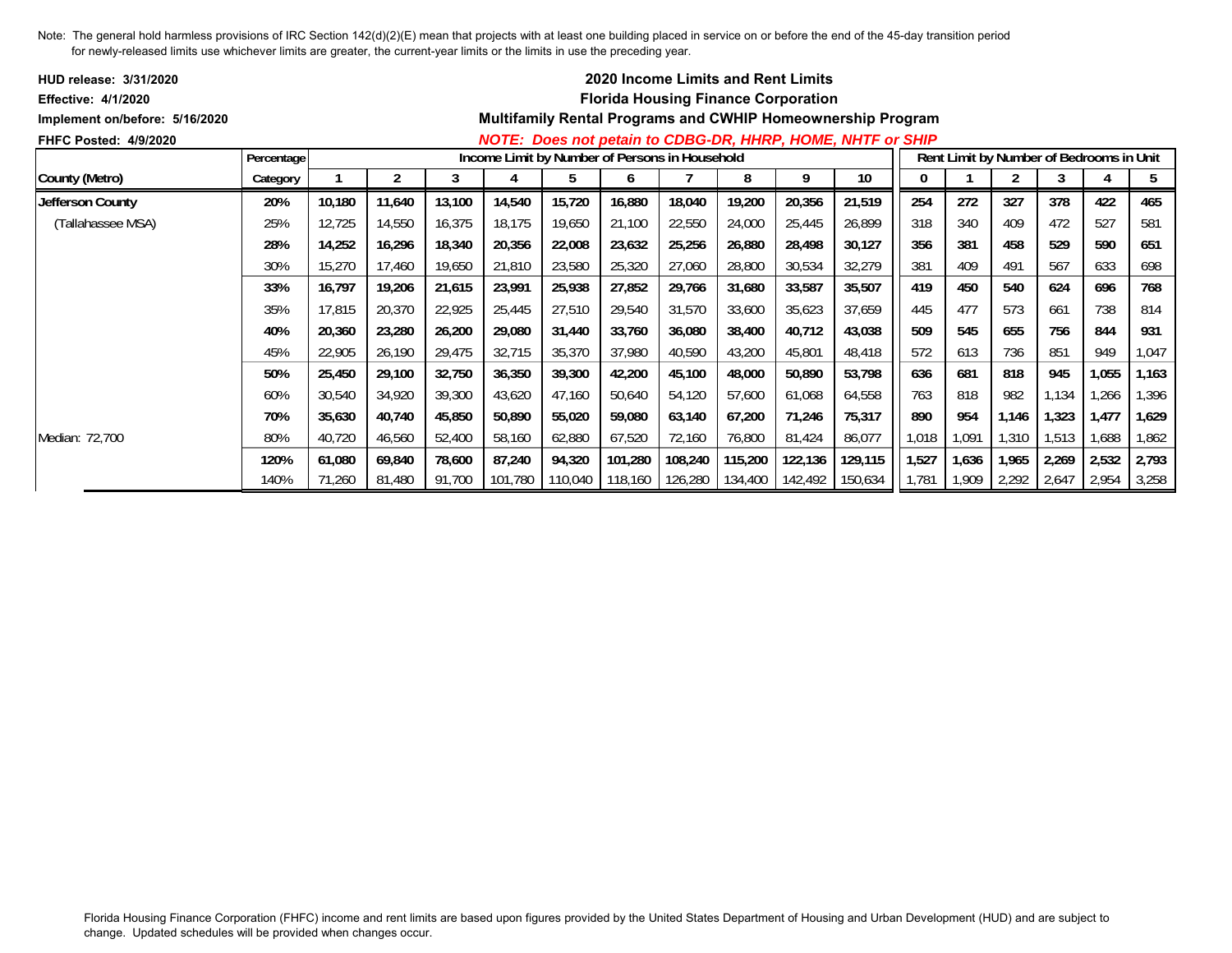| HUD release: 3/31/2020<br><b>Effective: 4/1/2020</b><br>Implement on/before: 5/16/2020 |            |        |                |        |        |                                                |        |        |         | 2020 Income Limits and Rent Limits<br><b>Florida Housing Finance Corporation</b> | Multifamily Rental Programs and CWHIP Homeownership Program |       |       |                |                                          |       |       |
|----------------------------------------------------------------------------------------|------------|--------|----------------|--------|--------|------------------------------------------------|--------|--------|---------|----------------------------------------------------------------------------------|-------------------------------------------------------------|-------|-------|----------------|------------------------------------------|-------|-------|
| FHFC Posted: 4/9/2020                                                                  |            |        |                |        |        |                                                |        |        |         |                                                                                  | NOTE: Does not petain to CDBG-DR, HHRP, HOME, NHTF or SHIP  |       |       |                |                                          |       |       |
|                                                                                        | Percentage |        |                |        |        | Income Limit by Number of Persons in Household |        |        |         |                                                                                  |                                                             |       |       |                | Rent Limit by Number of Bedrooms in Unit |       |       |
| County (Metro)                                                                         | Category   |        | $\overline{2}$ | 3      | 4      | 5                                              | 6      |        | 8       | 9                                                                                | 10                                                          | 0     |       | $\overline{2}$ | 3                                        | 4     | 5     |
| Lafayette County                                                                       | 20%        | 7,820  | 8,940          | 10,060 | 11,160 | 12,060                                         | 12,960 | 13,840 | 14,740  | 15,624                                                                           | 16,517                                                      | 195   | 209   | 251            | 290                                      | 324   | 357   |
|                                                                                        | 25%        | 9,775  | 11,175         | 12,575 | 13,950 | 15,075                                         | 16,200 | 17,300 | 18,425  | 19,530                                                                           | 20,646                                                      | 244   | 261   | 314            | 362                                      | 405   | 446   |
|                                                                                        | 28%        | 10.948 | 12,516         | 14,084 | 15,624 | 16,884                                         | 18,144 | 19,376 | 20.636  | 21,874                                                                           | 23,124                                                      | 273   | 293   | 352            | 406                                      | 453   | 500   |
|                                                                                        | 30%        | 11,730 | 13,410         | 15,090 | 16,740 | 18,090                                         | 19,440 | 20,760 | 22,110  | 23,436                                                                           | 24,775                                                      | 293   | 314   | 377            | 435                                      | 486   | 535   |
|                                                                                        | 33%        | 12,903 | 14,751         | 16,599 | 18,414 | 19,899                                         | 21,384 | 22,836 | 24,321  | 25,780                                                                           | 27,253                                                      | 322   | 345   | 414            | 478                                      | 534   | 589   |
|                                                                                        | 35%        | 13.685 | 15.645         | 17.605 | 19,530 | 21,105                                         | 22,680 | 24,220 | 25,795  | 27.342                                                                           | 28,904                                                      | 342   | 366   | 440            | 507                                      | 567   | 625   |
|                                                                                        | 40%        | 15,640 | 17,880         | 20,120 | 22,320 | 24,120                                         | 25,920 | 27,680 | 29,480  | 31,248                                                                           | 33,034                                                      | 391   | 419   | 503            | 580                                      | 648   | 714   |
|                                                                                        | 45%        | 17,595 | 20,115         | 22,635 | 25,110 | 27,135                                         | 29,160 | 31,140 | 33,165  | 35,154                                                                           | 37,163                                                      | 439   | 471   | 565            | 653                                      | 729   | 803   |
|                                                                                        | 50%        | 19.550 | 22,350         | 25,150 | 27,900 | 30,150                                         | 32,400 | 34,600 | 36.850  | 39,060                                                                           | 41,292                                                      | 488   | 523   | 628            | 725                                      | 810   | 893   |
|                                                                                        | 60%        | 23,460 | 26,820         | 30,180 | 33,480 | 36,180                                         | 38,880 | 41,520 | 44,220  | 46,872                                                                           | 49,550                                                      | 586   | 628   | 754            | 870                                      | 972   | 1,071 |
|                                                                                        | 70%        | 27,370 | 31,290         | 35,210 | 39,060 | 42,210                                         | 45,360 | 48,440 | 51,590  | 54,684                                                                           | 57,809                                                      | 684   | 733   | 880            | 1,015                                    | 1,134 | 1,250 |
| Median: 60,100                                                                         | 80%        | 31,280 | 35,760         | 40,240 | 44,640 | 48,240                                         | 51,840 | 55,360 | 58,960  | 62,496                                                                           | 66,067                                                      | 782   | 838   | 1,006          | 1,161                                    | 1,296 | 1,429 |
|                                                                                        | 120%       | 46,920 | 53,640         | 60,360 | 66,960 | 72,360                                         | 77,760 | 83,040 | 88,440  | 93,744                                                                           | 99,101                                                      | 1,173 | 1,257 | 1,509          | 1,741                                    | 1,944 | 2,143 |
|                                                                                        | 140%       | 54,740 | 62,580         | 70,420 | 78,120 | 84,420                                         | 90,720 | 96,880 | 103,180 | 109,368                                                                          | 115,618                                                     | 1,368 | l,466 | 1,760          | 2,031                                    | 2,268 | 2,500 |
| <b>HERA Special Limits</b>                                                             | 25% - HS   | 10,900 | 12,450         | 14,000 | 15,550 | 16,800                                         | 18,050 | 19,300 | 20,550  | 21,770                                                                           | 23,014                                                      | 272   | 291   | 350            | 404                                      | 451   | 498   |
| per Section 142(d)(2)(E)                                                               | 28% - HS   | 12,208 | 13,944         | 15,680 | 17,416 | 18,816                                         | 20,216 | 21,616 | 23,016  | 24,382                                                                           | 25,776                                                      | 305   | 326   | 392            | 452                                      | 505   | 557   |
| (est. 2011)                                                                            | 30% - HS   | 13,080 | 14,940         | 16,800 | 18,660 | 20,160                                         | 21,660 | 23,160 | 24,660  | 26,124                                                                           | 27,617                                                      | 327   | 350   | 420            | 485                                      | 541   | 597   |
| For use by projects that                                                               | 33% - HS   | 14,388 | 16,434         | 18,480 | 20,526 | 22,176                                         | 23,826 | 25,476 | 27,126  | 28,736                                                                           | 30,378                                                      | 359   | 385   | 462            | 533                                      | 595   | 657   |
| placed in service at least                                                             | 35% - HS   | 15,260 | 17,430         | 19,600 | 21,770 | 23,520                                         | 25,270 | 27,020 | 28,770  | 30,478                                                                           | 32,220                                                      | 381   | 408   | 490            | 566                                      | 631   | 697   |
| one building on or                                                                     | 40% - HS   | 17,440 | 19,920         | 22,400 | 24,880 | 26,880                                         | 28,880 | 30,880 | 32,880  | 34,832                                                                           | 36,822                                                      | 436   | 467   | 560            | 647                                      | 722   | 797   |
| before 12/31/2008                                                                      | 45% - HS   | 19,620 | 22,410         | 25,200 | 27,990 | 30,240                                         | 32,490 | 34,740 | 36,990  | 39,186                                                                           | 41,425                                                      | 490   | 525   | 630            | 727                                      | 812   | 896   |
|                                                                                        | 50% - HS   | 21,800 | 24,900         | 28,000 | 31,100 | 33,600                                         | 36,100 | 38,600 | 41,100  | 43,540                                                                           | 46,028                                                      | 545   | 583   | 700            | 808                                      | 902   | 996   |
|                                                                                        | 60% - HS   | 26,160 | 29,880         | 33,600 | 37,320 | 40,320                                         | 43,320 | 46,320 | 49,320  | 52,248                                                                           | 55,234                                                      | 654   | 700   | 840            | 970                                      | 1,083 | 1,195 |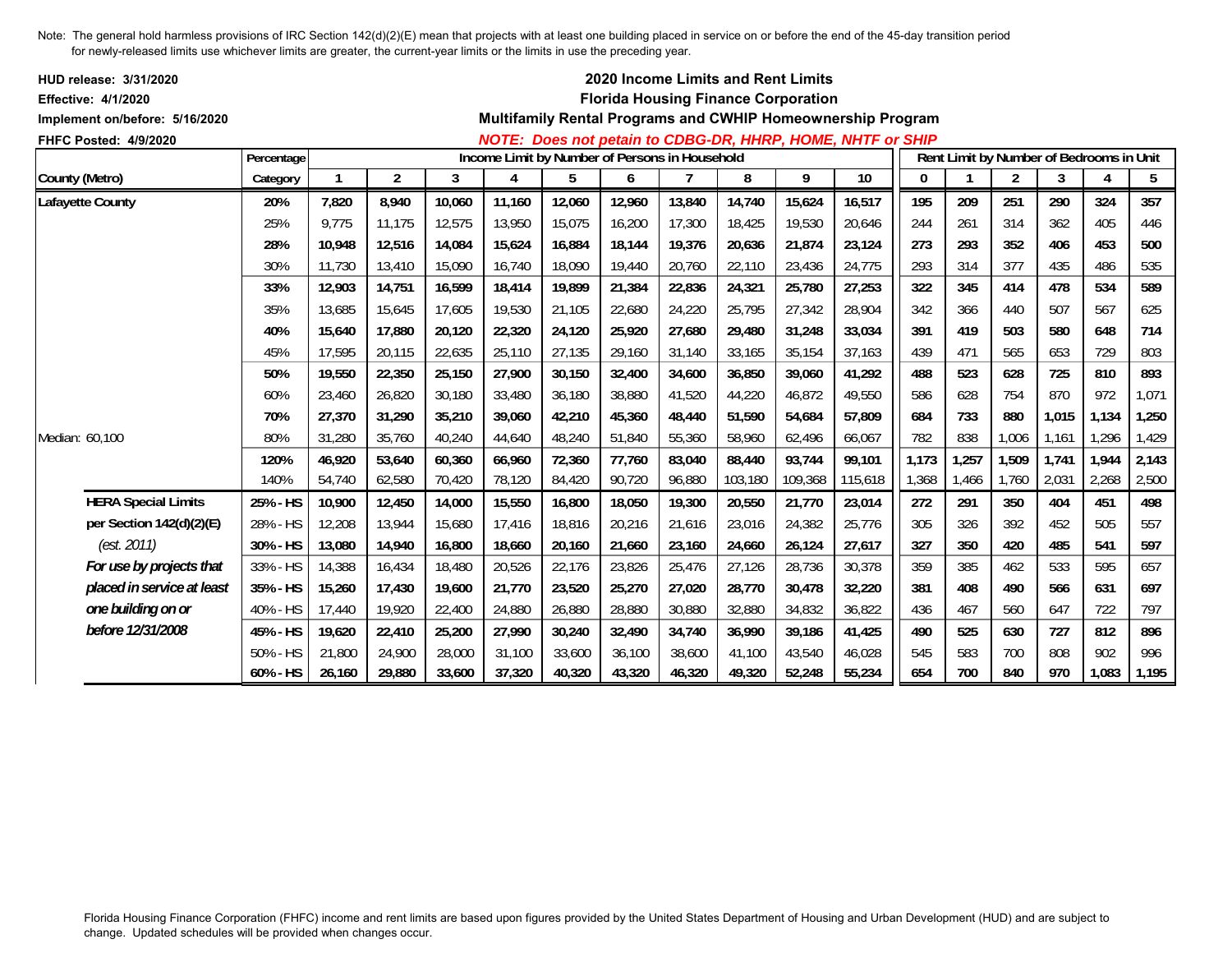| <b>HUD release: 3/31/2020</b><br><b>Effective: 4/1/2020</b><br>Implement on/before: 5/16/2020 |            |              |                |        |         |                                                |         |                | 2020 Income Limits and Rent Limits<br><b>Florida Housing Finance Corporation</b> |         | Multifamily Rental Programs and CWHIP Homeownership Program |          |              |                |                                          |       |       |
|-----------------------------------------------------------------------------------------------|------------|--------------|----------------|--------|---------|------------------------------------------------|---------|----------------|----------------------------------------------------------------------------------|---------|-------------------------------------------------------------|----------|--------------|----------------|------------------------------------------|-------|-------|
| FHFC Posted: 4/9/2020                                                                         | Percentage |              |                |        |         | Income Limit by Number of Persons in Household |         |                |                                                                                  |         | NOTE: Does not petain to CDBG-DR, HHRP, HOME, NHTF or SHIP  |          |              |                | Rent Limit by Number of Bedrooms in Unit |       |       |
| County (Metro)                                                                                | Category   | $\mathbf{1}$ | $\overline{2}$ | 3      | 4       | 5                                              | 6       | $\overline{7}$ | 8                                                                                | 9       | $\overline{10}$                                             | $\bf{0}$ | $\mathbf{1}$ | $\overline{2}$ | 3                                        | 4     | 5     |
| <b>Lake County</b>                                                                            | 20%        | 10,180       | 11,640         | 13,100 | 14,540  | 15,720                                         | 16,880  | 18,040         | 19,200                                                                           | 20,356  | 21,519                                                      | 254      | 272          | 327            | 378                                      | 422   | 465   |
| (Orlando-Kissimmee-                                                                           | 25%        | 12,725       | 14,550         | 16,375 | 18,175  | 19,650                                         | 21,100  | 22,550         | 24,000                                                                           | 25,445  | 26,899                                                      | 318      | 340          | 409            | 472                                      | 527   | 581   |
| Sanford MSA)                                                                                  | 28%        | 14,252       | 16,296         | 18,340 | 20,356  | 22,008                                         | 23,632  | 25,256         | 26,880                                                                           | 28,498  | 30,127                                                      | 356      | 381          | 458            | 529                                      | 590   | 651   |
|                                                                                               | 30%        | 15,270       | 17,460         | 19,650 | 21,810  | 23,580                                         | 25,320  | 27,060         | 28,800                                                                           | 30,534  | 32,279                                                      | 381      | 409          | 491            | 567                                      | 633   | 698   |
|                                                                                               | 33%        | 16,797       | 19,206         | 21,615 | 23,991  | 25,938                                         | 27,852  | 29,766         | 31,680                                                                           | 33,587  | 35,507                                                      | 419      | 450          | 540            | 624                                      | 696   | 768   |
|                                                                                               | 35%        | 17,815       | 20,370         | 22,925 | 25,445  | 27,510                                         | 29,540  | 31,570         | 33,600                                                                           | 35,623  | 37,659                                                      | 445      | 477          | 573            | 661                                      | 738   | 814   |
|                                                                                               | 40%        | 20,360       | 23,280         | 26,200 | 29,080  | 31,440                                         | 33,760  | 36,080         | 38,400                                                                           | 40,712  | 43,038                                                      | 509      | 545          | 655            | 756                                      | 844   | 931   |
|                                                                                               | 45%        | 22,905       | 26,190         | 29,475 | 32,715  | 35,370                                         | 37,980  | 40,590         | 43,200                                                                           | 45,801  | 48,418                                                      | 572      | 613          | 736            | 851                                      | 949   | 1,047 |
|                                                                                               | 50%        | 25,450       | 29,100         | 32,750 | 36,350  | 39,300                                         | 42,200  | 45,100         | 48,000                                                                           | 50,890  | 53,798                                                      | 636      | 681          | 818            | 945                                      | 1,055 | 1,163 |
|                                                                                               | 60%        | 30,540       | 34,920         | 39,300 | 43,620  | 47,160                                         | 50,640  | 54,120         | 57.600                                                                           | 61,068  | 64,558                                                      | 763      | 818          | 982            | 1,134                                    | 1,266 | 1,396 |
|                                                                                               | 70%        | 35,630       | 40,740         | 45,850 | 50,890  | 55,020                                         | 59,080  | 63,140         | 67,200                                                                           | 71,246  | 75,317                                                      | 890      | 954          | 1,146          | 1,323                                    | 1,477 | 1,629 |
| Median: 68,100                                                                                | 80%        | 40,720       | 46,560         | 52,400 | 58,160  | 62,880                                         | 67,520  | 72,160         | 76,800                                                                           | 81,424  | 86,077                                                      | 1,018    | 1,091        | 1,310          | 1,513                                    | 1,688 | 1,862 |
|                                                                                               | 120%       | 61,080       | 69,840         | 78,600 | 87,240  | 94,320                                         | 101,280 | 108,240        | 115,200                                                                          | 122,136 | 129,115                                                     | 1,527    | 1,636        | 1,965          | 2,269                                    | 2,532 | 2,793 |
|                                                                                               | 140%       | 71,260       | 81,480         | 91,700 | 101,780 | 110,040                                        | 118,160 | 126,280        | 134,400                                                                          | 142,492 | 150,634                                                     | 1,781    | 1,909        | 2,292          | 2,647                                    | 2,954 | 3,258 |
| Lee County                                                                                    | 20%        | 9,660        | 11,040         | 12,420 | 13,780  | 14,900                                         | 16,000  | 17,100         | 18,200                                                                           | 19,292  | 20,394                                                      | 241      | 258          | 310            | 358                                      | 400   | 441   |
| (Cape Coral-Fort Myers MSA)                                                                   | 25%        | 12,075       | 13,800         | 15,525 | 17,225  | 18,625                                         | 20,000  | 21,375         | 22,750                                                                           | 24,115  | 25,493                                                      | 301      | 323          | 388            | 448                                      | 500   | 551   |
|                                                                                               | 28%        | 13,524       | 15,456         | 17,388 | 19,292  | 20,860                                         | 22,400  | 23,940         | 25,480                                                                           | 27,009  | 28,552                                                      | 338      | 362          | 434            | 501                                      | 560   | 617   |
|                                                                                               | 30%        | 14,490       | 16,560         | 18,630 | 20,670  | 22,350                                         | 24,000  | 25,650         | 27,300                                                                           | 28,938  | 30,592                                                      | 362      | 388          | 465            | 537                                      | 600   | 661   |
|                                                                                               | 33%        | 15,939       | 18,216         | 20,493 | 22,737  | 24,585                                         | 26,400  | 28,215         | 30,030                                                                           | 31,832  | 33,651                                                      | 398      | 426          | 512            | 591                                      | 660   | 728   |
|                                                                                               | 35%        | 16,905       | 19,320         | 21,735 | 24,115  | 26,075                                         | 28,000  | 29,925         | 31,850                                                                           | 33,761  | 35,690                                                      | 422      | 452          | 543            | 627                                      | 700   | 772   |
|                                                                                               | 40%        | 19,320       | 22,080         | 24,840 | 27,560  | 29,800                                         | 32,000  | 34,200         | 36,400                                                                           | 38,584  | 40,789                                                      | 483      | 517          | 621            | 717                                      | 800   | 882   |
|                                                                                               | 45%        | 21,735       | 24,840         | 27,945 | 31,005  | 33,525                                         | 36,000  | 38,475         | 40,950                                                                           | 43,407  | 45,887                                                      | 543      | 582          | 698            | 806                                      | 900   | 992   |
|                                                                                               | 50%        | 24,150       | 27,600         | 31,050 | 34,450  | 37,250                                         | 40,000  | 42,750         | 45,500                                                                           | 48,230  | 50,986                                                      | 603      | 646          | 776            | 896                                      | 1,000 | 1,103 |
|                                                                                               | 60%        | 28,980       | 33,120         | 37,260 | 41,340  | 44,700                                         | 48,000  | 51,300         | 54,600                                                                           | 57,876  | 61,183                                                      | 724      | 776          | 931            | 1,075                                    | 1,200 | 1,323 |
|                                                                                               | 70%        | 33,810       | 38,640         | 43,470 | 48,230  | 52,150                                         | 56,000  | 59,850         | 63,700                                                                           | 67,522  | 71,380                                                      | 845      | 905          | 1,086          | 1,254                                    | 1,400 | 1,544 |
| Median: 68,700                                                                                | 80%        | 38.640       | 44,160         | 49,680 | 55,120  | 59,600                                         | 64,000  | 68,400         | 72,800                                                                           | 77,168  | 81,578                                                      | 966      | 1,035        | 1,242          | 1,434                                    | 1,600 | 1,765 |
|                                                                                               | 120%       | 57,960       | 66,240         | 74,520 | 82,680  | 89,400                                         | 96,000  | 102,600        | 109,200                                                                          | 115,752 | 122,366                                                     | 1,449    | 1,552        | 1,863          | 2,151                                    | 2,400 | 2,647 |
|                                                                                               | 140%       | 67,620       | 77,280         | 86,940 | 96,460  | 104,300                                        | 112,000 | 119,700        | 127,400                                                                          | 135,044 | 142,761                                                     | 1,690    | 1,811        | 2,173          | 2,509                                    | 2,800 | 3,088 |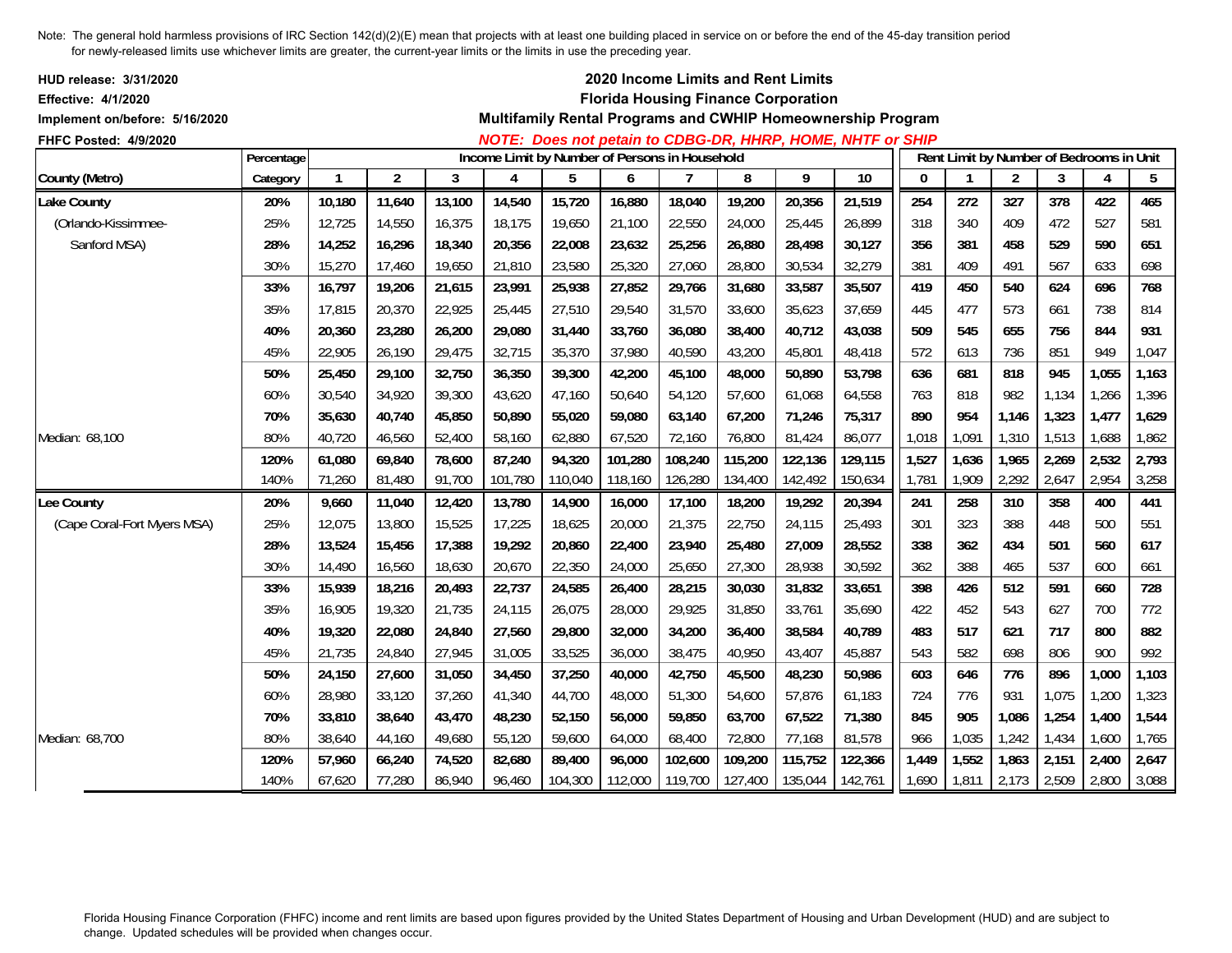| <b>HUD release: 3/31/2020</b>  |            |        |        |        |                                                |                 |         |         | <b>2020 Income Limits and Rent Limits</b>  |         |                                                                    |       |       |                                          |       |       |       |
|--------------------------------|------------|--------|--------|--------|------------------------------------------------|-----------------|---------|---------|--------------------------------------------|---------|--------------------------------------------------------------------|-------|-------|------------------------------------------|-------|-------|-------|
| <b>Effective: 4/1/2020</b>     |            |        |        |        |                                                |                 |         |         | <b>Florida Housing Finance Corporation</b> |         |                                                                    |       |       |                                          |       |       |       |
| Implement on/before: 5/16/2020 |            |        |        |        |                                                |                 |         |         |                                            |         | <b>Multifamily Rental Programs and CWHIP Homeownership Program</b> |       |       |                                          |       |       |       |
| <b>FHFC Posted: 4/9/2020</b>   |            |        |        |        |                                                |                 |         |         |                                            |         | NOTE: Does not petain to CDBG-DR, HHRP, HOME, NHTF or SHIP         |       |       |                                          |       |       |       |
|                                | Percentage |        |        |        | Income Limit by Number of Persons in Household |                 |         |         |                                            |         |                                                                    |       |       | Rent Limit by Number of Bedrooms in Unit |       |       |       |
| County (Metro)                 | Category   |        |        |        |                                                | đ               | O       |         | 8                                          | 9       | 10                                                                 |       |       |                                          |       |       | 5     |
| <b>Leon County</b>             | 20%        | 10,180 | 11,640 | 13,100 | 14,540                                         | 15,720          | 16,880  | 18,040  | 19,200                                     | 20,356  | 21,519                                                             | 254   | 272   | 327                                      | 378   | 422   | 465   |
| (Tallahassee HMFA;             | 25%        | 12,725 | 14,550 | 16,375 | 18,175                                         | 19,650          | 21,100  | 22,550  | 24,000                                     | 25,445  | 26,899                                                             | 318   | 340   | 409                                      | 472   | 527   | 581   |
| Tallahassee MSA)               | 28%        | 14,252 | 16,296 | 18,340 | 20,356                                         | 22,008          | 23,632  | 25,256  | 26,880                                     | 28,498  | 30,127                                                             | 356   | 381   | 458                                      | 529   | 590   | 651   |
|                                | 30%        | 15,270 | 17,460 | 19,650 | 21,810                                         | 23,580          | 25,320  | 27,060  | 28,800                                     | 30,534  | 32,279                                                             | 381   | 409   | 491                                      | 567   | 633   | 698   |
|                                | 33%        | 16,797 | 19,206 | 21,615 | 23,991                                         | 25,938          | 27,852  | 29,766  | 31,680                                     | 33,587  | 35,507                                                             | 419   | 450   | 540                                      | 624   | 696   | 768   |
|                                | 35%        | 17,815 | 20,370 | 22,925 | 25,445                                         | 27,510          | 29,540  | 31,570  | 33,600                                     | 35,623  | 37,659                                                             | 445   | 477   | 573                                      | 661   | 738   | 814   |
|                                | 40%        | 20,360 | 23,280 | 26,200 | 29,080                                         | 31,440          | 33,760  | 36,080  | 38,400                                     | 40,712  | 43,038                                                             | 509   | 545   | 655                                      | 756   | 844   | 931   |
|                                | 45%        | 22,905 | 26,190 | 29,475 | 32,715                                         | 35,370          | 37,980  | 40,590  | 43,200                                     | 45,801  | 48,418                                                             | 572   | 613   | 736                                      | 851   | 949   | 1,047 |
|                                | 50%        | 25,450 | 29,100 | 32,750 | 36,350                                         | 39,300          | 42,200  | 45,100  | 48,000                                     | 50,890  | 53,798                                                             | 636   | 681   | 818                                      | 945   | 1,055 | 1,163 |
|                                | 60%        | 30,540 | 34,920 | 39,300 | 43,620                                         | 47,160          | 50,640  | 54,120  | 57,600                                     | 61,068  | 64,558                                                             | 763   | 818   | 982                                      | 1,134 | ,266  | 1,396 |
|                                | 70%        | 35,630 | 40,740 | 45,850 | 50,890                                         | 55,020          | 59,080  | 63,140  | 67,200                                     | 71,246  | 75,317                                                             | 890   | 954   | 1,146                                    | 1,323 | 1,477 | 1,629 |
| Median: 72,700                 | 80%        | 40,720 | 46,560 | 52,400 | 58,160                                         | 62,880          | 67,520  | 72,160  | 76,800                                     | 81,424  | 86,077                                                             | 1,018 | 1,091 | 1,310                                    | 1,513 | 1,688 | 1,862 |
|                                | 120%       | 61,080 | 69,840 | 78,600 | 87,240                                         | 94,320          | 101,280 | 108,240 | 115,200                                    | 122,136 | 129,115                                                            | 1,527 | 1,636 | 1,965                                    | 2,269 | 2,532 | 2,793 |
|                                | 140%       | 71,260 | 81,480 | 91,700 |                                                | 101,780 110,040 | 118,160 |         | 126,280 134,400                            | 142,492 | 150,634                                                            | 1,781 | 1,909 | 2,292                                    | 2,647 | 2,954 | 3,258 |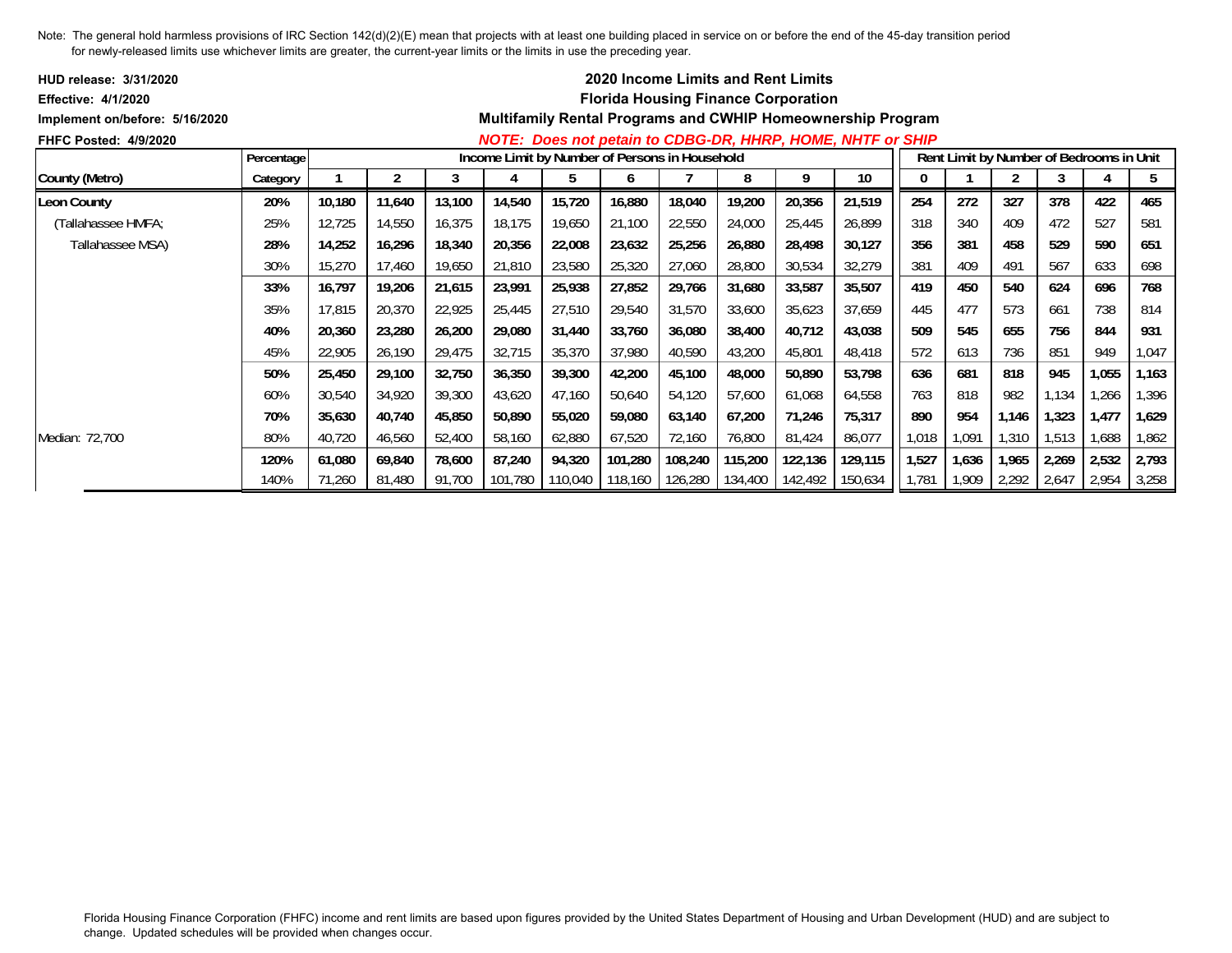| <b>HUD release: 3/31/2020</b><br><b>Effective: 4/1/2020</b> |            |        |        |        |                                                |        |        |        | 2020 Income Limits and Rent Limits<br><b>Florida Housing Finance Corporation</b> |         |                                                             |          |                                          |                |       |       |       |
|-------------------------------------------------------------|------------|--------|--------|--------|------------------------------------------------|--------|--------|--------|----------------------------------------------------------------------------------|---------|-------------------------------------------------------------|----------|------------------------------------------|----------------|-------|-------|-------|
| Implement on/before: 5/16/2020                              |            |        |        |        |                                                |        |        |        |                                                                                  |         | Multifamily Rental Programs and CWHIP Homeownership Program |          |                                          |                |       |       |       |
| FHFC Posted: 4/9/2020                                       |            |        |        |        |                                                |        |        |        |                                                                                  |         | NOTE: Does not petain to CDBG-DR, HHRP, HOME, NHTF or SHIP  |          |                                          |                |       |       |       |
|                                                             | Percentage |        |        |        | Income Limit by Number of Persons in Household |        |        |        |                                                                                  |         |                                                             |          | Rent Limit by Number of Bedrooms in Unit |                |       |       |       |
| County (Metro)                                              | Category   |        | 2      | 3      | 4                                              | 5      | 6      |        | 8                                                                                | 9       | 10                                                          | $\bf{0}$ |                                          | $\overline{2}$ | 3     | 4     | 5     |
| Levy County                                                 | 20%        | 7,400  | 8,460  | 9,520  | 10,560                                         | 11,420 | 12,260 | 13,100 | 13,940                                                                           | 14,784  | 15,629                                                      | 185      | 198                                      | 238            | 274   | 306   | 338   |
|                                                             | 25%        | 9,250  | 10,575 | 11,900 | 13,200                                         | 14,275 | 15,325 | 16,375 | 17,425                                                                           | 18,480  | 19,536                                                      | 231      | 247                                      | 297            | 343   | 383   | 422   |
|                                                             | 28%        | 10,360 | 11,844 | 13,328 | 14,784                                         | 15,988 | 17,164 | 18,340 | 19,516                                                                           | 20,698  | 21,880                                                      | 259      | 277                                      | 333            | 384   | 429   | 473   |
|                                                             | 30%        | 11,100 | 12,690 | 14,280 | 15,840                                         | 17,130 | 18,390 | 19,650 | 20,910                                                                           | 22,176  | 23,443                                                      | 277      | 297                                      | 357            | 412   | 459   | 507   |
|                                                             | 33%        | 12,210 | 13,959 | 15,708 | 17,424                                         | 18,843 | 20,229 | 21,615 | 23,001                                                                           | 24,394  | 25,788                                                      | 305      | 327                                      | 392            | 453   | 505   | 557   |
|                                                             | 35%        | 12.950 | 14,805 | 16.660 | 18,480                                         | 19,985 | 21,455 | 22,925 | 24,395                                                                           | 25,872  | 27,350                                                      | 323      | 346                                      | 416            | 480   | 536   | 591   |
|                                                             | 40%        | 14.800 | 16.920 | 19,040 | 21,120                                         | 22,840 | 24,520 | 26,200 | 27,880                                                                           | 29,568  | 31,258                                                      | 370      | 396                                      | 476            | 549   | 613   | 676   |
|                                                             | 45%        | 16,650 | 19,035 | 21,420 | 23,760                                         | 25,695 | 27,585 | 29,475 | 31,365                                                                           | 33,264  | 35,165                                                      | 416      | 446                                      | 535            | 618   | 689   | 760   |
|                                                             | 50%        | 18,500 | 21,150 | 23,800 | 26,400                                         | 28,550 | 30,650 | 32,750 | 34,850                                                                           | 36,960  | 39,072                                                      | 462      | 495                                      | 595            | 686   | 766   | 845   |
|                                                             | 60%        | 22,200 | 25,380 | 28,560 | 31,680                                         | 34,260 | 36,780 | 39,300 | 41,820                                                                           | 44,352  | 46,886                                                      | 555      | 594                                      | 714            | 824   | 919   | 1,014 |
|                                                             | 70%        | 25,900 | 29,610 | 33,320 | 36,960                                         | 39,970 | 42,910 | 45,850 | 48,790                                                                           | 51,744  | 54,701                                                      | 647      | 693                                      | 833            | 961   | 1,072 | 1,183 |
| Median: 47,500                                              | 80%        | 29,600 | 33,840 | 38,080 | 42,240                                         | 45,680 | 49,040 | 52,400 | 55,760                                                                           | 59,136  | 62,515                                                      | 740      | 793                                      | 952            | 1,099 | 1,226 | 1,352 |
|                                                             | 120%       | 44,400 | 50,760 | 57,120 | 63,360                                         | 68,520 | 73,560 | 78,600 | 83,640                                                                           | 88,704  | 93,773                                                      | 1,110    | 1,189                                    | 1,428          | 1,648 | 1,839 | 2,028 |
|                                                             | 140%       | 51,800 | 59,220 | 66,640 | 73,920                                         | 79,940 | 85,820 | 91,700 | 97,580                                                                           | 103,488 | 109,402                                                     | 1,295    | 1,387                                    | 1,666          | 1,923 | 2,145 | 2,366 |
| <b>HERA Special Limits</b>                                  | 25% - HS   | 9,850  | 11,250 | 12,650 | 14,050                                         | 15,175 | 16,300 | 17,425 | 18,550                                                                           | 19,670  | 20,794                                                      | 246      | 263                                      | 316            | 365   | 407   | 449   |
| per Section 142(d)(2)(E)                                    | 28% - HS   | 11,032 | 12,600 | 14,168 | 15,736                                         | 16,996 | 18,256 | 19,516 | 20.776                                                                           | 22,030  | 23,289                                                      | 275      | 295                                      | 354            | 409   | 456   | 503   |
| (est. 2009)                                                 | 30% - HS   | 11,820 | 13,500 | 15,180 | 16,860                                         | 18,210 | 19,560 | 20,910 | 22,260                                                                           | 23,604  | 24,953                                                      | 295      | 316                                      | 379            | 438   | 489   | 539   |
| For use by projects that                                    | 33% - HS   | 13,002 | 14,850 | 16,698 | 18,546                                         | 20,031 | 21,516 | 23,001 | 24,486                                                                           | 25,964  | 27,448                                                      | 325      | 348                                      | 417            | 482   | 537   | 593   |
| placed in service at least                                  | 35% - HS   | 13,790 | 15,750 | 17,710 | 19,670                                         | 21,245 | 22,820 | 24,395 | 25,970                                                                           | 27,538  | 29,112                                                      | 344      | 369                                      | 442            | 511   | 570   | 629   |
| one building on or                                          | 40% - HS   | 15,760 | 18,000 | 20,240 | 22,480                                         | 24,280 | 26,080 | 27,880 | 29.680                                                                           | 31,472  | 33,270                                                      | 394      | 422                                      | 506            | 584   | 652   | 719   |
| before 12/31/2008                                           | 45% - HS   | 17,730 | 20,250 | 22,770 | 25,290                                         | 27,315 | 29,340 | 31,365 | 33,390                                                                           | 35,406  | 37,429                                                      | 443      | 474                                      | 569            | 657   | 733   | 809   |
|                                                             | 50% - HS   | 19,700 | 22,500 | 25,300 | 28,100                                         | 30,350 | 32,600 | 34,850 | 37,100                                                                           | 39,340  | 41,588                                                      | 492      | 527                                      | 632            | 730   | 815   | 899   |
|                                                             | 60% - HS   | 23,640 | 27,000 | 30,360 | 33,720                                         | 36,420 | 39,120 | 41,820 | 44,520                                                                           | 47,208  | 49,906                                                      | 591      | 633                                      | 759            | 876   | 978   | 1,079 |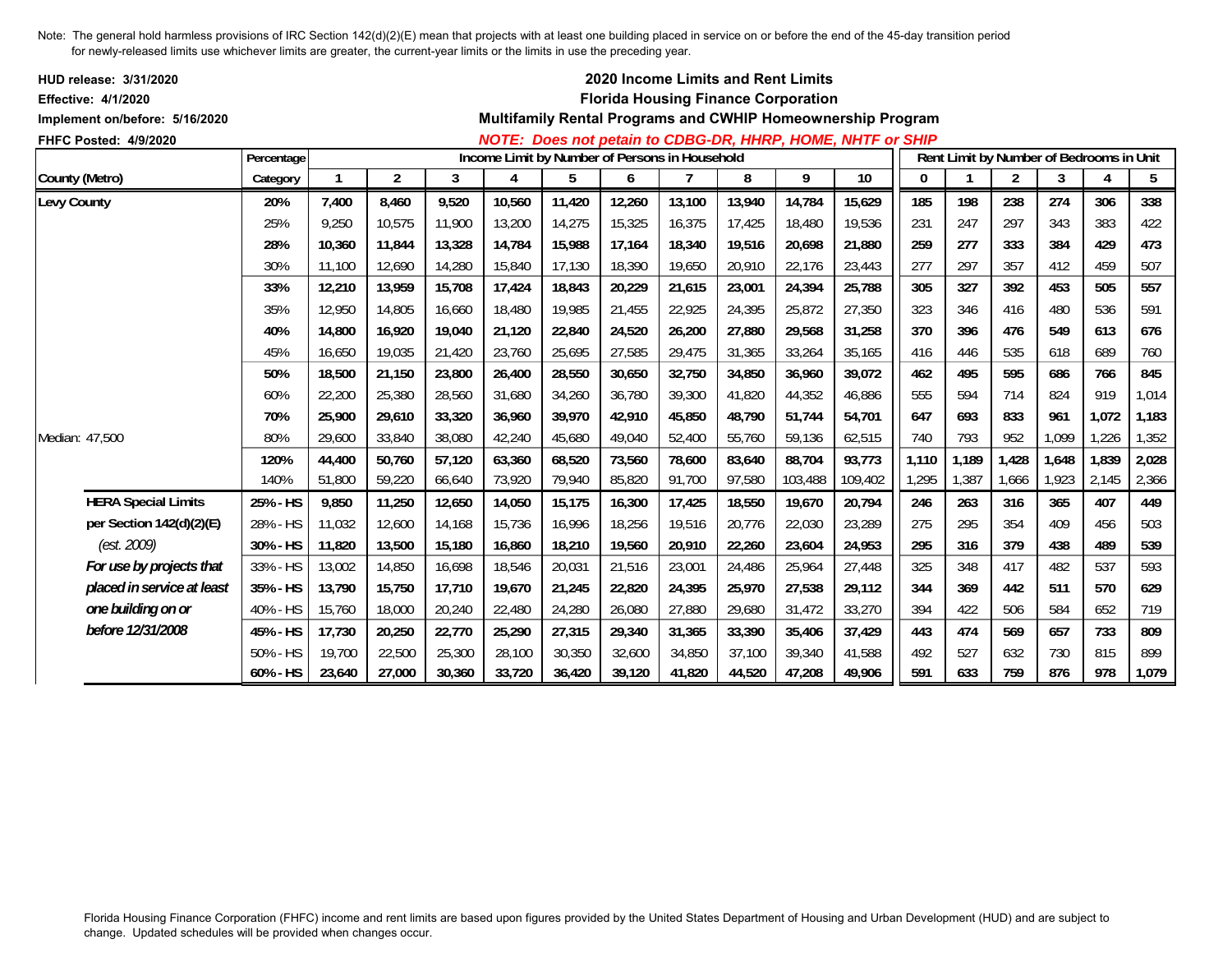| HUD release: 3/31/2020<br><b>Effective: 4/1/2020</b> |            |        |                |        |                                                |        |        |        |        | 2020 Income Limits and Rent Limits<br><b>Florida Housing Finance Corporation</b> |                                                             |       |                                          |                |       |       |       |
|------------------------------------------------------|------------|--------|----------------|--------|------------------------------------------------|--------|--------|--------|--------|----------------------------------------------------------------------------------|-------------------------------------------------------------|-------|------------------------------------------|----------------|-------|-------|-------|
| Implement on/before: 5/16/2020                       |            |        |                |        |                                                |        |        |        |        |                                                                                  | Multifamily Rental Programs and CWHIP Homeownership Program |       |                                          |                |       |       |       |
| <b>FHFC Posted: 4/9/2020</b>                         |            |        |                |        |                                                |        |        |        |        |                                                                                  | NOTE: Does not petain to CDBG-DR, HHRP, HOME, NHTF or SHIP  |       |                                          |                |       |       |       |
|                                                      | Percentage |        |                |        | Income Limit by Number of Persons in Household |        |        |        |        |                                                                                  |                                                             |       | Rent Limit by Number of Bedrooms in Unit |                |       |       |       |
| County (Metro)                                       | Category   |        | $\overline{2}$ | 3      | 4                                              | 5      | 6      |        | 8      | 9                                                                                | 10                                                          | 0     |                                          | $\overline{2}$ | 3     | 4     | 5     |
| <b>Liberty County</b>                                | 20%        | 7,400  | 8,460          | 9,520  | 10,560                                         | 11,420 | 12,260 | 13,100 | 13,940 | 14,784                                                                           | 15,629                                                      | 185   | 198                                      | 238            | 274   | 306   | 338   |
|                                                      | 25%        | 9,250  | 10,575         | 11,900 | 13,200                                         | 14,275 | 15,325 | 16,375 | 17,425 | 18,480                                                                           | 19,536                                                      | 231   | 247                                      | 297            | 343   | 383   | 422   |
|                                                      | 28%        | 10.360 | 11.844         | 13,328 | 14,784                                         | 15,988 | 17,164 | 18,340 | 19,516 | 20.698                                                                           | 21.880                                                      | 259   | 277                                      | 333            | 384   | 429   | 473   |
|                                                      | 30%        | 11,100 | 12,690         | 14,280 | 15,840                                         | 17,130 | 18,390 | 19,650 | 20,910 | 22,176                                                                           | 23,443                                                      | 277   | 297                                      | 357            | 412   | 459   | 507   |
|                                                      | 33%        | 12,210 | 13,959         | 15,708 | 17,424                                         | 18,843 | 20,229 | 21,615 | 23,001 | 24,394                                                                           | 25,788                                                      | 305   | 327                                      | 392            | 453   | 505   | 557   |
|                                                      | 35%        | 12.950 | 14.805         | 16.660 | 18,480                                         | 19,985 | 21,455 | 22,925 | 24.395 | 25.872                                                                           | 27,350                                                      | 323   | 346                                      | 416            | 480   | 536   | 591   |
|                                                      | 40%        | 14,800 | 16,920         | 19,040 | 21,120                                         | 22,840 | 24,520 | 26,200 | 27,880 | 29,568                                                                           | 31,258                                                      | 370   | 396                                      | 476            | 549   | 613   | 676   |
|                                                      | 45%        | 16,650 | 19,035         | 21,420 | 23,760                                         | 25,695 | 27,585 | 29,475 | 31,365 | 33,264                                                                           | 35,165                                                      | 416   | 446                                      | 535            | 618   | 689   | 760   |
|                                                      | 50%        | 18,500 | 21,150         | 23,800 | 26,400                                         | 28,550 | 30,650 | 32,750 | 34,850 | 36,960                                                                           | 39,072                                                      | 462   | 495                                      | 595            | 686   | 766   | 845   |
|                                                      | 60%        | 22,200 | 25,380         | 28,560 | 31,680                                         | 34,260 | 36,780 | 39,300 | 41,820 | 44,352                                                                           | 46,886                                                      | 555   | 594                                      | 714            | 824   | 919   | 1,014 |
|                                                      | 70%        | 25,900 | 29,610         | 33,320 | 36,960                                         | 39,970 | 42,910 | 45,850 | 48,790 | 51,744                                                                           | 54,701                                                      | 647   | 693                                      | 833            | 961   | 1,072 | 1,183 |
| Median: 44,500                                       | 80%        | 29,600 | 33,840         | 38,080 | 42,240                                         | 45,680 | 49,040 | 52,400 | 55,760 | 59,136                                                                           | 62,515                                                      | 740   | 793                                      | 952            | 1,099 | 1,226 | 1,352 |
|                                                      | 120%       | 44,400 | 50,760         | 57,120 | 63,360                                         | 68,520 | 73,560 | 78,600 | 83,640 | 88,704                                                                           | 93,773                                                      | 1,110 | 1,189                                    | 1,428          | 1,648 | 1,839 | 2,028 |
|                                                      | 140%       | 51,800 | 59,220         | 66,640 | 73,920                                         | 79,940 | 85,820 | 91,700 | 97,580 | 103,488                                                                          | 109,402                                                     | 1,295 | 1,387                                    | 1,666          | 1,923 | 2,145 | 2,366 |
| <b>HERA Special Limits</b>                           | 25% - HS   | 10,500 | 12,000         | 13,500 | 15,000                                         | 16,200 | 17,400 | 18,600 | 19,800 | 21,000                                                                           | 22,200                                                      | 262   | 281                                      | 337            | 390   | 435   | 480   |
| per Section 142(d)(2)(E)                             | 28% - HS   | 11,760 | 13,440         | 15,120 | 16,800                                         | 18,144 | 19,488 | 20,832 | 22,176 | 23,520                                                                           | 24.864                                                      | 294   | 315                                      | 378            | 436   | 487   | 537   |
| (est. 2011)                                          | 30% - HS   | 12,600 | 14,400         | 16,200 | 18,000                                         | 19,440 | 20,880 | 22,320 | 23,760 | 25,200                                                                           | 26,640                                                      | 315   | 337                                      | 405            | 468   | 522   | 576   |
| For use by projects that                             | 33% - HS   | 13,860 | 15,840         | 17,820 | 19,800                                         | 21,384 | 22,968 | 24,552 | 26,136 | 27,720                                                                           | 29,304                                                      | 346   | 371                                      | 445            | 514   | 574   | 633   |
| placed in service at least                           | 35% - HS   | 14,700 | 16,800         | 18,900 | 21,000                                         | 22,680 | 24,360 | 26,040 | 27,720 | 29,400                                                                           | 31,080                                                      | 367   | 393                                      | 472            | 546   | 609   | 672   |
| one building on or                                   | 40% - HS   | 16,800 | 19,200         | 21,600 | 24,000                                         | 25,920 | 27,840 | 29.760 | 31,680 | 33,600                                                                           | 35,520                                                      | 420   | 450                                      | 540            | 624   | 696   | 768   |
| before 12/31/2008                                    | 45% - HS   | 18,900 | 21,600         | 24,300 | 27,000                                         | 29,160 | 31,320 | 33,480 | 35,640 | 37,800                                                                           | 39,960                                                      | 472   | 506                                      | 607            | 702   | 783   | 864   |
|                                                      | 50% - HS   | 21,000 | 24,000         | 27,000 | 30,000                                         | 32,400 | 34,800 | 37,200 | 39,600 | 42,000                                                                           | 44,400                                                      | 525   | 562                                      | 675            | 780   | 870   | 960   |
|                                                      | 60% - HS   | 25,200 | 28,800         | 32,400 | 36,000                                         | 38,880 | 41,760 | 44,640 | 47,520 | 50,400                                                                           | 53,280                                                      | 630   | 675                                      | 810            | 936   | 1,044 | 1,152 |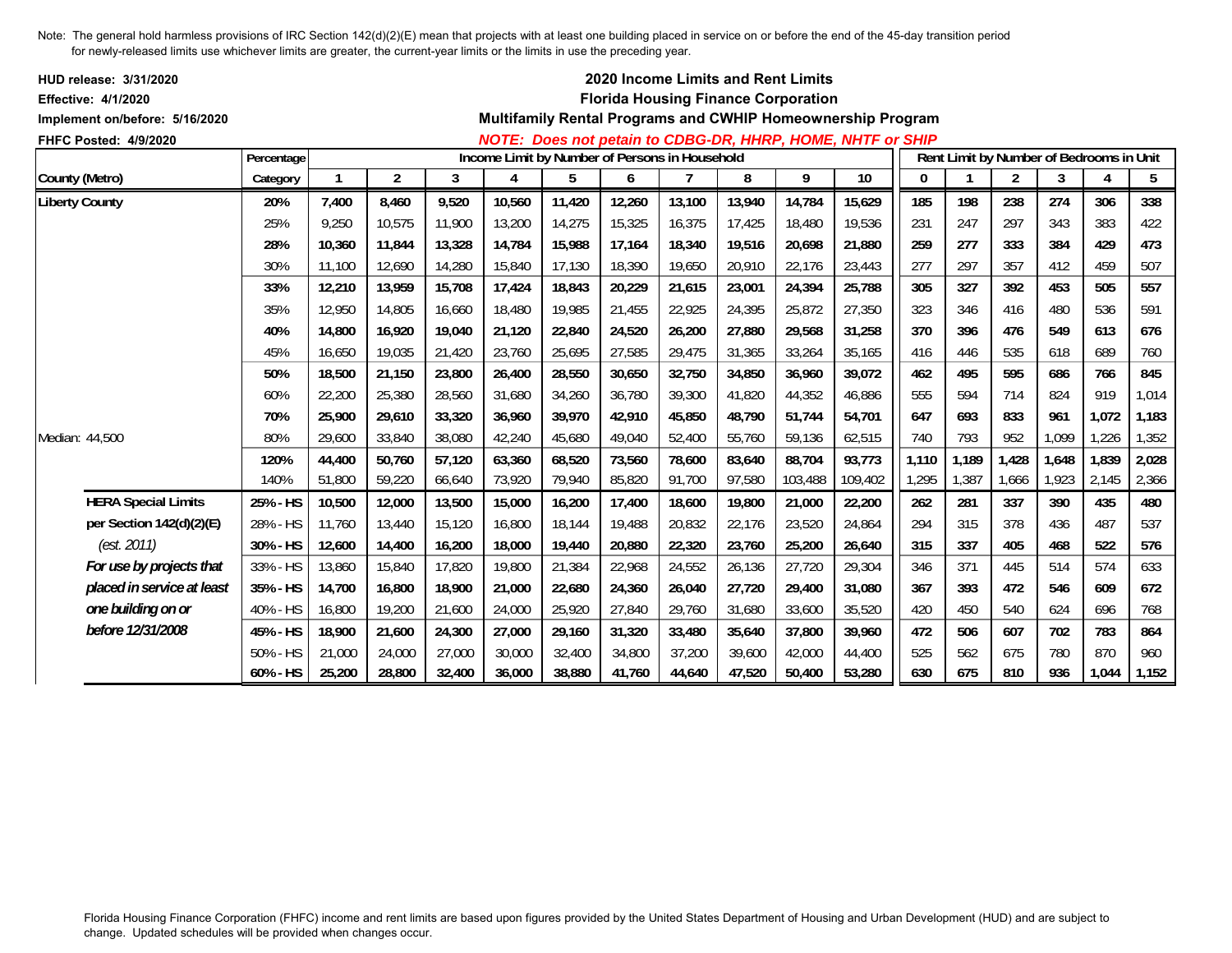| HUD release: 3/31/2020<br><b>Effective: 4/1/2020</b> |            |        |        |        |        |                                                |        |        | 2020 Income Limits and Rent Limits<br><b>Florida Housing Finance Corporation</b> |         |                                                             |              |                                          |       |       |       |       |
|------------------------------------------------------|------------|--------|--------|--------|--------|------------------------------------------------|--------|--------|----------------------------------------------------------------------------------|---------|-------------------------------------------------------------|--------------|------------------------------------------|-------|-------|-------|-------|
| Implement on/before: 5/16/2020                       |            |        |        |        |        |                                                |        |        |                                                                                  |         | Multifamily Rental Programs and CWHIP Homeownership Program |              |                                          |       |       |       |       |
| FHFC Posted: 4/9/2020                                |            |        |        |        |        |                                                |        |        |                                                                                  |         | NOTE: Does not petain to CDBG-DR, HHRP, HOME, NHTF or SHIP  |              |                                          |       |       |       |       |
|                                                      | Percentage |        |        |        |        | Income Limit by Number of Persons in Household |        |        |                                                                                  |         |                                                             |              | Rent Limit by Number of Bedrooms in Unit |       |       |       |       |
| County (Metro)                                       | Category   |        | 2      | 3      | 4      | 5                                              | 6      |        | 8                                                                                | 9       | 10                                                          | $\mathbf{0}$ |                                          | 2     | 3     | 4     | 5     |
| <b>Madison County</b>                                | 20%        | 7,400  | 8,460  | 9,520  | 10,560 | 11,420                                         | 12,260 | 13,100 | 13,940                                                                           | 14,784  | 15,629                                                      | 185          | 198                                      | 238   | 274   | 306   | 338   |
|                                                      | 25%        | 9,250  | 10,575 | 11,900 | 13,200 | 14,275                                         | 15,325 | 16,375 | 17,425                                                                           | 18,480  | 19,536                                                      | 231          | 247                                      | 297   | 343   | 383   | 422   |
|                                                      | 28%        | 10,360 | 11,844 | 13,328 | 14,784 | 15,988                                         | 17,164 | 18,340 | 19,516                                                                           | 20,698  | 21,880                                                      | 259          | 277                                      | 333   | 384   | 429   | 473   |
|                                                      | 30%        | 11,100 | 12,690 | 14,280 | 15,840 | 17,130                                         | 18,390 | 19,650 | 20,910                                                                           | 22,176  | 23,443                                                      | 277          | 297                                      | 357   | 412   | 459   | 507   |
|                                                      | 33%        | 12,210 | 13,959 | 15,708 | 17,424 | 18,843                                         | 20,229 | 21,615 | 23,001                                                                           | 24,394  | 25,788                                                      | 305          | 327                                      | 392   | 453   | 505   | 557   |
|                                                      | 35%        | 12,950 | 14,805 | 16,660 | 18,480 | 19,985                                         | 21,455 | 22,925 | 24,395                                                                           | 25,872  | 27,350                                                      | 323          | 346                                      | 416   | 480   | 536   | 591   |
|                                                      | 40%        | 14,800 | 16,920 | 19,040 | 21,120 | 22,840                                         | 24,520 | 26,200 | 27,880                                                                           | 29,568  | 31,258                                                      | 370          | 396                                      | 476   | 549   | 613   | 676   |
|                                                      | 45%        | 16,650 | 19,035 | 21,420 | 23,760 | 25,695                                         | 27,585 | 29,475 | 31.365                                                                           | 33,264  | 35,165                                                      | 416          | 446                                      | 535   | 618   | 689   | 760   |
|                                                      | 50%        | 18,500 | 21,150 | 23,800 | 26,400 | 28,550                                         | 30,650 | 32,750 | 34,850                                                                           | 36,960  | 39,072                                                      | 462          | 495                                      | 595   | 686   | 766   | 845   |
|                                                      | 60%        | 22,200 | 25,380 | 28,560 | 31,680 | 34,260                                         | 36,780 | 39,300 | 41,820                                                                           | 44,352  | 46,886                                                      | 555          | 594                                      | 714   | 824   | 919   | 1,014 |
|                                                      | 70%        | 25,900 | 29,610 | 33,320 | 36,960 | 39,970                                         | 42,910 | 45,850 | 48.790                                                                           | 51.744  | 54.701                                                      | 647          | 693                                      | 833   | 961   | 1,072 | 1,183 |
| Median: 44,000                                       | 80%        | 29,600 | 33,840 | 38,080 | 42,240 | 45,680                                         | 49,040 | 52,400 | 55,760                                                                           | 59,136  | 62,515                                                      | 740          | 793                                      | 952   | 1,099 | 1,226 | 1,352 |
|                                                      | 120%       | 44,400 | 50,760 | 57,120 | 63,360 | 68,520                                         | 73,560 | 78,600 | 83,640                                                                           | 88,704  | 93,773                                                      | 1,110        | 1,189                                    | 1,428 | 1,648 | 1,839 | 2,028 |
|                                                      | 140%       | 51,800 | 59,220 | 66,640 | 73,920 | 79,940                                         | 85,820 | 91,700 | 97,580                                                                           | 103,488 | 109,402                                                     | 1,295        | 1,387                                    | 1,666 | 1,923 | 2,145 | 2,366 |
| <b>HERA Special Limits</b>                           | 25% - HS   | 9,875  | 11,300 | 12,700 | 14,100 | 15,250                                         | 16,375 | 17,500 | 18,625                                                                           | 19,740  | 20,868                                                      | 246          | 264                                      | 317   | 366   | 409   | 451   |
| per Section 142(d)(2)(E)                             | 28% - HS   | 11,060 | 12,656 | 14,224 | 15,792 | 17,080                                         | 18,340 | 19,600 | 20,860                                                                           | 22.109  | 23,372                                                      | 276          | 296                                      | 355   | 410   | 458   | 505   |
| (est. 2011)                                          | 30% - HS   | 11,850 | 13,560 | 15,240 | 16,920 | 18,300                                         | 19,650 | 21,000 | 22,350                                                                           | 23,688  | 25,042                                                      | 296          | 317                                      | 381   | 440   | 491   | 541   |
| For use by projects that                             | 33% - HS   | 13,035 | 14,916 | 16,764 | 18,612 | 20,130                                         | 21,615 | 23,100 | 24,585                                                                           | 26,057  | 27,546                                                      | 325          | 349                                      | 419   | 484   | 540   | 596   |
| placed in service at least                           | 35% - HS   | 13,825 | 15,820 | 17,780 | 19,740 | 21,350                                         | 22,925 | 24,500 | 26,075                                                                           | 27,636  | 29,215                                                      | 345          | 370                                      | 444   | 513   | 573   | 632   |
| one building on or                                   | 40% - HS   | 15,800 | 18,080 | 20,320 | 22,560 | 24,400                                         | 26,200 | 28,000 | 29,800                                                                           | 31,584  | 33,389                                                      | 395          | 423                                      | 508   | 587   | 655   | 722   |
| before 12/31/2008                                    | 45% - HS   | 17,775 | 20,340 | 22,860 | 25,380 | 27,450                                         | 29,475 | 31,500 | 33,525                                                                           | 35,532  | 37,562                                                      | 444          | 476                                      | 571   | 660   | 736   | 812   |
|                                                      | 50% - HS   | 19,750 | 22,600 | 25,400 | 28,200 | 30,500                                         | 32,750 | 35,000 | 37,250                                                                           | 39,480  | 41,736                                                      | 493          | 529                                      | 635   | 733   | 818   | 903   |
|                                                      | 60% - HS   | 23,700 | 27,120 | 30,480 | 33,840 | 36,600                                         | 39,300 | 42,000 | 44,700                                                                           | 47,376  | 50,083                                                      | 592          | 635                                      | 762   | 880   | 982   | 1,083 |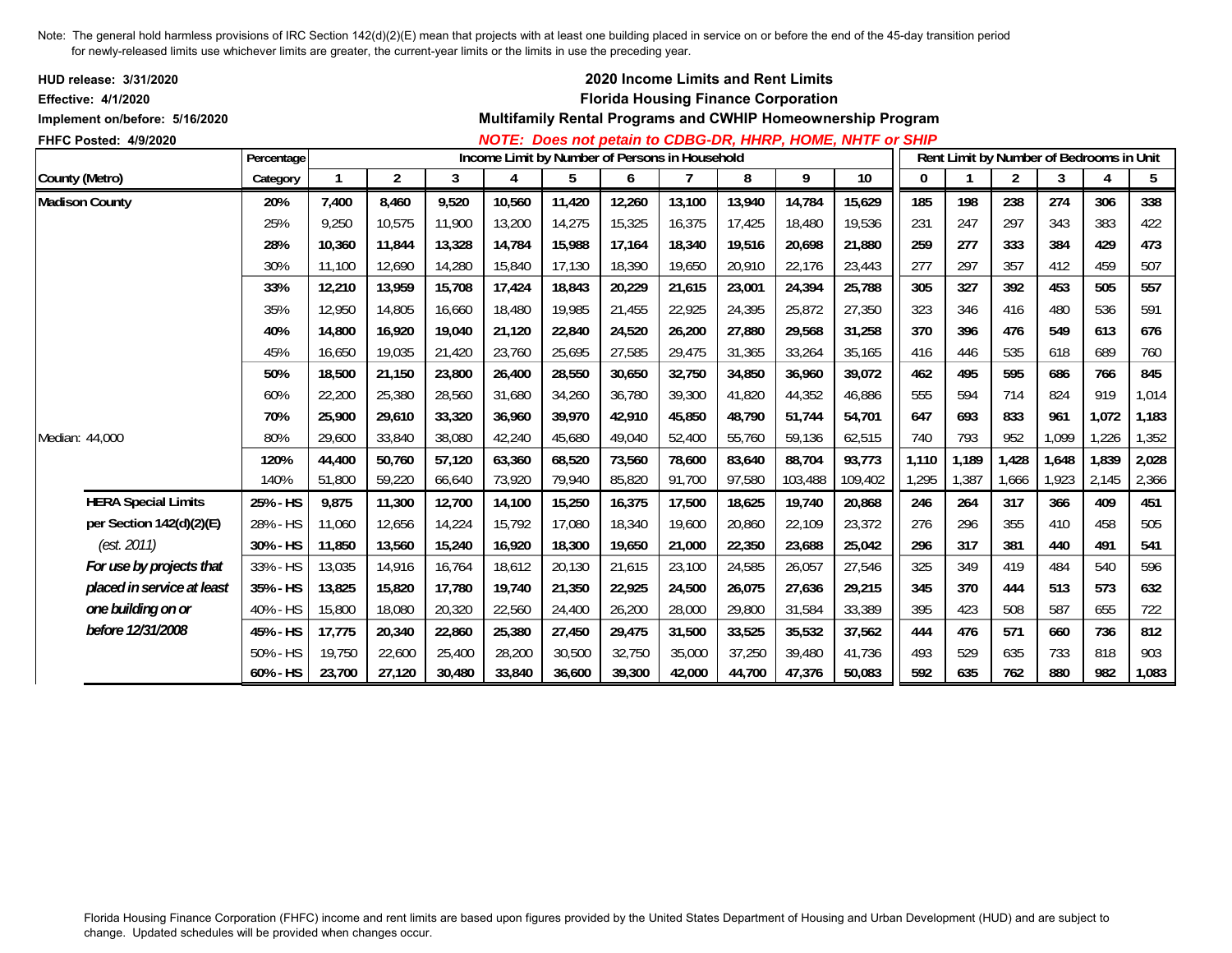| HUD release: 3/31/2020<br><b>Effective: 4/1/2020</b>    |            |        |                |        |                                                |         |         |         | 2020 Income Limits and Rent Limits<br><b>Florida Housing Finance Corporation</b> |         | Multifamily Rental Programs and CWHIP Homeownership Program |              |                                          |                |       |                |       |
|---------------------------------------------------------|------------|--------|----------------|--------|------------------------------------------------|---------|---------|---------|----------------------------------------------------------------------------------|---------|-------------------------------------------------------------|--------------|------------------------------------------|----------------|-------|----------------|-------|
| Implement on/before: 5/16/2020<br>FHFC Posted: 4/9/2020 |            |        |                |        |                                                |         |         |         |                                                                                  |         | NOTE: Does not petain to CDBG-DR, HHRP, HOME, NHTF or SHIP  |              |                                          |                |       |                |       |
|                                                         | Percentage |        |                |        | Income Limit by Number of Persons in Household |         |         |         |                                                                                  |         |                                                             |              | Rent Limit by Number of Bedrooms in Unit |                |       |                |       |
| County (Metro)                                          | Category   | 1      | $\overline{2}$ | 3      | 4                                              | 5       | 6       | 7       | 8                                                                                | 9       | 10                                                          | $\mathbf{0}$ |                                          | $\overline{2}$ | 3     | $\overline{4}$ | 5     |
| <b>Manatee County</b>                                   | 20%        | 10,720 | 12,240         | 13,780 | 15,300                                         | 16,540  | 17,760  | 18,980  | 20,200                                                                           | 21,420  | 22,644                                                      | 268          | 287                                      | 344            | 398   | 444            | 489   |
| (North Port-Sarasota-                                   | 25%        | 13,400 | 15,300         | 17,225 | 19,125                                         | 20,675  | 22,200  | 23,725  | 25,250                                                                           | 26,775  | 28,305                                                      | 335          | 358                                      | 430            | 497   | 555            | 612   |
| <b>Bradenton MSA)</b>                                   | 28%        | 15,008 | 17,136         | 19,292 | 21,420                                         | 23,156  | 24,864  | 26,572  | 28,280                                                                           | 29,988  | 31,702                                                      | 375          | 401                                      | 482            | 557   | 621            | 685   |
|                                                         | 30%        | 16,080 | 18,360         | 20,670 | 22,950                                         | 24,810  | 26,640  | 28,470  | 30,300                                                                           | 32,130  | 33,966                                                      | 402          | 430                                      | 516            | 597   | 666            | 734   |
|                                                         | 33%        | 17,688 | 20,196         | 22,737 | 25,245                                         | 27,291  | 29,304  | 31,317  | 33,330                                                                           | 35,343  | 37,363                                                      | 442          | 473                                      | 568            | 656   | 732            | 808   |
|                                                         | 35%        | 18,760 | 21,420         | 24,115 | 26,775                                         | 28,945  | 31,080  | 33,215  | 35,350                                                                           | 37,485  | 39,627                                                      | 469          | 502                                      | 602            | 696   | 777            | 857   |
|                                                         | 40%        | 21,440 | 24,480         | 27,560 | 30,600                                         | 33,080  | 35,520  | 37.960  | 40.400                                                                           | 42.840  | 45,288                                                      | 536          | 574                                      | 689            | 796   | 888            | 979   |
|                                                         | 45%        | 24,120 | 27,540         | 31,005 | 34,425                                         | 37,215  | 39,960  | 42,705  | 45,450                                                                           | 48,195  | 50,949                                                      | 603          | 645                                      | 775            | 895   | 999            | 1,101 |
|                                                         | 50%        | 26,800 | 30,600         | 34,450 | 38,250                                         | 41,350  | 44,400  | 47,450  | 50,500                                                                           | 53,550  | 56,610                                                      | 670          | 717                                      | 861            | 995   | 1,110          | 1,224 |
|                                                         | 60%        | 32.160 | 36,720         | 41,340 | 45,900                                         | 49,620  | 53,280  | 56,940  | 60,600                                                                           | 64,260  | 67,932                                                      | 804          | 861                                      | 1,033          | 1,194 | 1,332          | 1,469 |
|                                                         | 70%        | 37,520 | 42,840         | 48,230 | 53,550                                         | 57,890  | 62,160  | 66,430  | 70,700                                                                           | 74,970  | 79,254                                                      | 938          | 1,004                                    | 1,205          | 1,393 | 1,554          | 1,714 |
| Median: 76,700                                          | 80%        | 42,880 | 48,960         | 55,120 | 61,200                                         | 66,160  | 71,040  | 75,920  | 80,800                                                                           | 85,680  | 90,576                                                      | 1,072        | 1,148                                    | 1,378          | 1,592 | 1,776          | 1,959 |
|                                                         | 120%       | 64,320 | 73,440         | 82,680 | 91,800                                         | 99,240  | 106,560 | 113,880 | 121,200                                                                          | 128,520 | 135,864                                                     | 1,608        | 1,722                                    | 2,067          | 2,388 | 2,664          | 2,938 |
|                                                         | 140%       | 75,040 | 85,680         | 96,460 | 107,100                                        | 115,780 | 124,320 | 132,860 | 141,400                                                                          | 149,940 | 158,508                                                     | 1,876        | 2,009                                    | 2,411          | 2,786 | 3,108          | 3,428 |
| <b>HERA Special Limits</b>                              | 25% - HS   | 13,425 | 15,350         | 17,275 | 19,175                                         | 20,725  | 22,250  | 23,800  | 25,325                                                                           | 26,845  | 28,379                                                      | 335          | 359                                      | 431            | 498   | 556            | 614   |
| per Section 142(d)(2)(E)                                | 28% - HS   | 15,036 | 17,192         | 19,348 | 21,476                                         | 23,212  | 24,920  | 26,656  | 28,364                                                                           | 30,066  | 31,784                                                      | 375          | 402                                      | 483            | 558   | 623            | 687   |
| (Re-est. 2020)                                          | 30% - HS   | 16,110 | 18,420         | 20,730 | 23,010                                         | 24,870  | 26,700  | 28,560  | 30,390                                                                           | 32,214  | 34,055                                                      | 402          | 431                                      | 518            | 598   | 667            | 736   |
| For use by projects that                                | 33% - HS   | 17,721 | 20,262         | 22,803 | 25,311                                         | 27,357  | 29,370  | 31,416  | 33,429                                                                           | 35,435  | 37,460                                                      | 443          | 474                                      | 570            | 658   | 734            | 810   |
| placed in service at least                              | 35% - HS   | 18,795 | 21,490         | 24,185 | 26,845                                         | 29,015  | 31,150  | 33,320  | 35,455                                                                           | 37,583  | 39,731                                                      | 469          | 503                                      | 604            | 698   | 778            | 859   |
| one building on or                                      | 40% - HS   | 21,480 | 24,560         | 27,640 | 30,680                                         | 33,160  | 35,600  | 38,080  | 40,520                                                                           | 42,952  | 45,406                                                      | 537          | 575                                      | 691            | 798   | 890            | 982   |
| before 12/31/2008                                       | 45% - HS   | 24,165 | 27,630         | 31,095 | 34,515                                         | 37,305  | 40,050  | 42,840  | 45,585                                                                           | 48,321  | 51,082                                                      | 604          | 647                                      | 777            | 897   | 1,001          | 1,105 |
|                                                         | 50% - HS   | 26,850 | 30,700         | 34,550 | 38,350                                         | 41,450  | 44,500  | 47,600  | 50,650                                                                           | 53,690  | 56,758                                                      | 671          | 719                                      | 863            | 997   | 1,112          | 1,228 |
|                                                         | 60% - HS   | 32,220 | 36,840         | 41,460 | 46,020                                         | 49,740  | 53,400  | 57,120  | 60,780                                                                           | 64,428  | 68,110                                                      | 805          | 863                                      | 1,036          | 1,197 | 1,335          | 1,473 |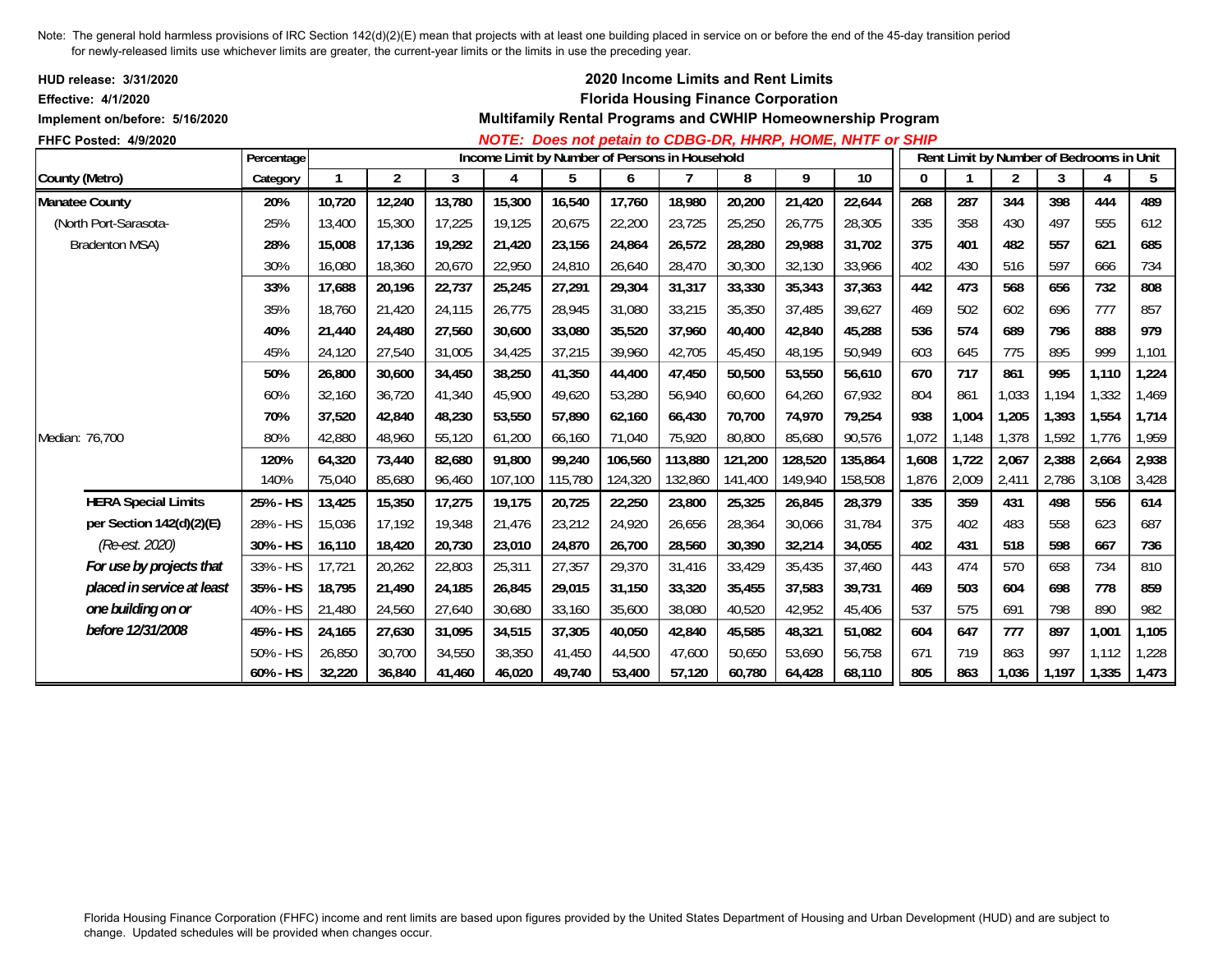| <b>HUD release: 3/31/2020</b>  |            |        |        |        |                                                |        |        |        | <b>2020 Income Limits and Rent Limits</b>  |         |                                                                    |       |       |       |       |                                          |       |
|--------------------------------|------------|--------|--------|--------|------------------------------------------------|--------|--------|--------|--------------------------------------------|---------|--------------------------------------------------------------------|-------|-------|-------|-------|------------------------------------------|-------|
| <b>Effective: 4/1/2020</b>     |            |        |        |        |                                                |        |        |        | <b>Florida Housing Finance Corporation</b> |         |                                                                    |       |       |       |       |                                          |       |
| Implement on/before: 5/16/2020 |            |        |        |        |                                                |        |        |        |                                            |         | <b>Multifamily Rental Programs and CWHIP Homeownership Program</b> |       |       |       |       |                                          |       |
| <b>FHFC Posted: 4/9/2020</b>   |            |        |        |        |                                                |        |        |        |                                            |         | NOTE: Does not petain to CDBG-DR, HHRP, HOME, NHTF or SHIP         |       |       |       |       |                                          |       |
|                                | Percentage |        |        |        | Income Limit by Number of Persons in Household |        |        |        |                                            |         |                                                                    |       |       |       |       | Rent Limit by Number of Bedrooms in Unit |       |
| County (Metro)                 | Category   |        | 2      | 3      |                                                | b.     | h      |        | 8                                          | 9       | 10                                                                 | 0     |       |       | 3     |                                          | 5     |
| <b>Marion County</b>           | 20%        | 7,700  | 8,800  | 9,900  | 11,000                                         | 11,880 | 12,760 | 13,640 | 14,520                                     | 15,400  | 16,280                                                             | 192   | 206   | 247   | 286   | 319                                      | 352   |
| (Ocala MSA)                    | 25%        | 9,625  | 11,000 | 12,375 | 13,750                                         | 14,850 | 15,950 | 17,050 | 18,150                                     | 19,250  | 20,350                                                             | 240   | 257   | 309   | 357   | 398                                      | 440   |
|                                | 28%        | 10,780 | 12,320 | 13,860 | 15,400                                         | 16,632 | 17,864 | 19,096 | 20,328                                     | 21,560  | 22,792                                                             | 269   | 288   | 346   | 400   | 446                                      | 492   |
|                                | 30%        | 11,550 | 13,200 | 14,850 | 16,500                                         | 17,820 | 19,140 | 20,460 | 21,780                                     | 23,100  | 24,420                                                             | 288   | 309   | 371   | 429   | 478                                      | 528   |
|                                | 33%        | 12,705 | 14,520 | 16,335 | 18,150                                         | 19,602 | 21,054 | 22,506 | 23,958                                     | 25,410  | 26,862                                                             | 317   | 340   | 408   | 471   | 526                                      | 580   |
|                                | 35%        | 13,475 | 15,400 | 17,325 | 19,250                                         | 20,790 | 22,330 | 23,870 | 25,410                                     | 26,950  | 28,490                                                             | 336   | 360   | 433   | 500   | 558                                      | 616   |
|                                | 40%        | 15,400 | 17,600 | 19,800 | 22,000                                         | 23,760 | 25,520 | 27,280 | 29,040                                     | 30,800  | 32,560                                                             | 385   | 412   | 495   | 572   | 638                                      | 704   |
|                                | 45%        | 17,325 | 19,800 | 22,275 | 24,750                                         | 26,730 | 28,710 | 30,690 | 32,670                                     | 34,650  | 36,630                                                             | 433   | 464   | 556   | 643   | 717                                      | 792   |
|                                | 50%        | 19,250 | 22,000 | 24,750 | 27,500                                         | 29,700 | 31,900 | 34,100 | 36,300                                     | 38,500  | 40,700                                                             | 481   | 515   | 618   | 715   | 797                                      | 880   |
|                                | 60%        | 23,100 | 26,400 | 29,700 | 33,000                                         | 35,640 | 38,280 | 40,920 | 43,560                                     | 46,200  | 48,840                                                             | 577   | 618   | 742   | 858   | 957                                      | 1,056 |
|                                | 70%        | 26,950 | 30,800 | 34,650 | 38,500                                         | 41,580 | 44,660 | 47,740 | 50,820                                     | 53,900  | 56,980                                                             | 673   | 721   | 866   | 1,001 | 1,116                                    | 1,232 |
| Median: 55,000                 | 80%        | 30,800 | 35,200 | 39,600 | 44,000                                         | 47,520 | 51,040 | 54,560 | 58,080                                     | 61,600  | 65,120                                                             | 770   | 825   | 990   | 1,144 | ,276                                     | ,408  |
|                                | 120%       | 46,200 | 52,800 | 59,400 | 66,000                                         | 71,280 | 76,560 | 81,840 | 87,120                                     | 92,400  | 97,680                                                             | 1,155 | 1,237 | 1,485 | 1,716 | 1,914                                    | 2,112 |
|                                | 140%       | 53,900 | 61,600 | 69,300 | 77,000                                         | 83,160 | 89,320 | 95,480 | 101,640                                    | 107,800 | 113,960                                                            | 1,347 | 1,443 | 1,732 | 2,002 | 2,233                                    | 2,464 |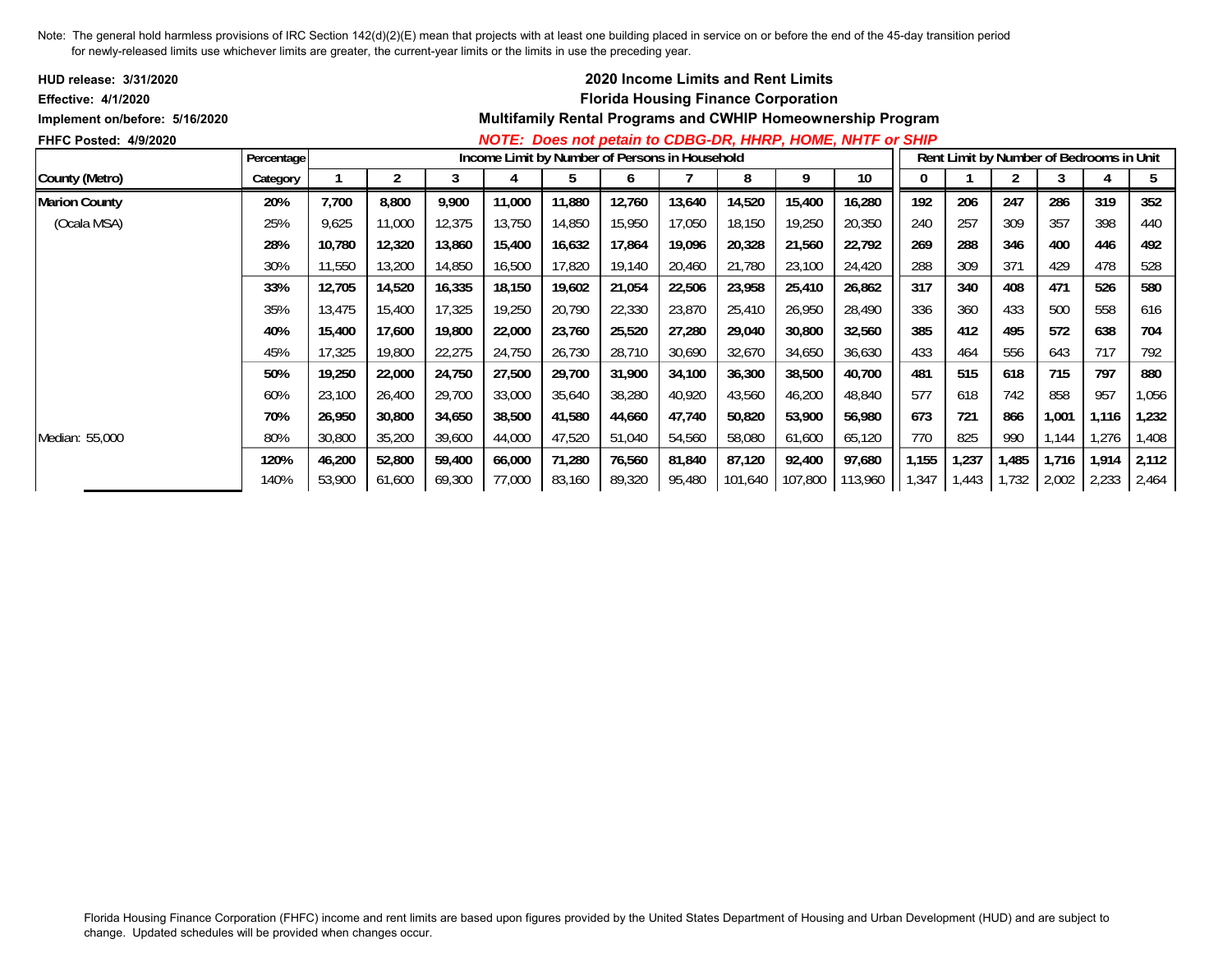| <b>HUD release: 3/31/2020</b><br><b>Effective: 4/1/2020</b><br>Implement on/before: 5/16/2020 |            |              |                |         |         |                                                |         |         | 2020 Income Limits and Rent Limits<br><b>Florida Housing Finance Corporation</b> |         | Multifamily Rental Programs and CWHIP Homeownership Program |              |                         |                |       |                                          |       |
|-----------------------------------------------------------------------------------------------|------------|--------------|----------------|---------|---------|------------------------------------------------|---------|---------|----------------------------------------------------------------------------------|---------|-------------------------------------------------------------|--------------|-------------------------|----------------|-------|------------------------------------------|-------|
| FHFC Posted: 4/9/2020                                                                         |            |              |                |         |         |                                                |         |         |                                                                                  |         | NOTE: Does not petain to CDBG-DR, HHRP, HOME, NHTF or SHIP  |              |                         |                |       |                                          |       |
|                                                                                               | Percentage |              |                |         |         | Income Limit by Number of Persons in Household |         |         |                                                                                  |         |                                                             |              |                         |                |       | Rent Limit by Number of Bedrooms in Unit |       |
| County (Metro)                                                                                | Category   | $\mathbf{1}$ | $\overline{2}$ | 3       | 4       | 5                                              | 6       | 7       | 8                                                                                | 9       | 10                                                          | $\mathbf{0}$ | $\overline{\mathbf{1}}$ | $\overline{2}$ | 3     | 4                                        | 5     |
| <b>Martin County</b>                                                                          | 20%        | 9,740        | 11,120         | 12,520  | 13,900  | 15,020                                         | 16,140  | 17,240  | 18,360                                                                           | 19,460  | 20,572                                                      | 243          | 260                     | 313            | 361   | 403                                      | 445   |
| (Port Saint Lucie MSA)                                                                        | 25%        | 12,175       | 13,900         | 15,650  | 17,375  | 18,775                                         | 20,175  | 21,550  | 22,950                                                                           | 24,325  | 25,715                                                      | 304          | 325                     | 391            | 451   | 504                                      | 556   |
|                                                                                               | 28%        | 13,636       | 15,568         | 17,528  | 19,460  | 21,028                                         | 22,596  | 24,136  | 25,704                                                                           | 27,244  | 28,801                                                      | 340          | 365                     | 438            | 506   | 564                                      | 623   |
|                                                                                               | 30%        | 14,610       | 16,680         | 18,780  | 20,850  | 22,530                                         | 24,210  | 25,860  | 27.540                                                                           | 29,190  | 30,858                                                      | 365          | 391                     | 469            | 542   | 605                                      | 667   |
|                                                                                               | 33%        | 16,071       | 18,348         | 20,658  | 22,935  | 24,783                                         | 26,631  | 28,446  | 30,294                                                                           | 32,109  | 33,944                                                      | 401          | 430                     | 516            | 596   | 665                                      | 734   |
|                                                                                               | 35%        | 17.045       | 19.460         | 21,910  | 24,325  | 26,285                                         | 28,245  | 30,170  | 32,130                                                                           | 34.055  | 36,001                                                      | 426          | 456                     | 547            | 632   | 706                                      | 778   |
|                                                                                               | 40%        | 19,480       | 22,240         | 25,040  | 27,800  | 30,040                                         | 32,280  | 34,480  | 36,720                                                                           | 38,920  | 41,144                                                      | 487          | 521                     | 626            | 723   | 807                                      | 890   |
|                                                                                               | 45%        | 21,915       | 25,020         | 28,170  | 31,275  | 33,795                                         | 36,315  | 38,790  | 41,310                                                                           | 43,785  | 46,287                                                      | 547          | 586                     | 704            | 813   | 907                                      | 1,001 |
|                                                                                               | 50%        | 24,350       | 27,800         | 31,300  | 34,750  | 37,550                                         | 40,350  | 43,100  | 45,900                                                                           | 48,650  | 51,430                                                      | 608          | 651                     | 782            | 903   | 1,008                                    | 1,112 |
|                                                                                               | 60%        | 29.220       | 33,360         | 37,560  | 41,700  | 45,060                                         | 48,420  | 51,720  | 55,080                                                                           | 58,380  | 61.716                                                      | 730          | 782                     | 939            | 1,084 | 1,210                                    | 1,335 |
|                                                                                               | 70%        | 34,090       | 38,920         | 43,820  | 48,650  | 52,570                                         | 56,490  | 60,340  | 64,260                                                                           | 68,110  | 72,002                                                      | 852          | 912                     | 1,095          | 1,265 | 1,412                                    | 1,557 |
| Median: 67,500                                                                                | 80%        | 38.960       | 44,480         | 50.080  | 55,600  | 60,080                                         | 64,560  | 68,960  | 73,440                                                                           | 77.840  | 82,288                                                      | 974          | 1,043                   | 1,252          | 1,446 | 1,614                                    | 1,780 |
|                                                                                               | 120%       | 58,440       | 66,720         | 75,120  | 83,400  | 90,120                                         | 96,840  | 103,440 | 110,160                                                                          | 116,760 | 123,432                                                     | 1,461        | 1,564                   | 1,878          | 2,169 | 2,421                                    | 2,670 |
|                                                                                               | 140%       | 68,180       | 77,840         | 87,640  | 97,300  | 105,140                                        | 112,980 | 120,680 | 128,520                                                                          | 136,220 | 144,004                                                     | 1,704        | 1,825                   | 2,191          | 2,530 | 2,824                                    | 3,115 |
| Miami-Dade County                                                                             | 20%        | 12,800       | 14,640         | 16,460  | 18,280  | 19,760                                         | 21,220  | 22,680  | 24,140                                                                           | 25,592  | 27,054                                                      | 320          | 343                     | 411            | 475   | 530                                      | 585   |
| (Miami-Miami Beach-                                                                           | 25%        | 16,000       | 18,300         | 20,575  | 22,850  | 24,700                                         | 26,525  | 28,350  | 30,175                                                                           | 31.990  | 33,818                                                      | 400          | 428                     | 514            | 594   | 663                                      | 731   |
| Kendall HMFA;                                                                                 | 28%        | 17,920       | 20,496         | 23,044  | 25,592  | 27,664                                         | 29,708  | 31,752  | 33,796                                                                           | 35,829  | 37,876                                                      | 448          | 480                     | 576            | 665   | 742                                      | 819   |
| Miami-Fort Lauderdale-                                                                        | 30%        | 19,200       | 21,960         | 24,690  | 27,420  | 29,640                                         | 31,830  | 34,020  | 36,210                                                                           | 38,388  | 40,582                                                      | 480          | 514                     | 617            | 713   | 795                                      | 877   |
| West Palm Beach MSA)                                                                          | 33%        | 21,120       | 24,156         | 27,159  | 30,162  | 32,604                                         | 35,013  | 37,422  | 39,831                                                                           | 42,227  | 44,640                                                      | 528          | 565                     | 678            | 784   | 875                                      | 965   |
|                                                                                               | 35%        | 22,400       | 25,620         | 28,805  | 31,990  | 34,580                                         | 37,135  | 39,690  | 42,245                                                                           | 44.786  | 47.345                                                      | 560          | 600                     | 720            | 832   | 928                                      | 1,024 |
|                                                                                               | 40%        | 25,600       | 29,280         | 32,920  | 36,560  | 39,520                                         | 42,440  | 45,360  | 48,280                                                                           | 51.184  | 54,109                                                      | 640          | 686                     | 823            | 951   | 1,061                                    | 1,170 |
|                                                                                               | 45%        | 28,800       | 32,940         | 37,035  | 41,130  | 44,460                                         | 47,745  | 51,030  | 54.315                                                                           | 57,582  | 60,872                                                      | 720          | 771                     | 925            | 1,069 | 1,193                                    | 1,316 |
|                                                                                               | 50%        | 32,000       | 36,600         | 41,150  | 45,700  | 49,400                                         | 53,050  | 56,700  | 60,350                                                                           | 63,980  | 67,636                                                      | 800          | 857                     | 1,028          | 1,188 | 1,326                                    | 1,463 |
|                                                                                               | 60%        | 38,400       | 43,920         | 49,380  | 54,840  | 59,280                                         | 63,660  | 68,040  | 72,420                                                                           | 76.776  | 81.163                                                      | 960          | 1,029                   | 1,234          | 1,426 | 1,591                                    | 1,755 |
|                                                                                               | 70%        | 44,800       | 51,240         | 57,610  | 63,980  | 69,160                                         | 74,270  | 79,380  | 84,490                                                                           | 89,572  | 94,690                                                      | 1,120        | 1,200                   | 1,440          | 1,664 | 1,856                                    | 2,048 |
| Median: 59,100                                                                                | 80%        | 51,200       | 58,560         | 65,840  | 73,120  | 79,040                                         | 84,880  | 90.720  | 96,560                                                                           | 102,368 | 108,218                                                     | 1,280        | 1,372                   | 1,646          | 1,902 | 2,122                                    | 2,341 |
|                                                                                               | 120%       | 76,800       | 87,840         | 98,760  | 109,680 | 118,560                                        | 127,320 | 136,080 | 144,840                                                                          | 153,552 | 162,326                                                     | 1,920        | 2,058                   | 2,469          | 2,853 | 3,183                                    | 3,511 |
|                                                                                               | 140%       | 89,600       | 102,480        | 115,220 | 127,960 | 138,320                                        | 148,540 | 158,760 | 168,980                                                                          | 179,144 | 189,381                                                     | 2,240        | 2,401                   | 2,880          | 3,328 | 3,713                                    | 4,096 |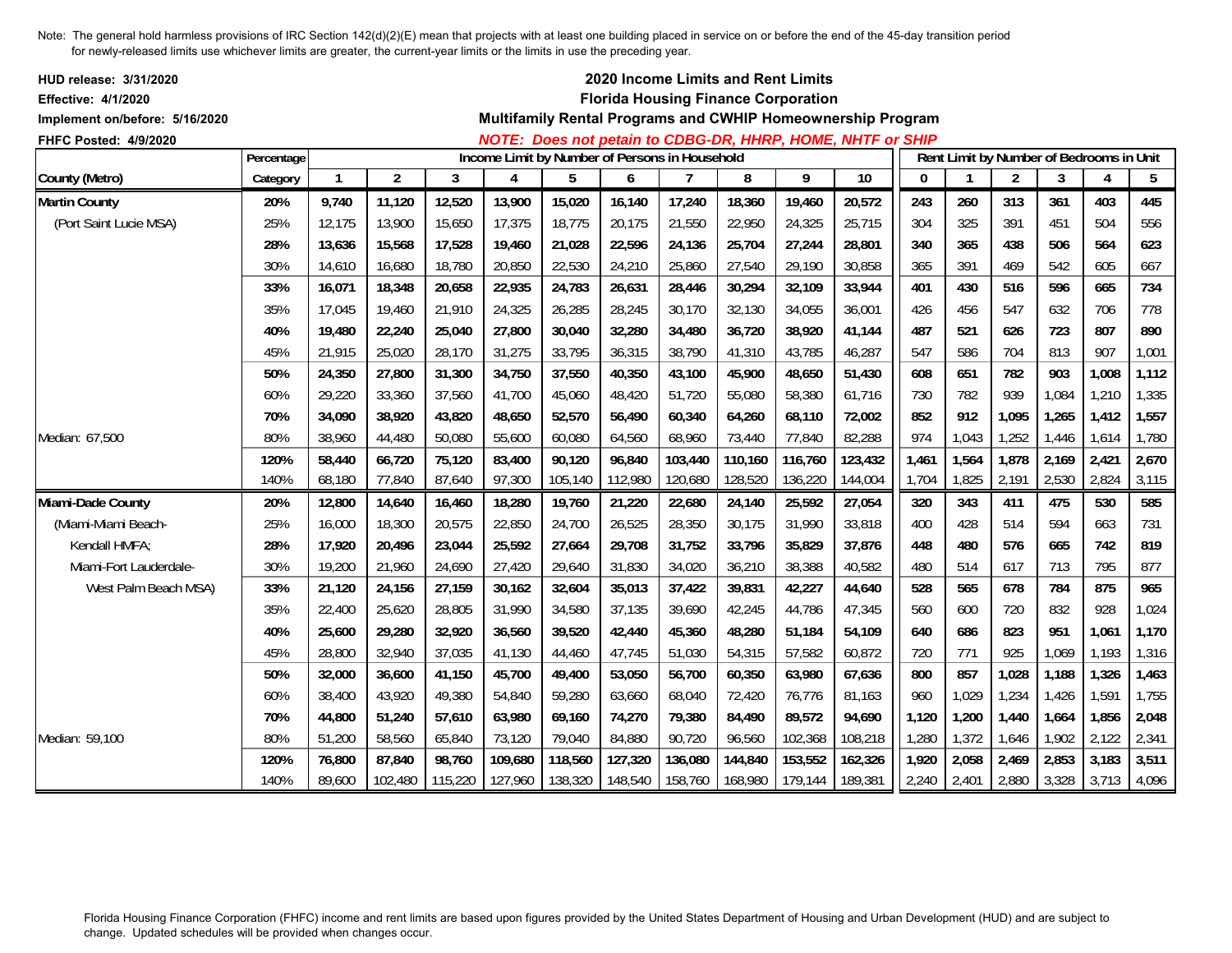| HUD release: 3/31/2020<br><b>Effective: 4/1/2020</b><br>Implement on/before: 5/16/2020<br>FHFC Posted: 4/9/2020 |            |              |                |         |                |                                                |         |         | 2020 Income Limits and Rent Limits<br><b>Florida Housing Finance Corporation</b> |         | Multifamily Rental Programs and CWHIP Homeownership Program<br>NOTE: Does not petain to CDBG-DR, HHRP, HOME, NHTF or SHIP |              |              |                |                                          |                |       |
|-----------------------------------------------------------------------------------------------------------------|------------|--------------|----------------|---------|----------------|------------------------------------------------|---------|---------|----------------------------------------------------------------------------------|---------|---------------------------------------------------------------------------------------------------------------------------|--------------|--------------|----------------|------------------------------------------|----------------|-------|
|                                                                                                                 | Percentage |              |                |         |                | Income Limit by Number of Persons in Household |         |         |                                                                                  |         |                                                                                                                           |              |              |                | Rent Limit by Number of Bedrooms in Unit |                |       |
| County (Metro)                                                                                                  | Category   | $\mathbf{1}$ | $\overline{c}$ | 3       | $\overline{A}$ | 5                                              | 6       |         | 8                                                                                | 9       | $\overline{10}$                                                                                                           | $\mathbf{0}$ | $\mathbf{1}$ | $\overline{2}$ | 3                                        | $\overline{4}$ | 5     |
| <b>Monroe County</b>                                                                                            | 20%        | 14,100       | 16,120         | 18,140  | 20,140         | 21,760                                         | 23,380  | 24,980  | 26,600                                                                           | 28,196  | 29,807                                                                                                                    | 352          | 377          | 453            | 523                                      | 584            | 644   |
|                                                                                                                 | 25%        | 17,625       | 20,150         | 22,675  | 25,175         | 27,200                                         | 29,225  | 31,225  | 33,250                                                                           | 35,245  | 37,259                                                                                                                    | 440          | 472          | 566            | 654                                      | 730            | 805   |
|                                                                                                                 | 28%        | 19,740       | 22,568         | 25,396  | 28,196         | 30,464                                         | 32,732  | 34,972  | 37,240                                                                           | 39,474  | 41,730                                                                                                                    | 493          | 528          | 634            | 733                                      | 818            | 902   |
|                                                                                                                 | 30%        | 21,150       | 24,180         | 27,210  | 30,210         | 32,640                                         | 35,070  | 37,470  | 39,900                                                                           | 42,294  | 44,711                                                                                                                    | 528          | 566          | 680            | 785                                      | 876            | 967   |
|                                                                                                                 | 33%        | 23,265       | 26,598         | 29,931  | 33,231         | 35,904                                         | 38,577  | 41,217  | 43,890                                                                           | 46,523  | 49,182                                                                                                                    | 581          | 623          | 748            | 864                                      | 964            | 1,063 |
|                                                                                                                 | 35%        | 24,675       | 28,210         | 31,745  | 35,245         | 38,080                                         | 40,915  | 43,715  | 46,550                                                                           | 49,343  | 52,163                                                                                                                    | 616          | 661          | 793            | 916                                      | 1,022          | 1,128 |
|                                                                                                                 | 40%        | 28,200       | 32,240         | 36,280  | 40,280         | 43,520                                         | 46,760  | 49,960  | 53,200                                                                           | 56,392  | 59,614                                                                                                                    | 705          | 755          | 907            | 1,047                                    | 1,169          | 1,289 |
|                                                                                                                 | 45%        | 31,725       | 36,270         | 40,815  | 45,315         | 48,960                                         | 52,605  | 56,205  | 59,850                                                                           | 63,441  | 67,066                                                                                                                    | 793          | 849          | 1,020          | 1,178                                    | 1,315          | 1,450 |
|                                                                                                                 | 50%        | 35,250       | 40,300         | 45,350  | 50,350         | 54,400                                         | 58,450  | 62,450  | 66,500                                                                           | 70,490  | 74,518                                                                                                                    | 881          | 944          | 1,133          | 1,309                                    | 1,461          | 1,611 |
|                                                                                                                 | 60%        | 42,300       | 48,360         | 54,420  | 60,420         | 65,280                                         | 70,140  | 74,940  | 79,800                                                                           | 84,588  | 89,422                                                                                                                    | 1,057        | 1,133        | 1,360          | 1,571                                    | 1,753          | 1,934 |
|                                                                                                                 | 70%        | 49,350       | 56,420         | 63,490  | 70,490         | 76,160                                         | 81,830  | 87,430  | 93,100                                                                           | 98,686  | 104,325                                                                                                                   | 1,233        | 1,322        | 1,587          | 1,833                                    | 2,045          | 2,256 |
| Median: 81,400                                                                                                  | 80%        | 56,400       | 64,480         | 72,560  | 80,560         | 87,040                                         | 93,520  | 99,920  | 106,400                                                                          | 112,784 | 119,229                                                                                                                   | 1,410        | 1,511        | 1,814          | 2,095                                    | 2,338          | 2,579 |
|                                                                                                                 | 120%       | 84,600       | 96,720         | 108,840 | 120,840        | 130,560                                        | 140,280 | 149,880 | 159,600                                                                          | 169,176 | 178,843                                                                                                                   | 2,115        | 2,266        | 2,721          | 3,142                                    | 3,507          | 3,868 |
|                                                                                                                 | 140%       | 98,700       | 112,840        | 126,980 | 140,980        | 152,320                                        | 163,660 | 174,860 | 186,200                                                                          | 197,372 | 208,650                                                                                                                   | 2,467        | 2,644        | 3,174          | 3,666                                    | 4,091          | 4,513 |
|                                                                                                                 | 150%       | 105,750      | 120,900        | 136,050 | 151,050        | 163,200                                        | 175,350 | 187,350 | 199,500                                                                          | 211,470 | 223,554                                                                                                                   | 2,643        | 2,833        | 3,401          | 3,928                                    | 4,383          | 4,835 |
| <b>Nassau County</b>                                                                                            | 20%        | 10,500       | 12,000         | 13,500  | 15,000         | 16,200                                         | 17,400  | 18,600  | 19,800                                                                           | 21,000  | 22,200                                                                                                                    | 262          | 281          | 337            | 390                                      | 435            | 480   |
| (Jacksonville HMFA;                                                                                             | 25%        | 13,125       | 15,000         | 16,875  | 18,750         | 20,250                                         | 21,750  | 23,250  | 24,750                                                                           | 26,250  | 27,750                                                                                                                    | 328          | 351          | 421            | 487                                      | 543            | 600   |
| Jacksonville MSA)                                                                                               | 28%        | 14,700       | 16,800         | 18,900  | 21,000         | 22,680                                         | 24,360  | 26,040  | 27,720                                                                           | 29,400  | 31,080                                                                                                                    | 367          | 393          | 472            | 546                                      | 609            | 672   |
|                                                                                                                 | 30%        | 15,750       | 18,000         | 20,250  | 22,500         | 24,300                                         | 26,100  | 27,900  | 29,700                                                                           | 31,500  | 33,300                                                                                                                    | 393          | 421          | 506            | 585                                      | 652            | 720   |
|                                                                                                                 | 33%        | 17,325       | 19,800         | 22,275  | 24,750         | 26,730                                         | 28,710  | 30,690  | 32,670                                                                           | 34,650  | 36,630                                                                                                                    | 433          | 464          | 556            | 643                                      | 717            | 792   |
|                                                                                                                 | 35%        | 18,375       | 21,000         | 23,625  | 26,250         | 28,350                                         | 30,450  | 32,550  | 34,650                                                                           | 36,750  | 38,850                                                                                                                    | 459          | 492          | 590            | 682                                      | 761            | 840   |
|                                                                                                                 | 40%        | 21,000       | 24,000         | 27,000  | 30,000         | 32,400                                         | 34,800  | 37,200  | 39,600                                                                           | 42,000  | 44,400                                                                                                                    | 525          | 562          | 675            | 780                                      | 870            | 960   |
|                                                                                                                 | 45%        | 23,625       | 27,000         | 30,375  | 33,750         | 36,450                                         | 39,150  | 41,850  | 44,550                                                                           | 47,250  | 49,950                                                                                                                    | 590          | 632          | 759            | 877                                      | 978            | 1,080 |
|                                                                                                                 | 50%        | 26,250       | 30,000         | 33,750  | 37,500         | 40,500                                         | 43,500  | 46,500  | 49,500                                                                           | 52,500  | 55,500                                                                                                                    | 656          | 703          | 843            | 975                                      | 1,087          | 1,200 |
|                                                                                                                 | 60%        | 31,500       | 36,000         | 40,500  | 45,000         | 48,600                                         | 52,200  | 55,800  | 59,400                                                                           | 63,000  | 66,600                                                                                                                    | 787          | 843          | 1,012          | 1,170                                    | 1,305          | 1,440 |
|                                                                                                                 | 70%        | 36,750       | 42,000         | 47,250  | 52,500         | 56,700                                         | 60,900  | 65,100  | 69,300                                                                           | 73,500  | 77,700                                                                                                                    | 918          | 984          | 1,181          | 1,365                                    | 1,522          | 1,680 |
| Median: 75,000                                                                                                  | 80%        | 42,000       | 48,000         | 54,000  | 60,000         | 64,800                                         | 69,600  | 74,400  | 79,200                                                                           | 84,000  | 88,800                                                                                                                    | 1,050        | 1,125        | 1,350          | 1,560                                    | 1,740          | 1,920 |
|                                                                                                                 | 120%       | 63,000       | 72,000         | 81,000  | 90,000         | 97,200                                         | 104,400 | 111,600 | 118,800                                                                          | 126,000 | 133,200                                                                                                                   | 1,575        | 1,687        | 2,025          | 2,340                                    | 2,610          | 2,880 |
|                                                                                                                 | 140%       | 73,500       | 84,000         | 94,500  | 105,000        | 113,400                                        | 121,800 | 130,200 | 138,600                                                                          | 147,000 | 155,400                                                                                                                   | 1,837        | 1,968        | 2,362          | 2,730                                    | 3,045          | 3,360 |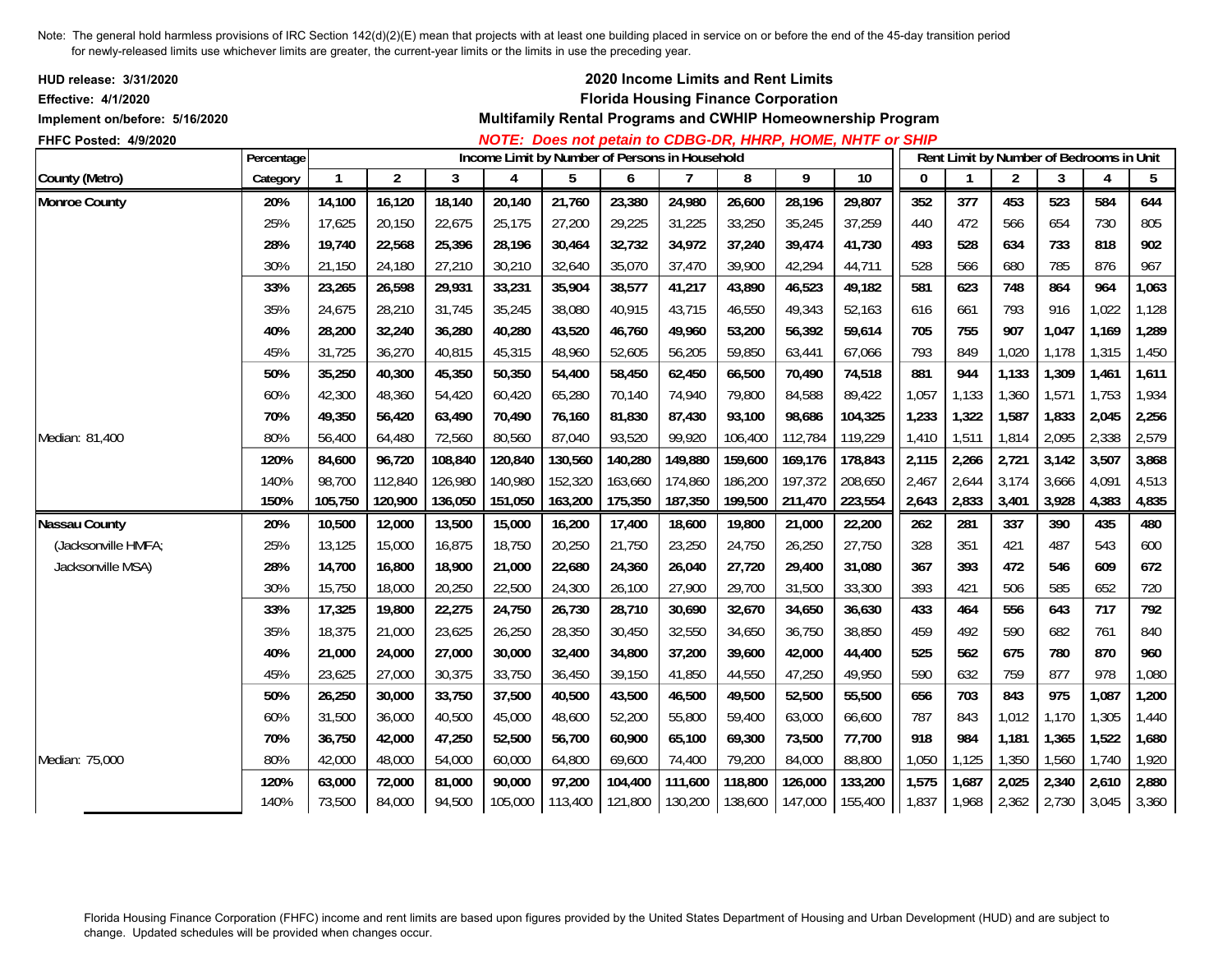| <b>HUD release: 3/31/2020</b><br><b>Effective: 4/1/2020</b><br>Implement on/before: 5/16/2020 |            |              |                |        |                                                |         |         |         | 2020 Income Limits and Rent Limits<br><b>Florida Housing Finance Corporation</b> |         | Multifamily Rental Programs and CWHIP Homeownership Program<br>NOTE: Does not petain to CDBG-DR, HHRP, HOME, NHTF or SHIP |              |             |                                          |       |                |       |
|-----------------------------------------------------------------------------------------------|------------|--------------|----------------|--------|------------------------------------------------|---------|---------|---------|----------------------------------------------------------------------------------|---------|---------------------------------------------------------------------------------------------------------------------------|--------------|-------------|------------------------------------------|-------|----------------|-------|
| FHFC Posted: 4/9/2020                                                                         | Percentage |              |                |        | Income Limit by Number of Persons in Household |         |         |         |                                                                                  |         |                                                                                                                           |              |             | Rent Limit by Number of Bedrooms in Unit |       |                |       |
| County (Metro)                                                                                | Category   | $\mathbf{1}$ | $\overline{2}$ | 3      | 4                                              | 5       | 6       | 7       | 8                                                                                | 9       | 10                                                                                                                        | $\mathbf{0}$ | $\mathbf 1$ | $\overline{2}$                           | 3     | $\overline{4}$ | 5     |
| <b>Okaloosa County</b>                                                                        | 20%        | 10,920       | 12,480         | 14,040 | 15,580                                         | 16,840  | 18,080  | 19,320  | 20,580                                                                           | 21,812  | 23,058                                                                                                                    | 273          | 292         | 351                                      | 405   | 452            | 498   |
| (Crestview-Fort Walton Beach-                                                                 | 25%        | 13,650       | 15,600         | 17,550 | 19,475                                         | 21,050  | 22,600  | 24,150  | 25,725                                                                           | 27,265  | 28,823                                                                                                                    | 341          | 365         | 438                                      | 506   | 565            | 623   |
| Destin MSA)                                                                                   | 28%        | 15,288       | 17,472         | 19,656 | 21,812                                         | 23,576  | 25,312  | 27,048  | 28,812                                                                           | 30,537  | 32,282                                                                                                                    | 382          | 409         | 491                                      | 567   | 632            | 698   |
|                                                                                               | 30%        | 16,380       | 18,720         | 21,060 | 23,370                                         | 25,260  | 27,120  | 28,980  | 30,870                                                                           | 32,718  | 34,588                                                                                                                    | 409          | 438         | 526                                      | 607   | 678            | 748   |
|                                                                                               | 33%        | 18.018       | 20,592         | 23,166 | 25,707                                         | 27,786  | 29,832  | 31,878  | 33,957                                                                           | 35,990  | 38,046                                                                                                                    | 450          | 482         | 579                                      | 668   | 745            | 822   |
|                                                                                               | 35%        | 19,110       | 21,840         | 24,570 | 27,265                                         | 29,470  | 31,640  | 33,810  | 36,015                                                                           | 38,171  | 40,352                                                                                                                    | 477          | 511         | 614                                      | 709   | 791            | 872   |
|                                                                                               | 40%        | 21,840       | 24,960         | 28,080 | 31,160                                         | 33,680  | 36,160  | 38,640  | 41,160                                                                           | 43,624  | 46,117                                                                                                                    | 546          | 585         | 702                                      | 810   | 904            | 997   |
|                                                                                               | 45%        | 24,570       | 28,080         | 31,590 | 35,055                                         | 37,890  | 40,680  | 43,470  | 46,305                                                                           | 49,077  | 51,881                                                                                                                    | 614          | 658         | 789                                      | 911   | 1,017          | 1,122 |
|                                                                                               | 50%        | 27,300       | 31,200         | 35,100 | 38,950                                         | 42,100  | 45,200  | 48,300  | 51,450                                                                           | 54,530  | 57,646                                                                                                                    | 682          | 731         | 877                                      | 1,013 | 1,130          | 1,246 |
|                                                                                               | 60%        | 32,760       | 37,440         | 42,120 | 46,740                                         | 50,520  | 54,240  | 57,960  | 61,740                                                                           | 65,436  | 69,175                                                                                                                    | 819          | 877         | 1,053                                    | 1,215 | 1,356          | 1,496 |
|                                                                                               | 70%        | 38,220       | 43,680         | 49,140 | 54,530                                         | 58,940  | 63,280  | 67,620  | 72,030                                                                           | 76,342  | 80,704                                                                                                                    | 955          | 1,023       | 1,228                                    | 1,418 | 1,582          | 1,745 |
| Median: 81,600                                                                                | 80%        | 43,680       | 49,920         | 56,160 | 62,320                                         | 67,360  | 72,320  | 77,280  | 82,320                                                                           | 87,248  | 92,234                                                                                                                    | 1,092        | 1,170       | 1,404                                    | 1,621 | 1,808          | 1,995 |
|                                                                                               | 120%       | 65,520       | 74,880         | 84,240 | 93,480                                         | 101,040 | 108,480 | 115,920 | 123,480                                                                          | 130,872 | 138,350                                                                                                                   | 1,638        | 1,755       | 2,106                                    | 2,431 | 2,712          | 2,992 |
|                                                                                               | 140%       | 76,440       | 87,360         | 98,280 | 109,060                                        | 117,880 | 126,560 | 135,240 | 144,060                                                                          | 152,684 | 161,409                                                                                                                   | 1,911        | 2,047       | 2,457                                    | 2,836 | 3,164          | 3,491 |
| Okeechobee County                                                                             | 20%        | 7,400        | 8,460          | 9,520  | 10,560                                         | 11,420  | 12,260  | 13,100  | 13,940                                                                           | 14,784  | 15,629                                                                                                                    | 185          | 198         | 238                                      | 274   | 306            | 338   |
|                                                                                               | 25%        | 9,250        | 10,575         | 11,900 | 13,200                                         | 14,275  | 15,325  | 16,375  | 17,425                                                                           | 18,480  | 19,536                                                                                                                    | 231          | 247         | 297                                      | 343   | 383            | 422   |
|                                                                                               | 28%        | 10,360       | 11,844         | 13,328 | 14,784                                         | 15,988  | 17,164  | 18,340  | 19,516                                                                           | 20,698  | 21,880                                                                                                                    | 259          | 277         | 333                                      | 384   | 429            | 473   |
|                                                                                               | 30%        | 11,100       | 12,690         | 14,280 | 15,840                                         | 17,130  | 18,390  | 19,650  | 20,910                                                                           | 22,176  | 23,443                                                                                                                    | 277          | 297         | 357                                      | 412   | 459            | 507   |
|                                                                                               | 33%        | 12,210       | 13,959         | 15,708 | 17,424                                         | 18,843  | 20,229  | 21,615  | 23,001                                                                           | 24,394  | 25,788                                                                                                                    | 305          | 327         | 392                                      | 453   | 505            | 557   |
|                                                                                               | 35%        | 12,950       | 14,805         | 16,660 | 18,480                                         | 19,985  | 21,455  | 22,925  | 24,395                                                                           | 25,872  | 27,350                                                                                                                    | 323          | 346         | 416                                      | 480   | 536            | 591   |
|                                                                                               | 40%        | 14,800       | 16,920         | 19,040 | 21,120                                         | 22,840  | 24,520  | 26,200  | 27,880                                                                           | 29,568  | 31,258                                                                                                                    | 370          | 396         | 476                                      | 549   | 613            | 676   |
|                                                                                               | 45%        | 16,650       | 19,035         | 21,420 | 23,760                                         | 25,695  | 27,585  | 29,475  | 31,365                                                                           | 33,264  | 35,165                                                                                                                    | 416          | 446         | 535                                      | 618   | 689            | 760   |
|                                                                                               | 50%        | 18,500       | 21,150         | 23,800 | 26,400                                         | 28,550  | 30,650  | 32,750  | 34,850                                                                           | 36,960  | 39,072                                                                                                                    | 462          | 495         | 595                                      | 686   | 766            | 845   |
|                                                                                               | 60%        | 22,200       | 25,380         | 28,560 | 31,680                                         | 34,260  | 36,780  | 39,300  | 41,820                                                                           | 44,352  | 46,886                                                                                                                    | 555          | 594         | 714                                      | 824   | 919            | 1,014 |
|                                                                                               | 70%        | 25,900       | 29,610         | 33,320 | 36,960                                         | 39,970  | 42,910  | 45,850  | 48,790                                                                           | 51,744  | 54,701                                                                                                                    | 647          | 693         | 833                                      | 961   | 1,072          | 1,183 |
| Median: 48,500                                                                                | 80%        | 29,600       | 33,840         | 38,080 | 42,240                                         | 45,680  | 49,040  | 52,400  | 55,760                                                                           | 59,136  | 62,515                                                                                                                    | 740          | 793         | 952                                      | 1,099 | 1,226          | 1,352 |
|                                                                                               | 120%       | 44,400       | 50,760         | 57,120 | 63,360                                         | 68,520  | 73,560  | 78,600  | 83,640                                                                           | 88,704  | 93,773                                                                                                                    | 1,110        | 1,189       | 1,428                                    | 1,648 | 1,839          | 2,028 |
|                                                                                               | 140%       | 51,800       | 59,220         | 66,640 | 73,920                                         | 79,940  | 85,820  | 91,700  | 97,580                                                                           | 103,488 | 109,402                                                                                                                   | 1,295        | 1,387       | 1,666                                    | 1,923 | 2,145          | 2,366 |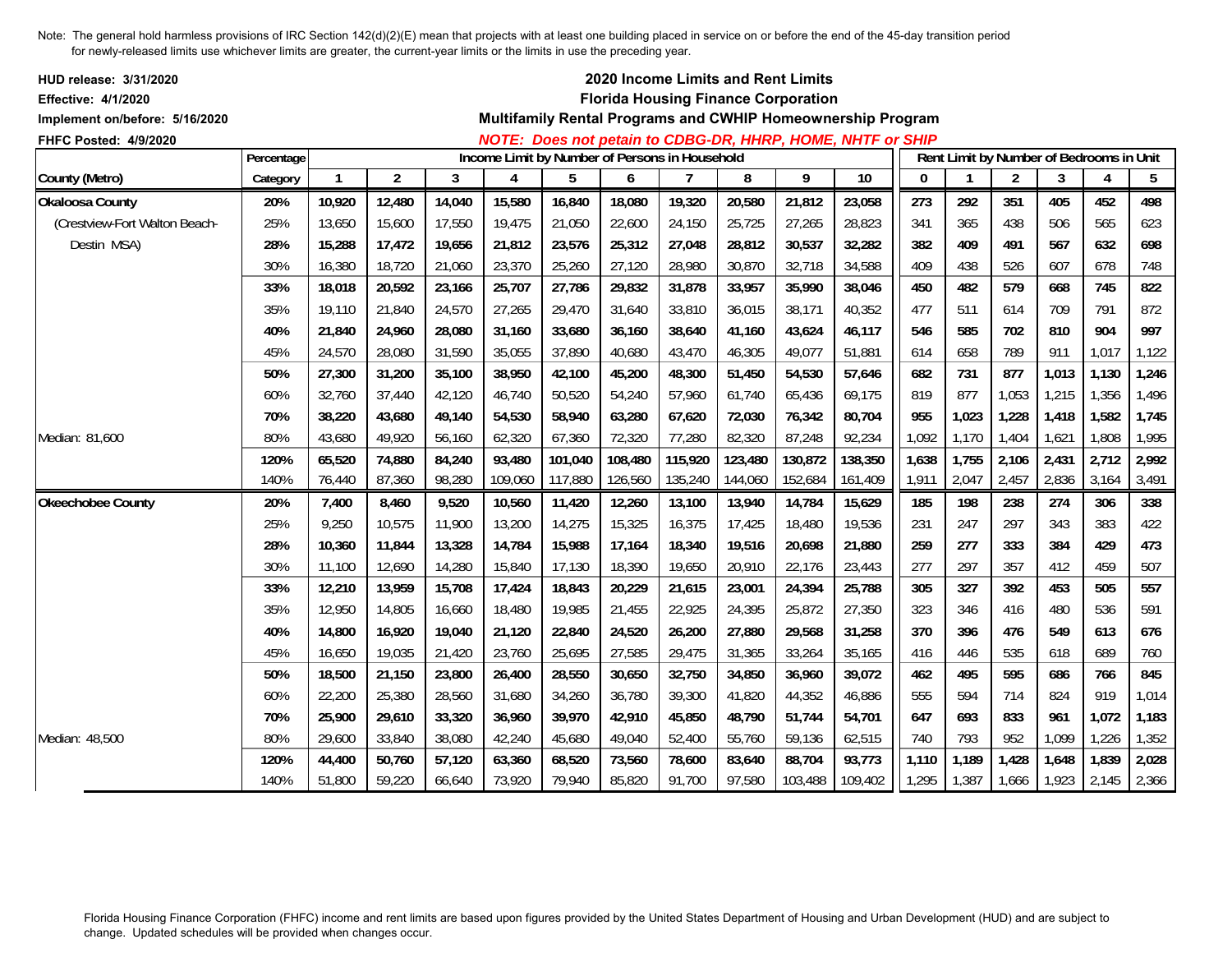| <b>HUD release: 3/31/2020</b>  |            |        |        |        |         |                                                |         |         | <b>2020 Income Limits and Rent Limits</b>  |         |                                                             |       |       |       |                                          |       |       |
|--------------------------------|------------|--------|--------|--------|---------|------------------------------------------------|---------|---------|--------------------------------------------|---------|-------------------------------------------------------------|-------|-------|-------|------------------------------------------|-------|-------|
| <b>Effective: 4/1/2020</b>     |            |        |        |        |         |                                                |         |         | <b>Florida Housing Finance Corporation</b> |         |                                                             |       |       |       |                                          |       |       |
| Implement on/before: 5/16/2020 |            |        |        |        |         |                                                |         |         |                                            |         | Multifamily Rental Programs and CWHIP Homeownership Program |       |       |       |                                          |       |       |
| <b>FHFC Posted: 4/9/2020</b>   |            |        |        |        |         |                                                |         |         |                                            |         | NOTE: Does not petain to CDBG-DR, HHRP, HOME, NHTF or SHIP  |       |       |       |                                          |       |       |
|                                | Percentage |        |        |        |         | Income Limit by Number of Persons in Household |         |         |                                            |         |                                                             |       |       |       | Rent Limit by Number of Bedrooms in Unit |       |       |
| County (Metro)                 | Category   |        | 2      | 3      | 4       | 5                                              | 6       |         | 8                                          | 9       | 10                                                          |       |       |       | 3                                        | 4     | 5     |
| <b>Orange County</b>           | 20%        | 10,180 | 11,640 | 13,100 | 14,540  | 15,720                                         | 16,880  | 18,040  | 19,200                                     | 20,356  | 21,519                                                      | 254   | 272   | 327   | 378                                      | 422   | 465   |
| (Orlando-Kissimmee-            | 25%        | 12,725 | 14,550 | 16,375 | 18,175  | 19,650                                         | 21,100  | 22,550  | 24,000                                     | 25,445  | 26,899                                                      | 318   | 340   | 409   | 472                                      | 527   | 581   |
| Sanford MSA)                   | 28%        | 14,252 | 16,296 | 18,340 | 20,356  | 22,008                                         | 23,632  | 25,256  | 26,880                                     | 28,498  | 30,127                                                      | 356   | 381   | 458   | 529                                      | 590   | 651   |
|                                | 30%        | 15,270 | 17,460 | 19,650 | 21,810  | 23,580                                         | 25,320  | 27,060  | 28,800                                     | 30,534  | 32,279                                                      | 381   | 409   | 491   | 567                                      | 633   | 698   |
|                                | 33%        | 16,797 | 19,206 | 21,615 | 23,991  | 25,938                                         | 27,852  | 29,766  | 31,680                                     | 33,587  | 35,507                                                      | 419   | 450   | 540   | 624                                      | 696   | 768   |
|                                | 35%        | 17,815 | 20,370 | 22,925 | 25,445  | 27,510                                         | 29,540  | 31,570  | 33,600                                     | 35,623  | 37,659                                                      | 445   | 477   | 573   | 661                                      | 738   | 814   |
|                                | 40%        | 20,360 | 23,280 | 26,200 | 29,080  | 31,440                                         | 33,760  | 36,080  | 38,400                                     | 40,712  | 43,038                                                      | 509   | 545   | 655   | 756                                      | 844   | 931   |
|                                | 45%        | 22,905 | 26,190 | 29,475 | 32,715  | 35,370                                         | 37,980  | 40,590  | 43,200                                     | 45,801  | 48,418                                                      | 572   | 613   | 736   | 851                                      | 949   | 1,047 |
|                                | 50%        | 25,450 | 29,100 | 32,750 | 36,350  | 39,300                                         | 42,200  | 45,100  | 48,000                                     | 50,890  | 53,798                                                      | 636   | 681   | 818   | 945                                      | 1,055 | 1,163 |
|                                | 55%        | 27,995 | 32,010 | 36,025 | 39,985  | 43,230                                         | 46,420  | 49,610  | 52,800                                     | 55,979  | 59,178                                                      | 699   | 750   | 900   | 1,040                                    | 1,160 | 1,280 |
|                                | 60%        | 30,540 | 34,920 | 39,300 | 43,620  | 47,160                                         | 50,640  | 54,120  | 57,600                                     | 61,068  | 64,558                                                      | 763   | 818   | 982   | 1,134                                    | 1,266 | 1,396 |
|                                | 70%        | 35,630 | 40,740 | 45,850 | 50,890  | 55,020                                         | 59,080  | 63,140  | 67,200                                     | 71,246  | 75,317                                                      | 890   | 954   | 1,146 | 1,323                                    | 1,477 | 1,629 |
| Median: 68,100                 | 80%        | 40,720 | 46,560 | 52,400 | 58,160  | 62,880                                         | 67,520  | 72,160  | 76,800                                     | 81,424  | 86,077                                                      | 1,018 | 1,091 | 1,310 | 1,513                                    | 1,688 | 1,862 |
|                                | 120%       | 61,080 | 69,840 | 78,600 | 87,240  | 94,320                                         | 101,280 | 108,240 | 115,200                                    | 122,136 | 129,115                                                     | 1,527 | 1,636 | 1,965 | 2,269                                    | 2,532 | 2,793 |
|                                | 140%       | 71,260 | 81,480 | 91,700 | 101,780 | 110,040                                        | 118,160 | 126,280 | 134,400                                    | 142,492 | 150,634                                                     | 1,781 | 1,909 | 2,292 | 2,647                                    | 2,954 | 3,258 |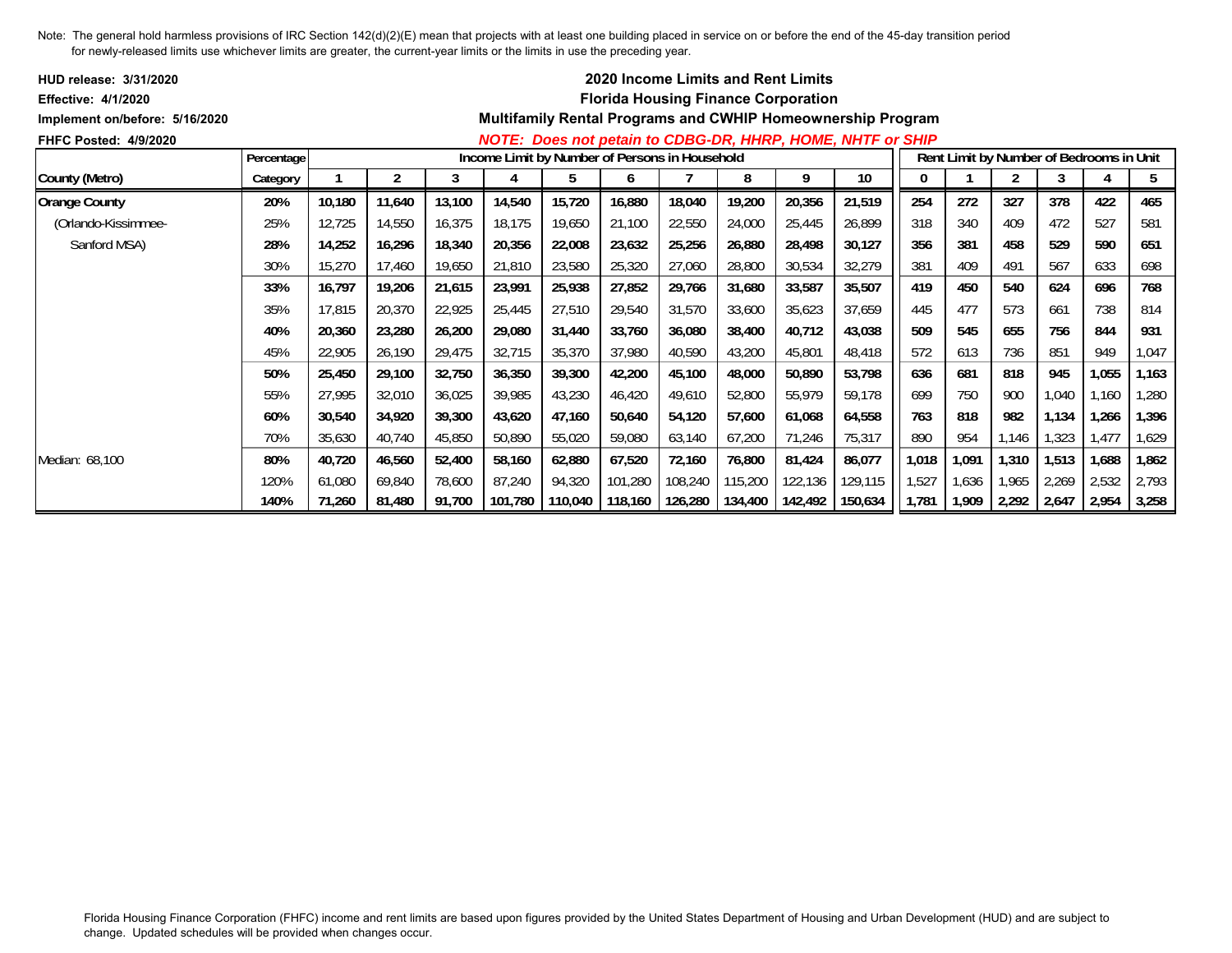| <b>HUD release: 3/31/2020</b><br><b>Effective: 4/1/2020</b><br>Implement on/before: 5/16/2020<br>FHFC Posted: 4/9/2020 |            |              |                |         |         |                                                |         |         | 2020 Income Limits and Rent Limits<br><b>Florida Housing Finance Corporation</b> |         | Multifamily Rental Programs and CWHIP Homeownership Program<br>NOTE: Does not petain to CDBG-DR, HHRP, HOME, NHTF or SHIP |              |       |                |                                          |       |       |
|------------------------------------------------------------------------------------------------------------------------|------------|--------------|----------------|---------|---------|------------------------------------------------|---------|---------|----------------------------------------------------------------------------------|---------|---------------------------------------------------------------------------------------------------------------------------|--------------|-------|----------------|------------------------------------------|-------|-------|
|                                                                                                                        | Percentage |              |                |         |         | Income Limit by Number of Persons in Household |         |         |                                                                                  |         |                                                                                                                           |              |       |                | Rent Limit by Number of Bedrooms in Unit |       |       |
| County (Metro)                                                                                                         | Category   | $\mathbf{1}$ | $\overline{2}$ | 3       | 4       | 5                                              | 6       |         | 8                                                                                | 9       | 10                                                                                                                        | $\mathbf{0}$ |       | $\overline{2}$ | 3                                        | 4     | 5     |
| <b>Osceola County</b>                                                                                                  | 20%        | 10,180       | 11,640         | 13,100  | 14,540  | 15,720                                         | 16,880  | 18,040  | 19,200                                                                           | 20,356  | 21,519                                                                                                                    | 254          | 272   | 327            | 378                                      | 422   | 465   |
| (Orlando-Kissimmee-                                                                                                    | 25%        | 12,725       | 14,550         | 16,375  | 18,175  | 19,650                                         | 21,100  | 22,550  | 24,000                                                                           | 25,445  | 26,899                                                                                                                    | 318          | 340   | 409            | 472                                      | 527   | 581   |
| Sanford MSA)                                                                                                           | 28%        | 14,252       | 16,296         | 18,340  | 20,356  | 22,008                                         | 23,632  | 25,256  | 26,880                                                                           | 28,498  | 30,127                                                                                                                    | 356          | 381   | 458            | 529                                      | 590   | 651   |
|                                                                                                                        | 30%        | 15,270       | 17,460         | 19,650  | 21,810  | 23,580                                         | 25,320  | 27,060  | 28,800                                                                           | 30,534  | 32,279                                                                                                                    | 381          | 409   | 491            | 567                                      | 633   | 698   |
|                                                                                                                        | 33%        | 16,797       | 19,206         | 21,615  | 23,991  | 25,938                                         | 27,852  | 29,766  | 31,680                                                                           | 33,587  | 35,507                                                                                                                    | 419          | 450   | 540            | 624                                      | 696   | 768   |
|                                                                                                                        | 35%        | 17,815       | 20,370         | 22,925  | 25,445  | 27,510                                         | 29,540  | 31,570  | 33,600                                                                           | 35,623  | 37,659                                                                                                                    | 445          | 477   | 573            | 661                                      | 738   | 814   |
|                                                                                                                        | 40%        | 20,360       | 23,280         | 26,200  | 29,080  | 31,440                                         | 33,760  | 36,080  | 38,400                                                                           | 40,712  | 43,038                                                                                                                    | 509          | 545   | 655            | 756                                      | 844   | 931   |
|                                                                                                                        | 45%        | 22,905       | 26,190         | 29,475  | 32,715  | 35,370                                         | 37,980  | 40,590  | 43,200                                                                           | 45,801  | 48,418                                                                                                                    | 572          | 613   | 736            | 851                                      | 949   | 1,047 |
|                                                                                                                        | 50%        | 25,450       | 29,100         | 32,750  | 36,350  | 39,300                                         | 42,200  | 45,100  | 48,000                                                                           | 50,890  | 53,798                                                                                                                    | 636          | 681   | 818            | 945                                      | 1,055 | 1,163 |
|                                                                                                                        | 60%        | 30,540       | 34,920         | 39,300  | 43,620  | 47,160                                         | 50,640  | 54,120  | 57,600                                                                           | 61,068  | 64,558                                                                                                                    | 763          | 818   | 982            | 1,134                                    | 1,266 | 1,396 |
|                                                                                                                        | 70%        | 35,630       | 40,740         | 45,850  | 50,890  | 55,020                                         | 59,080  | 63,140  | 67,200                                                                           | 71,246  | 75,317                                                                                                                    | 890          | 954   | 1,146          | 1,323                                    | 1,477 | 1,629 |
| Median: 68,100                                                                                                         | 80%        | 40,720       | 46,560         | 52,400  | 58,160  | 62,880                                         | 67,520  | 72,160  | 76,800                                                                           | 81,424  | 86,077                                                                                                                    | 1,018        | 1,091 | 1,310          | 1,513                                    | 1,688 | 1,862 |
|                                                                                                                        | 120%       | 61,080       | 69,840         | 78,600  | 87,240  | 94,320                                         | 101,280 | 108,240 | 115,200                                                                          | 122,136 | 129,115                                                                                                                   | 1,527        | 1,636 | 1,965          | 2,269                                    | 2,532 | 2,793 |
|                                                                                                                        | 140%       | 71,260       | 81,480         | 91,700  | 101,780 | 110,040                                        | 118,160 | 126,280 | 134,400                                                                          | 142,492 | 150,634                                                                                                                   | 1,781        | 1,909 | 2,292          | 2,647                                    | 2,954 | 3,258 |
| Palm Beach County                                                                                                      | 20%        | 12,300       | 14,060         | 15,820  | 17,560  | 18,980                                         | 20,380  | 21,780  | 23,180                                                                           | 24,584  | 25,989                                                                                                                    | 307          | 329   | 395            | 456                                      | 509   | 562   |
| (West Palm Beach-                                                                                                      | 25%        | 15,375       | 17,575         | 19,775  | 21,950  | 23,725                                         | 25,475  | 27,225  | 28,975                                                                           | 30,730  | 32,486                                                                                                                    | 384          | 411   | 494            | 570                                      | 636   | 702   |
| Boca Raton HMFA;                                                                                                       | 28%        | 17,220       | 19,684         | 22,148  | 24,584  | 26,572                                         | 28,532  | 30,492  | 32,452                                                                           | 34,418  | 36,384                                                                                                                    | 430          | 461   | 553            | 639                                      | 713   | 786   |
| Miami-Fort Lauderdale-                                                                                                 | 30%        | 18,450       | 21,090         | 23,730  | 26,340  | 28,470                                         | 30,570  | 32,670  | 34,770                                                                           | 36,876  | 38,983                                                                                                                    | 461          | 494   | 593            | 685                                      | 764   | 843   |
| West Palm Beach MSA)                                                                                                   | 33%        | 20,295       | 23,199         | 26,103  | 28,974  | 31,317                                         | 33,627  | 35,937  | 38,247                                                                           | 40,564  | 42,882                                                                                                                    | 507          | 543   | 652            | 753                                      | 840   | 927   |
|                                                                                                                        | 35%        | 21,525       | 24,605         | 27,685  | 30,730  | 33,215                                         | 35,665  | 38,115  | 40,565                                                                           | 43,022  | 45,480                                                                                                                    | 538          | 576   | 692            | 799                                      | 891   | 983   |
|                                                                                                                        | 40%        | 24.600       | 28,120         | 31,640  | 35,120  | 37,960                                         | 40,760  | 43,560  | 46,360                                                                           | 49,168  | 51,978                                                                                                                    | 615          | 659   | 791            | 913                                      | 1,019 | 1,124 |
|                                                                                                                        | 45%        | 27,675       | 31,635         | 35,595  | 39,510  | 42,705                                         | 45,855  | 49,005  | 52,155                                                                           | 55,314  | 58,475                                                                                                                    | 691          | 741   | 889            | 1,027                                    | 1,146 | 1,264 |
|                                                                                                                        | 50%        | 30,750       | 35,150         | 39,550  | 43,900  | 47,450                                         | 50,950  | 54,450  | 57,950                                                                           | 61,460  | 64,972                                                                                                                    | 768          | 823   | 988            | 1,141                                    | 1,273 | 1,405 |
|                                                                                                                        | 60%        | 36,900       | 42,180         | 47,460  | 52,680  | 56,940                                         | 61,140  | 65,340  | 69,540                                                                           | 73,752  | 77,966                                                                                                                    | 922          | 988   | 1,186          | 1,370                                    | 1,528 | 1,686 |
|                                                                                                                        | 70%        | 43,050       | 49,210         | 55,370  | 61,460  | 66,430                                         | 71,330  | 76,230  | 81,130                                                                           | 86,044  | 90,961                                                                                                                    | 1,076        | 1,153 | 1,384          | 1,598                                    | 1,783 | 1,967 |
| Median: 79.100                                                                                                         | 80%        | 49,200       | 56,240         | 63,280  | 70,240  | 75,920                                         | 81,520  | 87,120  | 92,720                                                                           | 98,336  | 103,955                                                                                                                   | 1,230        | 1,318 | 1,582          | 1,827                                    | 2,038 | 2,248 |
|                                                                                                                        | 120%       | 73,800       | 84,360         | 94,920  | 105,360 | 113,880                                        | 122,280 | 130,680 | 139,080                                                                          | 147,504 | 155,933                                                                                                                   | 1,845        | 1,977 | 2,373          | 2,740                                    | 3,057 | 3,372 |
|                                                                                                                        | 140%       | 86,100       | 98,420         | 110,740 | 122,920 | 132,860                                        | 142,660 | 152,460 | 162,260                                                                          | 172,088 | 181,922                                                                                                                   | 2,152        | 2,306 | 2,768          | 3,197                                    | 3,566 | 3,934 |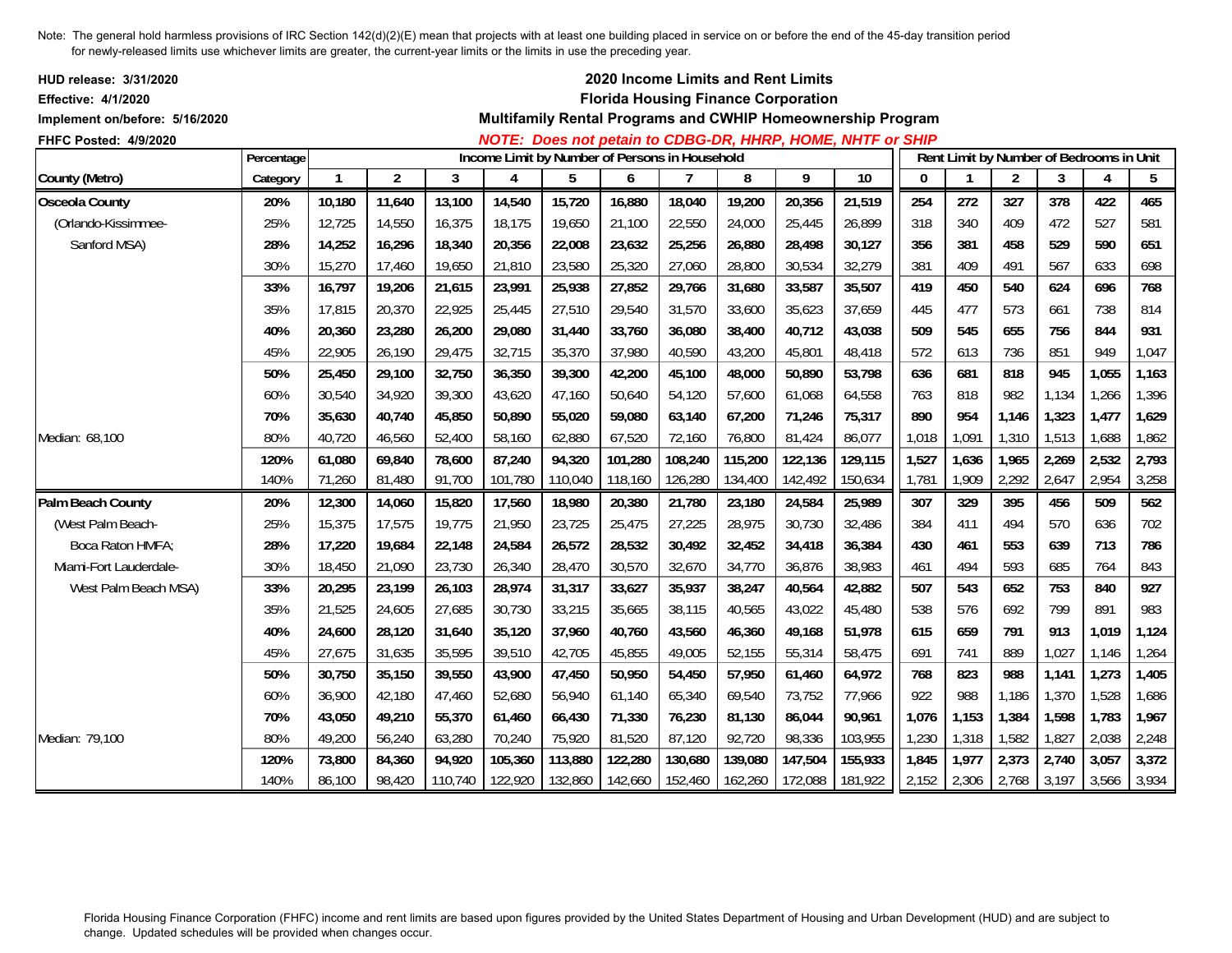| <b>HUD release: 3/31/2020</b><br><b>Effective: 4/1/2020</b><br>Implement on/before: 5/16/2020 |            |        |                |        |        |                                                |         |                | 2020 Income Limits and Rent Limits<br><b>Florida Housing Finance Corporation</b> |         | Multifamily Rental Programs and CWHIP Homeownership Program<br>NOTE: Does not petain to CDBG-DR, HHRP, HOME, NHTF or SHIP |              |       |                |                                          |       |       |
|-----------------------------------------------------------------------------------------------|------------|--------|----------------|--------|--------|------------------------------------------------|---------|----------------|----------------------------------------------------------------------------------|---------|---------------------------------------------------------------------------------------------------------------------------|--------------|-------|----------------|------------------------------------------|-------|-------|
| FHFC Posted: 4/9/2020                                                                         | Percentage |        |                |        |        | Income Limit by Number of Persons in Household |         |                |                                                                                  |         |                                                                                                                           |              |       |                | Rent Limit by Number of Bedrooms in Unit |       |       |
| County (Metro)                                                                                | Category   | 1      | $\overline{2}$ | 3      | 4      | 5                                              | 6       | $\overline{7}$ | 8                                                                                | 9       | $\overline{10}$                                                                                                           | $\mathbf{0}$ | 1     | $\overline{2}$ | 3                                        | 4     | 5     |
| Pasco County                                                                                  | 20%        | 9,860  | 11,260         | 12,660 | 14,060 | 15,200                                         | 16,320  | 17,440         | 18,560                                                                           | 19,684  | 20,809                                                                                                                    | 246          | 264   | 316            | 365                                      | 408   | 450   |
| (Tampa-St.Petersburg-                                                                         | 25%        | 12,325 | 14,075         | 15,825 | 17,575 | 19,000                                         | 20,400  | 21,800         | 23,200                                                                           | 24,605  | 26,011                                                                                                                    | 308          | 330   | 395            | 457                                      | 510   | 562   |
| Clearwater MSA)                                                                               | 28%        | 13,804 | 15,764         | 17,724 | 19,684 | 21,280                                         | 22,848  | 24,416         | 25,984                                                                           | 27,558  | 29,132                                                                                                                    | 345          | 369   | 443            | 512                                      | 571   | 630   |
|                                                                                               | 30%        | 14,790 | 16,890         | 18,990 | 21,090 | 22,800                                         | 24,480  | 26,160         | 27,840                                                                           | 29,526  | 31,213                                                                                                                    | 369          | 396   | 474            | 548                                      | 612   | 675   |
|                                                                                               | 33%        | 16,269 | 18,579         | 20,889 | 23,199 | 25,080                                         | 26,928  | 28,776         | 30.624                                                                           | 32,479  | 34,335                                                                                                                    | 406          | 435   | 522            | 603                                      | 673   | 742   |
|                                                                                               | 35%        | 17,255 | 19,705         | 22,155 | 24,605 | 26,600                                         | 28,560  | 30,520         | 32,480                                                                           | 34,447  | 36,415                                                                                                                    | 431          | 462   | 553            | 640                                      | 714   | 787   |
|                                                                                               | 40%        | 19,720 | 22,520         | 25,320 | 28,120 | 30,400                                         | 32,640  | 34,880         | 37,120                                                                           | 39,368  | 41,618                                                                                                                    | 493          | 528   | 633            | 731                                      | 816   | 900   |
|                                                                                               | 45%        | 22,185 | 25,335         | 28,485 | 31,635 | 34,200                                         | 36,720  | 39,240         | 41,760                                                                           | 44,289  | 46,820                                                                                                                    | 554          | 594   | 712            | 822                                      | 918   | 1,012 |
|                                                                                               | 50%        | 24,650 | 28,150         | 31,650 | 35,150 | 38,000                                         | 40,800  | 43,600         | 46,400                                                                           | 49,210  | 52,022                                                                                                                    | 616          | 660   | 791            | 914                                      | 1,020 | 1,125 |
|                                                                                               | 60%        | 29,580 | 33,780         | 37,980 | 42,180 | 45,600                                         | 48,960  | 52,320         | 55,680                                                                           | 59,052  | 62,426                                                                                                                    | 739          | 792   | 949            | 1,097                                    | 1,224 | 1,350 |
|                                                                                               | 70%        | 34,510 | 39,410         | 44,310 | 49,210 | 53,200                                         | 57,120  | 61,040         | 64,960                                                                           | 68,894  | 72,831                                                                                                                    | 862          | 924   | 1,107          | 1,280                                    | 1,428 | 1,575 |
| Median: 69,200                                                                                | 80%        | 39,440 | 45,040         | 50,640 | 56,240 | 60,800                                         | 65,280  | 69,760         | 74,240                                                                           | 78,736  | 83,235                                                                                                                    | 986          | 1,056 | 1,266          | 1,463                                    | 1,632 | 1,800 |
|                                                                                               | 120%       | 59,160 | 67,560         | 75,960 | 84,360 | 91,200                                         | 97,920  | 104,640        | 111,360                                                                          | 118,104 | 124,853                                                                                                                   | 1,479        | 1,584 | 1,899          | 2,194                                    | 2,448 | 2,700 |
|                                                                                               | 140%       | 69,020 | 78,820         | 88,620 | 98,420 | 106,400                                        | 114,240 | 122,080        | 129,920                                                                          | 137,788 | 145,662                                                                                                                   | 1,725        | 1,848 | 2,215          | 2,560                                    | 2,856 | 3,150 |
| <b>Pinellas County</b>                                                                        | 20%        | 9,860  | 11,260         | 12,660 | 14,060 | 15,200                                         | 16,320  | 17,440         | 18,560                                                                           | 19,684  | 20,809                                                                                                                    | 246          | 264   | 316            | 365                                      | 408   | 450   |
| (Tampa-St.Petersburg-                                                                         | 25%        | 12,325 | 14,075         | 15,825 | 17,575 | 19,000                                         | 20,400  | 21,800         | 23,200                                                                           | 24,605  | 26,011                                                                                                                    | 308          | 330   | 395            | 457                                      | 510   | 562   |
| Clearwater MSA)                                                                               | 28%        | 13,804 | 15,764         | 17,724 | 19,684 | 21,280                                         | 22,848  | 24,416         | 25,984                                                                           | 27,558  | 29,132                                                                                                                    | 345          | 369   | 443            | 512                                      | 571   | 630   |
|                                                                                               | 30%        | 14,790 | 16,890         | 18,990 | 21,090 | 22,800                                         | 24,480  | 26,160         | 27,840                                                                           | 29,526  | 31,213                                                                                                                    | 369          | 396   | 474            | 548                                      | 612   | 675   |
|                                                                                               | 33%        | 16,269 | 18,579         | 20,889 | 23,199 | 25,080                                         | 26,928  | 28,776         | 30,624                                                                           | 32,479  | 34,335                                                                                                                    | 406          | 435   | 522            | 603                                      | 673   | 742   |
|                                                                                               | 35%        | 17,255 | 19,705         | 22,155 | 24,605 | 26,600                                         | 28,560  | 30,520         | 32,480                                                                           | 34,447  | 36,415                                                                                                                    | 431          | 462   | 553            | 640                                      | 714   | 787   |
|                                                                                               | 40%        | 19,720 | 22,520         | 25,320 | 28,120 | 30,400                                         | 32,640  | 34,880         | 37,120                                                                           | 39,368  | 41,618                                                                                                                    | 493          | 528   | 633            | 731                                      | 816   | 900   |
|                                                                                               | 45%        | 22,185 | 25,335         | 28,485 | 31,635 | 34,200                                         | 36,720  | 39,240         | 41,760                                                                           | 44,289  | 46,820                                                                                                                    | 554          | 594   | 712            | 822                                      | 918   | 1,012 |
|                                                                                               | 50%        | 24,650 | 28,150         | 31,650 | 35,150 | 38,000                                         | 40,800  | 43,600         | 46,400                                                                           | 49,210  | 52,022                                                                                                                    | 616          | 660   | 791            | 914                                      | 1,020 | 1,125 |
|                                                                                               | 60%        | 29,580 | 33,780         | 37,980 | 42,180 | 45,600                                         | 48,960  | 52,320         | 55,680                                                                           | 59,052  | 62,426                                                                                                                    | 739          | 792   | 949            | 1,097                                    | 1,224 | 1,350 |
|                                                                                               | 70%        | 34,510 | 39,410         | 44,310 | 49,210 | 53,200                                         | 57,120  | 61,040         | 64,960                                                                           | 68,894  | 72,831                                                                                                                    | 862          | 924   | 1,107          | 1,280                                    | 1,428 | 1,575 |
| Median: 69,200                                                                                | 80%        | 39,440 | 45,040         | 50,640 | 56,240 | 60,800                                         | 65,280  | 69,760         | 74,240                                                                           | 78,736  | 83,235                                                                                                                    | 986          | 1,056 | 1,266          | 1,463                                    | 1,632 | 1,800 |
|                                                                                               | 120%       | 59,160 | 67,560         | 75,960 | 84,360 | 91,200                                         | 97,920  | 104,640        | 111,360                                                                          | 118,104 | 124,853                                                                                                                   | 1,479        | 1,584 | 1,899          | 2,194                                    | 2,448 | 2,700 |
|                                                                                               | 140%       | 69,020 | 78,820         | 88,620 | 98,420 | 106,400                                        | 114,240 | 122,080        | 129,920                                                                          | 137,788 | 145,662                                                                                                                   | 1,725        | 1,848 | 2,215          | 2,560                                    | 2,856 | 3,150 |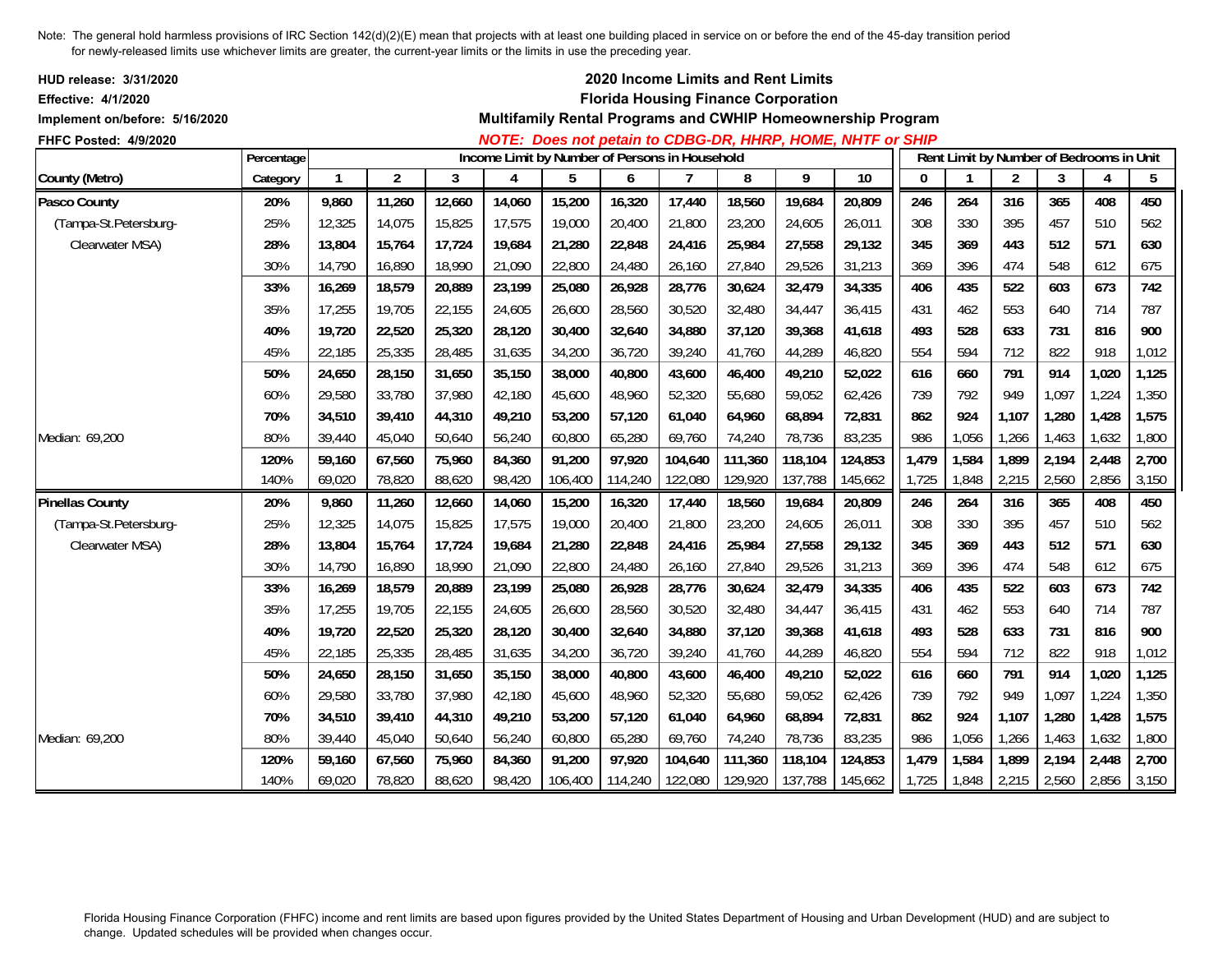| <b>HUD release: 3/31/2020</b><br><b>Effective: 4/1/2020</b><br>Implement on/before: 5/16/2020<br>FHFC Posted: 4/9/2020 |            |        |                |        |                                                     |        |        |         |         | 2020 Income Limits and Rent Limits<br><b>Florida Housing Finance Corporation</b> | Multifamily Rental Programs and CWHIP Homeownership Program<br>NOTE: Does not petain to CDBG-DR, HHRP, HOME, NHTF or SHIP |              |              |                                          |       |       |                 |
|------------------------------------------------------------------------------------------------------------------------|------------|--------|----------------|--------|-----------------------------------------------------|--------|--------|---------|---------|----------------------------------------------------------------------------------|---------------------------------------------------------------------------------------------------------------------------|--------------|--------------|------------------------------------------|-------|-------|-----------------|
|                                                                                                                        | Percentage | 1      |                |        | Income Limit by Number of Persons in Household<br>4 |        |        |         |         | 9                                                                                | $\overline{10}$                                                                                                           | $\mathbf{0}$ | $\mathbf{1}$ | Rent Limit by Number of Bedrooms in Unit |       |       |                 |
| County (Metro)                                                                                                         | Category   |        | $\overline{2}$ | 3      |                                                     | 5      | 6      |         | 8       |                                                                                  |                                                                                                                           |              |              | 2                                        | 3     | 4     | $5\phantom{.0}$ |
| <b>Polk County</b>                                                                                                     | 20%        | 8,240  | 9,420          | 10,600 | 11,760                                              | 12,720 | 13,660 | 14,600  | 15,540  | 16,464                                                                           | 17,405                                                                                                                    | 206          | 220          | 265                                      | 306   | 341   | 376             |
| (Lakeland-Winter Haven MSA)                                                                                            | 25%        | 10,300 | 11,775         | 13,250 | 14,700                                              | 15,900 | 17,075 | 18,250  | 19,425  | 20,580                                                                           | 21,756                                                                                                                    | 257          | 275          | 331                                      | 382   | 426   | 470             |
|                                                                                                                        | 28%        | 11,536 | 13,188         | 14,840 | 16,464                                              | 17,808 | 19,124 | 20,440  | 21,756  | 23,050                                                                           | 24,367                                                                                                                    | 288          | 309          | 371                                      | 428   | 478   | 527             |
|                                                                                                                        | 30%        | 12,360 | 14,130         | 15,900 | 17,640                                              | 19,080 | 20,490 | 21,900  | 23,310  | 24,696                                                                           | 26,107                                                                                                                    | 309          | 331          | 397                                      | 459   | 512   | 565             |
|                                                                                                                        | 33%        | 13,596 | 15,543         | 17,490 | 19,404                                              | 20,988 | 22,539 | 24,090  | 25,641  | 27,166                                                                           | 28,718                                                                                                                    | 339          | 364          | 437                                      | 504   | 563   | 621             |
|                                                                                                                        | 35%        | 14.420 | 16.485         | 18,550 | 20,580                                              | 22,260 | 23,905 | 25,550  | 27,195  | 28,812                                                                           | 30,458                                                                                                                    | 360          | 386          | 463                                      | 535   | 597   | 659             |
|                                                                                                                        | 40%        | 16,480 | 18,840         | 21,200 | 23,520                                              | 25,440 | 27,320 | 29,200  | 31,080  | 32,928                                                                           | 34,810                                                                                                                    | 412          | 441          | 530                                      | 612   | 683   | 753             |
|                                                                                                                        | 45%        | 18,540 | 21,195         | 23,850 | 26,460                                              | 28,620 | 30,735 | 32,850  | 34,965  | 37,044                                                                           | 39,161                                                                                                                    | 463          | 496          | 596                                      | 688   | 768   | 847             |
|                                                                                                                        | 50%        | 20,600 | 23,550         | 26,500 | 29,400                                              | 31,800 | 34,150 | 36,500  | 38,850  | 41,160                                                                           | 43,512                                                                                                                    | 515          | 551          | 662                                      | 765   | 853   | 941             |
|                                                                                                                        | 60%        | 24,720 | 28,260         | 31,800 | 35,280                                              | 38,160 | 40,980 | 43,800  | 46,620  | 49,392                                                                           | 52,214                                                                                                                    | 618          | 662          | 795                                      | 918   | 1,024 | 1,130           |
|                                                                                                                        | 70%        | 28,840 | 32,970         | 37,100 | 41,160                                              | 44,520 | 47,810 | 51,100  | 54,390  | 57,624                                                                           | 60,917                                                                                                                    | 721          | 772          | 927                                      | 1,071 | 1,195 | 1,318           |
| Median: 58,800                                                                                                         | 80%        | 32.960 | 37,680         | 42,400 | 47,040                                              | 50,880 | 54,640 | 58,400  | 62,160  | 65,856                                                                           | 69,619                                                                                                                    | 824          | 883          | 1,060                                    | 1,224 | 1,366 | 1,507           |
|                                                                                                                        | 120%       | 49,440 | 56,520         | 63,600 | 70,560                                              | 76,320 | 81,960 | 87,600  | 93,240  | 98,784                                                                           | 104,429                                                                                                                   | 1,236        | 1,324        | 1,590                                    | 1,836 | 2,049 | 2,260           |
|                                                                                                                        | 140%       | 57,680 | 65,940         | 74,200 | 82,320                                              | 89,040 | 95,620 | 102,200 | 108,780 | 115,248                                                                          | 121,834                                                                                                                   | 1,442        | 1,545        | 1,855                                    | 2,142 | 2,390 | 2,637           |
| <b>Putnam County</b>                                                                                                   | 20%        | 7,400  | 8,460          | 9,520  | 10,560                                              | 11,420 | 12,260 | 13,100  | 13,940  | 14,784                                                                           | 15,629                                                                                                                    | 185          | 198          | 238                                      | 274   | 306   | 338             |
|                                                                                                                        | 25%        | 9.250  | 10.575         | 11,900 | 13,200                                              | 14,275 | 15,325 | 16,375  | 17,425  | 18,480                                                                           | 19,536                                                                                                                    | 231          | 247          | 297                                      | 343   | 383   | 422             |
|                                                                                                                        | 28%        | 10,360 | 11,844         | 13,328 | 14,784                                              | 15,988 | 17,164 | 18,340  | 19,516  | 20,698                                                                           | 21,880                                                                                                                    | 259          | 277          | 333                                      | 384   | 429   | 473             |
|                                                                                                                        | 30%        | 11,100 | 12,690         | 14,280 | 15,840                                              | 17,130 | 18,390 | 19,650  | 20,910  | 22,176                                                                           | 23,443                                                                                                                    | 277          | 297          | 357                                      | 412   | 459   | 507             |
|                                                                                                                        | 33%        | 12,210 | 13,959         | 15,708 | 17,424                                              | 18,843 | 20,229 | 21,615  | 23,001  | 24,394                                                                           | 25,788                                                                                                                    | 305          | 327          | 392                                      | 453   | 505   | 557             |
|                                                                                                                        | 35%        | 12,950 | 14,805         | 16,660 | 18,480                                              | 19,985 | 21,455 | 22,925  | 24,395  | 25,872                                                                           | 27,350                                                                                                                    | 323          | 346          | 416                                      | 480   | 536   | 591             |
|                                                                                                                        | 40%        | 14,800 | 16,920         | 19,040 | 21,120                                              | 22,840 | 24,520 | 26,200  | 27,880  | 29,568                                                                           | 31,258                                                                                                                    | 370          | 396          | 476                                      | 549   | 613   | 676             |
|                                                                                                                        | 45%        | 16,650 | 19,035         | 21,420 | 23,760                                              | 25,695 | 27,585 | 29,475  | 31,365  | 33,264                                                                           | 35,165                                                                                                                    | 416          | 446          | 535                                      | 618   | 689   | 760             |
|                                                                                                                        | 50%        | 18,500 | 21,150         | 23,800 | 26,400                                              | 28,550 | 30,650 | 32,750  | 34,850  | 36,960                                                                           | 39,072                                                                                                                    | 462          | 495          | 595                                      | 686   | 766   | 845             |
|                                                                                                                        | 60%        | 22,200 | 25,380         | 28,560 | 31,680                                              | 34,260 | 36,780 | 39,300  | 41,820  | 44,352                                                                           | 46,886                                                                                                                    | 555          | 594          | 714                                      | 824   | 919   | 1,014           |
|                                                                                                                        | 70%        | 25,900 | 29,610         | 33,320 | 36,960                                              | 39,970 | 42,910 | 45,850  | 48,790  | 51,744                                                                           | 54,701                                                                                                                    | 647          | 693          | 833                                      | 961   | 1,072 | 1,183           |
| Median: 41.600                                                                                                         | 80%        | 29,600 | 33,840         | 38,080 | 42,240                                              | 45,680 | 49,040 | 52,400  | 55,760  | 59,136                                                                           | 62,515                                                                                                                    | 740          | 793          | 952                                      | 1,099 | 1,226 | 1,352           |
|                                                                                                                        | 120%       | 44,400 | 50,760         | 57,120 | 63,360                                              | 68,520 | 73,560 | 78,600  | 83,640  | 88,704                                                                           | 93,773                                                                                                                    | 1,110        | 1,189        | 1,428                                    | 1,648 | 1,839 | 2,028           |
|                                                                                                                        | 140%       | 51,800 | 59,220         | 66,640 | 73,920                                              | 79,940 | 85,820 | 91,700  | 97,580  | 103,488                                                                          | 109,402                                                                                                                   | 1,295        | 1,387        | 1,666                                    | 1,923 | 2,145 | 2,366           |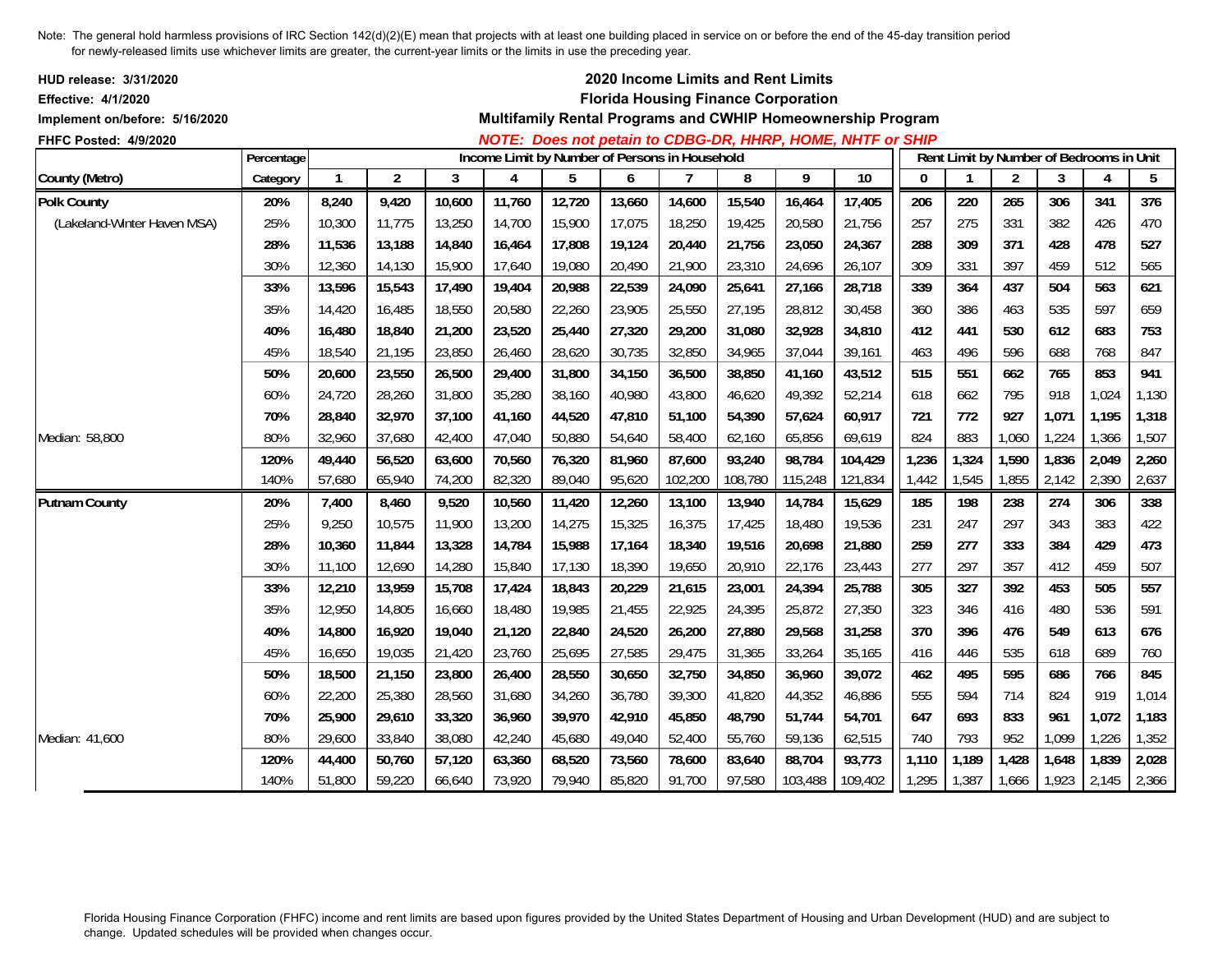| <b>HUD release: 3/31/2020</b><br><b>Effective: 4/1/2020</b><br>Implement on/before: 5/16/2020<br>FHFC Posted: 4/9/2020 |            |              |                |        |                                                |         |         |         | 2020 Income Limits and Rent Limits<br><b>Florida Housing Finance Corporation</b> |         | Multifamily Rental Programs and CWHIP Homeownership Program<br>NOTE: Does not petain to CDBG-DR, HHRP, HOME, NHTF or SHIP |              |             |                |                                          |                |       |
|------------------------------------------------------------------------------------------------------------------------|------------|--------------|----------------|--------|------------------------------------------------|---------|---------|---------|----------------------------------------------------------------------------------|---------|---------------------------------------------------------------------------------------------------------------------------|--------------|-------------|----------------|------------------------------------------|----------------|-------|
|                                                                                                                        | Percentage |              |                |        | Income Limit by Number of Persons in Household |         |         |         |                                                                                  |         |                                                                                                                           |              |             |                | Rent Limit by Number of Bedrooms in Unit |                |       |
| County (Metro)                                                                                                         | Category   | $\mathbf{1}$ | $\overline{2}$ | 3      | 4                                              | 5       | 6       | 7       | 8                                                                                | 9       | 10                                                                                                                        | $\mathbf{0}$ | $\mathbf 1$ | $\overline{2}$ | 3                                        | $\overline{4}$ | 5     |
| Saint Johns County                                                                                                     | 20%        | 10,500       | 12,000         | 13,500 | 15,000                                         | 16,200  | 17,400  | 18,600  | 19,800                                                                           | 21,000  | 22,200                                                                                                                    | 262          | 281         | 337            | 390                                      | 435            | 480   |
| (Jacksonville HMFA;                                                                                                    | 25%        | 13,125       | 15,000         | 16,875 | 18,750                                         | 20,250  | 21,750  | 23,250  | 24,750                                                                           | 26,250  | 27,750                                                                                                                    | 328          | 351         | 421            | 487                                      | 543            | 600   |
| Jacksonville MSA)                                                                                                      | 28%        | 14,700       | 16,800         | 18,900 | 21,000                                         | 22,680  | 24,360  | 26,040  | 27,720                                                                           | 29,400  | 31,080                                                                                                                    | 367          | 393         | 472            | 546                                      | 609            | 672   |
|                                                                                                                        | 30%        | 15,750       | 18,000         | 20,250 | 22,500                                         | 24,300  | 26,100  | 27,900  | 29,700                                                                           | 31,500  | 33,300                                                                                                                    | 393          | 421         | 506            | 585                                      | 652            | 720   |
|                                                                                                                        | 33%        | 17,325       | 19,800         | 22,275 | 24,750                                         | 26,730  | 28,710  | 30,690  | 32,670                                                                           | 34,650  | 36,630                                                                                                                    | 433          | 464         | 556            | 643                                      | 717            | 792   |
|                                                                                                                        | 35%        | 18,375       | 21,000         | 23,625 | 26,250                                         | 28,350  | 30,450  | 32,550  | 34,650                                                                           | 36,750  | 38,850                                                                                                                    | 459          | 492         | 590            | 682                                      | 761            | 840   |
|                                                                                                                        | 40%        | 21,000       | 24,000         | 27,000 | 30,000                                         | 32,400  | 34,800  | 37,200  | 39,600                                                                           | 42,000  | 44,400                                                                                                                    | 525          | 562         | 675            | 780                                      | 870            | 960   |
|                                                                                                                        | 45%        | 23,625       | 27,000         | 30,375 | 33,750                                         | 36,450  | 39,150  | 41,850  | 44,550                                                                           | 47,250  | 49,950                                                                                                                    | 590          | 632         | 759            | 877                                      | 978            | 1,080 |
|                                                                                                                        | 50%        | 26,250       | 30,000         | 33,750 | 37,500                                         | 40,500  | 43,500  | 46,500  | 49,500                                                                           | 52,500  | 55,500                                                                                                                    | 656          | 703         | 843            | 975                                      | 1,087          | 1,200 |
|                                                                                                                        | 60%        | 31,500       | 36,000         | 40,500 | 45,000                                         | 48,600  | 52,200  | 55,800  | 59,400                                                                           | 63,000  | 66,600                                                                                                                    | 787          | 843         | 1,012          | 1,170                                    | 1,305          | 1,440 |
|                                                                                                                        | 70%        | 36,750       | 42,000         | 47,250 | 52,500                                         | 56,700  | 60,900  | 65,100  | 69,300                                                                           | 73,500  | 77,700                                                                                                                    | 918          | 984         | 1,181          | 1,365                                    | 1,522          | 1,680 |
| Median: 75,000                                                                                                         | 80%        | 42,000       | 48,000         | 54,000 | 60,000                                         | 64,800  | 69,600  | 74,400  | 79,200                                                                           | 84,000  | 88,800                                                                                                                    | 1,050        | 1,125       | 1,350          | 1,560                                    | 1,740          | 1,920 |
|                                                                                                                        | 120%       | 63,000       | 72,000         | 81,000 | 90,000                                         | 97,200  | 104,400 | 111,600 | 118,800                                                                          | 126,000 | 133,200                                                                                                                   | 1,575        | 1,687       | 2,025          | 2,340                                    | 2,610          | 2,880 |
|                                                                                                                        | 140%       | 73,500       | 84,000         | 94,500 | 105,000                                        | 113,400 | 121,800 | 130,200 | 138,600                                                                          | 147,000 | 155,400                                                                                                                   | 1,837        | 1,968       | 2,362          | 2,730                                    | 3,045          | 3,360 |
| <b>Saint Lucie County</b>                                                                                              | 20%        | 9,740        | 11,120         | 12,520 | 13,900                                         | 15,020  | 16,140  | 17,240  | 18,360                                                                           | 19,460  | 20,572                                                                                                                    | 243          | 260         | 313            | 361                                      | 403            | 445   |
| (Port Saint Lucie MSA)                                                                                                 | 25%        | 12,175       | 13,900         | 15,650 | 17,375                                         | 18,775  | 20,175  | 21,550  | 22,950                                                                           | 24,325  | 25,715                                                                                                                    | 304          | 325         | 391            | 451                                      | 504            | 556   |
|                                                                                                                        | 28%        | 13,636       | 15,568         | 17,528 | 19,460                                         | 21,028  | 22,596  | 24,136  | 25,704                                                                           | 27,244  | 28,801                                                                                                                    | 340          | 365         | 438            | 506                                      | 564            | 623   |
|                                                                                                                        | 30%        | 14,610       | 16,680         | 18,780 | 20,850                                         | 22,530  | 24,210  | 25,860  | 27,540                                                                           | 29,190  | 30,858                                                                                                                    | 365          | 391         | 469            | 542                                      | 605            | 667   |
|                                                                                                                        | 33%        | 16,071       | 18,348         | 20,658 | 22,935                                         | 24,783  | 26,631  | 28,446  | 30,294                                                                           | 32,109  | 33,944                                                                                                                    | 401          | 430         | 516            | 596                                      | 665            | 734   |
|                                                                                                                        | 35%        | 17,045       | 19,460         | 21,910 | 24,325                                         | 26,285  | 28,245  | 30,170  | 32,130                                                                           | 34,055  | 36,001                                                                                                                    | 426          | 456         | 547            | 632                                      | 706            | 778   |
|                                                                                                                        | 40%        | 19,480       | 22,240         | 25,040 | 27,800                                         | 30,040  | 32,280  | 34,480  | 36,720                                                                           | 38,920  | 41,144                                                                                                                    | 487          | 521         | 626            | 723                                      | 807            | 890   |
|                                                                                                                        | 45%        | 21,915       | 25,020         | 28,170 | 31,275                                         | 33,795  | 36,315  | 38,790  | 41,310                                                                           | 43,785  | 46,287                                                                                                                    | 547          | 586         | 704            | 813                                      | 907            | 1,001 |
|                                                                                                                        | 50%        | 24,350       | 27,800         | 31,300 | 34,750                                         | 37,550  | 40,350  | 43,100  | 45,900                                                                           | 48,650  | 51,430                                                                                                                    | 608          | 651         | 782            | 903                                      | 1,008          | 1,112 |
|                                                                                                                        | 60%        | 29,220       | 33,360         | 37,560 | 41,700                                         | 45,060  | 48,420  | 51,720  | 55,080                                                                           | 58,380  | 61,716                                                                                                                    | 730          | 782         | 939            | 1,084                                    | 1,210          | 1,335 |
|                                                                                                                        | 70%        | 34,090       | 38,920         | 43,820 | 48,650                                         | 52,570  | 56,490  | 60,340  | 64,260                                                                           | 68,110  | 72,002                                                                                                                    | 852          | 912         | 1,095          | 1,265                                    | 1,412          | 1,557 |
| Median: 67.500                                                                                                         | 80%        | 38,960       | 44,480         | 50,080 | 55,600                                         | 60,080  | 64,560  | 68,960  | 73,440                                                                           | 77,840  | 82,288                                                                                                                    | 974          | 1,043       | 1,252          | 1,446                                    | 1,614          | 1,780 |
|                                                                                                                        | 120%       | 58,440       | 66,720         | 75,120 | 83,400                                         | 90,120  | 96,840  | 103,440 | 110,160                                                                          | 116,760 | 123,432                                                                                                                   | 1,461        | 1,564       | 1,878          | 2,169                                    | 2,421          | 2,670 |
|                                                                                                                        | 140%       | 68,180       | 77,840         | 87,640 | 97,300                                         | 105,140 | 112,980 | 120,680 | 128,520                                                                          | 136,220 | 144,004                                                                                                                   | 1,704        | 1,825       | 2,191          | 2,530                                    | 2,824          | 3,115 |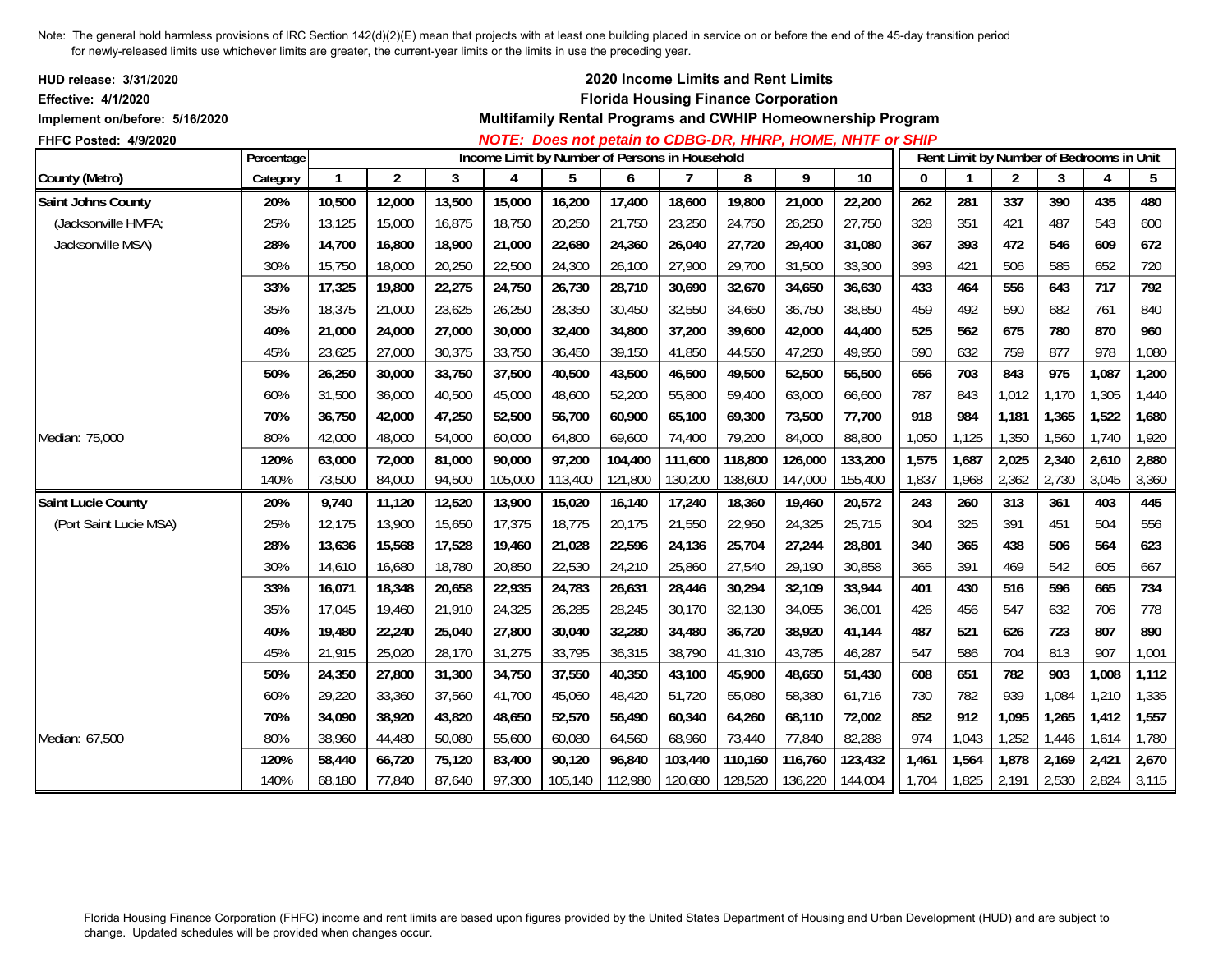| <b>HUD release: 3/31/2020</b>  |            |        |            |        |        |                                                |         |         |         | <b>2020 Income Limits and Rent Limits</b>  |                                                                   |       |       |       |       |                                          |       |
|--------------------------------|------------|--------|------------|--------|--------|------------------------------------------------|---------|---------|---------|--------------------------------------------|-------------------------------------------------------------------|-------|-------|-------|-------|------------------------------------------|-------|
| <b>Effective: 4/1/2020</b>     |            |        |            |        |        |                                                |         |         |         | <b>Florida Housing Finance Corporation</b> |                                                                   |       |       |       |       |                                          |       |
| Implement on/before: 5/16/2020 |            |        |            |        |        |                                                |         |         |         |                                            | Multifamily Rental Programs and CWHIP Homeownership Program       |       |       |       |       |                                          |       |
| <b>FHFC Posted: 4/9/2020</b>   |            |        |            |        |        |                                                |         |         |         |                                            | <b>NOTE: Does not petain to CDBG-DR, HHRP, HOME, NHTF or SHIP</b> |       |       |       |       |                                          |       |
|                                | Percentage |        |            |        |        | Income Limit by Number of Persons in Household |         |         |         |                                            |                                                                   |       |       |       |       | Rent Limit by Number of Bedrooms in Unit |       |
| County (Metro)                 | Category   |        | $\epsilon$ | 3      | 4      | b                                              | b       |         | 8       | 9                                          | 10                                                                | 0     |       | 2     | 3     |                                          | 5     |
| Santa Rosa County              | 20%        | 9,240  | 10,560     | 11,880 | 13,180 | 14,240                                         | 15,300  | 16,360  | 17,400  | 18,452                                     | 19,506                                                            | 231   | 247   | 297   | 342   | 382                                      | 422   |
| (Pensacola-Ferry Pass-         | 25%        | 11,550 | 13,200     | 14,850 | 16,475 | 17,800                                         | 19,125  | 20,450  | 21,750  | 23,065                                     | 24,383                                                            | 288   | 309   | 371   | 428   | 478                                      | 527   |
| Brent MSA)                     | 28%        | 12,936 | 14,784     | 16,632 | 18,452 | 19,936                                         | 21,420  | 22,904  | 24,360  | 25,833                                     | 27,309                                                            | 323   | 346   | 415   | 479   | 535                                      | 590   |
|                                | 30%        | 13,860 | 15,840     | 17,820 | 19,770 | 21,360                                         | 22,950  | 24,540  | 26,100  | 27,678                                     | 29,260                                                            | 346   | 371   | 445   | 514   | 573                                      | 633   |
|                                | 33%        | 15,246 | 17,424     | 19,602 | 21,747 | 23,496                                         | 25,245  | 26,994  | 28,710  | 30,446                                     | 32,186                                                            | 381   | 408   | 490   | 565   | 631                                      | 696   |
|                                | 35%        | 16,170 | 18,480     | 20,790 | 23,065 | 24,920                                         | 26,775  | 28,630  | 30,450  | 32,291                                     | 34,136                                                            | 404   | 433   | 519   | 599   | 669                                      | 738   |
|                                | 40%        | 18,480 | 21,120     | 23,760 | 26,360 | 28,480                                         | 30,600  | 32,720  | 34,800  | 36,904                                     | 39,013                                                            | 462   | 495   | 594   | 685   | 765                                      | 844   |
|                                | 45%        | 20,790 | 23,760     | 26,730 | 29,655 | 32,040                                         | 34,425  | 36,810  | 39,150  | 41,517                                     | 43,889                                                            | 519   | 556   | 668   | 771   | 860                                      | 949   |
|                                | 50%        | 23,100 | 26,400     | 29,700 | 32,950 | 35,600                                         | 38,250  | 40,900  | 43,500  | 46,130                                     | 48,766                                                            | 577   | 618   | 742   | 856   | 956                                      | 1,055 |
|                                | 60%        | 27,720 | 31,680     | 35,640 | 39,540 | 42,720                                         | 45,900  | 49,080  | 52,200  | 55,356                                     | 58,519                                                            | 693   | 742   | 891   | 1,028 | 1,147                                    | 1,266 |
|                                | 70%        | 32,340 | 36,960     | 41,580 | 46,130 | 49,840                                         | 53,550  | 57,260  | 60,900  | 64,582                                     | 68,272                                                            | 808   | 866   | 1,039 | 1,199 | 1,338                                    | 1,477 |
| Median: 65,900                 | 80%        | 36,960 | 42,240     | 47,520 | 52,720 | 56,960                                         | 61,200  | 65,440  | 69,600  | 73,808                                     | 78,026                                                            | 924   | 990   | 1,188 | 1,371 | 1,530                                    | 1,688 |
|                                | 120%       | 55,440 | 63,360     | 71,280 | 79,080 | 85,440                                         | 91,800  | 98,160  | 104,400 | 110,712                                    | 117,038                                                           | 1,386 | 1,485 | 1,782 | 2,056 | 2,295                                    | 2,532 |
|                                | 140%       | 64,680 | 73,920     | 83,160 | 92,260 | 99,680                                         | 107,100 | 114,520 | 121,800 | 129,164                                    | 136,545                                                           | 1,617 | 1,732 | 2,079 | 2,399 | 2,677                                    | 2,954 |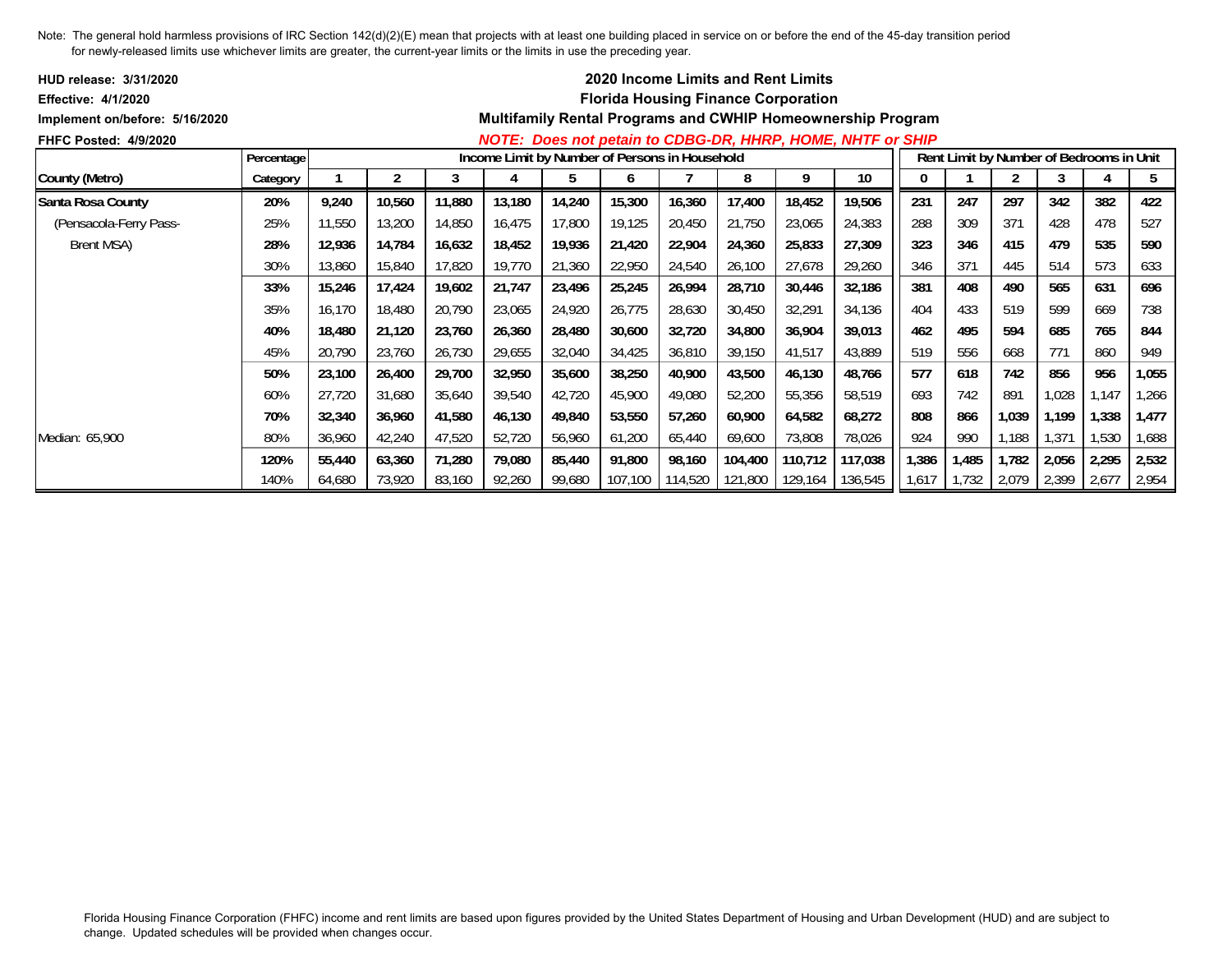| HUD release: 3/31/2020<br><b>Effective: 4/1/2020</b> |            |        |                |        |         |         |         | 2020 Income Limits and Rent Limits<br><b>Florida Housing Finance Corporation</b> |         |         |                                                             |             |       |                |                                          |       |       |
|------------------------------------------------------|------------|--------|----------------|--------|---------|---------|---------|----------------------------------------------------------------------------------|---------|---------|-------------------------------------------------------------|-------------|-------|----------------|------------------------------------------|-------|-------|
| Implement on/before: 5/16/2020                       |            |        |                |        |         |         |         |                                                                                  |         |         | Multifamily Rental Programs and CWHIP Homeownership Program |             |       |                |                                          |       |       |
| FHFC Posted: 4/9/2020                                |            |        |                |        |         |         |         |                                                                                  |         |         | NOTE: Does not petain to CDBG-DR, HHRP, HOME, NHTF or SHIP  |             |       |                |                                          |       |       |
|                                                      | Percentage |        |                |        |         |         |         | Income Limit by Number of Persons in Household                                   |         |         |                                                             |             |       |                | Rent Limit by Number of Bedrooms in Unit |       |       |
| County (Metro)                                       | Category   | 1      | $\overline{2}$ | 3      | 4       | 5       | 6       |                                                                                  | 8       | 9       | 10                                                          | $\mathbf 0$ |       | $\overline{2}$ | 3                                        | 4     | 5     |
| Sarasota County                                      | 20%        | 10,720 | 12,240         | 13,780 | 15,300  | 16,540  | 17,760  | 18,980                                                                           | 20,200  | 21,420  | 22,644                                                      | 268         | 287   | 344            | 398                                      | 444   | 489   |
| (North Port-Sarasota-                                | 25%        | 13,400 | 15,300         | 17,225 | 19,125  | 20,675  | 22,200  | 23,725                                                                           | 25,250  | 26,775  | 28,305                                                      | 335         | 358   | 430            | 497                                      | 555   | 612   |
| <b>Bradenton MSA)</b>                                | 28%        | 15,008 | 17,136         | 19,292 | 21,420  | 23,156  | 24,864  | 26,572                                                                           | 28,280  | 29,988  | 31,702                                                      | 375         | 401   | 482            | 557                                      | 621   | 685   |
|                                                      | 30%        | 16,080 | 18,360         | 20,670 | 22,950  | 24,810  | 26,640  | 28,470                                                                           | 30,300  | 32,130  | 33,966                                                      | 402         | 430   | 516            | 597                                      | 666   | 734   |
|                                                      | 33%        | 17,688 | 20,196         | 22,737 | 25,245  | 27,291  | 29,304  | 31,317                                                                           | 33,330  | 35,343  | 37,363                                                      | 442         | 473   | 568            | 656                                      | 732   | 808   |
|                                                      | 35%        | 18,760 | 21,420         | 24,115 | 26,775  | 28,945  | 31,080  | 33,215                                                                           | 35,350  | 37,485  | 39,627                                                      | 469         | 502   | 602            | 696                                      | 777   | 857   |
|                                                      | 40%        | 21,440 | 24,480         | 27,560 | 30,600  | 33,080  | 35,520  | 37,960                                                                           | 40,400  | 42,840  | 45,288                                                      | 536         | 574   | 689            | 796                                      | 888   | 979   |
|                                                      | 45%        | 24,120 | 27,540         | 31,005 | 34,425  | 37,215  | 39,960  | 42.705                                                                           | 45,450  | 48,195  | 50,949                                                      | 603         | 645   | 775            | 895                                      | 999   | 1,101 |
|                                                      | 50%        | 26,800 | 30,600         | 34,450 | 38,250  | 41,350  | 44,400  | 47,450                                                                           | 50,500  | 53,550  | 56,610                                                      | 670         | 717   | 861            | 995                                      | 1,110 | 1,224 |
|                                                      | 60%        | 32,160 | 36,720         | 41,340 | 45,900  | 49,620  | 53,280  | 56,940                                                                           | 60,600  | 64,260  | 67,932                                                      | 804         | 861   | 1,033          | 1,194                                    | 1,332 | 1,469 |
|                                                      | 70%        | 37,520 | 42,840         | 48,230 | 53,550  | 57,890  | 62,160  | 66,430                                                                           | 70,700  | 74,970  | 79,254                                                      | 938         | 1,004 | 1,205          | 1,393                                    | 1,554 | 1,714 |
| Median: 76,700                                       | 80%        | 42,880 | 48,960         | 55,120 | 61,200  | 66,160  | 71,040  | 75,920                                                                           | 80,800  | 85,680  | 90,576                                                      | 1,072       | 1,148 | 1,378          | 1,592                                    | 1,776 | 1,959 |
|                                                      | 120%       | 64,320 | 73,440         | 82,680 | 91,800  | 99,240  | 106,560 | 113,880                                                                          | 121,200 | 128,520 | 135,864                                                     | 1,608       | 1,722 | 2,067          | 2,388                                    | 2,664 | 2,938 |
|                                                      | 140%       | 75,040 | 85,680         | 96,460 | 107,100 | 115,780 | 124,320 | 132,860                                                                          | 141,400 | 149,940 | 158,508                                                     | 1,876       | 2,009 | 2,411          | 2,786                                    | 3,108 | 3,428 |
| <b>HERA Special Limits</b>                           | 25% - HS   | 13,425 | 15,350         | 17,275 | 19,175  | 20,725  | 22,250  | 23,800                                                                           | 25,325  | 26,845  | 28,379                                                      | 335         | 359   | 431            | 498                                      | 556   | 614   |
| per Section 142(d)(2)(E)                             | 28% - HS   | 15,036 | 17,192         | 19,348 | 21,476  | 23,212  | 24,920  | 26,656                                                                           | 28,364  | 30,066  | 31,784                                                      | 375         | 402   | 483            | 558                                      | 623   | 687   |
| (Re-est. 2020)                                       | 30% - HS   | 16,110 | 18,420         | 20,730 | 23,010  | 24,870  | 26,700  | 28,560                                                                           | 30,390  | 32,214  | 34,055                                                      | 402         | 431   | 518            | 598                                      | 667   | 736   |
| For use by projects that                             | 33% - HS   | 17,721 | 20,262         | 22,803 | 25,311  | 27,357  | 29,370  | 31,416                                                                           | 33,429  | 35,435  | 37,460                                                      | 443         | 474   | 570            | 658                                      | 734   | 810   |
| placed in service at least                           | 35% - HS   | 18,795 | 21,490         | 24,185 | 26,845  | 29,015  | 31,150  | 33,320                                                                           | 35,455  | 37,583  | 39,731                                                      | 469         | 503   | 604            | 698                                      | 778   | 859   |
| one building on or                                   | 40% - HS   | 21,480 | 24,560         | 27,640 | 30,680  | 33,160  | 35,600  | 38,080                                                                           | 40,520  | 42,952  | 45,406                                                      | 537         | 575   | 691            | 798                                      | 890   | 982   |
| before 12/31/2008                                    | 45% - HS   | 24,165 | 27,630         | 31,095 | 34,515  | 37,305  | 40,050  | 42,840                                                                           | 45,585  | 48,321  | 51,082                                                      | 604         | 647   | 777            | 897                                      | 1,001 | 1,105 |
|                                                      | 50% - HS   | 26,850 | 30,700         | 34,550 | 38,350  | 41,450  | 44,500  | 47,600                                                                           | 50,650  | 53,690  | 56,758                                                      | 671         | 719   | 863            | 997                                      | 1,112 | 1,228 |
|                                                      | 60% - HS   | 32,220 | 36,840         | 41,460 | 46,020  | 49,740  | 53,400  | 57,120                                                                           | 60,780  | 64,428  | 68,110                                                      | 805         | 863   | 1,036          | 1,197                                    | 1,335 | 1,473 |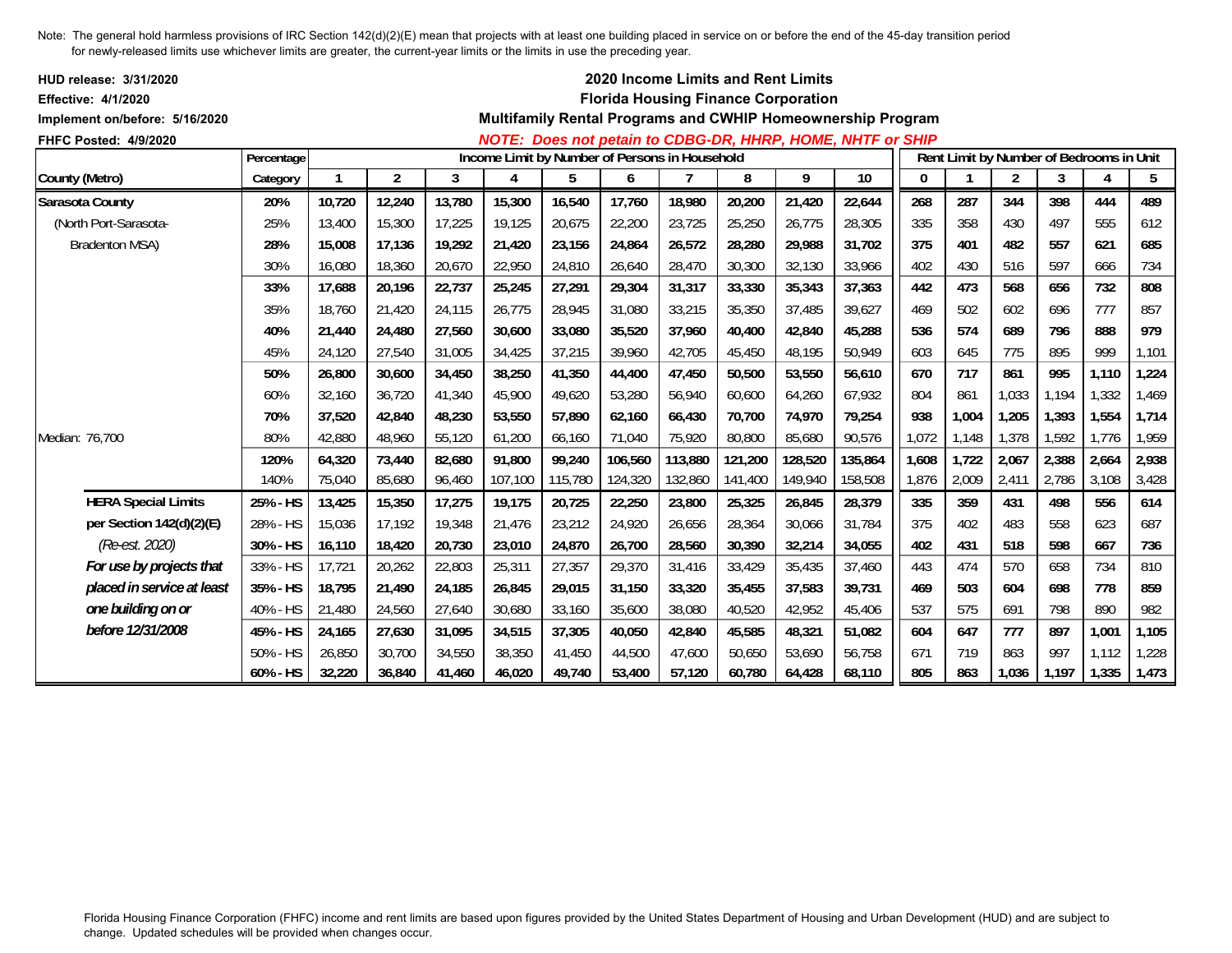| <b>HUD release: 3/31/2020</b>  |            |        |        |        |        |                                                |         |         | <b>2020 Income Limits and Rent Limits</b>  |         |                                                                    |       |       |       |                                          |       |       |
|--------------------------------|------------|--------|--------|--------|--------|------------------------------------------------|---------|---------|--------------------------------------------|---------|--------------------------------------------------------------------|-------|-------|-------|------------------------------------------|-------|-------|
| Effective: 4/1/2020            |            |        |        |        |        |                                                |         |         | <b>Florida Housing Finance Corporation</b> |         |                                                                    |       |       |       |                                          |       |       |
| Implement on/before: 5/16/2020 |            |        |        |        |        |                                                |         |         |                                            |         | <b>Multifamily Rental Programs and CWHIP Homeownership Program</b> |       |       |       |                                          |       |       |
| <b>FHFC Posted: 4/9/2020</b>   |            |        |        |        |        |                                                |         |         |                                            |         | NOTE: Does not petain to CDBG-DR, HHRP, HOME, NHTF or SHIP         |       |       |       |                                          |       |       |
|                                | Percentage |        |        |        |        | Income Limit by Number of Persons in Household |         |         |                                            |         |                                                                    |       |       |       | Rent Limit by Number of Bedrooms in Unit |       |       |
| County (Metro)                 | Category   |        |        | 3      |        | b                                              | O       |         | 8                                          | 9       | 10                                                                 |       |       | 2     | 3                                        |       | 5     |
| <b>Seminole County</b>         | 20%        | 10,180 | 11,640 | 13,100 | 14,540 | 15,720                                         | 16,880  | 18,040  | 19,200                                     | 20,356  | 21,519                                                             | 254   | 272   | 327   | 378                                      | 422   | 465   |
| (Orlando-Kissimmee-            | 25%        | 12,725 | 14,550 | 16,375 | 18,175 | 19,650                                         | 21,100  | 22,550  | 24,000                                     | 25,445  | 26,899                                                             | 318   | 340   | 409   | 472                                      | 527   | 581   |
| Sanford MSA)                   | 28%        | 14,252 | 16,296 | 18,340 | 20,356 | 22,008                                         | 23,632  | 25,256  | 26,880                                     | 28,498  | 30,127                                                             | 356   | 381   | 458   | 529                                      | 590   | 651   |
|                                | 30%        | 15,270 | 17,460 | 19,650 | 21,810 | 23,580                                         | 25,320  | 27,060  | 28,800                                     | 30,534  | 32,279                                                             | 381   | 409   | 491   | 567                                      | 633   | 698   |
|                                | 33%        | 16,797 | 19,206 | 21,615 | 23,991 | 25,938                                         | 27,852  | 29,766  | 31,680                                     | 33,587  | 35,507                                                             | 419   | 450   | 540   | 624                                      | 696   | 768   |
|                                | 35%        | 17,815 | 20,370 | 22,925 | 25,445 | 27,510                                         | 29,540  | 31,570  | 33,600                                     | 35,623  | 37,659                                                             | 445   | 477   | 573   | 661                                      | 738   | 814   |
|                                | 40%        | 20,360 | 23,280 | 26,200 | 29,080 | 31,440                                         | 33,760  | 36,080  | 38,400                                     | 40,712  | 43,038                                                             | 509   | 545   | 655   | 756                                      | 844   | 931   |
|                                | 45%        | 22,905 | 26,190 | 29,475 | 32,715 | 35,370                                         | 37,980  | 40,590  | 43,200                                     | 45,801  | 48,418                                                             | 572   | 613   | 736   | 851                                      | 949   | 1,047 |
|                                | 50%        | 25,450 | 29,100 | 32,750 | 36,350 | 39,300                                         | 42,200  | 45,100  | 48,000                                     | 50,890  | 53,798                                                             | 636   | 681   | 818   | 945                                      | 1,055 | 1,163 |
|                                | 60%        | 30,540 | 34,920 | 39,300 | 43,620 | 47,160                                         | 50,640  | 54,120  | 57,600                                     | 61,068  | 64,558                                                             | 763   | 818   | 982   | 1,134                                    | ,266  | 1,396 |
|                                | 70%        | 35,630 | 40,740 | 45,850 | 50,890 | 55,020                                         | 59,080  | 63,140  | 67,200                                     | 71,246  | 75,317                                                             | 890   | 954   | 1,146 | 1,323                                    | 1,477 | 1,629 |
| Median: 68,100                 | 80%        | 40,720 | 46,560 | 52,400 | 58,160 | 62,880                                         | 67,520  | 72,160  | 76,800                                     | 81,424  | 86,077                                                             | 1,018 | 1,091 | 1,310 | 1,513                                    | ,688  | 1,862 |
|                                | 120%       | 61,080 | 69,840 | 78,600 | 87,240 | 94,320                                         | 101,280 | 108,240 | 115,200                                    | 122,136 | 129,115                                                            | 1,527 | 1,636 | 1,965 | 2,269                                    | 2,532 | 2,793 |
|                                | 140%       | 71,260 | 81,480 | 91,700 |        | 101,780 110,040                                | 118,160 |         | 126,280  134,400                           | 142,492 | 150,634                                                            | 1,781 | 1,909 | 2,292 | 2,647                                    | 2,954 | 3,258 |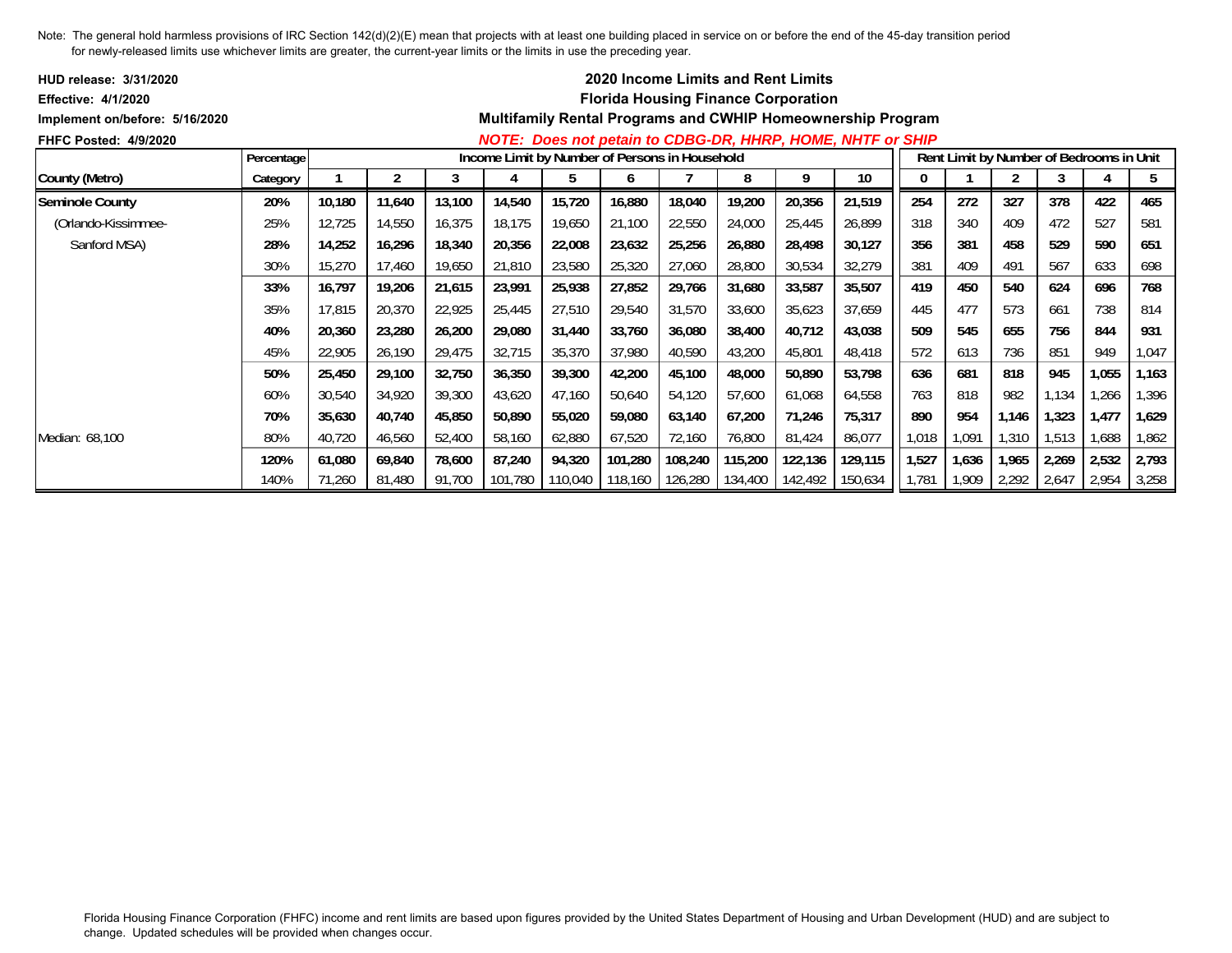| HUD release: 3/31/2020<br>Effective: 4/1/2020 |            |        |                |        |        |                                                |         |         |         | 2020 Income Limits and Rent Limits<br><b>Florida Housing Finance Corporation</b> |                                                             |       |       |                |                                          |       |       |
|-----------------------------------------------|------------|--------|----------------|--------|--------|------------------------------------------------|---------|---------|---------|----------------------------------------------------------------------------------|-------------------------------------------------------------|-------|-------|----------------|------------------------------------------|-------|-------|
| Implement on/before: 5/16/2020                |            |        |                |        |        |                                                |         |         |         |                                                                                  | Multifamily Rental Programs and CWHIP Homeownership Program |       |       |                |                                          |       |       |
| FHFC Posted: 4/9/2020                         | Percentage |        |                |        |        | Income Limit by Number of Persons in Household |         |         |         |                                                                                  | NOTE: Does not petain to CDBG-DR, HHRP, HOME, NHTF or SHIP  |       |       |                | Rent Limit by Number of Bedrooms in Unit |       |       |
| County (Metro)                                | Category   |        | $\overline{c}$ | 3      | 4      | 5                                              | 6       |         | 8       | 9                                                                                | 10                                                          | 0     |       | $\overline{c}$ | 3                                        | 4     | 5     |
| <b>Sumter County</b>                          | 20%        | 9,500  | 10,860         | 12,220 | 13,560 | 14,660                                         | 15,740  | 16,820  | 17,900  | 18,984                                                                           | 20,069                                                      | 237   | 254   | 305            | 352                                      | 393   | 434   |
| (Villages MSA)                                | 25%        | 11,875 | 13,575         | 15,275 | 16,950 | 18,325                                         | 19,675  | 21,025  | 22,375  | 23,730                                                                           | 25,086                                                      | 296   | 318   | 381            | 440                                      | 491   | 542   |
|                                               | 28%        | 13,300 | 15,204         | 17,108 | 18,984 | 20,524                                         | 22,036  | 23,548  | 25,060  | 26,578                                                                           | 28,096                                                      | 332   | 356   | 427            | 493                                      | 550   | 607   |
|                                               | 30%        | 14,250 | 16,290         | 18,330 | 20,340 | 21,990                                         | 23,610  | 25,230  | 26,850  | 28,476                                                                           | 30,103                                                      | 356   | 381   | 458            | 529                                      | 590   | 651   |
|                                               | 33%        | 15,675 | 17,919         | 20,163 | 22,374 | 24,189                                         | 25,971  | 27,753  | 29,535  | 31,324                                                                           | 33,114                                                      | 391   | 419   | 504            | 582                                      | 649   | 716   |
|                                               | 35%        | 16,625 | 19,005         | 21,385 | 23,730 | 25,655                                         | 27,545  | 29,435  | 31,325  | 33,222                                                                           | 35,120                                                      | 415   | 445   | 534            | 617                                      | 688   | 759   |
|                                               | 40%        | 19,000 | 21,720         | 24,440 | 27,120 | 29,320                                         | 31,480  | 33,640  | 35,800  | 37,968                                                                           | 40,138                                                      | 475   | 509   | 611            | 705                                      | 787   | 868   |
|                                               | 45%        | 21,375 | 24,435         | 27,495 | 30,510 | 32,985                                         | 35,415  | 37,845  | 40,275  | 42,714                                                                           | 45,155                                                      | 534   | 572   | 687            | 793                                      | 885   | 976   |
|                                               | 50%        | 23,750 | 27,150         | 30,550 | 33,900 | 36,650                                         | 39,350  | 42,050  | 44,750  | 47,460                                                                           | 50,172                                                      | 593   | 636   | 763            | 881                                      | 983   | 1,085 |
|                                               | 60%        | 28,500 | 32,580         | 36,660 | 40,680 | 43,980                                         | 47,220  | 50,460  | 53,700  | 56,952                                                                           | 60,206                                                      | 712   | 763   | 916            | 1,058                                    | 1,180 | 1,302 |
|                                               | 70%        | 33,250 | 38,010         | 42,770 | 47,460 | 51,310                                         | 55,090  | 58,870  | 62,650  | 66,444                                                                           | 70,241                                                      | 831   | 890   | 1,069          | 1,234                                    | 1,377 | 1,519 |
| Median: 67,500                                | 80%        | 38,000 | 43,440         | 48,880 | 54,240 | 58,640                                         | 62,960  | 67,280  | 71,600  | 75,936                                                                           | 80,275                                                      | 950   | 1,018 | 1,222          | 1,411                                    | 1,574 | 1,736 |
|                                               | 120%       | 57,000 | 65,160         | 73,320 | 81,360 | 87,960                                         | 94,440  | 100,920 | 107,400 | 113,904                                                                          | 120,413                                                     | 1,425 | 1,527 | 1,833          | 2,116                                    | 2,361 | 2,604 |
|                                               | 140%       | 66,500 | 76,020         | 85,540 | 94,920 | 102,620                                        | 110,180 | 117,740 | 125,300 | 132,888                                                                          | 140,482                                                     | 1,662 | 1,781 | 2,138          | 2,469                                    | 2,754 | 3,038 |
| <b>HERA Special Limits</b>                    | 25% - HS   | 12,500 | 14,275         | 16,050 | 17,825 | 19,275                                         | 20,700  | 22,125  | 23,550  | 24,955                                                                           | 26,381                                                      | 312   | 334   | 401            | 463                                      | 517   | 570   |
| per Section 142(d)(2)(E)                      | 28% - HS   | 14,000 | 15,988         | 17,976 | 19,964 | 21,588                                         | 23,184  | 24,780  | 26,376  | 27,950                                                                           | 29,547                                                      | 350   | 374   | 449            | 519                                      | 579   | 639   |
| (Re-est. 2020)                                | 30% - HS   | 15,000 | 17,130         | 19,260 | 21,390 | 23,130                                         | 24,840  | 26,550  | 28,260  | 29,946                                                                           | 31,657                                                      | 375   | 401   | 481            | 556                                      | 621   | 685   |
| For use by projects that                      | 33% - HS   | 16,500 | 18,843         | 21,186 | 23,529 | 25,443                                         | 27,324  | 29,205  | 31,086  | 32,941                                                                           | 34,823                                                      | 412   | 441   | 529            | 612                                      | 683   | 753   |
| placed in service at least                    | 35% - HS   | 17,500 | 19,985         | 22,470 | 24,955 | 26,985                                         | 28,980  | 30,975  | 32,970  | 34,937                                                                           | 36,933                                                      | 437   | 468   | 561            | 649                                      | 724   | 799   |
| one building on or                            | 40% - HS   | 20,000 | 22,840         | 25,680 | 28,520 | 30,840                                         | 33,120  | 35,400  | 37,680  | 39,928                                                                           | 42,210                                                      | 500   | 535   | 642            | 742                                      | 828   | 913   |
| before 12/31/2008                             | 45% - HS   | 22,500 | 25,695         | 28,890 | 32,085 | 34,695                                         | 37,260  | 39,825  | 42,390  | 44,919                                                                           | 47,486                                                      | 562   | 602   | 722            | 834                                      | 931   | 1,027 |
|                                               | 50% - HS   | 25,000 | 28,550         | 32,100 | 35,650 | 38,550                                         | 41,400  | 44,250  | 47.100  | 49,910                                                                           | 52,762                                                      | 625   | 669   | 802            | 927                                      | 1,035 | 1,141 |
|                                               | 60% - HS   | 30,000 | 34,260         | 38,520 | 42,780 | 46,260                                         | 49,680  | 53,100  | 56,520  | 59,892                                                                           | 63,314                                                      | 750   | 803   | 963            | 1,113                                    | 1,242 | 1,370 |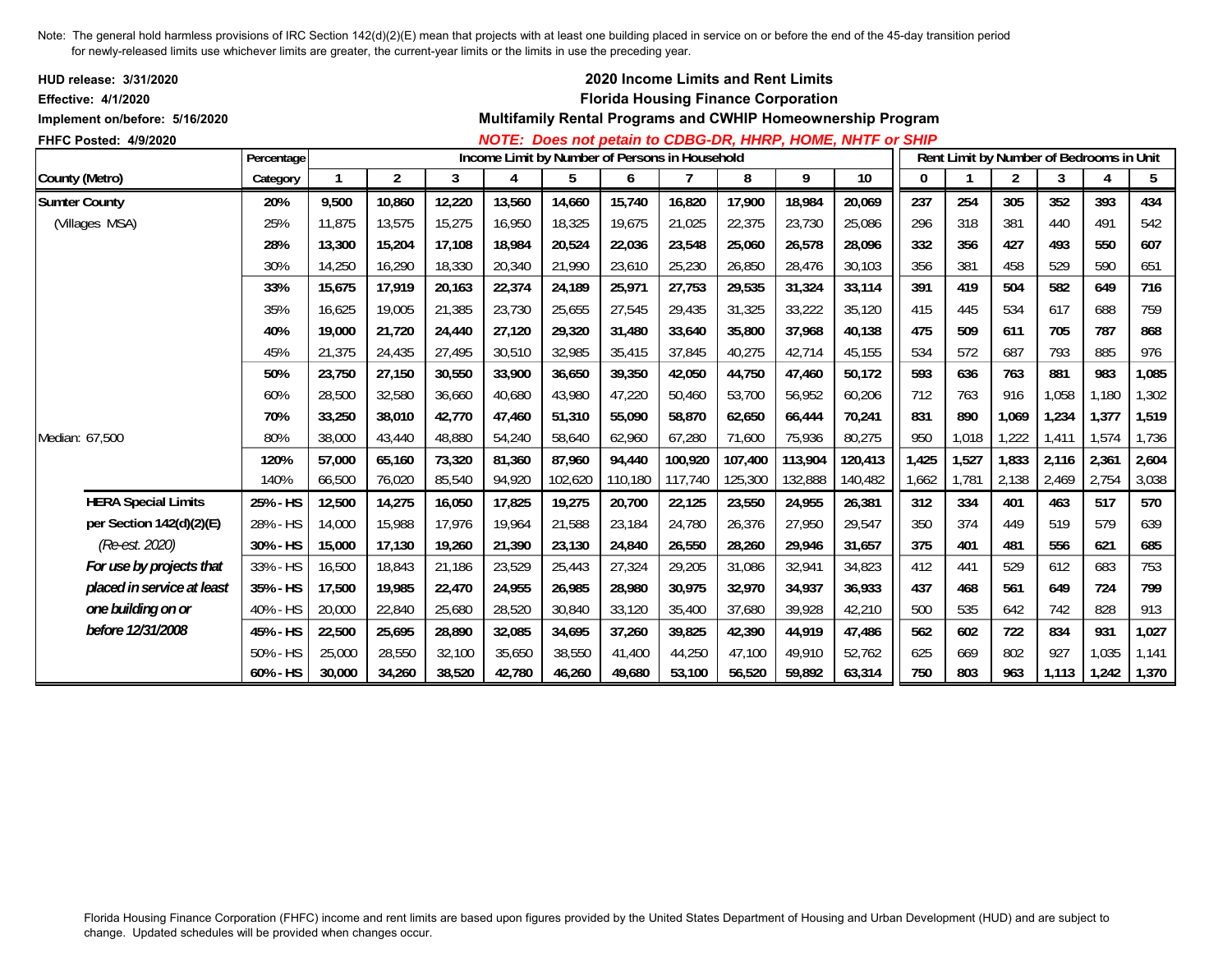| HUD release: 3/31/2020<br>Effective: 4/1/2020 |            |        |                |        |                                                |        |        |        |        | 2020 Income Limits and Rent Limits<br><b>Florida Housing Finance Corporation</b> |                                                             |       |                                          |                |       |       |       |
|-----------------------------------------------|------------|--------|----------------|--------|------------------------------------------------|--------|--------|--------|--------|----------------------------------------------------------------------------------|-------------------------------------------------------------|-------|------------------------------------------|----------------|-------|-------|-------|
| Implement on/before: 5/16/2020                |            |        |                |        |                                                |        |        |        |        |                                                                                  | Multifamily Rental Programs and CWHIP Homeownership Program |       |                                          |                |       |       |       |
| FHFC Posted: 4/9/2020                         |            |        |                |        |                                                |        |        |        |        |                                                                                  | NOTE: Does not petain to CDBG-DR, HHRP, HOME, NHTF or SHIP  |       |                                          |                |       |       |       |
|                                               | Percentage |        |                |        | Income Limit by Number of Persons in Household |        |        |        |        |                                                                                  |                                                             |       | Rent Limit by Number of Bedrooms in Unit |                |       |       |       |
| County (Metro)                                | Category   |        | $\overline{2}$ | 3      | 4                                              | 5      | 6      |        | 8      | 9                                                                                | 10                                                          | 0     |                                          | $\overline{2}$ | 3     | 4     | 5     |
| <b>Suwannee County</b>                        | 20%        | 7,400  | 8,460          | 9,520  | 10,560                                         | 11,420 | 12,260 | 13,100 | 13,940 | 14,784                                                                           | 15,629                                                      | 185   | 198                                      | 238            | 274   | 306   | 338   |
|                                               | 25%        | 9,250  | 10,575         | 11,900 | 13,200                                         | 14,275 | 15,325 | 16,375 | 17,425 | 18,480                                                                           | 19,536                                                      | 231   | 247                                      | 297            | 343   | 383   | 422   |
|                                               | 28%        | 10,360 | 11,844         | 13,328 | 14,784                                         | 15,988 | 17,164 | 18,340 | 19,516 | 20,698                                                                           | 21,880                                                      | 259   | 277                                      | 333            | 384   | 429   | 473   |
|                                               | 30%        | 11.100 | 12,690         | 14,280 | 15,840                                         | 17,130 | 18,390 | 19,650 | 20,910 | 22,176                                                                           | 23,443                                                      | 277   | 297                                      | 357            | 412   | 459   | 507   |
|                                               | 33%        | 12,210 | 13,959         | 15,708 | 17,424                                         | 18,843 | 20,229 | 21,615 | 23,001 | 24,394                                                                           | 25,788                                                      | 305   | 327                                      | 392            | 453   | 505   | 557   |
|                                               | 35%        | 12.950 | 14,805         | 16.660 | 18,480                                         | 19,985 | 21,455 | 22,925 | 24,395 | 25,872                                                                           | 27,350                                                      | 323   | 346                                      | 416            | 480   | 536   | 591   |
|                                               | 40%        | 14,800 | 16,920         | 19,040 | 21,120                                         | 22,840 | 24,520 | 26,200 | 27,880 | 29,568                                                                           | 31,258                                                      | 370   | 396                                      | 476            | 549   | 613   | 676   |
|                                               | 45%        | 16,650 | 19,035         | 21,420 | 23,760                                         | 25,695 | 27,585 | 29,475 | 31,365 | 33,264                                                                           | 35,165                                                      | 416   | 446                                      | 535            | 618   | 689   | 760   |
|                                               | 50%        | 18,500 | 21,150         | 23,800 | 26,400                                         | 28,550 | 30,650 | 32,750 | 34,850 | 36.960                                                                           | 39,072                                                      | 462   | 495                                      | 595            | 686   | 766   | 845   |
|                                               | 60%        | 22,200 | 25,380         | 28,560 | 31,680                                         | 34,260 | 36,780 | 39,300 | 41,820 | 44,352                                                                           | 46,886                                                      | 555   | 594                                      | 714            | 824   | 919   | 1,014 |
|                                               | 70%        | 25,900 | 29,610         | 33,320 | 36,960                                         | 39,970 | 42,910 | 45,850 | 48,790 | 51,744                                                                           | 54,701                                                      | 647   | 693                                      | 833            | 961   | 1,072 | 1,183 |
| Median: 51,700                                | 80%        | 29,600 | 33,840         | 38,080 | 42,240                                         | 45,680 | 49,040 | 52,400 | 55,760 | 59,136                                                                           | 62,515                                                      | 740   | 793                                      | 952            | 1,099 | 1,226 | 1,352 |
|                                               | 120%       | 44,400 | 50,760         | 57,120 | 63,360                                         | 68,520 | 73,560 | 78,600 | 83,640 | 88,704                                                                           | 93,773                                                      | 1,110 | 1,189                                    | 1,428          | 1,648 | 1,839 | 2,028 |
|                                               | 140%       | 51,800 | 59,220         | 66,640 | 73,920                                         | 79,940 | 85,820 | 91,700 | 97,580 | 103,488                                                                          | 109,402                                                     | 1,295 | 1,387                                    | 1,666          | 1,923 | 2,145 | 2,366 |
| <b>HERA Special Limits</b>                    | 25% - HS   | 9,600  | 10,975         | 12,350 | 13,700                                         | 14,800 | 15,900 | 17,000 | 18,100 | 19,180                                                                           | 20,276                                                      | 240   | 257                                      | 308            | 356   | 397   | 438   |
| per Section 142(d)(2)(E)                      | 28% - HS   | 10,752 | 12,292         | 13,832 | 15,344                                         | 16,576 | 17,808 | 19,040 | 20,272 | 21,482                                                                           | 22,709                                                      | 268   | 288                                      | 345            | 399   | 445   | 491   |
| (est. 2019)                                   | 30% - HS   | 11,520 | 13,170         | 14,820 | 16,440                                         | 17,760 | 19,080 | 20,400 | 21,720 | 23,016                                                                           | 24,331                                                      | 288   | 308                                      | 370            | 427   | 477   | 526   |
| For use by projects that                      | 33% - HS   | 12,672 | 14,487         | 16,302 | 18,084                                         | 19,536 | 20,988 | 22,440 | 23,892 | 25,318                                                                           | 26,764                                                      | 316   | 339                                      | 407            | 470   | 524   | 579   |
| placed in service at least                    | 35% - HS   | 13,440 | 15,365         | 17,290 | 19,180                                         | 20,720 | 22,260 | 23,800 | 25,340 | 26,852                                                                           | 28,386                                                      | 336   | 360                                      | 432            | 498   | 556   | 614   |
| one building on or                            | 40% - HS   | 15,360 | 17,560         | 19,760 | 21,920                                         | 23,680 | 25,440 | 27,200 | 28,960 | 30,688                                                                           | 32,442                                                      | 384   | 411                                      | 494            | 570   | 636   | 702   |
| before 12/31/2008                             | 45% - HS   | 17,280 | 19,755         | 22,230 | 24,660                                         | 26,640 | 28,620 | 30,600 | 32,580 | 34,524                                                                           | 36,497                                                      | 432   | 462                                      | 555            | 641   | 715   | 789   |
|                                               | 50% - HS   | 19,200 | 21,950         | 24,700 | 27,400                                         | 29,600 | 31,800 | 34,000 | 36,200 | 38,360                                                                           | 40,552                                                      | 480   | 514                                      | 617            | 712   | 795   | 877   |
|                                               | 60% - HS   | 23,040 | 26,340         | 29,640 | 32,880                                         | 35,520 | 38,160 | 40,800 | 43,440 | 46,032                                                                           | 48,662                                                      | 576   | 617                                      | 741            | 855   | 954   | 1,053 |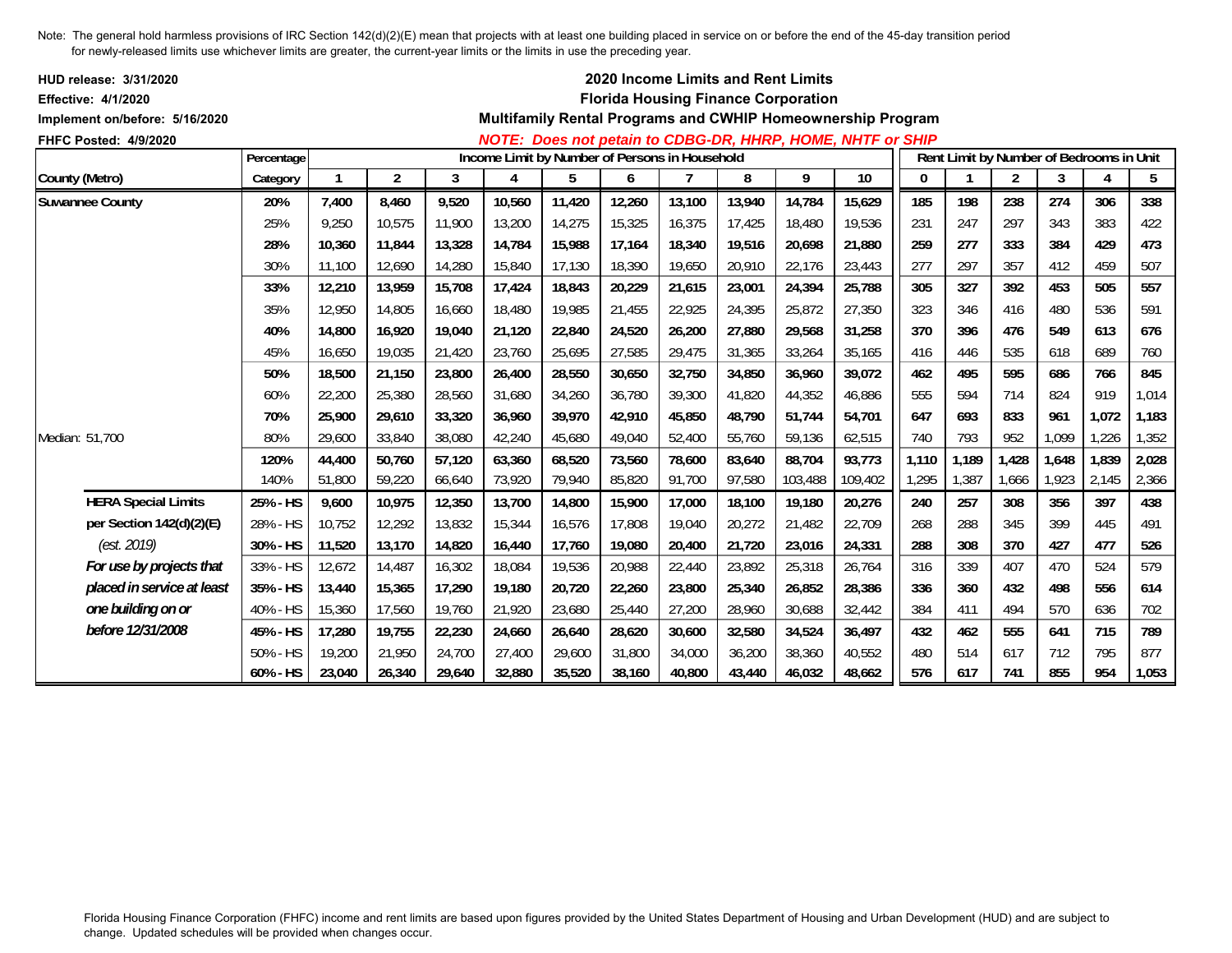| <b>HUD release: 3/31/2020</b>  |            |        |        |        |                                                |        |        | <b>2020 Income Limits and Rent Limits</b>  |        |         |                                                                    |       |       |       |       |                                          |       |
|--------------------------------|------------|--------|--------|--------|------------------------------------------------|--------|--------|--------------------------------------------|--------|---------|--------------------------------------------------------------------|-------|-------|-------|-------|------------------------------------------|-------|
| <b>Effective: 4/1/2020</b>     |            |        |        |        |                                                |        |        | <b>Florida Housing Finance Corporation</b> |        |         |                                                                    |       |       |       |       |                                          |       |
| Implement on/before: 5/16/2020 |            |        |        |        |                                                |        |        |                                            |        |         | <b>Multifamily Rental Programs and CWHIP Homeownership Program</b> |       |       |       |       |                                          |       |
| <b>FHFC Posted: 4/9/2020</b>   |            |        |        |        |                                                |        |        |                                            |        |         | NOTE: Does not petain to CDBG-DR, HHRP, HOME, NHTF or SHIP         |       |       |       |       |                                          |       |
|                                | Percentage |        |        |        | Income Limit by Number of Persons in Household |        |        |                                            |        |         |                                                                    |       |       |       |       | Rent Limit by Number of Bedrooms in Unit |       |
| County (Metro)                 | Category   |        | 2      | 3      | 4                                              | b      | b      |                                            | 8      | 9       | 10                                                                 | 0     |       | 2     | 3     |                                          | 5     |
| <b>Taylor County</b>           | 20%        | 7,400  | 8,460  | 9,520  | 10,560                                         | 11,420 | 12,260 | 13,100                                     | 13,940 | 14,784  | 15,629                                                             | 185   | 198   | 238   | 274   | 306                                      | 338   |
|                                | 25%        | 9,250  | 10,575 | 11,900 | 13,200                                         | 14,275 | 15,325 | 16,375                                     | 17,425 | 18,480  | 19,536                                                             | 231   | 247   | 297   | 343   | 383                                      | 422   |
|                                | 28%        | 10,360 | 11,844 | 13,328 | 14,784                                         | 15,988 | 17,164 | 18,340                                     | 19,516 | 20,698  | 21,880                                                             | 259   | 277   | 333   | 384   | 429                                      | 473   |
|                                | 30%        | 11,100 | 12,690 | 14,280 | 15,840                                         | 17,130 | 18,390 | 19,650                                     | 20,910 | 22,176  | 23,443                                                             | 277   | 297   | 357   | 412   | 459                                      | 507   |
|                                | 33%        | 12,210 | 13,959 | 15,708 | 17,424                                         | 18,843 | 20,229 | 21,615                                     | 23,001 | 24,394  | 25,788                                                             | 305   | 327   | 392   | 453   | 505                                      | 557   |
|                                | 35%        | 12,950 | 14,805 | 16,660 | 18,480                                         | 19,985 | 21,455 | 22,925                                     | 24,395 | 25,872  | 27,350                                                             | 323   | 346   | 416   | 480   | 536                                      | 591   |
|                                | 40%        | 14,800 | 16,920 | 19,040 | 21,120                                         | 22,840 | 24,520 | 26,200                                     | 27,880 | 29,568  | 31,258                                                             | 370   | 396   | 476   | 549   | 613                                      | 676   |
|                                | 45%        | 16,650 | 19,035 | 21,420 | 23,760                                         | 25,695 | 27,585 | 29,475                                     | 31,365 | 33,264  | 35,165                                                             | 416   | 446   | 535   | 618   | 689                                      | 760   |
|                                | 50%        | 18,500 | 21,150 | 23,800 | 26,400                                         | 28,550 | 30,650 | 32,750                                     | 34,850 | 36,960  | 39,072                                                             | 462   | 495   | 595   | 686   | 766                                      | 845   |
|                                | 60%        | 22,200 | 25,380 | 28,560 | 31,680                                         | 34,260 | 36,780 | 39,300                                     | 41,820 | 44,352  | 46,886                                                             | 555   | 594   | 714   | 824   | 919                                      | 1,014 |
|                                | 70%        | 25,900 | 29,610 | 33,320 | 36,960                                         | 39,970 | 42,910 | 45,850                                     | 48,790 | 51,744  | 54,701                                                             | 647   | 693   | 833   | 961   | 1,072                                    | 1,183 |
| Median: 49,100                 | 80%        | 29,600 | 33,840 | 38,080 | 42,240                                         | 45,680 | 49,040 | 52,400                                     | 55,760 | 59,136  | 62,515                                                             | 740   | 793   | 952   | 1,099 | 1,226                                    | 1,352 |
|                                | 120%       | 44,400 | 50,760 | 57,120 | 63,360                                         | 68,520 | 73,560 | 78,600                                     | 83,640 | 88,704  | 93,773                                                             | 1,110 | 1,189 | 1,428 | 1,648 | 1,839                                    | 2,028 |
|                                | 140%       | 51,800 | 59,220 | 66,640 | 73,920                                         | 79,940 | 85,820 | 91,700                                     | 97,580 | 103,488 | 109,402                                                            | 1,295 | 1,387 | 1,666 | 1,923 | 2,145                                    | 2,366 |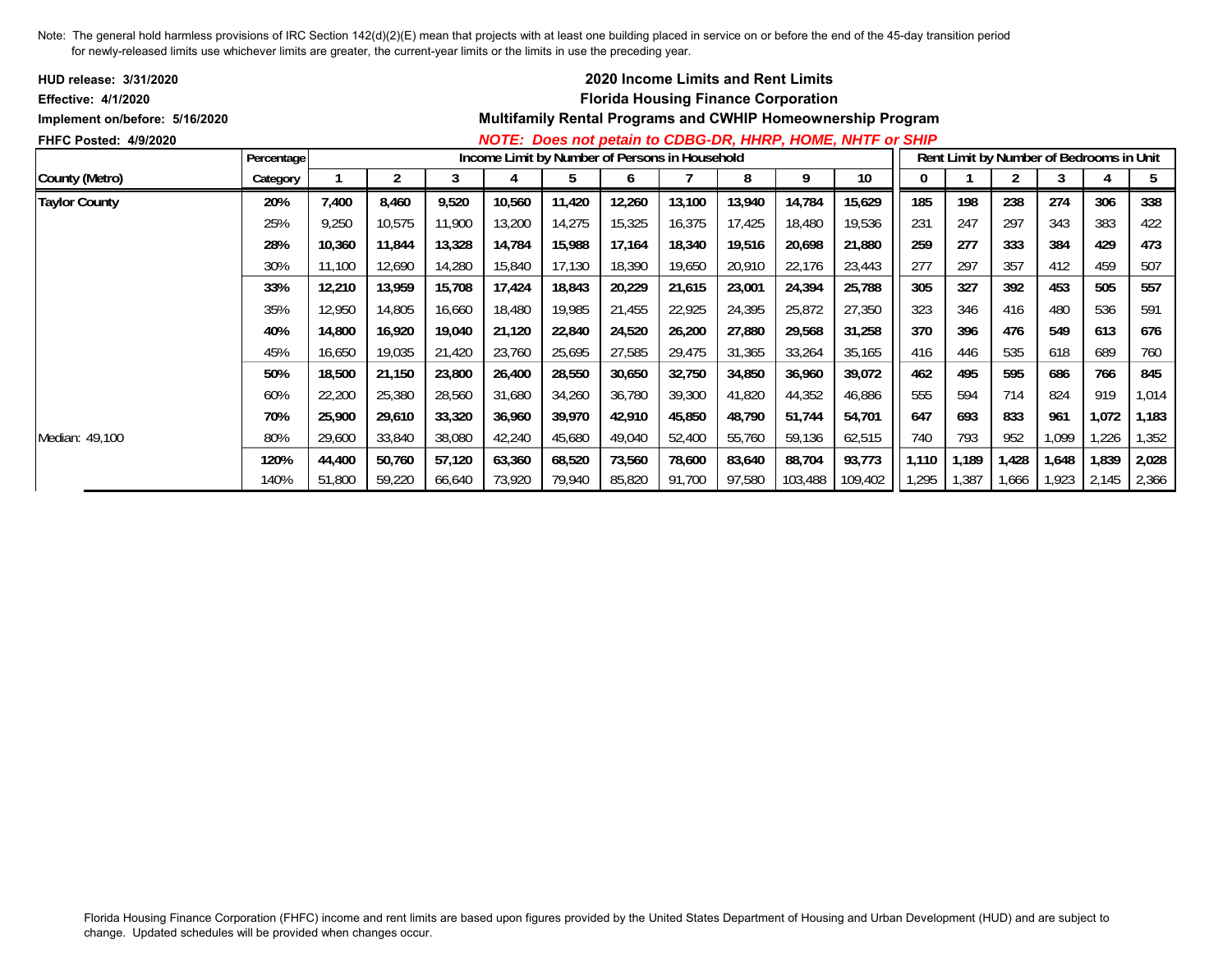| <b>HUD release: 3/31/2020</b><br><b>Effective: 4/1/2020</b> |            |        |        |        |                                                |        |        |        | 2020 Income Limits and Rent Limits<br><b>Florida Housing Finance Corporation</b> |         |                                                             |       |       |       |       |                                          |       |
|-------------------------------------------------------------|------------|--------|--------|--------|------------------------------------------------|--------|--------|--------|----------------------------------------------------------------------------------|---------|-------------------------------------------------------------|-------|-------|-------|-------|------------------------------------------|-------|
| Implement on/before: 5/16/2020                              |            |        |        |        |                                                |        |        |        |                                                                                  |         | Multifamily Rental Programs and CWHIP Homeownership Program |       |       |       |       |                                          |       |
| FHFC Posted: 4/9/2020                                       |            |        |        |        |                                                |        |        |        |                                                                                  |         | NOTE: Does not petain to CDBG-DR, HHRP, HOME, NHTF or SHIP  |       |       |       |       |                                          |       |
|                                                             | Percentage |        |        |        | Income Limit by Number of Persons in Household |        |        |        |                                                                                  |         |                                                             |       |       |       |       | Rent Limit by Number of Bedrooms in Unit |       |
| County (Metro)                                              | Category   |        | 2      | 3      | 4                                              | 5      | 6      |        | 8                                                                                | 9       | 10                                                          | 0     |       | 2     | 3     | 4                                        | 5     |
| <b>Union County</b>                                         | 20%        | 7,400  | 8,460  | 9,520  | 10,560                                         | 11,420 | 12,260 | 13,100 | 13,940                                                                           | 14,784  | 15,629                                                      | 185   | 198   | 238   | 274   | 306                                      | 338   |
|                                                             | 25%        | 9,250  | 10,575 | 11,900 | 13,200                                         | 14,275 | 15,325 | 16,375 | 17,425                                                                           | 18,480  | 19,536                                                      | 231   | 247   | 297   | 343   | 383                                      | 422   |
|                                                             | 28%        | 10,360 | 11,844 | 13,328 | 14,784                                         | 15,988 | 17,164 | 18,340 | 19,516                                                                           | 20,698  | 21,880                                                      | 259   | 277   | 333   | 384   | 429                                      | 473   |
|                                                             | 30%        | 11.100 | 12,690 | 14,280 | 15,840                                         | 17,130 | 18,390 | 19,650 | 20,910                                                                           | 22,176  | 23,443                                                      | 277   | 297   | 357   | 412   | 459                                      | 507   |
|                                                             | 33%        | 12,210 | 13,959 | 15,708 | 17,424                                         | 18,843 | 20,229 | 21,615 | 23,001                                                                           | 24,394  | 25,788                                                      | 305   | 327   | 392   | 453   | 505                                      | 557   |
|                                                             | 35%        | 12,950 | 14,805 | 16,660 | 18,480                                         | 19,985 | 21,455 | 22,925 | 24,395                                                                           | 25,872  | 27,350                                                      | 323   | 346   | 416   | 480   | 536                                      | 591   |
|                                                             | 40%        | 14.800 | 16,920 | 19,040 | 21,120                                         | 22,840 | 24,520 | 26,200 | 27,880                                                                           | 29,568  | 31,258                                                      | 370   | 396   | 476   | 549   | 613                                      | 676   |
|                                                             | 45%        | 16,650 | 19,035 | 21,420 | 23,760                                         | 25,695 | 27,585 | 29,475 | 31,365                                                                           | 33,264  | 35,165                                                      | 416   | 446   | 535   | 618   | 689                                      | 760   |
|                                                             | 50%        | 18,500 | 21,150 | 23,800 | 26,400                                         | 28,550 | 30,650 | 32,750 | 34,850                                                                           | 36,960  | 39,072                                                      | 462   | 495   | 595   | 686   | 766                                      | 845   |
|                                                             | 60%        | 22,200 | 25,380 | 28,560 | 31,680                                         | 34,260 | 36,780 | 39,300 | 41,820                                                                           | 44,352  | 46,886                                                      | 555   | 594   | 714   | 824   | 919                                      | 1,014 |
|                                                             | 70%        | 25.900 | 29,610 | 33,320 | 36,960                                         | 39,970 | 42,910 | 45,850 | 48,790                                                                           | 51.744  | 54.701                                                      | 647   | 693   | 833   | 961   | 1,072                                    | 1,183 |
| Median: 49,700                                              | 80%        | 29,600 | 33,840 | 38,080 | 42,240                                         | 45,680 | 49,040 | 52,400 | 55,760                                                                           | 59,136  | 62,515                                                      | 740   | 793   | 952   | 1,099 | 1,226                                    | 1,352 |
|                                                             | 120%       | 44,400 | 50,760 | 57,120 | 63,360                                         | 68,520 | 73,560 | 78,600 | 83,640                                                                           | 88,704  | 93,773                                                      | 1,110 | 1,189 | 1,428 | 1,648 | 1,839                                    | 2,028 |
|                                                             | 140%       | 51,800 | 59,220 | 66,640 | 73,920                                         | 79,940 | 85,820 | 91,700 | 97,580                                                                           | 103,488 | 109,402                                                     | 1,295 | 1,387 | 1,666 | 1,923 | 2,145                                    | 2,366 |
| <b>HERA Special Limits</b>                                  | 25% - HS   | 10,050 | 11,475 | 12,900 | 14,325                                         | 15,475 | 16,625 | 17,775 | 18,925                                                                           | 20,055  | 21,201                                                      | 251   | 269   | 322   | 372   | 415                                      | 458   |
| per Section 142(d)(2)(E)                                    | 28% - HS   | 11,256 | 12,852 | 14,448 | 16,044                                         | 17,332 | 18,620 | 19,908 | 21,196                                                                           | 22,462  | 23,745                                                      | 281   | 301   | 361   | 417   | 465                                      | 513   |
| (est. 2015)                                                 | 30% - HS   | 12,060 | 13,770 | 15,480 | 17,190                                         | 18,570 | 19,950 | 21,330 | 22,710                                                                           | 24,066  | 25,441                                                      | 301   | 322   | 387   | 447   | 498                                      | 550   |
| For use by projects that                                    | 33% - HS   | 13,266 | 15,147 | 17,028 | 18,909                                         | 20,427 | 21,945 | 23,463 | 24,981                                                                           | 26,473  | 27,985                                                      | 331   | 355   | 425   | 491   | 548                                      | 605   |
| placed in service at least                                  | 35% - HS   | 14,070 | 16,065 | 18,060 | 20,055                                         | 21,665 | 23,275 | 24,885 | 26,495                                                                           | 28,077  | 29,681                                                      | 351   | 376   | 451   | 521   | 581                                      | 642   |
| one building on or                                          | 40% - HS   | 16,080 | 18,360 | 20,640 | 22,920                                         | 24,760 | 26,600 | 28,440 | 30,280                                                                           | 32,088  | 33,922                                                      | 402   | 430   | 516   | 596   | 665                                      | 734   |
| before 12/31/2008                                           | 45% - HS   | 18,090 | 20,655 | 23,220 | 25,785                                         | 27,855 | 29,925 | 31,995 | 34,065                                                                           | 36,099  | 38,162                                                      | 452   | 484   | 580   | 670   | 748                                      | 825   |
|                                                             | 50% - HS   | 20,100 | 22,950 | 25,800 | 28,650                                         | 30,950 | 33,250 | 35,550 | 37,850                                                                           | 40,110  | 42,402                                                      | 502   | 538   | 645   | 745   | 831                                      | 917   |
|                                                             | 60% - HS   | 24,120 | 27,540 | 30,960 | 34,380                                         | 37,140 | 39,900 | 42,660 | 45,420                                                                           | 48,132  | 50,882                                                      | 603   | 645   | 774   | 894   | 997                                      | 1,101 |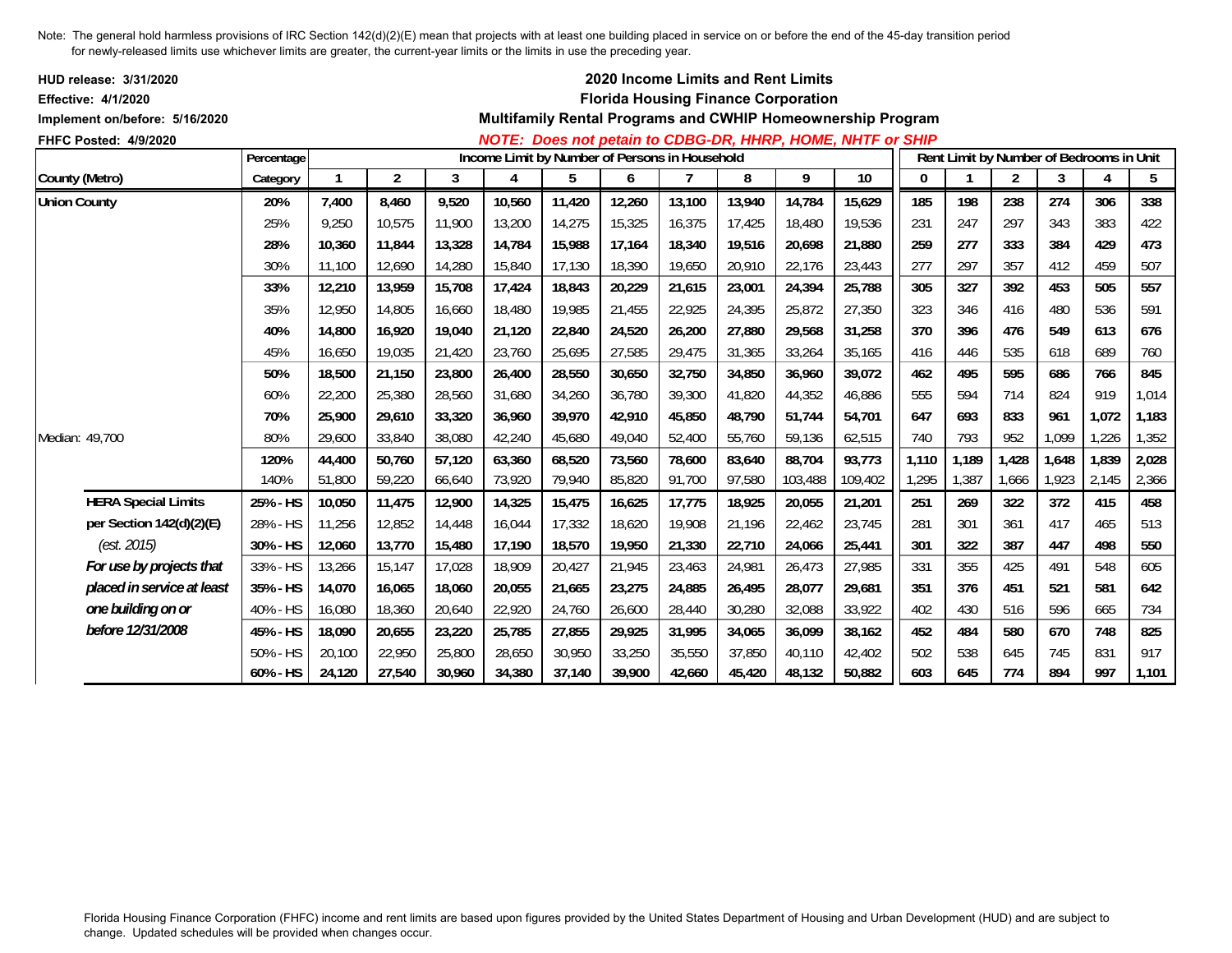| <b>HUD release: 3/31/2020</b>  |            |        |        |        |        |        | <b>2020 Income Limits and Rent Limits</b>      |                 |         |         |                                                             |       |       |       |                                          |       |       |
|--------------------------------|------------|--------|--------|--------|--------|--------|------------------------------------------------|-----------------|---------|---------|-------------------------------------------------------------|-------|-------|-------|------------------------------------------|-------|-------|
| Effective: 4/1/2020            |            |        |        |        |        |        | <b>Florida Housing Finance Corporation</b>     |                 |         |         |                                                             |       |       |       |                                          |       |       |
| Implement on/before: 5/16/2020 |            |        |        |        |        |        |                                                |                 |         |         | Multifamily Rental Programs and CWHIP Homeownership Program |       |       |       |                                          |       |       |
| <b>FHFC Posted: 4/9/2020</b>   |            |        |        |        |        |        |                                                |                 |         |         | NOTE: Does not petain to CDBG-DR, HHRP, HOME, NHTF or SHIP  |       |       |       |                                          |       |       |
|                                | Percentage |        |        |        |        |        | Income Limit by Number of Persons in Household |                 |         |         |                                                             |       |       |       | Rent Limit by Number of Bedrooms in Unit |       |       |
| County (Metro)                 | Category   |        |        | 3      |        | 5      | <sub>0</sub>                                   |                 | 8       | 9       | 10                                                          | 0     |       |       |                                          |       | 5     |
| <b>Volusia County</b>          | 20%        | 9,100  | 10,400 | 11,700 | 12,980 | 14,020 | 15,060                                         | 16,100          | 17,140  | 18,172  | 19,210                                                      | 227   | 243   | 292   | 337                                      | 376   | 415   |
| (Deltona-Daytona Beach-        | 25%        | 11,375 | 13,000 | 14,625 | 16,225 | 17,525 | 18,825                                         | 20,125          | 21,425  | 22,715  | 24,013                                                      | 284   | 304   | 365   | 421                                      | 470   | 519   |
| Ormond Beach MSA)              | 28%        | 12,740 | 14,560 | 16,380 | 18,172 | 19,628 | 21,084                                         | 22,540          | 23,996  | 25,441  | 26,895                                                      | 318   | 341   | 409   | 472                                      | 527   | 581   |
|                                | 30%        | 13,650 | 15,600 | 17,550 | 19,470 | 21,030 | 22,590                                         | 24,150          | 25,710  | 27,258  | 28,816                                                      | 341   | 365   | 438   | 506                                      | 564   | 623   |
|                                | 33%        | 15,015 | 17,160 | 19,305 | 21,417 | 23,133 | 24,849                                         | 26,565          | 28,281  | 29,984  | 31,697                                                      | 375   | 402   | 482   | 556                                      | 621   | 685   |
|                                | 35%        | 15,925 | 18,200 | 20,475 | 22,715 | 24,535 | 26,355                                         | 28,175          | 29,995  | 31,801  | 33,618                                                      | 398   | 426   | 511   | 590                                      | 658   | 727   |
|                                | 40%        | 18,200 | 20,800 | 23,400 | 25,960 | 28,040 | 30,120                                         | 32,200          | 34,280  | 36,344  | 38,421                                                      | 455   | 487   | 585   | 675                                      | 753   | 831   |
|                                | 45%        | 20,475 | 23,400 | 26,325 | 29,205 | 31,545 | 33,885                                         | 36,225          | 38,565  | 40,887  | 43,223                                                      | 511   | 548   | 658   | 759                                      | 847   | 934   |
|                                | 50%        | 22,750 | 26,000 | 29,250 | 32,450 | 35,050 | 37,650                                         | 40,250          | 42,850  | 45,430  | 48,026                                                      | 568   | 609   | 731   | 843                                      | 941   | 1,038 |
|                                | 60%        | 27,300 | 31,200 | 35,100 | 38,940 | 42,060 | 45,180                                         | 48,300          | 51,420  | 54,516  | 57,631                                                      | 682   | 731   | 877   | 1,012                                    | 1,129 | 1,246 |
|                                | 70%        | 31,850 | 36,400 | 40,950 | 45,430 | 49,070 | 52,710                                         | 56,350          | 59,990  | 63,602  | 67,236                                                      | 796   | 853   | 1,023 | 1,181                                    | 1,317 | 1,454 |
| Median: 64,900                 | 80%        | 36,400 | 41,600 | 46,800 | 51,920 | 56,080 | 60,240                                         | 64,400          | 68,560  | 72,688  | 76,842                                                      | 910   | 975   | 1,170 | ,350                                     | 1,506 | 1,662 |
|                                | 120%       | 54,600 | 62,400 | 70,200 | 77,880 | 84,120 | 90,360                                         | 96,600          | 102,840 | 109,032 | 115,262                                                     | 1,365 | 1,462 | 1,755 | 2,025                                    | 2,259 | 2,493 |
|                                | 140%       | 63,700 | 72,800 | 81,900 | 90,860 | 98,140 | 105,420                                        | 112,700 119,980 |         | 127,204 | 134,473                                                     | 1,592 | 1,706 | 2,047 | 2,362                                    | 2,635 | 2,908 |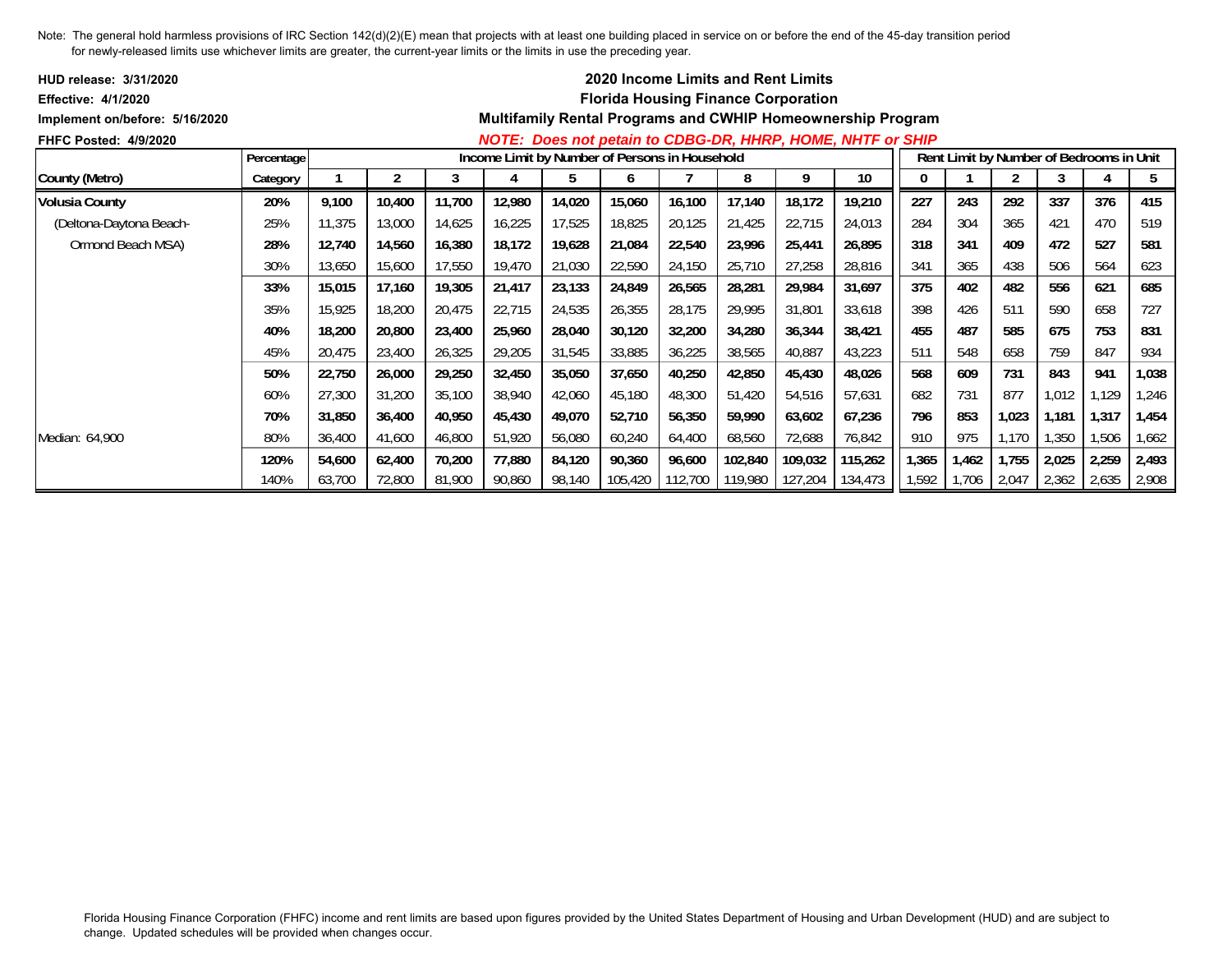| HUD release: 3/31/2020<br><b>Effective: 4/1/2020</b><br>Implement on/before: 5/16/2020 |            |        |                |        |        |                                                |         |         | 2020 Income Limits and Rent Limits<br><b>Florida Housing Finance Corporation</b> |         | Multifamily Rental Programs and CWHIP Homeownership Program |       |       |                |                                          |       |       |
|----------------------------------------------------------------------------------------|------------|--------|----------------|--------|--------|------------------------------------------------|---------|---------|----------------------------------------------------------------------------------|---------|-------------------------------------------------------------|-------|-------|----------------|------------------------------------------|-------|-------|
| FHFC Posted: 4/9/2020                                                                  |            |        |                |        |        |                                                |         |         |                                                                                  |         | NOTE: Does not petain to CDBG-DR, HHRP, HOME, NHTF or SHIP  |       |       |                |                                          |       |       |
|                                                                                        | Percentage |        |                |        |        | Income Limit by Number of Persons in Household |         |         |                                                                                  |         |                                                             |       |       |                | Rent Limit by Number of Bedrooms in Unit |       |       |
| County (Metro)                                                                         | Category   |        | $\overline{2}$ | 3      | 4      | 5                                              | 6       | 7       | 8                                                                                | 9       | 10                                                          | 0     |       | $\overline{2}$ | 3                                        | 4     | 5     |
| <b>Wakulla County</b>                                                                  | 20%        | 9,780  | 11,180         | 12,580 | 13,960 | 15,080                                         | 16,200  | 17,320  | 18,440                                                                           | 19,544  | 20,661                                                      | 244   | 262   | 314            | 363                                      | 405   | 447   |
| (Wakulla County HMFA;                                                                  | 25%        | 12,225 | 13,975         | 15,725 | 17,450 | 18,850                                         | 20,250  | 21,650  | 23,050                                                                           | 24,430  | 25,826                                                      | 305   | 327   | 393            | 453                                      | 506   | 558   |
| Tallahassee MSA)                                                                       | 28%        | 13,692 | 15,652         | 17,612 | 19,544 | 21,112                                         | 22,680  | 24,248  | 25,816                                                                           | 27,362  | 28,925                                                      | 342   | 366   | 440            | 508                                      | 567   | 625   |
|                                                                                        | 30%        | 14,670 | 16,770         | 18,870 | 20,940 | 22,620                                         | 24,300  | 25,980  | 27,660                                                                           | 29,316  | 30,991                                                      | 366   | 393   | 471            | 544                                      | 607   | 670   |
|                                                                                        | 33%        | 16,137 | 18,447         | 20,757 | 23,034 | 24,882                                         | 26,730  | 28,578  | 30,426                                                                           | 32,248  | 34,090                                                      | 403   | 432   | 518            | 598                                      | 668   | 737   |
|                                                                                        | 35%        | 17,115 | 19,565         | 22,015 | 24,430 | 26,390                                         | 28,350  | 30,310  | 32,270                                                                           | 34,202  | 36,156                                                      | 427   | 458   | 550            | 635                                      | 708   | 782   |
|                                                                                        | 40%        | 19,560 | 22,360         | 25,160 | 27,920 | 30,160                                         | 32,400  | 34,640  | 36,880                                                                           | 39,088  | 41,322                                                      | 489   | 524   | 629            | 726                                      | 810   | 894   |
|                                                                                        | 45%        | 22,005 | 25,155         | 28,305 | 31,410 | 33,930                                         | 36,450  | 38,970  | 41,490                                                                           | 43,974  | 46,487                                                      | 550   | 589   | 707            | 816                                      | 911   | 1,005 |
|                                                                                        | 50%        | 24,450 | 27,950         | 31,450 | 34,900 | 37,700                                         | 40,500  | 43,300  | 46,100                                                                           | 48,860  | 51,652                                                      | 611   | 655   | 786            | 907                                      | 1,012 | 1,117 |
|                                                                                        | 60%        | 29,340 | 33,540         | 37,740 | 41,880 | 45,240                                         | 48,600  | 51,960  | 55,320                                                                           | 58,632  | 61,982                                                      | 733   | 786   | 943            | 1,089                                    | 1,215 | 1,341 |
|                                                                                        | 70%        | 34,230 | 39,130         | 44,030 | 48,860 | 52,780                                         | 56,700  | 60,620  | 64,540                                                                           | 68,404  | 72,313                                                      | 855   | 917   | 1,100          | 1,270                                    | 1,417 | 1,564 |
| Median: 70,000                                                                         | 80%        | 39,120 | 44,720         | 50,320 | 55,840 | 60,320                                         | 64,800  | 69,280  | 73,760                                                                           | 78,176  | 82,643                                                      | 978   | 1,048 | 1,258          | 1,452                                    | 1,620 | 1,788 |
|                                                                                        | 120%       | 58,680 | 67,080         | 75,480 | 83,760 | 90,480                                         | 97,200  | 103,920 | 110,640                                                                          | 117,264 | 123,965                                                     | 1,467 | 1,572 | 1,887          | 2,178                                    | 2,430 | 2,682 |
|                                                                                        | 140%       | 68,460 | 78,260         | 88,060 | 97,720 | 105,560                                        | 113,400 | 121,240 | 129,080                                                                          | 136,808 | 144,626                                                     | 1,711 | 1,834 | 2,201          | 2,541                                    | 2,835 | 3,129 |
| <b>HERA Special Limits</b>                                                             | 25% - HS   | 12,250 | 14,000         | 15,750 | 17,500 | 18,900                                         | 20,300  | 21,700  | 23,100                                                                           | 24,500  | 25,900                                                      | 306   | 328   | 393            | 455                                      | 507   | 560   |
| per Section 142(d)(2)(E)                                                               | 28% - HS   | 13,720 | 15,680         | 17,640 | 19,600 | 21,168                                         | 22,736  | 24,304  | 25,872                                                                           | 27,440  | 29,008                                                      | 343   | 367   | 441            | 509                                      | 568   | 627   |
| (est. 2010)                                                                            | 30% - HS   | 14,700 | 16,800         | 18,900 | 21,000 | 22,680                                         | 24,360  | 26,040  | 27,720                                                                           | 29,400  | 31,080                                                      | 367   | 393   | 472            | 546                                      | 609   | 672   |
| For use by projects that                                                               | 33% - HS   | 16,170 | 18,480         | 20,790 | 23,100 | 24,948                                         | 26,796  | 28,644  | 30,492                                                                           | 32,340  | 34,188                                                      | 404   | 433   | 519            | 600                                      | 669   | 739   |
| placed in service at least                                                             | 35% - HS   | 17,150 | 19,600         | 22,050 | 24,500 | 26,460                                         | 28,420  | 30,380  | 32,340                                                                           | 34,300  | 36,260                                                      | 428   | 459   | 551            | 637                                      | 710   | 784   |
| one building on or                                                                     | 40% - HS   | 19,600 | 22,400         | 25,200 | 28,000 | 30,240                                         | 32,480  | 34,720  | 36,960                                                                           | 39,200  | 41,440                                                      | 490   | 525   | 630            | 728                                      | 812   | 896   |
| before 12/31/2008                                                                      | 45% - HS   | 22,050 | 25,200         | 28,350 | 31,500 | 34,020                                         | 36,540  | 39,060  | 41,580                                                                           | 44,100  | 46,620                                                      | 551   | 590   | 708            | 819                                      | 913   | 1,008 |
|                                                                                        | 50% - HS   | 24,500 | 28,000         | 31,500 | 35,000 | 37,800                                         | 40,600  | 43,400  | 46,200                                                                           | 49,000  | 51,800                                                      | 612   | 656   | 787            | 910                                      | 1,015 | 1,120 |
|                                                                                        | 60% - HS   | 29,400 | 33,600         | 37,800 | 42,000 | 45,360                                         | 48,720  | 52,080  | 55,440                                                                           | 58,800  | 62,160                                                      | 735   | 787   | 945            | 1,092                                    | 1,218 | 1,344 |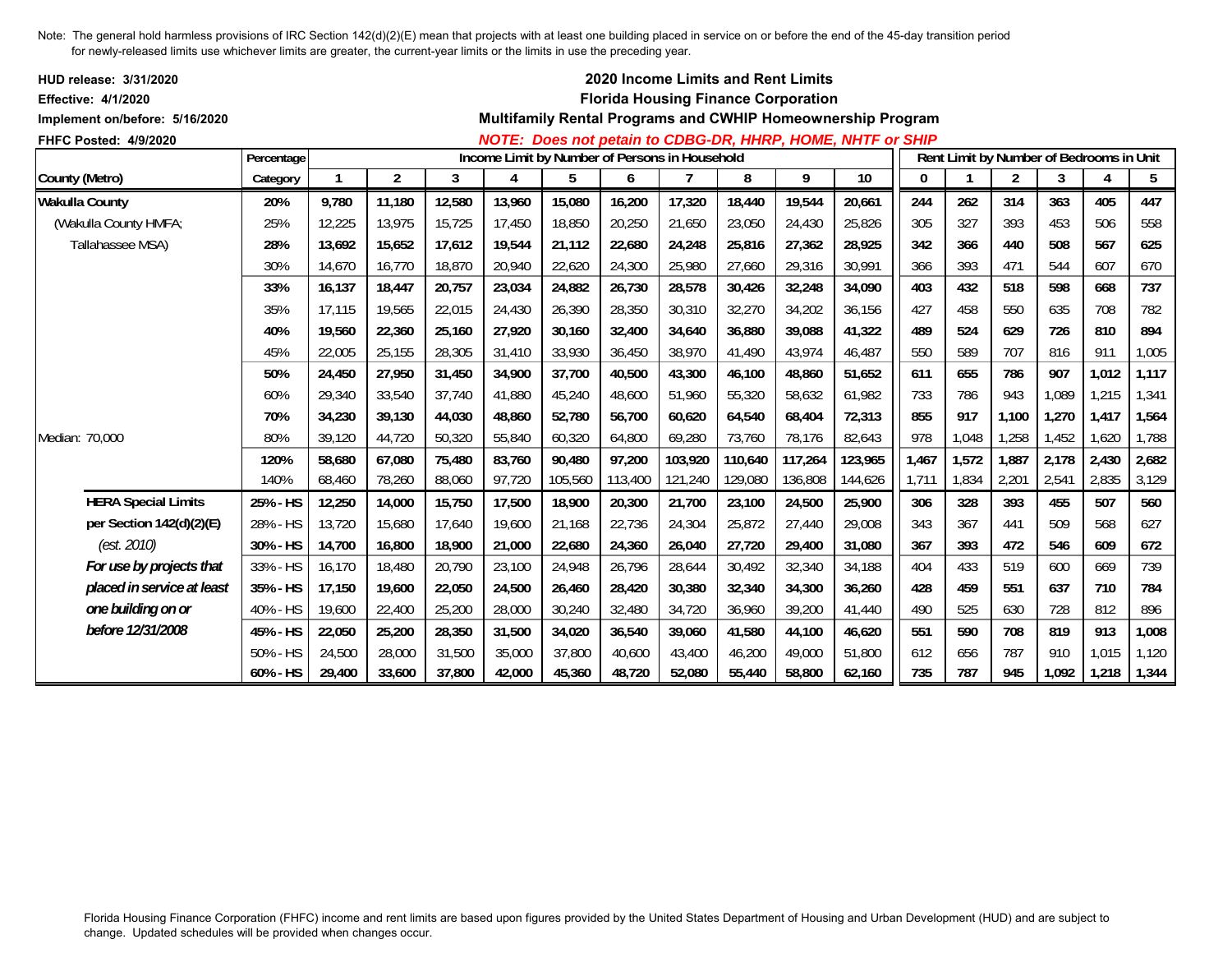| HUD release: 3/31/2020<br><b>Effective: 4/1/2020</b> |             |        |                |        |                                                |         |         |         | 2020 Income Limits and Rent Limits<br><b>Florida Housing Finance Corporation</b> |         |                                                             |       |                                          |                |       |       |       |
|------------------------------------------------------|-------------|--------|----------------|--------|------------------------------------------------|---------|---------|---------|----------------------------------------------------------------------------------|---------|-------------------------------------------------------------|-------|------------------------------------------|----------------|-------|-------|-------|
| Implement on/before: 5/16/2020                       |             |        |                |        |                                                |         |         |         |                                                                                  |         | Multifamily Rental Programs and CWHIP Homeownership Program |       |                                          |                |       |       |       |
| <b>FHFC Posted: 4/9/2020</b>                         | Percentage  |        |                |        | Income Limit by Number of Persons in Household |         |         |         |                                                                                  |         | NOTE: Does not petain to CDBG-DR, HHRP, HOME, NHTF or SHIP  |       | Rent Limit by Number of Bedrooms in Unit |                |       |       |       |
| County (Metro)                                       | Category    |        | $\overline{2}$ | 3      | 4                                              | 5       | 6       | 7       | 8                                                                                | 9       | 10                                                          | 0     |                                          | $\overline{2}$ | 3     | 4     | 5     |
| <b>Walton County</b>                                 | 20%         | 9,300  | 10,620         | 11,940 | 13,260                                         | 14,340  | 15,400  | 16,460  | 17,520                                                                           | 18,564  | 19,625                                                      | 232   | 249                                      | 298            | 345   | 385   | 424   |
| (Walton County HMFA;                                 | 25%         | 11,625 | 13,275         | 14,925 | 16,575                                         | 17,925  | 19,250  | 20,575  | 21,900                                                                           | 23,205  | 24,531                                                      | 290   | 311                                      | 373            | 431   | 481   | 530   |
| Crestview-Fort Walton Beach-                         | 28%         | 13,020 | 14,868         | 16,716 | 18,564                                         | 20,076  | 21,560  | 23,044  | 24,528                                                                           | 25,990  | 27,475                                                      | 325   | 348                                      | 417            | 483   | 539   | 594   |
| Destin MSA)                                          | 30%         | 13,950 | 15,930         | 17,910 | 19,890                                         | 21,510  | 23,100  | 24,690  | 26,280                                                                           | 27,846  | 29,437                                                      | 348   | 373                                      | 447            | 517   | 577   | 637   |
|                                                      | 33%         | 15,345 | 17,523         | 19,701 | 21,879                                         | 23,661  | 25,410  | 27,159  | 28,908                                                                           | 30,631  | 32,381                                                      | 383   | 410                                      | 492            | 569   | 635   | 700   |
|                                                      | 35%         | 16,275 | 18,585         | 20,895 | 23,205                                         | 25,095  | 26,950  | 28,805  | 30,660                                                                           | 32,487  | 34,343                                                      | 406   | 435                                      | 522            | 603   | 673   | 743   |
|                                                      | 40%         | 18,600 | 21,240         | 23,880 | 26,520                                         | 28,680  | 30,800  | 32,920  | 35,040                                                                           | 37,128  | 39,250                                                      | 465   | 498                                      | 597            | 690   | 770   | 849   |
|                                                      | 45%         | 20,925 | 23,895         | 26,865 | 29,835                                         | 32,265  | 34,650  | 37,035  | 39.420                                                                           | 41,769  | 44,156                                                      | 523   | 560                                      | 671            | 776   | 866   | 955   |
|                                                      | 50%         | 23,250 | 26,550         | 29,850 | 33,150                                         | 35,850  | 38,500  | 41,150  | 43,800                                                                           | 46,410  | 49,062                                                      | 581   | 622                                      | 746            | 862   | 962   | 1,061 |
|                                                      | 60%         | 27,900 | 31,860         | 35,820 | 39,780                                         | 43,020  | 46,200  | 49,380  | 52,560                                                                           | 55,692  | 58,874                                                      | 697   | 747                                      | 895            | 1,035 | 1,155 | 1,274 |
|                                                      | 70%         | 32,550 | 37,170         | 41,790 | 46,410                                         | 50,190  | 53,900  | 57,610  | 61,320                                                                           | 64,974  | 68,687                                                      | 813   | 871                                      | 1,044          | 1,207 | 1,347 | 1,486 |
| Median: 66,300                                       | 80%         | 37,200 | 42,480         | 47,760 | 53,040                                         | 57,360  | 61,600  | 65,840  | 70,080                                                                           | 74,256  | 78,499                                                      | 930   | 996                                      | 1,194          | 1,380 | 1,540 | 1,699 |
|                                                      | 120%        | 55,800 | 63,720         | 71,640 | 79,560                                         | 86,040  | 92,400  | 98,760  | 105,120                                                                          | 111,384 | 117,749                                                     | 1,395 | 1,494                                    | 1,791          | 2,070 | 2,310 | 2,548 |
|                                                      | 140%        | 65,100 | 74,340         | 83,580 | 92,820                                         | 100,380 | 107,800 | 115,220 | 122,640                                                                          | 129,948 | 137,374                                                     | 1,627 | 1,743                                    | 2,089          | 2,415 | 2,695 | 2,973 |
| <b>HERA Special Limits</b>                           | 25% - HS    | 13,125 | 15,000         | 16,875 | 18,750                                         | 20,250  | 21,750  | 23,250  | 24,750                                                                           | 26,250  | 27,750                                                      | 328   | 351                                      | 421            | 487   | 543   | 600   |
| per Section 142(d)(2)(E)                             | 28% - HS    | 14,700 | 16,800         | 18,900 | 21,000                                         | 22,680  | 24,360  | 26,040  | 27.720                                                                           | 29.400  | 31,080                                                      | 367   | 393                                      | 472            | 546   | 609   | 672   |
| (est. 2019)                                          | 30% - HS    | 15,750 | 18,000         | 20,250 | 22,500                                         | 24,300  | 26,100  | 27,900  | 29,700                                                                           | 31,500  | 33,300                                                      | 393   | 421                                      | 506            | 585   | 652   | 720   |
| For use by projects that                             | 33% - HS    | 17,325 | 19,800         | 22,275 | 24,750                                         | 26,730  | 28,710  | 30,690  | 32,670                                                                           | 34,650  | 36,630                                                      | 433   | 464                                      | 556            | 643   | 717   | 792   |
| placed in service at least                           | 35% - HS    | 18,375 | 21,000         | 23,625 | 26,250                                         | 28,350  | 30,450  | 32,550  | 34.650                                                                           | 36,750  | 38,850                                                      | 459   | 492                                      | 590            | 682   | 761   | 840   |
| one building on or                                   | 40% - HS    | 21,000 | 24,000         | 27,000 | 30,000                                         | 32,400  | 34,800  | 37,200  | 39,600                                                                           | 42,000  | 44,400                                                      | 525   | 562                                      | 675            | 780   | 870   | 960   |
| before 12/31/2008                                    | 45% - HS    | 23,625 | 27,000         | 30,375 | 33,750                                         | 36,450  | 39,150  | 41,850  | 44,550                                                                           | 47,250  | 49,950                                                      | 590   | 632                                      | 759            | 877   | 978   | 1,080 |
|                                                      | $50\% - HS$ | 26,250 | 30,000         | 33,750 | 37,500                                         | 40,500  | 43,500  | 46,500  | 49,500                                                                           | 52,500  | 55,500                                                      | 656   | 703                                      | 843            | 975   | 1,087 | 1,200 |
|                                                      | 60% - HS    | 31,500 | 36,000         | 40,500 | 45,000                                         | 48,600  | 52,200  | 55,800  | 59,400                                                                           | 63,000  | 66,600                                                      | 787   | 843                                      | 1,012          | 1,170 | 1,305 | 1,440 |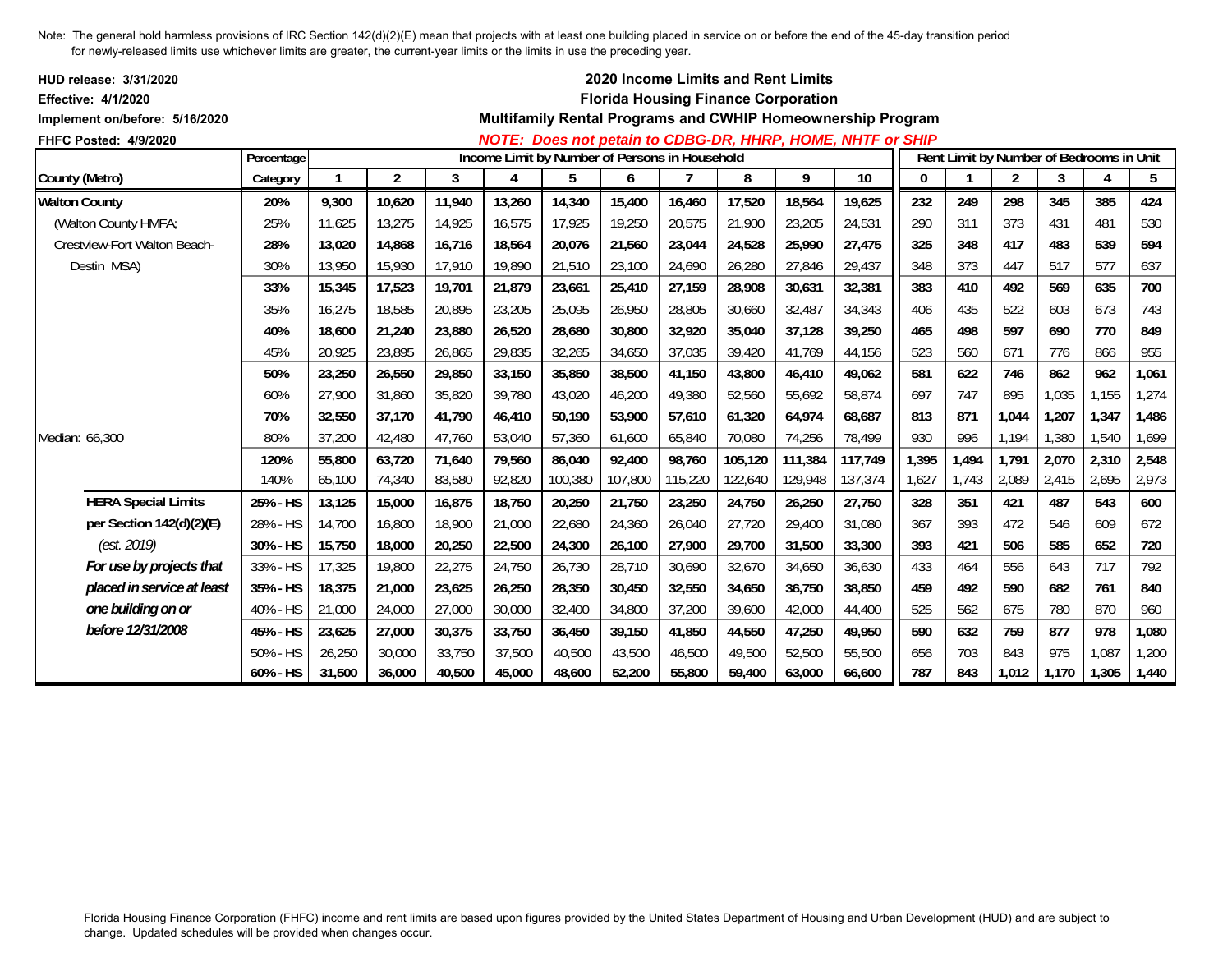| <b>HUD release: 3/31/2020</b><br><b>Effective: 4/1/2020</b> |            |        |                |        |                                                |        |        |        | 2020 Income Limits and Rent Limits | <b>Florida Housing Finance Corporation</b> |                                                             |              |                                          |                |       |       |                |
|-------------------------------------------------------------|------------|--------|----------------|--------|------------------------------------------------|--------|--------|--------|------------------------------------|--------------------------------------------|-------------------------------------------------------------|--------------|------------------------------------------|----------------|-------|-------|----------------|
| Implement on/before: 5/16/2020                              |            |        |                |        |                                                |        |        |        |                                    |                                            | Multifamily Rental Programs and CWHIP Homeownership Program |              |                                          |                |       |       |                |
| FHFC Posted: 4/9/2020                                       |            |        |                |        |                                                |        |        |        |                                    |                                            | NOTE: Does not petain to CDBG-DR, HHRP, HOME, NHTF or SHIP  |              |                                          |                |       |       |                |
|                                                             | Percentage |        |                |        | Income Limit by Number of Persons in Household |        |        |        |                                    |                                            |                                                             |              | Rent Limit by Number of Bedrooms in Unit |                |       |       |                |
| County (Metro)                                              | Category   |        | $\overline{2}$ | 3      | 4                                              | 5      | 6      |        | 8                                  | 9                                          | 10                                                          | $\mathbf{0}$ |                                          | $\overline{2}$ | 3     | 4     | 5 <sub>1</sub> |
| <b>Washington County</b>                                    | 20%        | 7,400  | 8,460          | 9,520  | 10,560                                         | 11,420 | 12,260 | 13,100 | 13,940                             | 14,784                                     | 15,629                                                      | 185          | 198                                      | 238            | 274   | 306   | 338            |
|                                                             | 25%        | 9.250  | 10,575         | 11,900 | 13,200                                         | 14,275 | 15,325 | 16,375 | 17.425                             | 18,480                                     | 19,536                                                      | 231          | 247                                      | 297            | 343   | 383   | 422            |
|                                                             | 28%        | 10.360 | 11,844         | 13,328 | 14,784                                         | 15,988 | 17,164 | 18,340 | 19,516                             | 20,698                                     | 21,880                                                      | 259          | 277                                      | 333            | 384   | 429   | 473            |
|                                                             | 30%        | 11,100 | 12,690         | 14,280 | 15,840                                         | 17,130 | 18,390 | 19,650 | 20,910                             | 22,176                                     | 23,443                                                      | 277          | 297                                      | 357            | 412   | 459   | 507            |
|                                                             | 33%        | 12,210 | 13,959         | 15,708 | 17,424                                         | 18,843 | 20,229 | 21,615 | 23,001                             | 24,394                                     | 25,788                                                      | 305          | 327                                      | 392            | 453   | 505   | 557            |
|                                                             | 35%        | 12,950 | 14,805         | 16,660 | 18,480                                         | 19,985 | 21,455 | 22,925 | 24,395                             | 25,872                                     | 27,350                                                      | 323          | 346                                      | 416            | 480   | 536   | 591            |
|                                                             | 40%        | 14.800 | 16,920         | 19,040 | 21,120                                         | 22,840 | 24,520 | 26,200 | 27,880                             | 29,568                                     | 31,258                                                      | 370          | 396                                      | 476            | 549   | 613   | 676            |
|                                                             | 45%        | 16,650 | 19,035         | 21,420 | 23,760                                         | 25,695 | 27,585 | 29,475 | 31,365                             | 33,264                                     | 35,165                                                      | 416          | 446                                      | 535            | 618   | 689   | 760            |
|                                                             | 50%        | 18.500 | 21,150         | 23,800 | 26,400                                         | 28,550 | 30,650 | 32,750 | 34,850                             | 36,960                                     | 39,072                                                      | 462          | 495                                      | 595            | 686   | 766   | 845            |
|                                                             | 60%        | 22,200 | 25,380         | 28,560 | 31,680                                         | 34,260 | 36,780 | 39,300 | 41,820                             | 44,352                                     | 46,886                                                      | 555          | 594                                      | 714            | 824   | 919   | 1,014          |
|                                                             | 70%        | 25.900 | 29,610         | 33,320 | 36,960                                         | 39,970 | 42,910 | 45,850 | 48,790                             | 51,744                                     | 54,701                                                      | 647          | 693                                      | 833            | 961   | 1,072 | 1,183          |
| Median: 50,700                                              | 80%        | 29,600 | 33,840         | 38,080 | 42,240                                         | 45,680 | 49,040 | 52,400 | 55.760                             | 59,136                                     | 62,515                                                      | 740          | 793                                      | 952            | 1,099 | 1,226 | 1,352          |
|                                                             | 120%       | 44,400 | 50,760         | 57,120 | 63,360                                         | 68,520 | 73,560 | 78,600 | 83,640                             | 88,704                                     | 93,773                                                      | 1,110        | 1,189                                    | 1,428          | 1,648 | 1,839 | 2,028          |
|                                                             | 140%       | 51,800 | 59,220         | 66,640 | 73,920                                         | 79,940 | 85,820 | 91,700 | 97,580                             | 103,488                                    | 109,402                                                     | 1,295        | 1,387                                    | 1,666          | 1,923 | 2,145 | 2,366          |
| <b>HERA Special Limits</b>                                  | 25% - HS   | 9,875  | 11,275         | 12,675 | 14,075                                         | 15,225 | 16,350 | 17,475 | 18,600                             | 19,705                                     | 20,831                                                      | 246          | 264                                      | 316            | 366   | 408   | 450            |
| per Section 142(d)(2)(E)                                    | 28% - HS   | 11,060 | 12,628         | 14,196 | 15,764                                         | 17,052 | 18,312 | 19,572 | 20,832                             | 22,070                                     | 23,331                                                      | 276          | 296                                      | 354            | 410   | 457   | 505            |
| (est. 2009)                                                 | 30% - HS   | 11,850 | 13,530         | 15,210 | 16,890                                         | 18,270 | 19,620 | 20,970 | 22,320                             | 23,646                                     | 24,997                                                      | 296          | 317                                      | 380            | 439   | 490   | 541            |
| For use by projects that                                    | 33% - HS   | 13,035 | 14,883         | 16,731 | 18,579                                         | 20,097 | 21,582 | 23,067 | 24,552                             | 26,011                                     | 27,497                                                      | 325          | 348                                      | 418            | 483   | 539   | 595            |
| placed in service at least                                  | 35% - HS   | 13,825 | 15,785         | 17,745 | 19,705                                         | 21,315 | 22,890 | 24,465 | 26,040                             | 27,587                                     | 29,163                                                      | 345          | 370                                      | 443            | 512   | 572   | 631            |
| one building on or                                          | 40% - HS   | 15,800 | 18,040         | 20,280 | 22,520                                         | 24,360 | 26,160 | 27,960 | 29.760                             | 31,528                                     | 33,330                                                      | 395          | 423                                      | 507            | 586   | 654   | 721            |
| before 12/31/2008                                           | 45% - HS   | 17,775 | 20,295         | 22,815 | 25,335                                         | 27,405 | 29,430 | 31,455 | 33,480                             | 35,469                                     | 37,496                                                      | 444          | 475                                      | 570            | 659   | 735   | 811            |
|                                                             | 50% - HS   | 19,750 | 22,550         | 25,350 | 28,150                                         | 30,450 | 32,700 | 34,950 | 37,200                             | 39,410                                     | 41,662                                                      | 493          | 528                                      | 633            | 732   | 817   | 901            |
|                                                             | 60% - HS   | 23,700 | 27,060         | 30,420 | 33,780                                         | 36,540 | 39,240 | 41,940 | 44,640                             | 47,292                                     | 49,994                                                      | 592          | 634                                      | 760            | 879   | 981   | 1,082          |